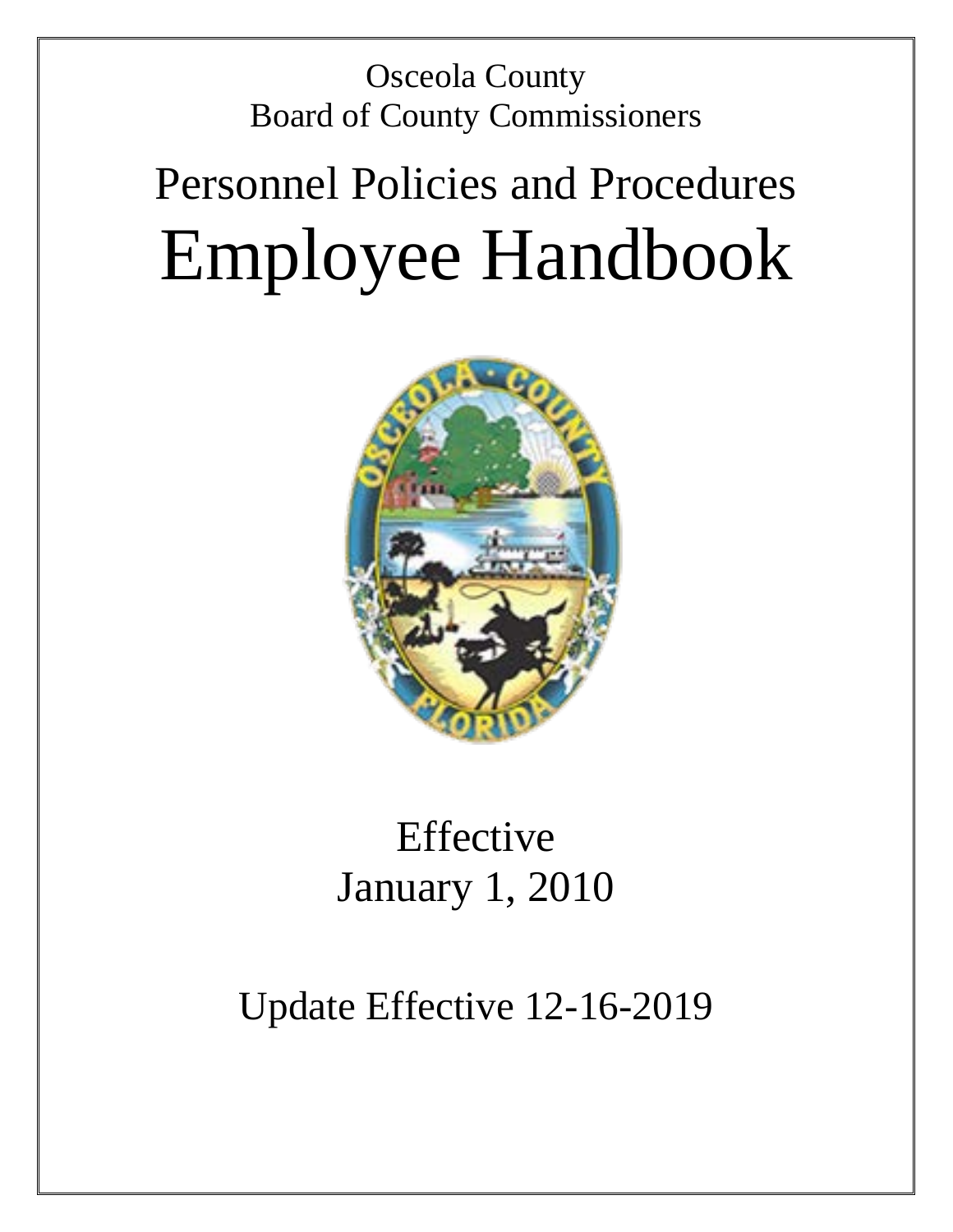# Osceola County Board of County Commissioners PERSONNEL POLICIES AND PROCEDURES **EMPLOYEE HANDBOOK** Effective January 1, 2010 Update Effective 12-16-2019

# Section One INTRODUCTION

| $2.1 - 1$<br>$2.1 - 2$<br>$2.1 - 3$<br>$2.1 - 4$<br>$2.1 - 5$<br>$2.1 - 6$ |                                            |  |
|----------------------------------------------------------------------------|--------------------------------------------|--|
| <b>Section Two</b>                                                         |                                            |  |
|                                                                            | <b>CLASSIFICATION PLAN</b>                 |  |
|                                                                            |                                            |  |
|                                                                            | <b>Section Three</b>                       |  |
|                                                                            | <b>COMPENSATION PLAN</b>                   |  |
| $2.3 - 1$                                                                  |                                            |  |
| $2.3 - 2$                                                                  |                                            |  |
| $2.3 - 3$                                                                  |                                            |  |
| $2.3 - 4$                                                                  |                                            |  |
| $2.3 - 5$                                                                  |                                            |  |
| $2.3 - 6$                                                                  |                                            |  |
| <b>Section Four</b>                                                        |                                            |  |
|                                                                            | RECRUITMENT, SELECTION, CHANGES IN STATUS, |  |
|                                                                            | AND SEPARATION FROM EMPLOYMENT             |  |
| $2.4 - 1$                                                                  |                                            |  |
| $2.4 - 2$                                                                  |                                            |  |
| $2.4 - 3$                                                                  |                                            |  |
| $2.4 - 4$                                                                  |                                            |  |
| $2.4 - 5$                                                                  |                                            |  |
|                                                                            |                                            |  |
| 2.4-7                                                                      |                                            |  |
| $2.4 - 8$                                                                  |                                            |  |
| $2.4 - 9$                                                                  |                                            |  |
|                                                                            |                                            |  |
|                                                                            |                                            |  |
|                                                                            |                                            |  |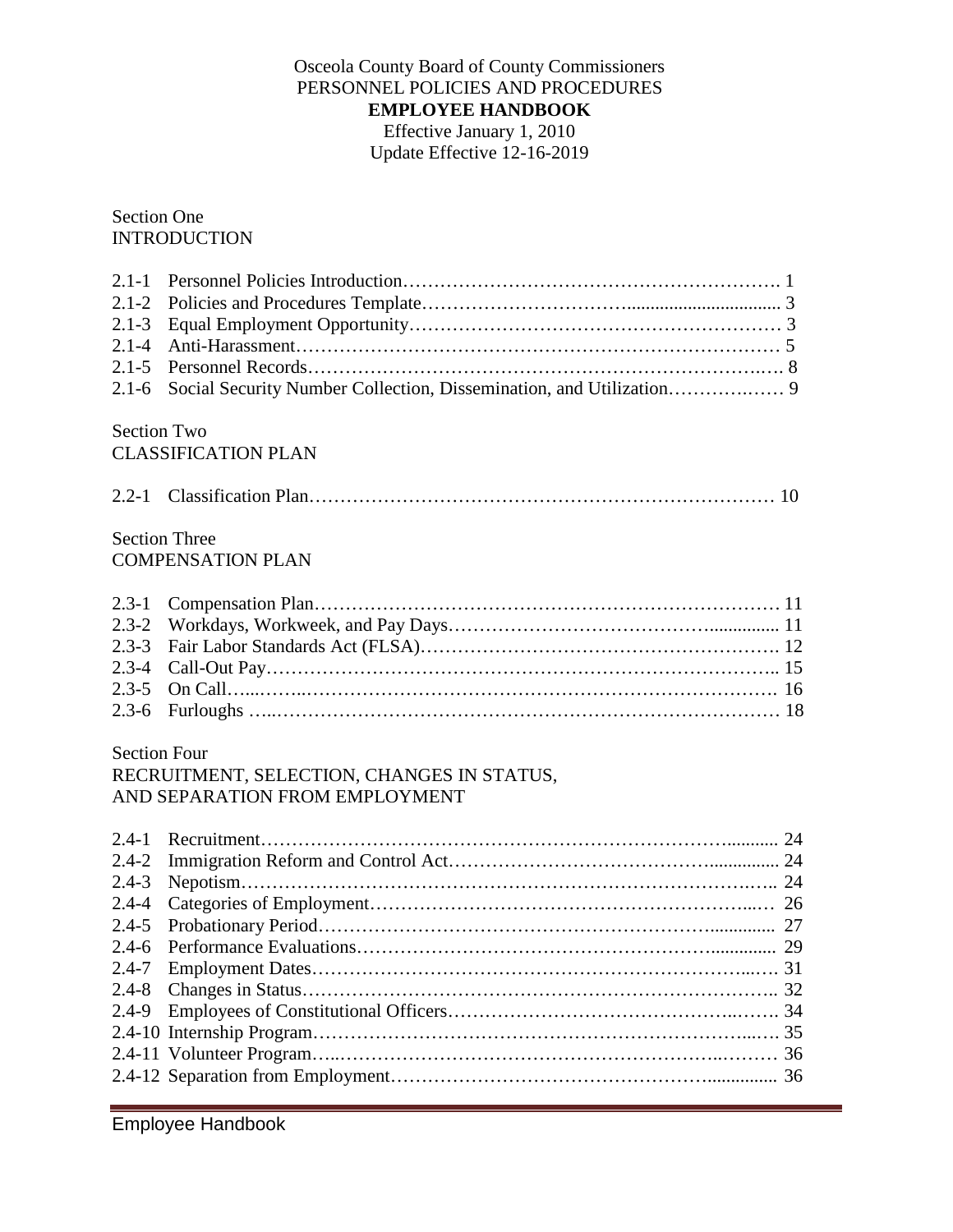# Section Five EMPLOYEE BENEFITS AND LEAVES

| $2.5 - 2$ |  |
|-----------|--|
| $2.5 - 3$ |  |
| $2.5 - 4$ |  |
| $2.5 - 5$ |  |
|           |  |
| $2.5 - 7$ |  |
|           |  |
|           |  |
|           |  |
|           |  |
|           |  |
|           |  |
|           |  |
|           |  |
|           |  |

# Section Six

# STANDARDS OF CONDUCT AND CONDITIONS OF EMPLOYMENT

| $2.6 - 1$ |  |
|-----------|--|
| $2.6 - 2$ |  |
| $2.6 - 3$ |  |
| $2.6 - 4$ |  |
| $2.6 - 5$ |  |
| $2.6 - 6$ |  |
| $2.6 - 7$ |  |
| $2.6 - 8$ |  |
| $2.6 - 9$ |  |
|           |  |
|           |  |
|           |  |
|           |  |
|           |  |
|           |  |
|           |  |
|           |  |
|           |  |
|           |  |
|           |  |
|           |  |
|           |  |
|           |  |
|           |  |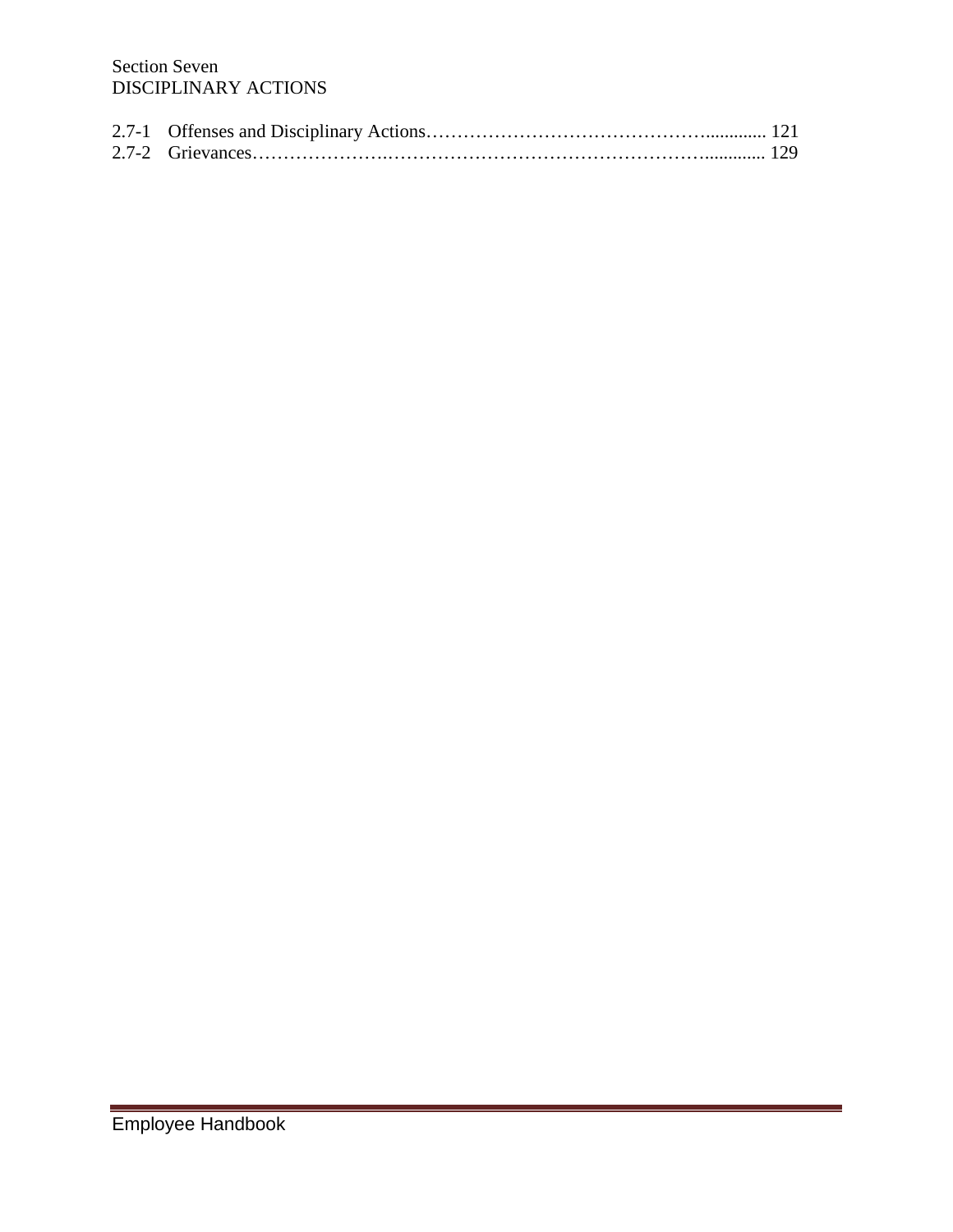#### **Section One – INTRODUCTION**

### 2.1-1 **PERSONNEL POLICIES**

**POLICY:** The Osceola County Board of County Commissioners intends to succeed in its endeavors through the teamwork of its diverse, effective, and highly motivated members. Cooperative and constructive relationships among Managers, Supervisors and employees are essential to this team approach toward accomplishing objectives. The Personnel Policies shall establish fair, uniform policies to encourage teamwork by promoting employee rights and efficiency while upholding standards of proper conduct.

- A. The Osceola County Board of County Commissioners adopts these Personnel Policies as part of the County's Charter Government Administrative Code. The Board of County Commissioners does not relinquish any authority vested in it. Instead, the Board of County Commissioners delegates its authority to the extent detailed herein and consistent with Florida Statutes. These policies set forth the principles that will ensure Osceola County and its citizens enjoy all the benefits that derive from a County government staffed by diverse, effective, and highly motivated employees.
- B. Nothing contained in these policies, or in any other materials or information distributed by Osceola County Board of County Commissioners, creates a contract of employment or guarantee of continued employment or benefits between any employee and Osceola County Government.
	- 1. Employment with Osceola County is on an at-will basis. This means that employees are free to terminate their employment at any time, for any reason, and Osceola County retains that same right. No statements to the contrary, written or oral made either before or during an individual's employment can change this.
	- 2. Osceola County Board of County Commissioners reserves the right to revise, change, or terminate any of these policies at any time.
	- 3. These Personnel Policies apply to all employees of Osceola County except the following:
		- a. Members of the Osceola County Board of County Commissioners;
		- b. Persons who are not County employees appointed by the Osceola County Board of County Commissioners to serve on advisory committees, special boards, councils, and commissions;
- C. The Osceola County Board of County Commissioners has absolute discretion to change its personnel policies without regard to or limitation by any matter covered herein. Changes may or may not be reflected in this Chapter at any time it is reviewed by an employee. Policies adopted by the Osceola County Board of County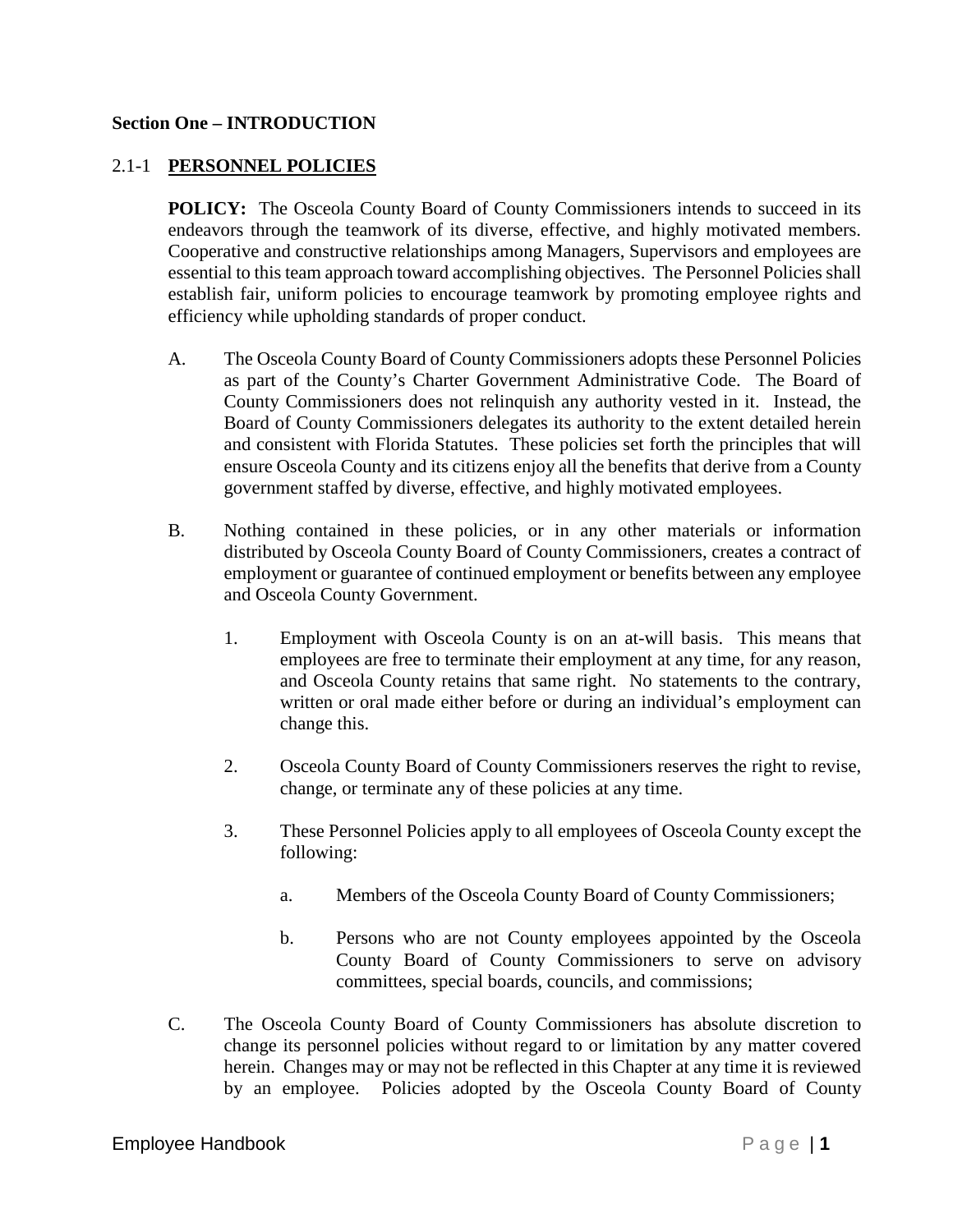Commissioners shall supersede any written information previously distributed to employees. Changes adopted by the Osceola County Board of County Commissioners will be made available to all employees.

- 1. All of the rights, privileges, and terms granted and set forth in this Chapter are expressly conditioned upon, subject to and limited by, all of the rights granted to and reserved by the County as described in this Chapter, including the right to change and/or eliminate any and all rights and privileges not required to be provided by law.
- D. The County Manager/Designee is responsible for implementing the provisions of the personnel policies. A County Commissioner or the County Manager may recommend to the Osceola County Board of County Commissioners any changes to these policies. Such changes shall become effective upon adoption by the Osceola County Board of County Commissioners. New policies adopted shall supersede old policies and shall have the force and effect of law insofar as they apply to the positions covered hereunder.
	- 1. If any section or part of a section of these policies is held by any Court of competent jurisdiction to be invalid or unconstitutional, or conflicts with any County, State, or Federal legislation, the same shall not invalidate or impair the validity, force, and effect of any other section or part of a section of these policies unless it clearly appears that such other section or part of a section is wholly or necessarily dependent for its operation upon a section or part of a section so held invalid or unconstitutional.
	- 2. All present positions and positions which may be created in the future, except for positions exempted in this Section, will be subject to this Chapter unless the Osceola County Board of County Commissioners exercises its discretion to exempt the new positions from coverage.
	- 3. The County Manager has the final authority to interpret and administer these policies in light of changing circumstances and events. The County Manager may institute procedures at any time to insure County compliance. All individuals covered by these policies shall at all times comply with Federal, State, and Local laws, rules, and regulations.
	- 4. No department shall establish policies or procedures in conflict with these.
	- 5. Any reference herein to the County Manager shall be interpreted by the employees of the County Attorney and/or the Commission Auditor as referring to the County Attorney or Commission Auditor, respectively.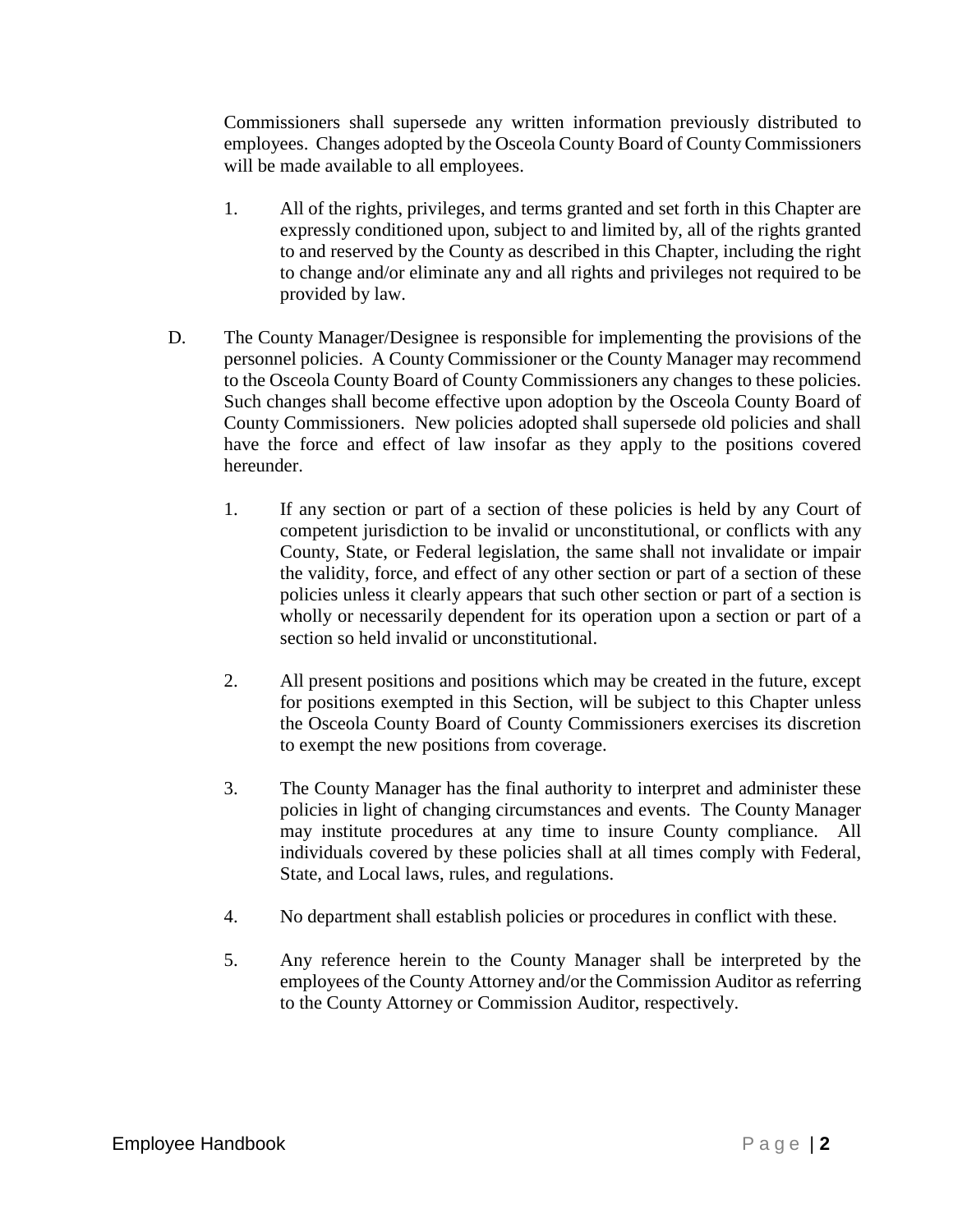### 2.1-2 **POLICIES AND PROCEDURES TEMPLATE**

**POLICY:** When creating policies and procedures that affect Osceola County employees, a standard Policies and Procedures Template shall be used by all County departments.

# 2.1-3 **EQUAL EMPLOYMENT OPPORTUNITY**

# **POLICY:**

- A. It is the policy of the Osceola County Board of County Commissioners to subscribe to the national principle of Equal Employment Opportunity. Osceola County is committed to the full participation of members of protected groups, promoting the full realization of equal opportunity for minorities, women, persons with disabilities, and Veterans, creating a diverse workforce representative of the labor markets consistent with applicable federal laws. Osceola County's policy of equal opportunity applies to all positions of employment under the Board of County Commissioners. The County Manager or his/her designee will monitor the performance of all units of the Osceola County Board of County Commissioners relative to the accomplishment of these initiatives.
- B. This policy is designed to reaffirm the commitment and is implemented to ensure that:
	- 1. All recruitment, hiring, training, and promotion of persons employed by Osceola County in all positions is based on merit and qualifications without regard to race, color, religion, sex, national origin, age, marital status or disability.
	- 2. Employment decisions will be made in a manner consistent with the principles of Equal Employment Opportunity.
	- 3. All federal, state, local and other applicable laws and ordinances prohibiting discrimination in employment based on race, color, religion, sex, national origin, marital status, age, or disability will be adhered to.
	- 4. All appointed officials, managerial and supervisory employees will be responsible for supporting this policy and for the furtherance of the principles of Equal Opportunity and the management of diversity in all personnel and employment matters.
	- 5. All appointed officials, supervisory, and other staff members will be provided with training regarding applicable EEO laws and County policies. These individuals will also be given briefings on the County's Equal Opportunity Plan and their roles and responsibilities as related to the implementation and administration of the Plan.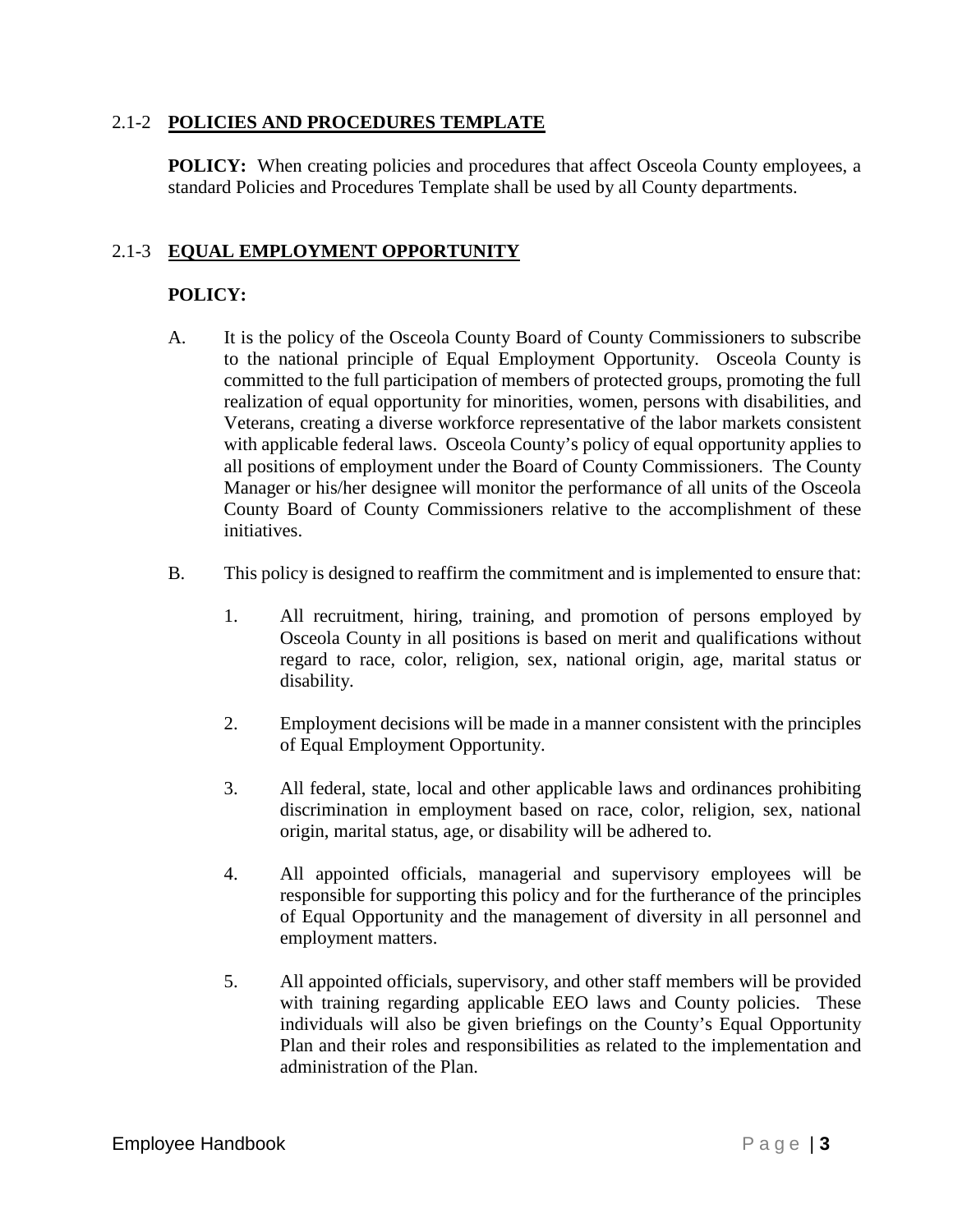- 6. Goals and initiatives for the furtherance of the principles of equal opportunity will be developed and these goals and initiatives will be periodically monitored.
- 7. The principles of equal employment opportunity will be applied to all aspects of the employment relationship, including recruitment, hiring, assignment, and duties, promotion, tenure, compensation, benefits, demotions, layoffs, separations, disciplinary actions, as well as education, training, and social and/or recreational programs sponsored by Osceola County, Florida.
- 8. An information system will be maintained to provide the data and information necessary for analysis and for the evaluation of progress in equal employment opportunity. The data will be generated on a regular basis and will include, but not be limited to, the following: current workforce composition by race, sex, age, department, salary, classification and function; turnover data by department, classification, age, sex and race; and data on the number of women and minorities recruited for and hired.
- 9. The County is responsible for data collection and analysis, the monitoring and evaluating of all employment processes, and for compliance with EEO principles. The County Manager and/or designee shall report, through Human Resources, at least annually to the Board of County Commissioners on program progress.

- A. The Osceola County Board of County Commissioners grants equal employment opportunities to all persons. In order to accomplish this, the Equal Employment Opportunity Plan has been adopted and communicated to all relevant audiences.
- B. A copy of the Plan will be available in each department, and will be issued to all persons engaged in the recruitment, hiring, placement, promotion, training and education of employees.
- C. The County Manager or his/her designee has the responsibility for developing, implementing, and maintaining the Equal Employment Opportunity Plan and for updating its components according to federal guidelines.
- D. The plan will contain the following components:
	- 1. Introduction
	- 2. Organizational profile
	- 3. Workforce Analysis
	- 4. Utilization Analysis
	- 5. Progress Towards Goals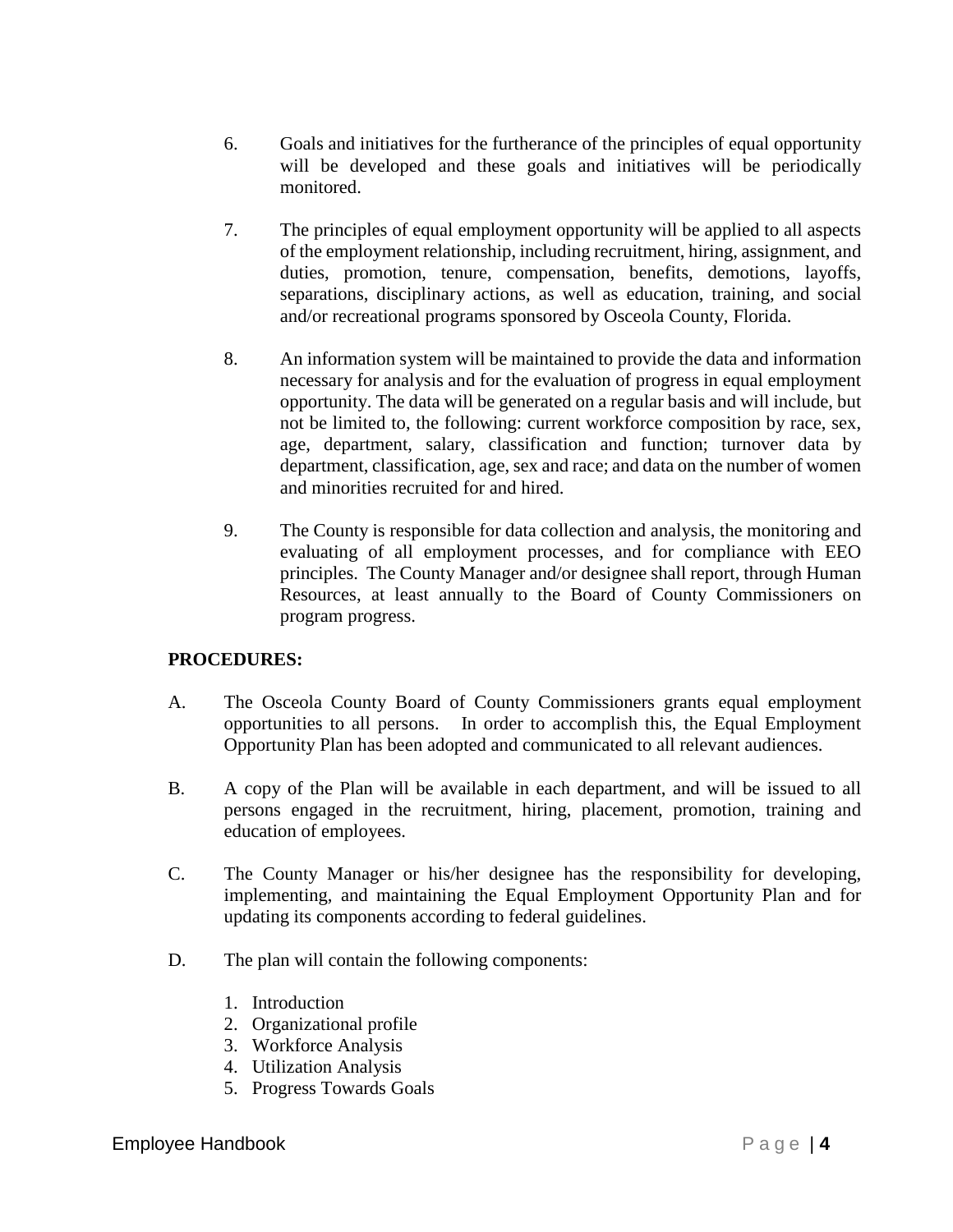- 6. Definitions of job categories
- 7. Glossary
- 8. Exhibits
- 9. Data and statistics
- E. The County Manager or his/her designee shall ensure that the Plan is updated as needed to reflect Osceola County's changing workforce and demographics. Further, the Plan shall be submitted to the U.S. Equal Employment Commission according to the federal guidelines and timeframes for reporting.
- F. The master copy of the Plan shall be maintained in the Osceola County Human Resources Department.

### G. **Reporting Alleged Violations**

Employees may file a complaint concerning a perceived violation of this policy by calling the Osceola County Government Employee Hotline which is accessible 24 hours a day, 7 days a week. The employee may also contact his/her Human Resources Coordinator, any member of the Human Resources staff, or the Osceola County Labor Relations Manager.

# 2.1-4 **ANTI-HARASSMENT**

# **POLICY:**

- A. The Osceola County Board of County Commissioners is committed to maintaining a work environment that is free of all harassment, including sexual harassment, and to foster positive business and personal practices designed to ensure that all employees are treated with respect and dignity in an environment that is neither hostile nor discriminatory.
- B. The Osceola County Board of County Commissioners does not condone and will not accept conduct that affects tangible job benefits, interferes unreasonably with the individual's work performance, or that creates an intimidating, hostile, or offensive work environment. In keeping with this commitment, harassment of employees by anyone, including any supervisor, co-worker, vendor/client, or customer of Osceola County is unacceptable. The County encourages the reporting of all incidents of harassment, regardless of who the offender may be.

- A. Harassment can occur in a variety of circumstances, including, but not limited to, the following:
	- 1. The harasser may be the victim's supervisor, a supervisor in another area, an agent of the employer, a co-worker, or a non-employee.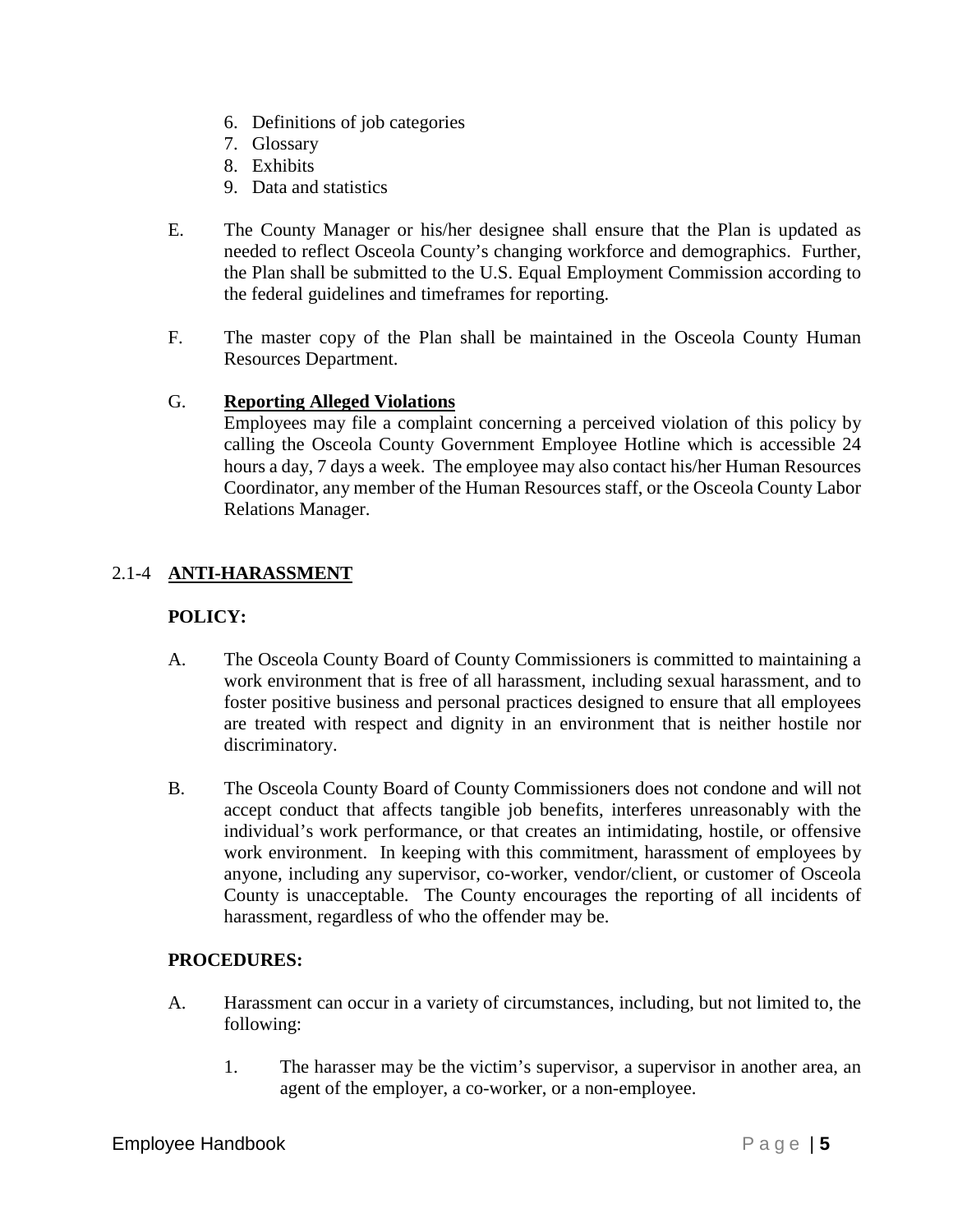- 2. The victim does not have to be the person harassed, but can be anyone affected by the offensive conduct.
- 3. Unlawful harassment may occur without economic injury to, or discharge of the victim.
- 4. The harasser's conduct must be unwelcome.
- B. Offensive conduct includes, but is not limited to, the following:
	- 1. Offensive jokes
	- 2. Slurs
	- 3. Epithets or name calling
	- 4. Physical assaults or threats
	- 5. Intimidation
	- 6. Ridicule or mockery
	- 7. Insults or put downs
	- 8. Offensive objects or pictures
	- 9. Interference with work performance
- C. Sexual harassment can occur in a variety of circumstances, including but not limited to, the following:
	- 1. The victim as well as the harasser can be a woman or man. The victim does not have to be of the opposite sex.
	- 2. The harasser can be the victim's supervisor, an agent of the employer, a supervisor in another area, a co-worker, or a non-employee.
	- 3. The victim does not have to be the person harassed, but can be anyone affected by the offensive conduct.
	- 4. Unlawful sexual harassment may occur without economic injury to, or discharge of the victim.

# D. **Retaliation**

An employer may not fire, demote, harass or otherwise "retaliate" against an individual for filing a charge of discrimination, participating in a discrimination proceeding, or otherwise opposing discrimination. The same laws that prohibit discrimination based on race, color, sex, religion, national origin, age, and disability, as well as wage differences between men and women performing substantially equal work also prohibit retaliation against individuals who oppose unlawful discrimination or participate in an employment discrimination proceeding.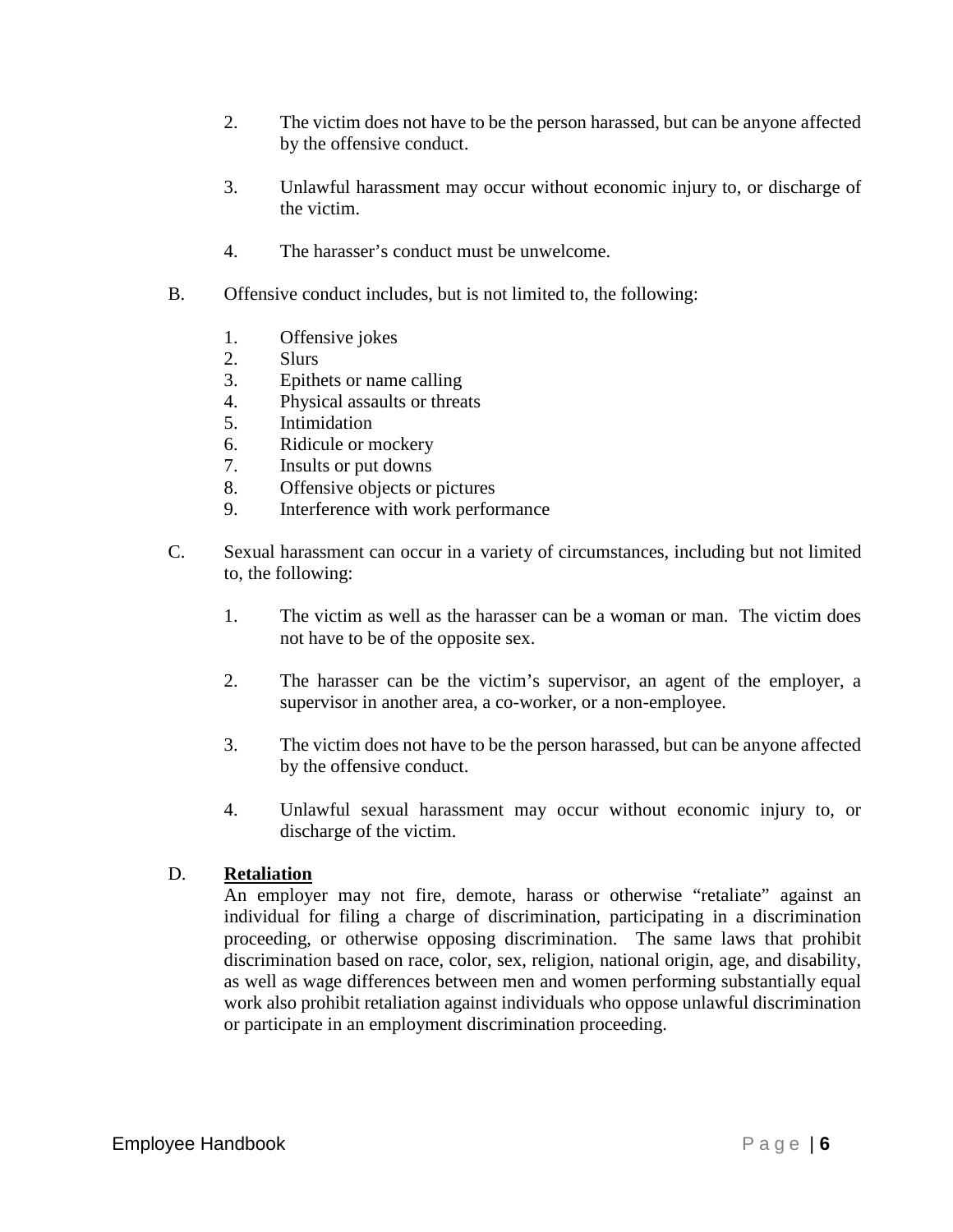# E. **Reporting Harassment**

There are various channels an employee may use to provide notice of a complaint of harassment, whether sexual or otherwise, either as a victim or a witness to the harassment. The employee should proceed in the following manner:

- 1. The employee should address the situation directly with the individual who is creating the undesired environment or who is engaging in the offensive behavior. The employee should inform such individual that the behavior, if uninvited, is offensive, or otherwise inappropriate, and must stop immediately.
- 2. If the employee does not believe that he/she can adequately address the situation directly with the individual engaging in the inappropriate behavior, the offended employee should notify his/her Supervisor as soon as possible about the employee's offensive behavior. If the immediate Supervisor is the offender, the employee should notify any member of Human Resources or management. The management member is required to immediately notify Human Resources of any reported infractions of this policy.
	- a. Employees have a duty to report this type of improper conduct immediately. The County cannot correct the situation if it is not aware of such conduct. All charges of harassment will be investigated expeditiously.
	- b. The investigation will include, at a minimum, interviews with the charging employee, the accused offender, and any named witnesses. Retaliation against the complainant or witnesses will not be tolerated.
- 3. Employees may use the Osceola County Government Employee Hotline. The Employee Hotline can be accessed 24 hours a day, 7 days a week.
- F. Any reported allegations of harassment, discrimination or retaliation will be investigated promptly. The investigation may include interviews with the parties involved and, where necessary, with individuals who may have observed the alleged conduct or may have other relevant knowledge.
- G. Confidentiality will be maintained involving those with a need to know throughout the investigative process to the extent consistent with adequate investigation and appropriate corrective action.
- H. Employees are required to attend anti-harassment/sexual harassment training on an annual basis.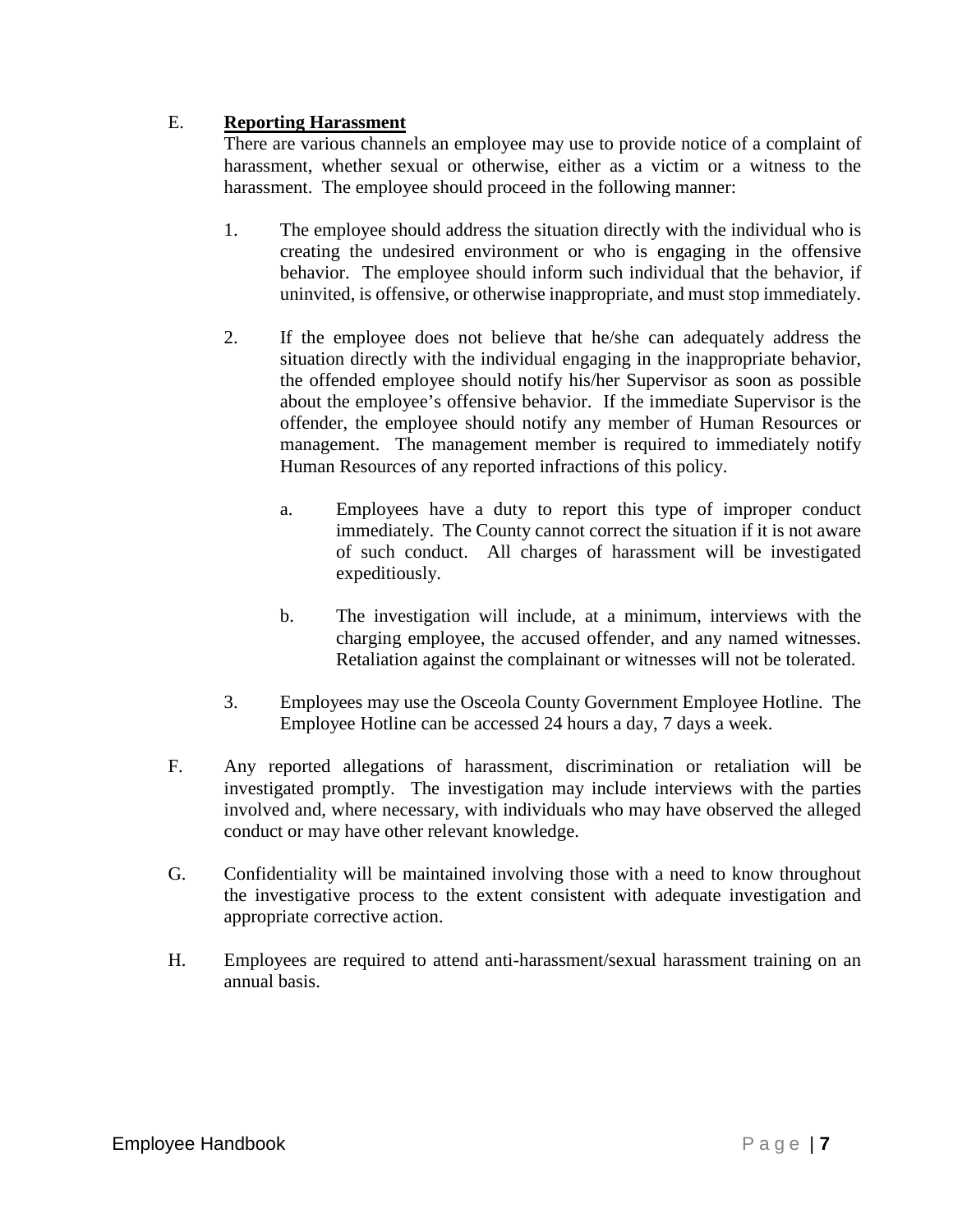#### 2.1-5 **PERSONNEL RECORDS**

**POLICY:** It is the policy of the Osceola County Board of County Commissioners that Osceola County utilizes a personnel records system that is as complete, accurate, and functional as practicable within operational constraints.

### **PROCEDURES:**

- A. The County Manager, with the assistance of Human Resources, is responsible for the maintenance and improvement of Osceola County's personnel records system.
- B. The County respects the privacy of its employees' rights and, in this regard, will keep all information in its personnel files confidential, to the limited extent permitted under Florida law. All personnel records are a matter of public information.
- C. The County shall not be liable, to any degree, for any incorrect withholding of deductions, erroneous designations of beneficiaries, or loss of employee benefits, if an employee has failed to notify Management or Human Resources with accurate and current information for his/her personnel file.
- D. After initial establishment of the employee's personnel record by Human Resources, Management will be responsible for forwarding official employment records for employees to Human Resources.
- E. Employment records shall be retained based on the General Records Schedule for State and Local Government Agencies as established by the Florida Department of State.

#### F. **Employee Obligations**

Each employee is responsible for notifying Management or Human Resources to update information contained in his/her personnel file, which is maintained by Human Resources, in order to maintain accurate employee information such as:

- 1. Name;
- 2. Current residential and/or mailing address;
- 3. Current telephone number;
- 4. Emergency Contact;
- 5. Dependents eligible for family insurance coverage and beneficiary designations;
- 6. Copies of required certificates, diplomas, transcripts, and other education records;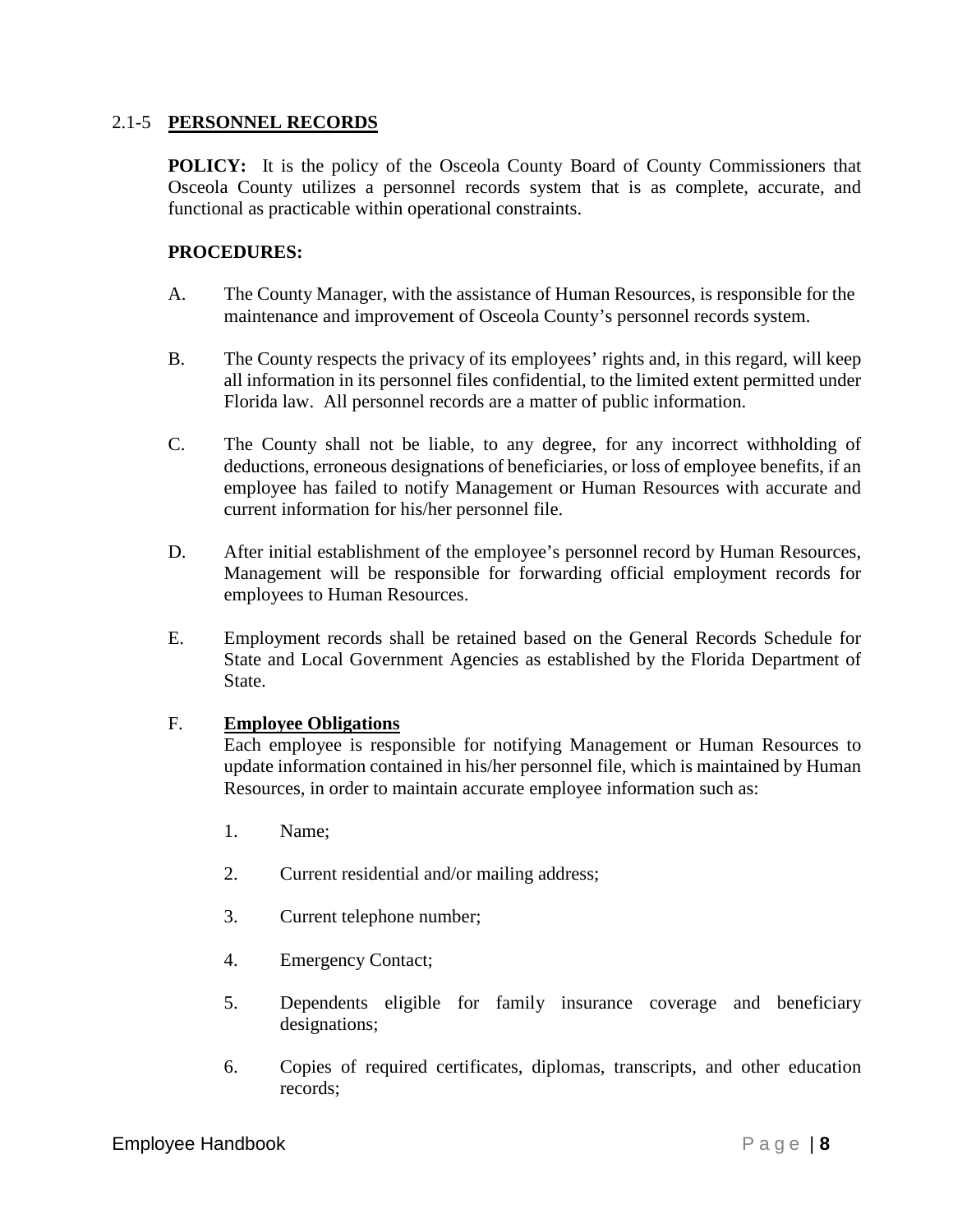- 7. Payroll deduction authorizations, if applicable;
- 8. Arrests and/or convictions if they pertain to the employee's ability to perform the functions of the employee's job;
- 9. Drivers License status if the employee's position requires he/she to drive a county vehicle or his/her personal vehicle for county business;
- 10. Any other pertinent information previously provided to the County.

# 2.1-6 **SOCIAL SECURITY NUMBER COLLECTION, DISSEMINATION, AND UTILIZATION**

# **POLICY:**

- A. Osceola County collects Social Security numbers for any or all of the following purposes:
	- 1. Classification of accounts
	- 2. Identification and verification
	- 3. Credit worthiness
	- 4. Billing and payments
	- 5. Data collection
	- 6. Reconciliation
	- 7. Tracking
	- 8. Benefits processing
	- 9. Tax reporting
- B. Social Security numbers are used as unique numeric identifiers and may be used for search purposes, i.e., various software programs/websites utilized by Osceola County Government.
- C. Social Security numbers will not be used for any other purpose than stated above.
- D. The above policy (or written notice stating the same) must be provided to any individual when the County collects that person's Social Security number.
- E. This policy will be reviewed and updated for compliance if/when Social Security number collection, dissemination, and utilization by the County changes.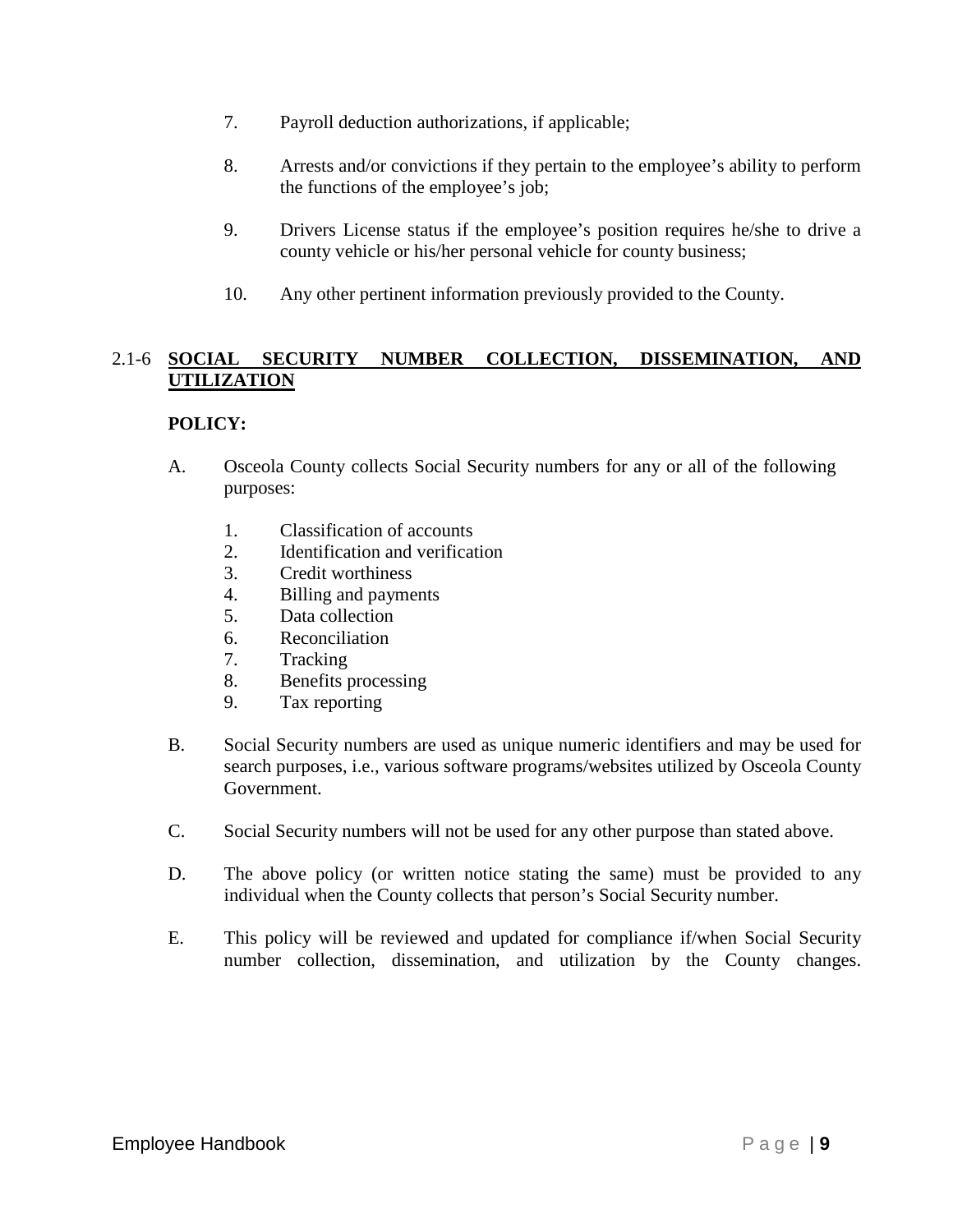# **Section Two – CLASSIFICATION PLAN**

# 2.2-1 **CLASSIFICATION PLAN**

**POLICY:** The Board of County Commissioners authorizes the County Manager to institute and maintain a Classification Plan that provides a systematic arrangement and inventory of all County positions. The plan groups various positions into jobs that reflect the range of duties, responsibilities, and level of work performed.

#### **Section Three – COMPENSATION PLAN**

#### 2.3-1 **COMPENSATION PLAN**

**POLICY:** The Board of County Commissioners authorizes the County Manager/designee to maintain and administer the Compensation Plan. The County Manager will present any recommendations for changes in pay range assignments for each class of positions in the Board of County Commissioners' service.

#### 2.3-2 **WORKDAYS, WORKWEEK, AND PAY DAYS**

**POLICY:** The County Manager is authorized to establish the workday, workweek, and pay days for all divisions, departments, and offices under the Board of County Commissioners that are necessary to provide the best service to the citizens of Osceola County.

- A. No County Department shall operate on less than a forty (40) hour workweek (excluding lunch breaks) unless specifically approved in advance by the County Manager, except under County policy which allows for special holidays and other activities within the workweek.
- B. A Department may establish a normal workweek in excess of forty (40) hours if such is deemed necessary to accomplish the Department's mission and is approved in advance by the County Manager.
- C. The official workweek shall commence at 12:01a.m. Saturday and end at 12:00 midnight Friday. Department Heads, with the approval of the County Manager, may establish the workweek as any five (5) days during the seven (7) day period.
- D. All employees are required to be present on their assigned jobs as scheduled for the total hours in the workweek, unless absence from duty is authorized by the appropriate authority in accordance with these policies.
- E. All absences shall be properly recorded and charged.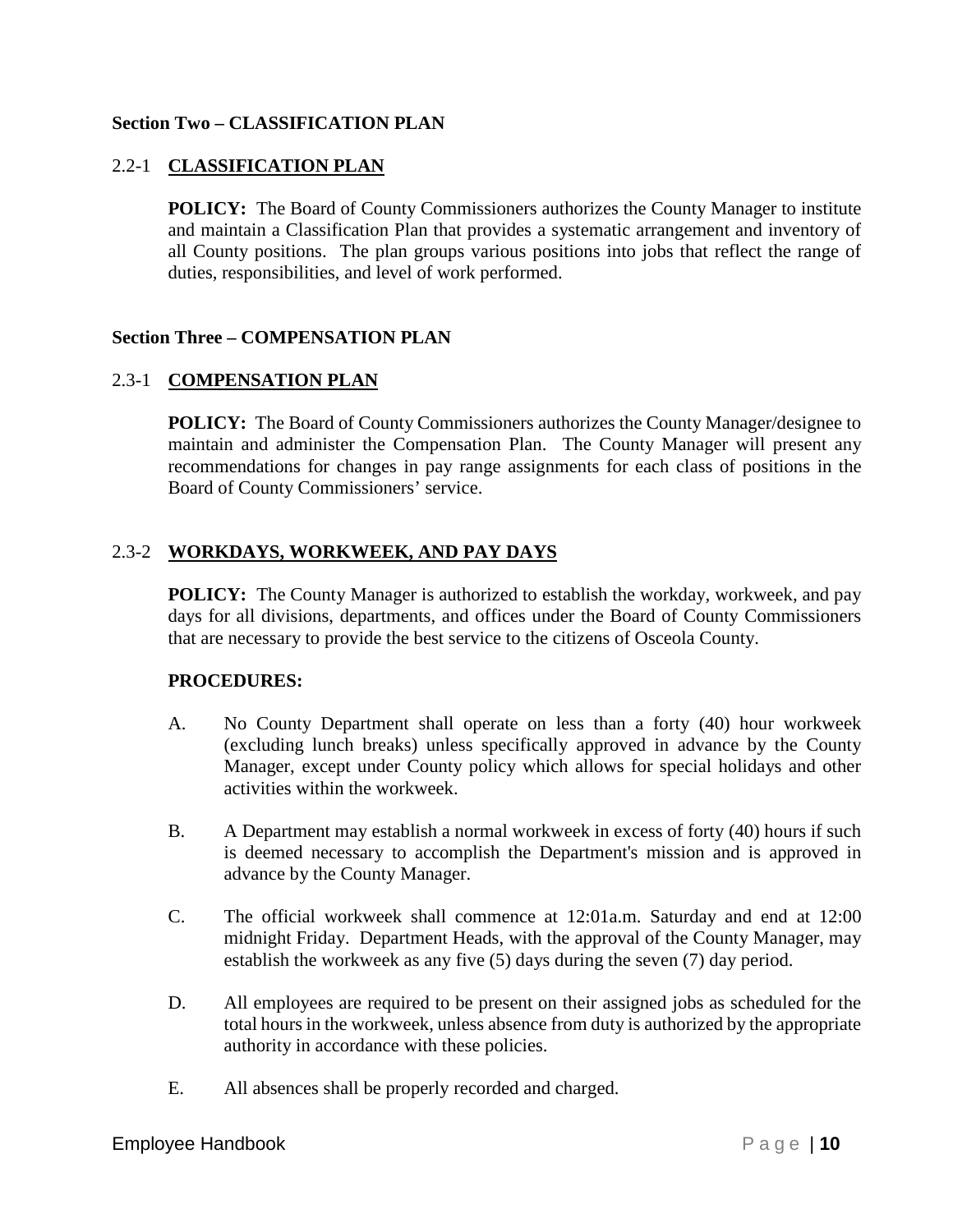- F. The County Manager's Office shall be advised immediately, in writing, by the respective Department Head, should the schedule of hours or shifts in a given Department be adjusted for any reason.
- G. All work hours will be regulated under the Fair Labor Standards Act (Department of Labor).

# H. **Pay Days**

- 1. Distribution of pay through Direct Deposit or Pay Card (whichever is elected by the employee) occurs on a bi-weekly basis (every other Friday). There are a total of 26 pay periods per calendar year.
- 2. Errors

Employees are responsible for immediately reporting errors of overpayment or underpayment to their immediate Supervisor and/or to Payroll.

- a. Underpayment: If an employee believes he/she has been underpaid because he/she worked a greater number of hours than that which was recorded and submitted by the immediate Supervisor, the employee must report the discrepancy, and provide a reconstruction of the number of hours the employee believes were actually worked, to the immediate Supervisor within three (3) working days after receipt of his/her payment.
- b. Overpayment: Once recognized, the employee will be required to reimburse the County, and readjustments to employee pay (to correct amount) will be processed. Human Resources and Payroll will create a payment plan schedule with the employee to indicate the amount of money to be deducted from each Direct Deposit or Pay Card payment until the overpayment is reimbursed.

# 2.3-3 **FAIR LABOR STANDARDS ACT (FLSA)**

**POLICY:** It is the policy of the Osceola County Board of County Commissioners to abide by FLSA requirements as mandated by federal law and state statutes.

- A. Osceola County Government will abide by FLSA requirements as mandated by federal and state statutes.
- B. The Department of Labor is responsible for FLSA compliance. Further information can be found at [http://www.dol.gov.](http://www.dol.gov/)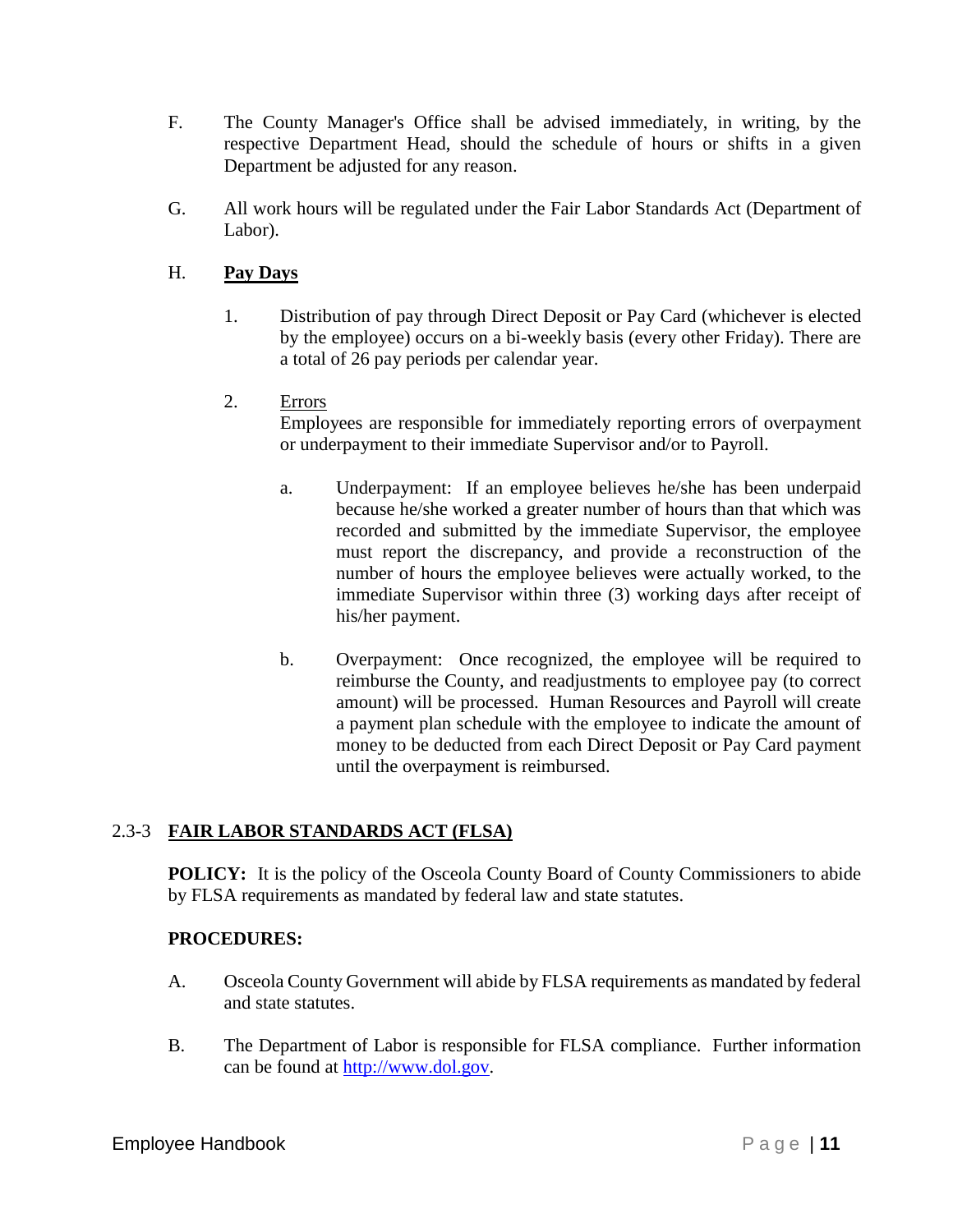- C. FLSA does not require:
	- 1. Vacation, holiday, severance, or sick pay;
	- 2. Meal or rest periods, holidays off, or vacations;
	- 3. Premium pay for weekend or holiday work;
	- 4. Pay raises or fringe benefits; or
	- 5. A discharge notice, reason for discharge, or immediate payment of final wages to terminated employees.
- D. The FLSA does not limit the number of hours in a day or days in a week an employee may be required or scheduled to work, including overtime hours, if the employee is at least 16 years old.

### E. **Pay**

- 1. Non-Exempt Positions Employees who work in excess of their normally scheduled hours will be paid at their straight-time rate of pay for all hours worked up to and including forty (40) hours in a workweek. Hours worked in excess of forty (40) hours in a workweek will be paid at a one and one-half times his/her regular rate of pay for each hour worked over forty (40) hours.
- 2. Exempt Positions Employees classified as exempt will receive a set biweekly salary to be paid regardless of hours actually worked per FLSA standards.
- 3. For purposes of computing overtime pay, Holidays, Sick Leave, Vacation Leave, personal days, jury duty, and lunch hours shall not be counted as hours worked.
- F. Immediate Supervisors and Management are directly responsible for accurately recording the numbers of hours worked by employees during each workweek, both regularly scheduled and overtime hours.
- G. Supervisors will attempt to give employees as much advance notice of required overtime work as is practicable. Employees may be required to remain beyond their normally scheduled work hours, report earlier than the usual starting time, or to return to the workplace during normal off-duty time, upon order to do so from his/her immediate supervisor. Failure to remain at work, report for work early, or return to the work location upon direct order from an immediate supervisor may result in disciplinary action against the employee required to perform overtime work, up to and including discharge from employment.

# H. **Work Breaks**

1. There are no provisions for breaks or rest periods for County employees during their regular workday or shift, other than designated meal times.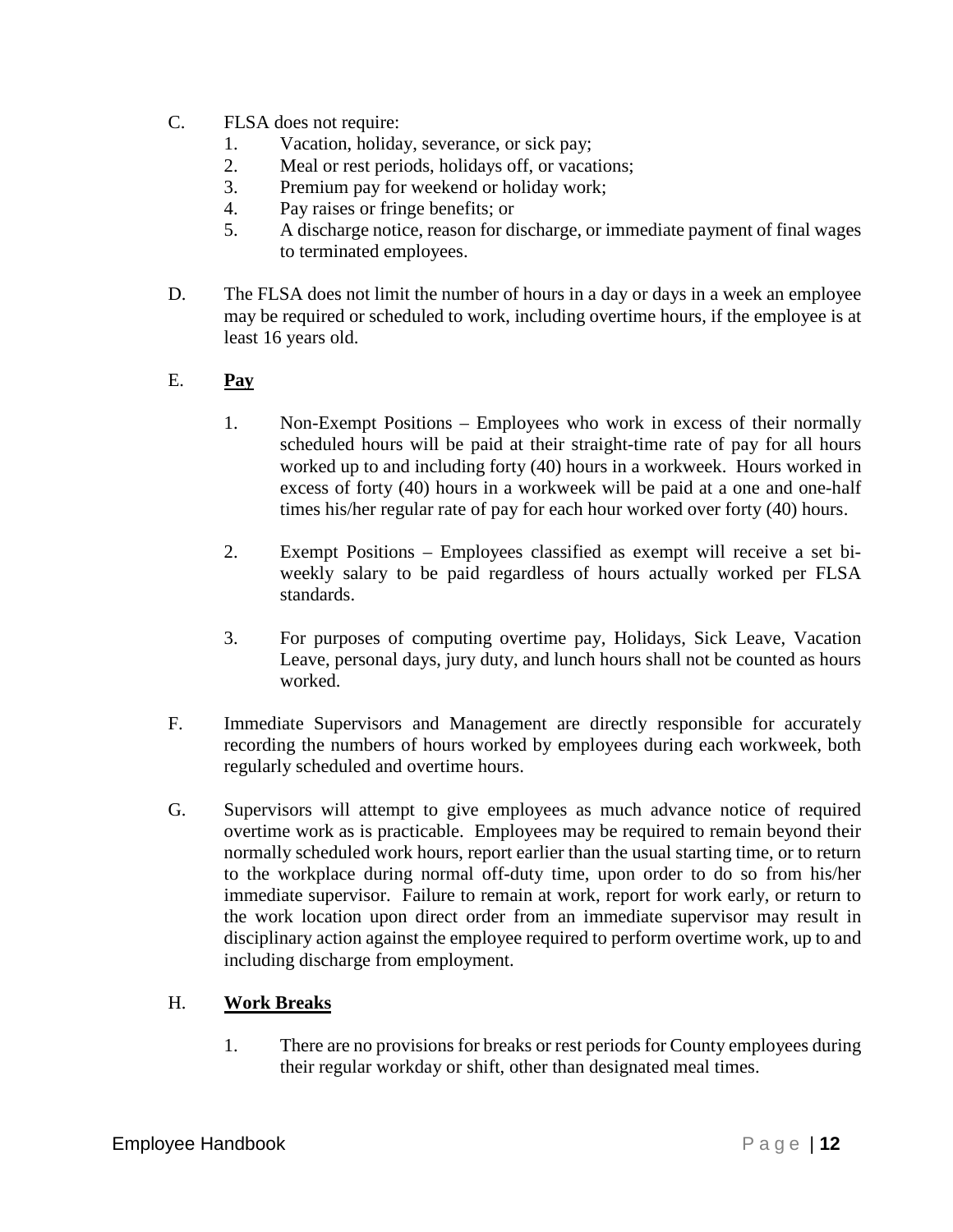- 2. Frequency and duration of breaks and/or rest periods are dependent upon the judgment of Management. If breaks are authorized:
	- a. No single work break shall exceed fifteen (15) minutes' absence from the employee's assigned work location and duties.
	- b. During work breaks, unless authorized by management, employees may not leave their assigned building or facility, or their workplace if employed out-of-doors.
	- c. An employee may not accumulate unused work breaks, and work breaks may not be used to cover an employee's late arrival or early departure from duty.

# I. **Travel**

The principles which apply in determining whether time spent in travel is compensable as hours worked depends upon the kind of travel involved.

1. Home to Work Travel

An employee who travels from home before the regular workday and returns to his/her home at the end of the workday is engaged in an ordinary commute to and from work, which is not compensable work time.

2. One-Day Out of Town Travel If an employee who regularly works at a fixed location in one city is given a special one-day assignment in another city and returns home the same day, the time spent in traveling to and returning from the other city is work time.

3. Travel During the Workday

Time spent by an employee in travel as part of the County's principal activity, such as travel from job site to job site during the workday, is work time and must be counted as hours worked.

4. Overnight Travel

Overnight travel time is compensable work time when it occurs during the employee's regular work hours. If the travel occurs during the employee's regular working hours, but on nonworking days, the time spent traveling is compensable. Time spent in overnight travel outside of regular working hours as a passenger on an airplane, train, boat, bus, or automobile is not considered compensable work time. If an employee voluntarily deviates from approved travel plans, any additional time spent traveling as a result of deviation is not considered work time and shall not be compensable.

# J. **Lectures, Meetings, Conferences, Training Programs and Exams**

Attendance at lectures, meetings, conferences, training programs, and exams and similar activities are counted as working time only if four criteria are met: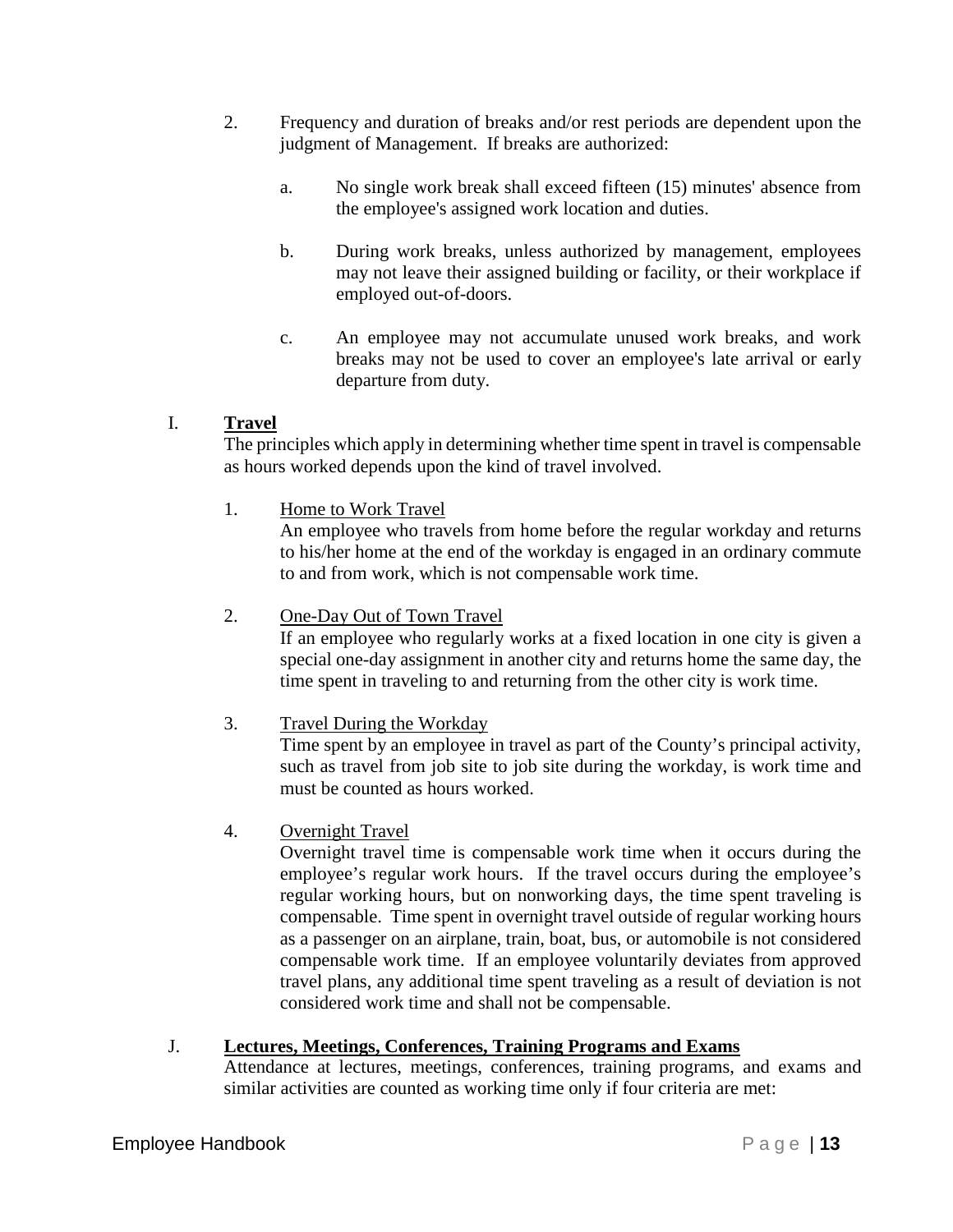- 1. It is within the employee's normal work hours.
- 2. It is mandatory.
- 3. It is job related.
- 4. It is for the benefit of the County.

# 2.3-4 **CALL-OUT PAY**

**POLICY:** The County shall compensate regular, non-exempt employees who are called back to work on an unscheduled basis.

#### **PROCEDURES:**

#### A. **Eligibility**

A non-exempt employee (excluding employees on stand-by) who is off duty and is called to report to work on an unscheduled basis is eligible for Call-Out Pay, if the reporting time is more than four (4) hours before the start of the employee's next regular shift. Call-Out Pay will be used in certain situations determined by Management.

#### B. **Pay**

An employee eligible for Call-Out Pay is paid for the actual hours worked or a minimum of two (2) hours straight time pay, whichever is greater. All such actual hours worked during this period count towards overtime. Travel time, to and from work, does not count as work hours.

#### C. **Usage**

Situations determined by Management to achieve operational goals.

- D. Management is responsible for tracking and submitting all Call-Out Pay (amount of time and pay rate) for respective employees called back to perform work.
- E. Management will contact employee(s) to request that they come back to work to fulfill a particular need.
- F. A called-out employee is expected to report to the work site within a time limit established by the Department/Office, able to perform the expected task. This means the employee must not be impaired by alcohol or drugs (legal or illegal). If an employee is impaired, he/she should notify the immediate Supervisor so another employee may be called out. This procedure may not pertain to bargaining unit employees who may have call-back procedures in their Collective Bargaining Agreement with the County.
- G. Management will detail work hours and total Call-Out Pay and submit to Payroll.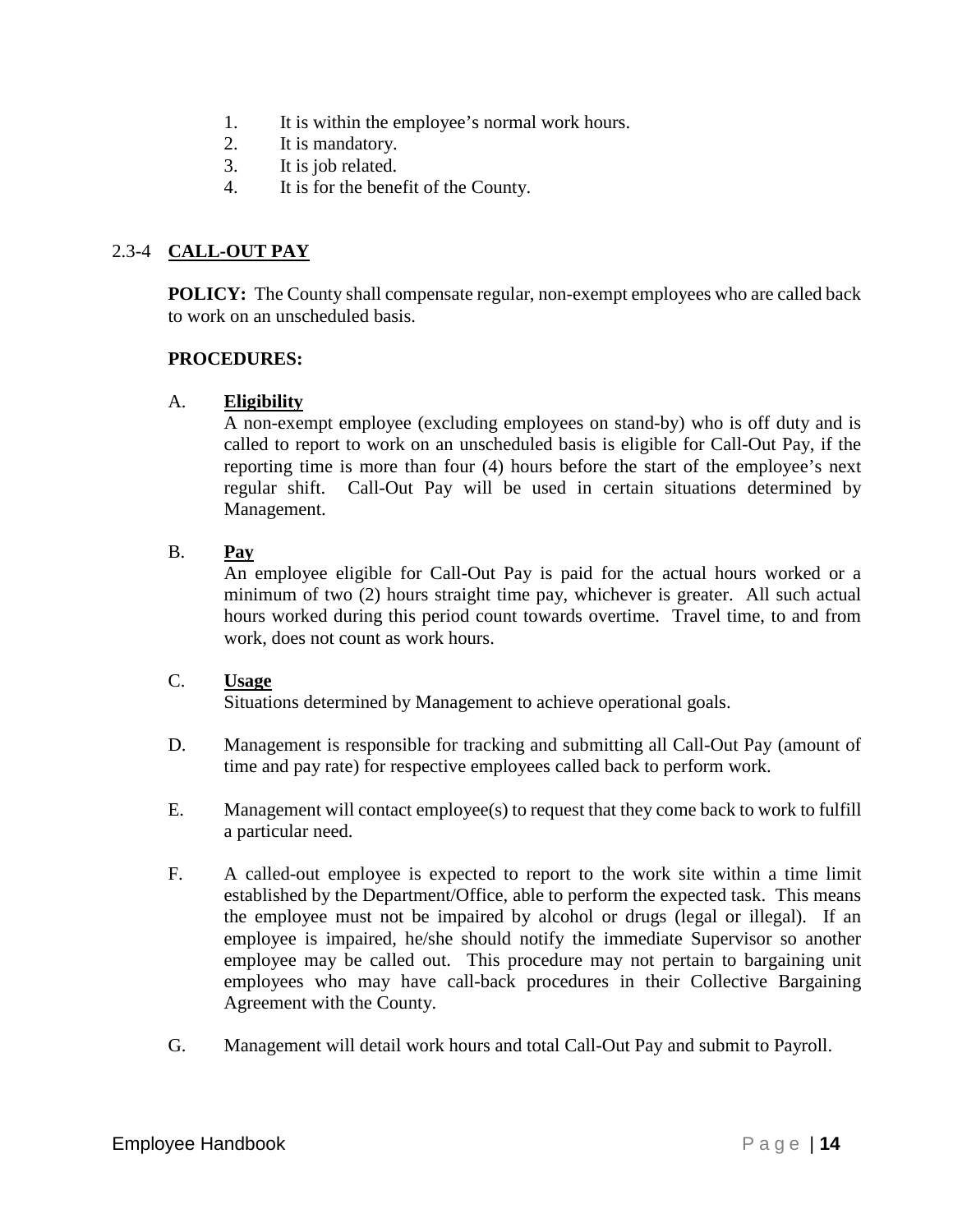H. When an employee is on duty and directed or assigned to continue or remain at work, the extra work time is considered as scheduled work and the employee is not eligible for minimum Call-Out Pay.

# 2.3-5 **ON CALL**

**POLICY:** The County may require regular, non-exempt employees to remain in a nearby location in an "on call" situation for a possible return to work.

- A. Management has the authority and responsibility to designate personnel eligible for On Call assignments.
- B. On call assignments will be used in certain situations determined by Management as needed to achieve operational goals. When possible, Management will notify the designated employee(s) two (2) weeks in advance of an on call assignment and post a proposed schedule to include an alternate employee.
- C. The designated employee will provide a current telephone, cell phone, or pager number, or other agreed upon method of contact, where they can be reached during non-duty hours.
- D. While on call, employees are **not** required to stay at home or at any other specific location. However, employees in an on call status shall monitor the designated communication device and must be able to report to work within (30) thirty minutes of being contacted by management.
- E. In the rare event an employee is unable to fulfill the obligations of an On Call assignment due to illness, family emergency, or other personal emergency, the employee must immediately contact their supervisor for instruction. As a result of the employee not being able to fulfill the obligations of an on call assignment, the immediate supervisor can assign the designated alternate employee to on call status.
- F. Management must be informed immediately should a large scale emergency arise that requires additional staff.
- G. Responding personnel are expected to abide by all traffic laws when reporting to work and to respond in a safe manner.
- H. If an employee fails to answer a work-related call or other designated contact while on call, or fails to report to work as instructed while on call, the employee shall be subject to disciplinary action in accordance with County policies and procedures.
- I. Management may implement a rotating schedule amongst all employees eligible for and subject to On Call assignments.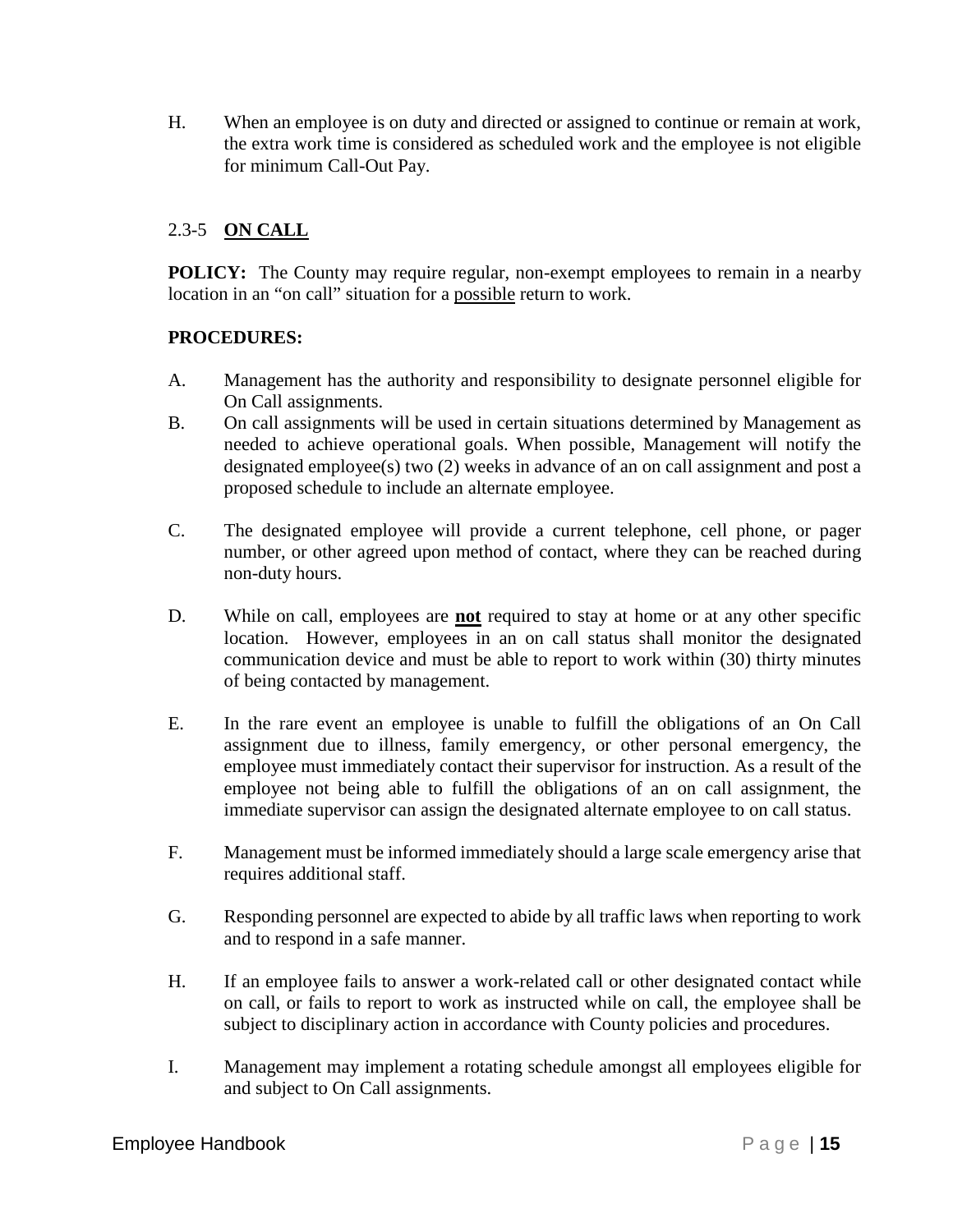# J. **On Call Pay**

- 1. On Call employees shall receive On Call Status Pay of one (1) hour at the employee's regular rate of pay per each day the employee is on call.
- 2. On Call Status Pay will not count as hours worked for the purpose of computing overtime. However, all hours worked while on-call compensation shall be paid in accordance with the guidelines of this policy and any applicable laws.
- 3. For the purposes of this policy, an on call employee begins working when a work-related contact (e.g. call, page, or e-mail) is responded to by the employee. The employee shall be compensated for a minimum of thirty (30) minutes or the actual hours worked, whichever is greater. Only one thirty (30) minute guarantee per day on-call. Additional calls within a day will be paid by actual time worked. All such compensation shall be paid in accordance with the guidelines of this policy and any applicable laws.

*Example #1:* Employee is On Call for 5 days and worked 40 hours (no leave taken). On day one: employee receives a call and then the call is cancelled. Subsequently, the employee receives a second call and works for a total of 2 hours. The employee is compensated for 2.5 hours (30 minutes minimum pay for the first call  $+ 2$  hours worked). On days two and three: No Calls (employee receives 2 hours of regular on call pay) On day Four: employee receives a call and works for 3.5 hours. The employee is compensated for 3.5 hours+1 hour of regular on call pay.

Because the employed was on call status for 5 days, took no leave, and worked a minimum of 40 hours, the employee will be compensated as follows: 5 hours of On Call pay (straight time) and 6 hours of on call worked at overtime rate.

*Example #2:* Employee is On Call for 5 days; worked 32 hours; and used 8 hours of leave. On day one: the employee receives a call and works a total of 3 hours. The employee is compensated for 3 hours+1 hour of regular on call pay. On days two and three: no calls, the employee receives 2 hours of regular on call pay. On day four: employee receives a call and works for 4 hours. The employee is compensated for 4 hours+1 hour of regular on call pay. On day five: employee uses leave and is not eligible for on call pay.

Because the employee was on "On Call Status" for 5 days, took 8 hours of leave and worked 32 hours, the employee will be compensated as follows: 4 hours of on call pay (straight time) and 7 hours of on call hours worked (straight time). Total hours worked  $32$  hours + 7 on call hours worked (straight time)  $+4$  hours of on call pay (straight time)  $= 43$  hours. The employee did not meet the overtime rate. Employee will not be paid for the 8 hours of leave used, since it achieved more than 40 hours of regular pay in a week.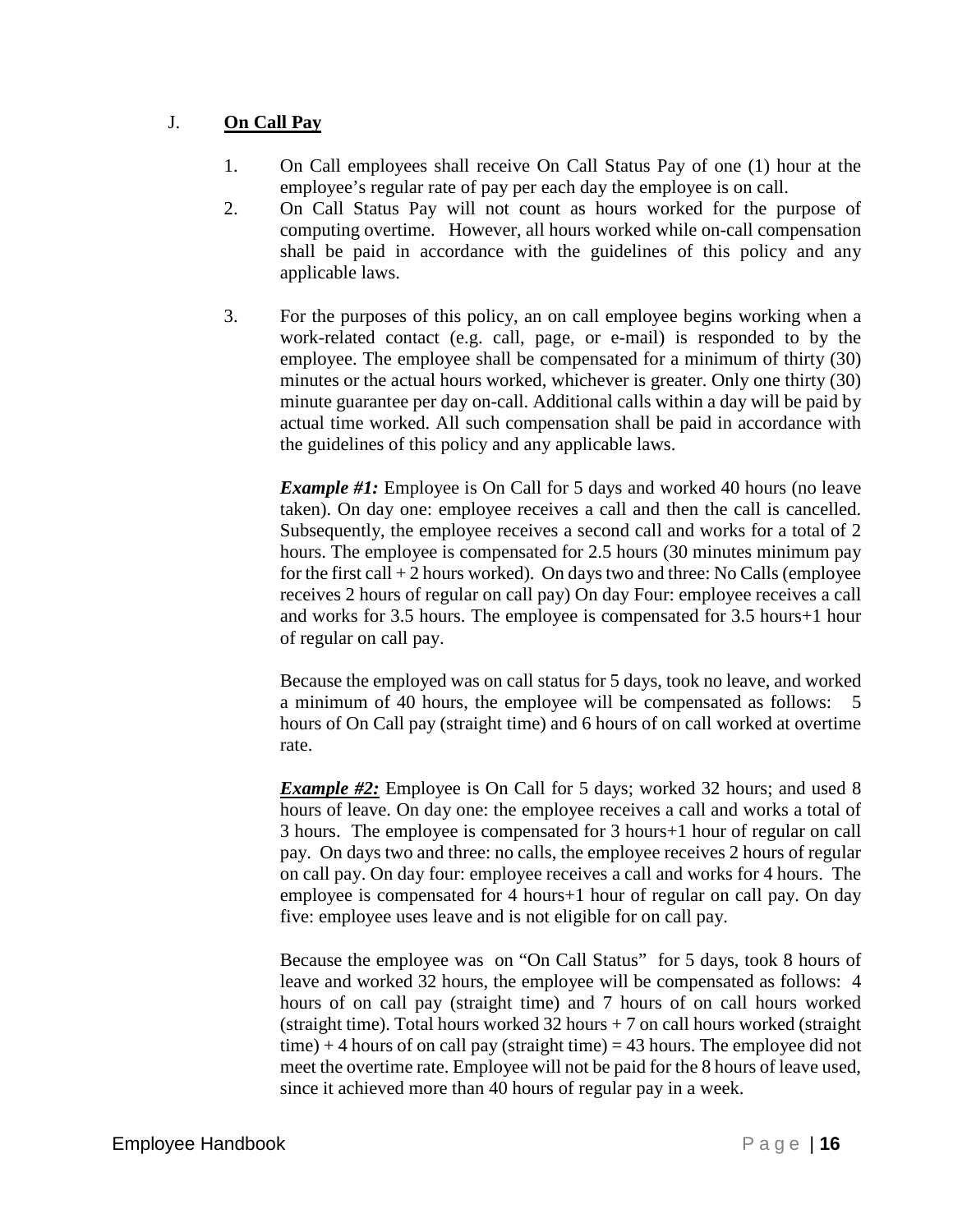- 4. Travel time to work for an on-call event, will count as time worked for the purposes of this policy.
- 5. Management will document all on call hours, including the number of hours actually worked, and review and approve all work hours worked while on call.
- 6. On Call Pay is a discretionary payment made by the county to eligible employees. Nothing in this policy should be construed to require the payment of On Call Pay in accordance with any applicable law.

# 2.3-6 **FURLOUGHS**

# **POLICY:**

- A. In the event of a budget shortfall, the Osceola County Board of County Commissioners (BOCC) may approve a budget furlough for employees under the BOCC. The BOCC shall approve the actual dates of the furlough.
- B. The County Manager shall have the authority to request that a budget furlough be approved by the BOCC. The County Manager shall submit a budget plan to the BOCC to include the proposed dates and the estimated cost savings.
- C. The County Manager shall have the authority to implement and administer a budget furlough approved by the BOCC. The County Manager shall have the discretion to include the entire BOCC in the furlough or to exempt, in whole or in part, specific positions, job classifications, or departments. The County Manager shall have the authority to resolve any furlough issue not clearly addressed by this policy.
- D. In cases where the County Manager deems that the imposition of a furlough on a particular position, job classification, or department is not in the best interest of the County, the County Manager shall have the authority to implement a temporary salary reduction, equal to the amount of the furlough reduction, in lieu of the furlough during the same fiscal year.
- E. This policy does not alter or supersede the provisions of any Collective Bargaining Agreement for BOCC employees covered by a Bargaining Unit, except for where specifically negotiated and agreed upon by Management and the Bargaining Unit.

# **PROCEDURES:**

# A. **General Procedures**

1. Notice

Human Resources shall provide employees with at least thirty (30) days advance notice of an impending budget furlough. Such notification shall be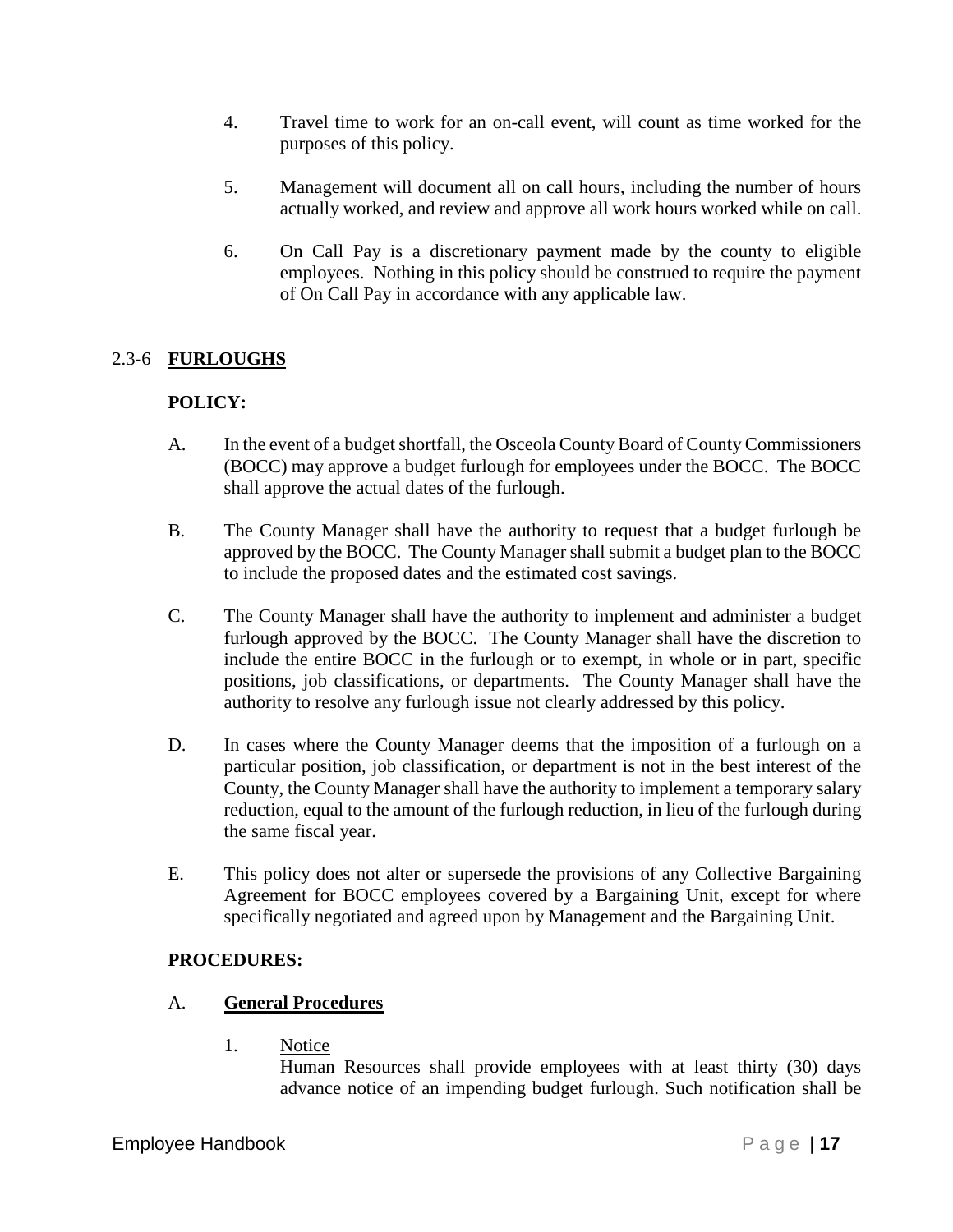provided in a manner designed to provide reasonable notice of the budget furlough to all BOCC employees.

2. Scope

All BOCC employees shall be subject to the furlough unless specifically exempted in writing by the County Manager. In certain cases, the County Manager may authorize that fewer furlough hours be observed by certain classifications of positions where business necessity requires.

3. Office Closures

On designated furlough days, unless specifically exempted by the County Manager, all BOCC offices and worksites shall be closed for business and to furlough-required employees. However, 24/7 operations (e.g. Fire, Corrections) shall be presumed to be specifically exempted from closure unless otherwise directed by the County Manager.

4. Business Timelines

Furlough days shall not be counted as a "business day" when calculating County business-related timelines. However, furlough days shall be counted as a "calendar day" when calculating such timelines.

5. Essential Positions

The County Manager may designate certain positions as Essential Positions, in writing. Employees in Essential Positions shall be exempt from the furlough, must work on designated furlough days, and are not required to "make up" furlough hours. Employees in Essential Positions shall perform their regular duties and adhere to all County policies, rules, and procedures while working on furlough days. The County Manager may revise the list of Essential Positions at any time.

6. Conflicts of Interest

Furloughed employees remain Osceola County employees while on furlough. Outside employment for furlough-required employees remains subject to the County's policies and rules on outside employment. (Please see Personnel Policy 2.6-3, Outside Employment.)

7. Pay Reduction Schedules

The County Manager shall determine whether to: 1) implement the furlough pay reduction solely in workweeks with a designated furlough day; or 2) implement a prospective furlough pay reduction spread across a designated number of pay-periods. The County Manager shall have the authority to designate different pay reduction schedules for different classes of employees. Further, due to IRS regulations, the rate of deduction may vary slightly from one calendar year to the next.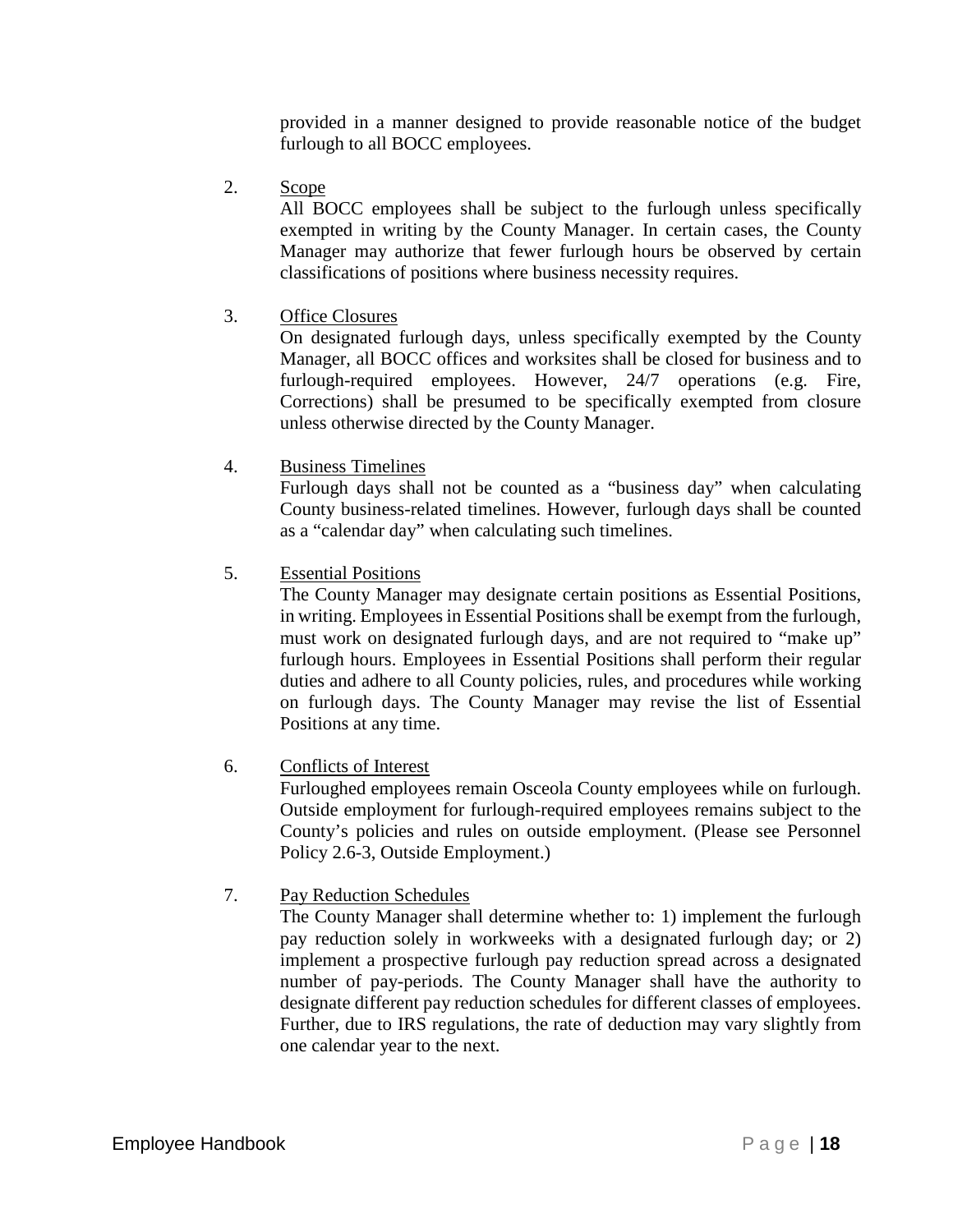8. On-Call Pay

Employees who are scheduled to be on call during a furlough workweek shall receive their regular on-call pay in accordance with County policy.

9. New Employees

Any employee who is hired during a furlough year shall be subject to the furlough reduction based on their Exempt or Non-Exempt status and/or job classification. The furlough schedule for new hires shall be prorated based on the number of furlough dates scheduled for the fiscal year and the month in which the employee is hired. For example, if an employee is hired in a fiscal year in which ten (10) furlough dates have been approved, and three (3) of those furlough dates have already passed, the employee will only be charged for seven (7) furlough dates for the remaining of the fiscal year.

# 10. Promotions, Demotions, and Changes in FLSA Status

Employees who experience a change in pay or FLSA exempt/non-exempt status due to a promotion or demotion shall have their pay reduction amount and pay reduction schedule manually adjusted to reflect their new pay and/or FLSA status.

11. Separation of Employment

Employees who terminate employment with Osceola County during a furlough year, and who were on a scheduled spread deduction, shall have a final furlough adjustment up to the date of separation. For example, if three (3) furlough dates are served and the employee separates employment (voluntarily or involuntarily) the payroll department will calculate the total amount due for all three (3) furloughs and an adjustment will be made to the employee's final check if needed.

12. Tracking

Furloughs shall be tracked in hours, not in days. All full time employees who are subject to the furlough must observe the designated number of furlough hours, unless otherwise directed by the County Manager. Furlough hours for part-time employees shall be prorated at the rate of half the designated number of furlough hours to be charged to regular, full-time employees. Supervisors are responsible for verifying that furlough hours and alternate furlough hours are appropriately observed by the employee. Each department is responsible for properly recording and tracking each employee's furlough time on the employee's timesheet in Kronos. Furlough hours will not count towards overtime calculations.

# B. **Alternate Furlough Arrangements**

# 1. Alternate Furlough Arrangements

BOCC offices and employees are expected to observe the County designated furlough schedule in accordance with the guidelines of this policy. However,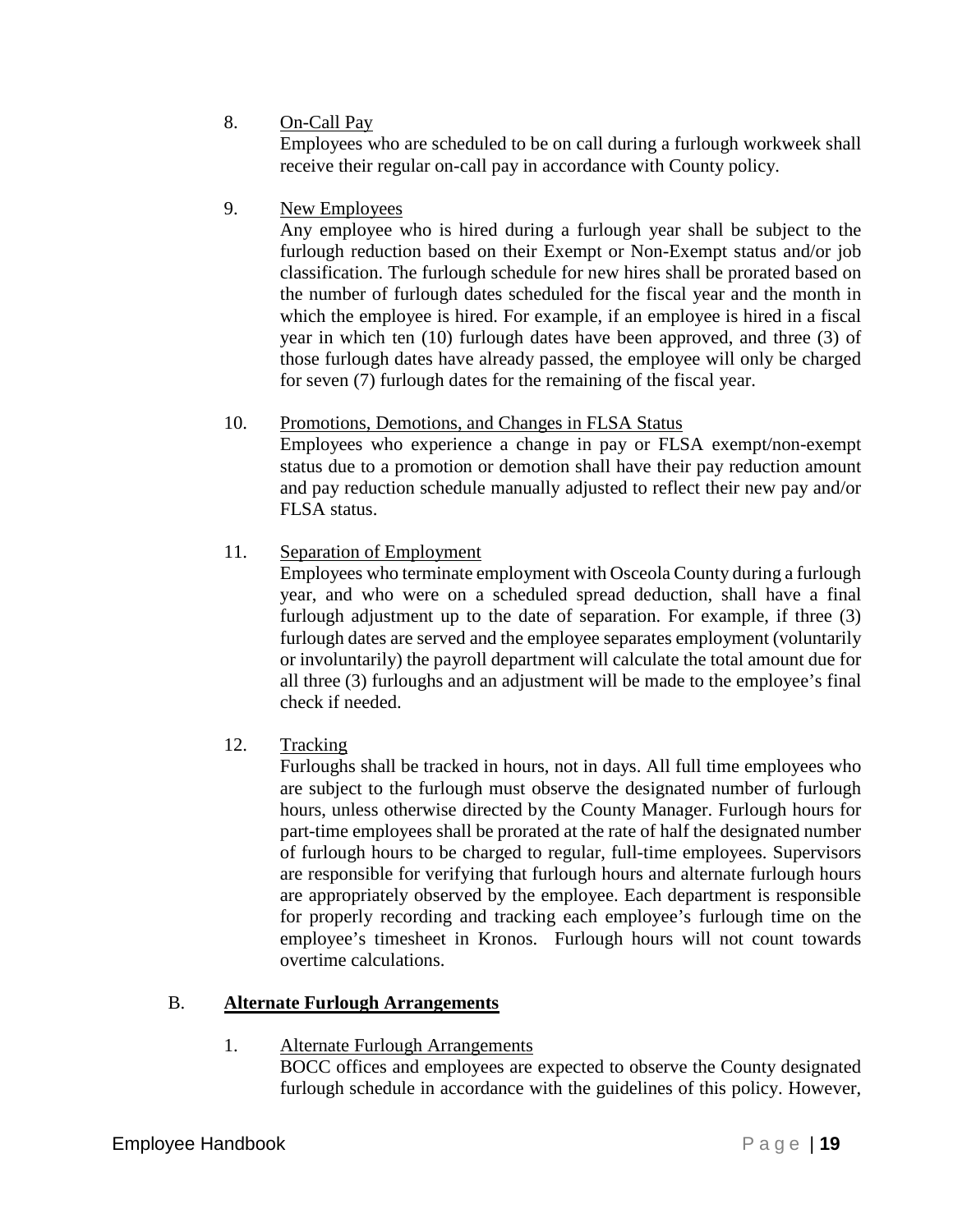for certain operations, the County Manager may approve alternate furlough arrangements. Such operations may include, but are not limited to:

- a. 24/7 operations (e.g., Fire, Corrections).
- b. Operations with Alternate Work Schedules (e.g., 4-10 Work Schedules).
- c. Operations where business necessity requires a deviation from the designated furlough schedule.

# 2. Alternate Furlough Plan

Departments who anticipate the need for an alternate furlough arrangement shall draft an Alternate Furlough Plan, in consultation with Human Resources, for approval by the County Manager. The plan shall include:

- a. The business necessity for an alternate furlough arrangement;
- b. The proposed alternate furlough schedule;
- c. The names of employees who will be observing the alternate furlough schedule; and
- d. Details on how the department will track Alternate Furlough Hours to ensure that all employees observe the designated number of furlough hours.

# C. **Furlough Work Rules**

# 1. Furlough Day – Work Prohibitions

Employees are strictly prohibited from performing work for the County on designated furlough days, unless otherwise approved in accordance with this policy. Such prohibited work includes, but is not limited to, being physically present at the County worksite, taking "working lunches," telecommuting, performing work from home or via the internet or portal, and any work conducted via telephone, mobile phone, smart phone, or Personal Data Assistant (PDA). Furlough-required employees are strictly prohibited from performing work on a "volunteer" basis (i.e., without receiving compensation) on a furlough day or in lieu of taking a furlough day.

# 2. Furlough Workweek – Work Prohibitions

A furlough workweek is any workweek in which there is a designated furlough day or in which an individual employee takes approved alternate furlough hours. During furlough workweeks, employees shall not work any hours in excess of scheduled work hours on each workday and shall observe all normal meal and break periods. Supervisors shall not approve and employees shall not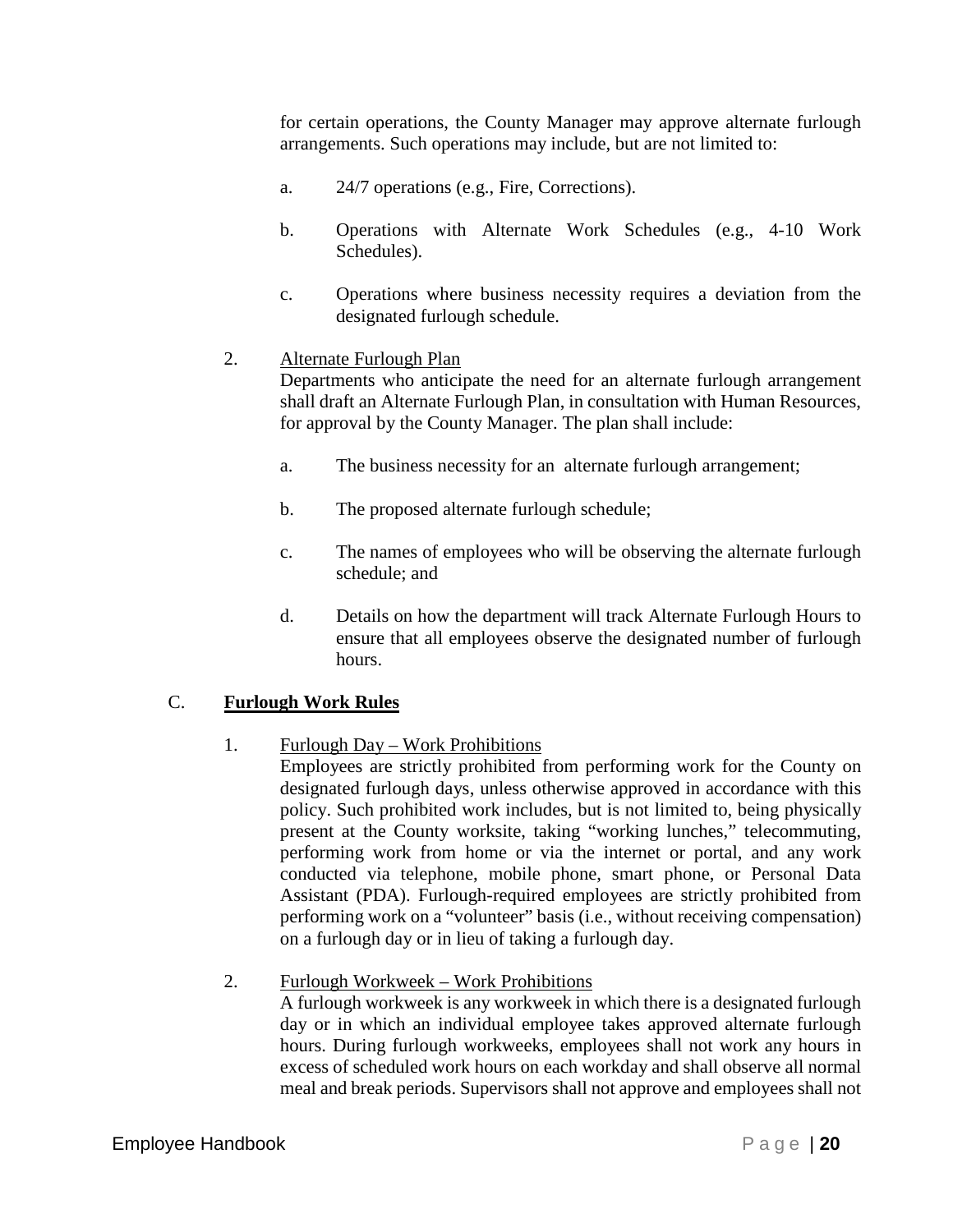work any overtime hours during a furlough workweek. For the purposes of this policy, the workweek starts at 12 a.m. on Saturday and continues until midnight on Friday.

3. Emergency Situations

In cases of an unanticipated business emergency, County management may require an employee to work on a designated furlough day for all or part of the day. In such a case, the employee must take Alternate Furlough Hours to "make up" the Furlough Day. Alternate Furlough Hours shall be designated by the employee's supervisor and must be taken on a day the employee would otherwise be scheduled to work. Supervisors shall notify Human Resources in writing within twenty-four (24) hours of requiring an employee to perform any work on a designated furlough day.

In cases of an unanticipated business emergency, County management may require an employee to work in excess of scheduled work hours during a furlough workweek. In such a case, the supervisor shall adjust the employees schedule for the rest of the week to ensure that the employee does not go over the total number of allowable work hours for the week. Where such adjustments are not possible, the supervisor shall contact HR to develop an alternate furlough plan for the employee.

4. Overtime

In the rare instance that an employee is required to work overtime during a furlough workweek, overtime compensation shall only be paid on hours actually worked in excess of 40 hours in the workweek. Furlough hours do not count as hours worked for the purpose of computing overtime.

- 5. Use of Leave
	- a. Employees who are subject to the furlough may not use their paid leave accruals on furlough days or to help "make up" a loss in pay due to furlough deductions. Supervisors are not authorized to approve paid leave days for employees for furlough days. Where paid leave was approved in writing prior to the designation of the day as a furlough day, the department director, or designee, shall notify the employee in writing that the approval of the leave request has been rescinded due to the scheduled furlough day.
	- b. Furlough leave shall run concurrently with FMLA leave. Employees who are on FMLA leave on a furlough day shall not be allowed to use paid leave accruals to cover the furlough day.
	- c. Military leave pay shall not be impacted by the furlough.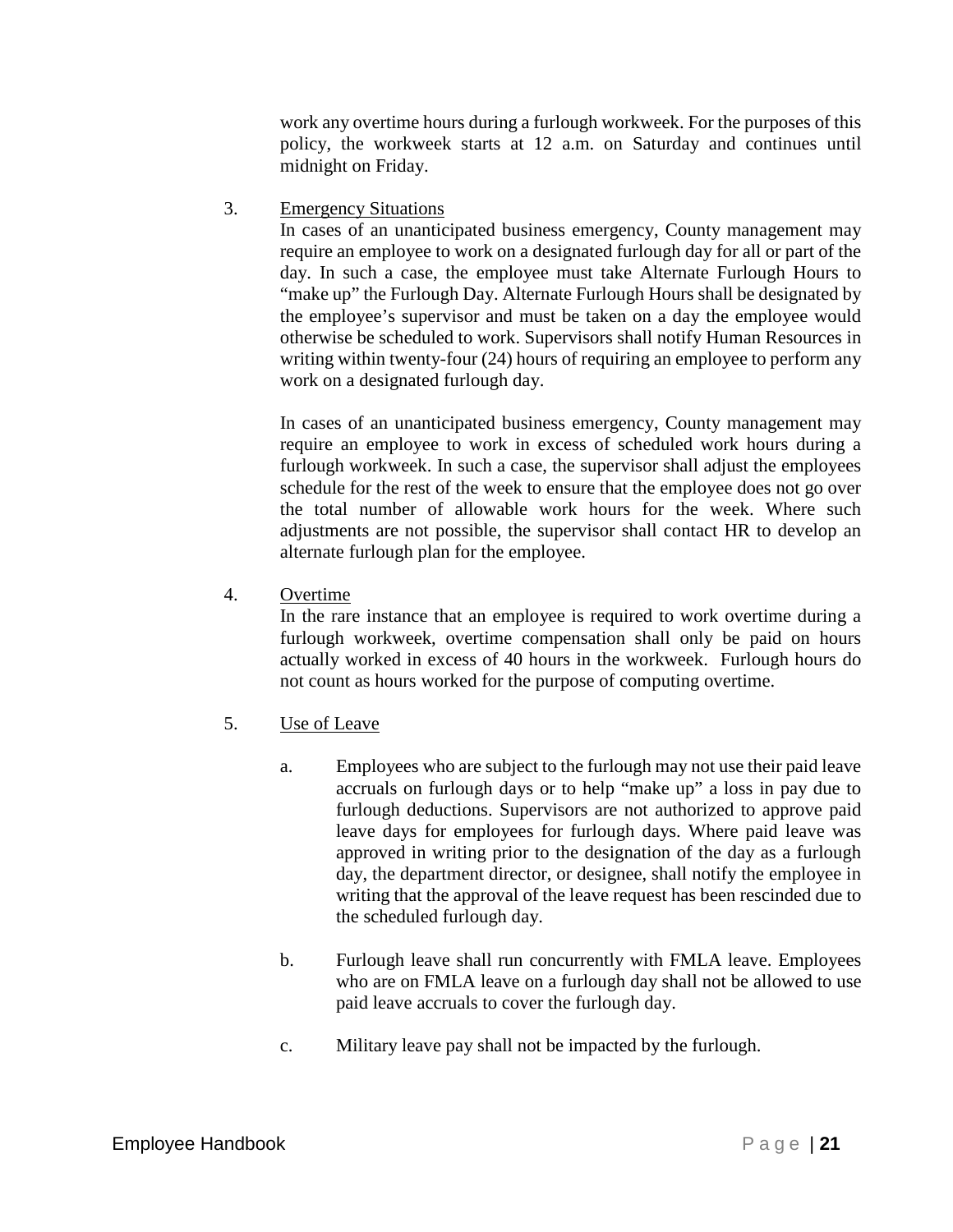6. Training and Travel

Work-related conferences, seminars, and training shall not be scheduled for designated furlough days. Work-related travel that constitutes work time shall not be scheduled for a designated furlough day. Employees who were previously approved to travel or attend work-related training, conferences, or other seminars on a designated furlough day shall make a reasonable attempt to reschedule such events for a non-furlough day. Where such rescheduling is not possible or practicable, the department shall draft an Alternate Furlough Plan, in consultation with Human Resources, for approval by the County Manager.

# D. **FLSA-Exempt**

FLSA-exempt employees who are furlough-required shall be converted to "hourly" status during furlough workweeks and shall therefore be governed by the FLSA's overtime and minimum wage rules for hourly employees during the furlough workweek. FLSA-exempt employees who are furlough-required are subject to the same furlough-related rules, policies, and procedures as hourly employees, including:

- 1. During furlough workweeks, FLSA-exempt employees are required to track and report all hours worked in accordance with the department's procedures for tracking hours worked by hourly employees.
- 2. During furlough workweeks, FLSA-exempt employees shall not work any hours in excess of scheduled work hours and shall adhere to the rules governing break and meal periods for hourly employees.
- 3. During furlough workweeks, FLSA-exempt employees are strictly prohibited from performing any of the following work-related functions outside of scheduled work hours: telecommuting, performing work from home, performing work via the internet or portal, conducting work via telephone, mobile phone, smart phone, or Personal Data Assistant (PDA), performing any other work-related functions on behalf of the County outside of scheduled work hours.
- 4. During the furlough workweek, FLSA-exempt employees who are subject to the furlough must request and receive approval for partial-day absences in advance and such partial-day absences shall be deducted from the employee's leave accruals. FLSA-exempt employees shall be provided and required to sign the notice attached to this policy as Attachment #1.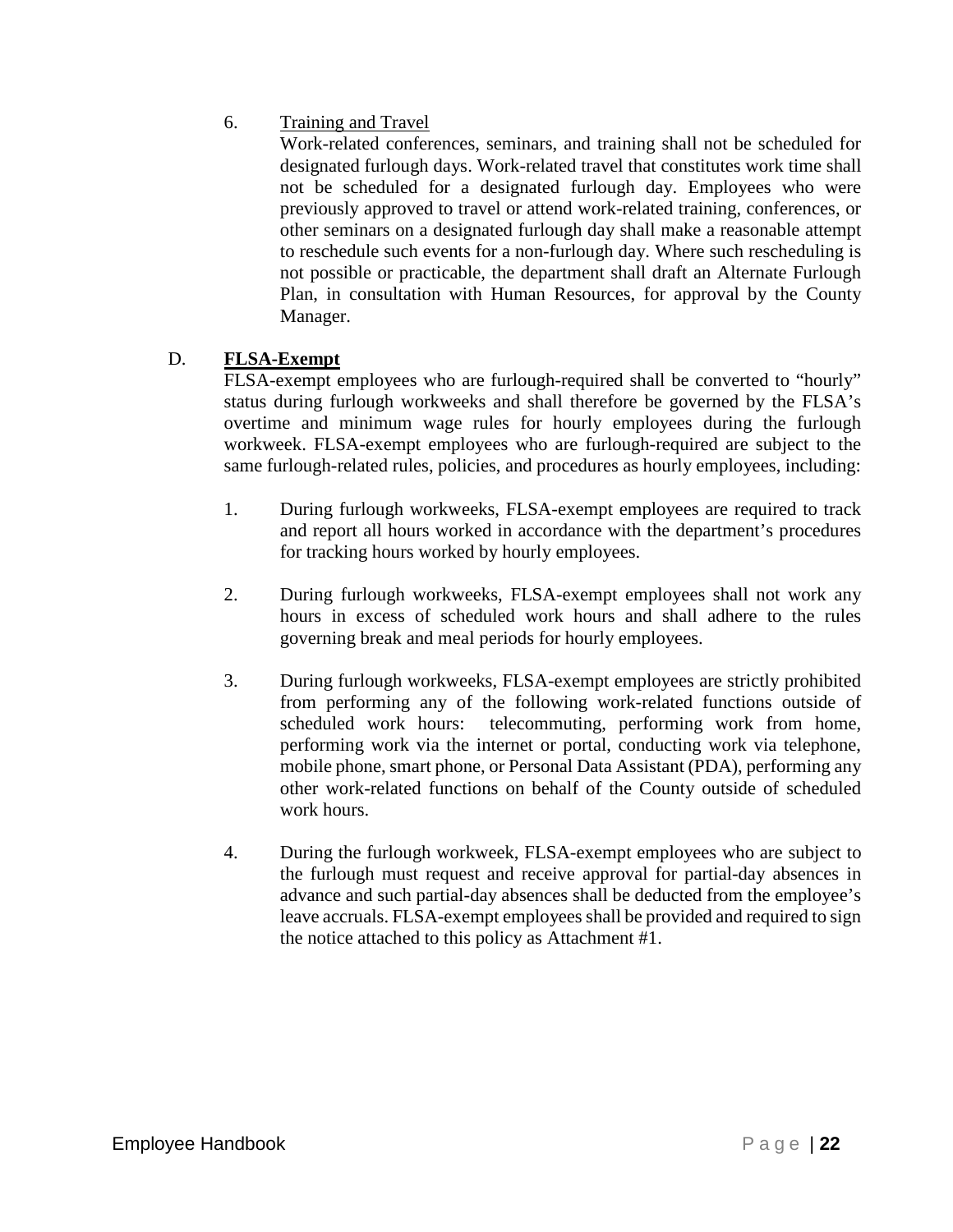### **Section Four – RECRUITMENT, SELECTION, CHANGES IN STATUS, AND SEPARATION FROM EMPLOYMENT**

### 2.4-1 **RECRUITMENT**

**POLICY:** It is the policy of Osceola County to recruit and hire the best-qualified and wellsuited candidates. Employment decisions shall be based upon job related factors and shall comply with the County's commitment to quality, diversity, and applicable equal employment opportunity regulations and practices.

### 2.4-2 **IMMIGRATION REFORM AND CONTROL ACT**

**POLICY:** Osceola County will comply with all provisions of the Immigration Reform and Control Act, Pub. L. 99-603, 100, Statute 3359, and will not knowingly hire aliens who are not authorized to work in the United States.

#### **PROCEDURES:**

- A. Newly hired employees are required to complete an employment verification form (I-9 Form) within three (3) days of employment.
- B. Employees who have completed an I-9 Form and presented any work authorization document which has an expiration dates are responsible for timely updating the work authorization information. For example, if an employee's work authorization document indicates that he/she is eligible to work in the United States until a specified date, then the employee must report to Human Resources on or before that date with documentation indicating that he/she will continue to be eligible to work in the United States beyond the expiration date. The employee's I-9 Form can then be updated.
- C. Failure to timely present the County with the above described information is grounds for immediate termination.

# 2.4-3 **NEPOTISM**

**POLICY:** Osceola County shall follow Chapter 112, Florida Statutes, and regulatory law, as well as any duly issued amendments regarding employment of relatives. A relative of any County employee with supervisory responsibility shall not be eligible for employment in or advancement to any position that reports directly to the supervisory employee.

#### **PROCEDURES:**

A. A County employee who exercises jurisdiction or control may not employ, promote, or advocate for employment or promotion any individual who is a relative. An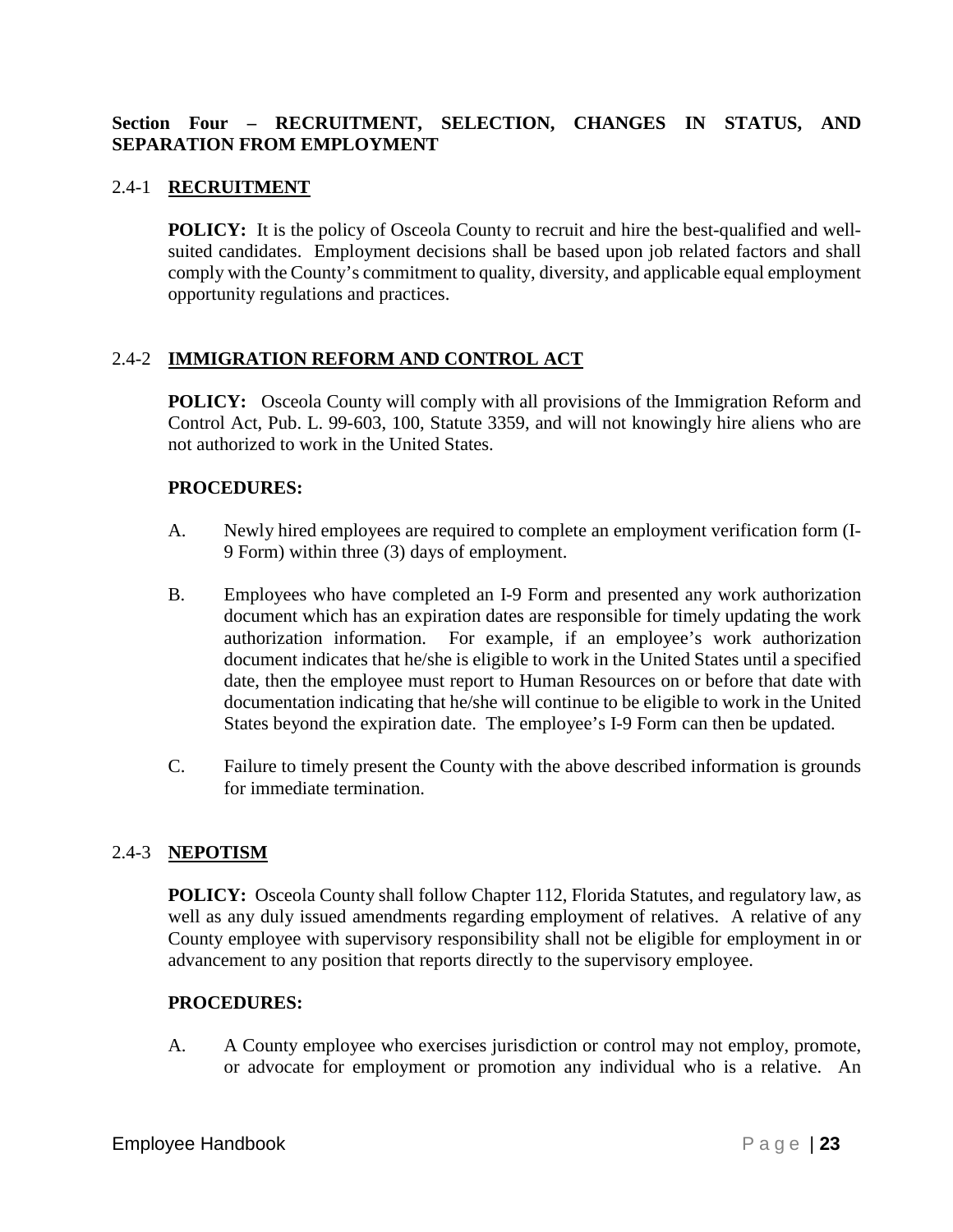individual may not be employed or promoted into a position in the County if such a position is made by a group in which a relative is a member.

- B. The intentional or deliberate failure to comply with these guidelines makes both employees subject to termination.
- C. County employees who have a relative applying for employment, requesting a transfer, or seeking a promotion within the County shall adhere to the following:
	- 1. Notify your Department Director immediately.
	- 2. The Department Director shall notify Human Resources.
	- 3. Human Resources shall determine if the relative can be interviewed, transferred, or promoted etc., and if doing so will cause a conflict of interest for the employee and the County.
	- 4. When special circumstances arise and the County Manager determines it is in the best interest of the County to hire a relative of an employee to work in the same Department, the Department shall request appropriate approval to hire the relative. If the approval is given, it shall be documented, and must explicitly state that the relationships of the affected individuals in the department are recognized and allowed. A copy shall be placed in the affected employees' personnel files.

# D. **Fraternization**

- 1. To avoid misunderstandings, complaints of favoritism, and other problems, supervisors are prohibited from dating or pursuing sexual or romantic relationships with subordinates that are under their direct or indirect control.
- 2. Supervisors will not be involved or influence the selection for the promotion or advancement of a paramour.
- 3. No person shall circumvent, or attempt to circumvent, the intent and spirit of this procedure. Employees who violate this procedure are subject to discipline up to termination.

# E. **Nepotism**

- 1. Employees shall not be involved or influence the selection for the promotion or advancement of a relative.
- 2. All supervisors and the affected employee(s) shall immediately advise their Senior Manager, in writing, of any paramour or relative who is assigned within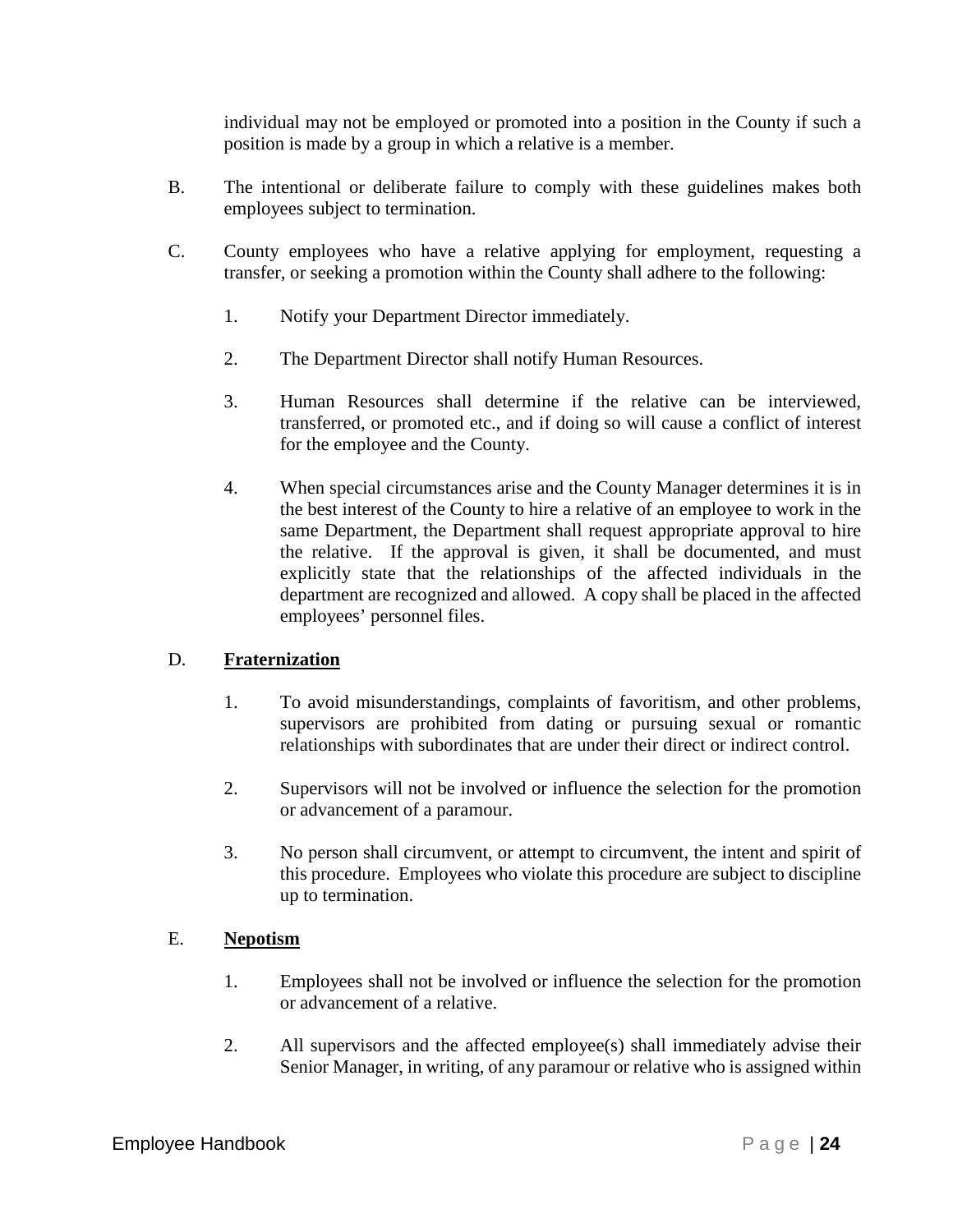their chain of command. This would include situations where a relationship develops between employees as defined under "Fraternization."

3. A supervisor shall not be involved in any decision-making process that leads to any discretionary salary increase or potential disciplinary action regarding a relative or paramour. If the potential for such a situation occurs, decisionmaking involvement will be delegated to an alternate supervisor designated by the Department Director or designee.

# 2.4-4 **CATEGORIES OF EMPLOYMENT**

**POLICY:** The County Manager/designee shall ensure that all employees are placed into appropriate categories including appointments, employment, and status as defined at the creation of the positions.

### **PROCEDURES:**

#### A. **Board Appointments**

The County Manager, the County Attorney, and the Commission Auditor shall be appointed by and serve at the pleasure of the Board. Such employees are eligible for all County benefits as set forth in the Personnel Policies and Procedures.

#### B. **Regular Full-Time Employee**

A person occupying a permanent, budgeted position that requires thirty (30) or more hours of work per week. Such employees are eligible for all County benefits as set forth in the Personnel Policies and Procedures.

#### C. **Part-Time Employee**

A person occupying a permanent, budgeted position that requires less than thirty (30) hours of work per week. Such employees are not eligible for health insurance benefits, but are eligible for certain other benefits as set forth in the Personnel Policies and Procedures.

# D. **Temporary Employee (with or without Benefits)**

An employee hired to fill a full or part-time position related to a special project or program for a pre-defined period of time or for the duration of the project or program not to exceed four (4) consecutive months. The Department must have prior approval by the County Manager. Employees hired in temporary positions with benefits are eligible for permanent employee benefits.

#### E. **Seasonal Employee**

An employee hired to fill a part-time position related to a special project or program for a pre-defined period of time or for the duration of the project or program. Seasonal employees are not eligible for benefits.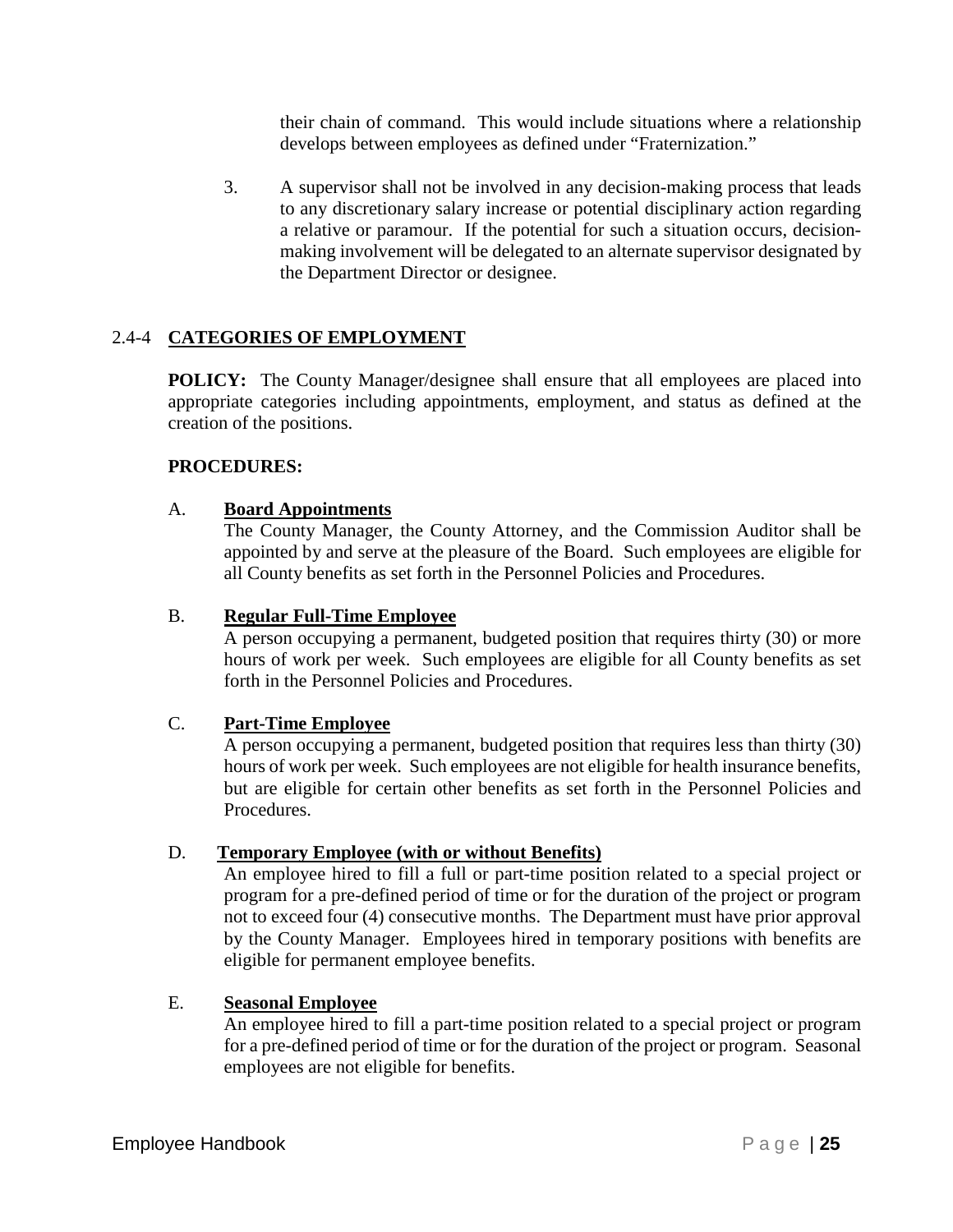### F. **Acting Status**

An individual who temporarily assumes all the responsibilities of a higher pay range position. Temporary assignment to acting status is based on the ability to assume all responsibilities of the position at the discretion of the Department Head. The acting status assignment must be for a minimum of two (2) weeks.

# 2.4-5 **PROBATIONARY PERIOD**

**POLICY:** A probationary period shall be used upon the initial hire of an employee or upon a change of status to determine whether the employee has the ability to carry out assigned tasks, work efficiently, demonstrate dependability, and to demonstrate possession of other characteristics relative to the requirements of the position and quality performance.

#### **PROCEDURES:**

- A. All probationary periods shall begin with an employee's status change; i.e., initial date of hire, effective date of a promotion, transfer, or any type of demotion, whether voluntary or involuntary. Employees who successfully complete probationary periods in any specific job classification are generally continued in employment.
- B. During the probationary period, if an employee fails to successfully adapt to the requirements of the position, employment shall be terminated immediately. Any employee terminated during their probationary period shall have no rights to appeal the discharge decision.
- C. Successful completion of the initial probationary period following date of hire shall entitle eligible employees to use sick leave and vacation leave which has been accrued, but which is unavailable to an employee in the initial probationary status, usually first six (6) months of employment with Osceola County.

#### D. **Duration**

- 1. Regular full-time employees shall serve a six (6) month probationary period.
- 2. Regular part-time employees shall serve a six (6) month probationary period.
- 3. Firefighters and Corrections Officers shall serve a one (1) year probationary period.

#### E. **Special Probation**

If an employee's performance becomes unacceptable, or his/her conduct has in any way been unbecoming of a government employee, then: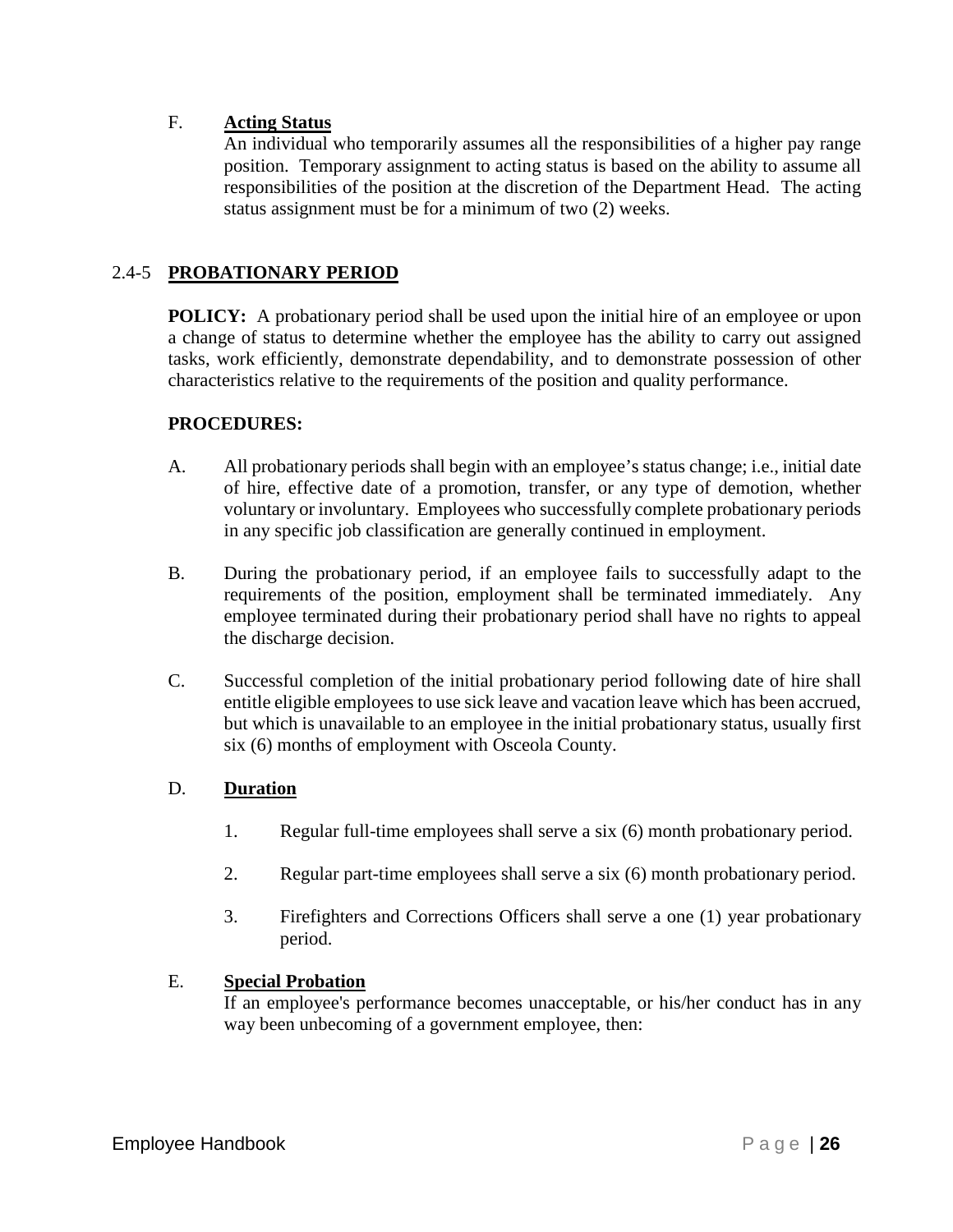- 1. The employee's immediate supervisor or other reviewing supervisors shall conduct a special performance evaluation outlining the employee's deficiencies and Performance Improvement Plan (PIP).
- 2. Employees shall initially be placed upon special probation for a three (3) month period.
- 3. At the time an employee is placed on special probation, he/she shall be notified of the approximate date upon which his/her rating supervisor will conduct another performance evaluation.

# F. **Promotion**

- 1. Employees are not eligible for promotion while serving a probationary period, unless it is within their own department and with Department Head approval.
- 2. Laid off employees who have been re-hired are eligible for any promotion while serving a probationary period.
- 3. Employees who are promoted shall serve a new probationary period of up to six (6) months. If at any time during the probationary period the employee does not satisfactorily perform to the standards of his/her new classification, he/she can be subject to termination.

# G. **Transfers**

- 1. Employees are not eligible for transfer to another department while serving a probationary period.
- 2. Laid off employees who have been re-hired are eligible for transfer to another department while serving a probationary period.
- 3. An employee who is transferred to another department in a new classification or in the same classification shall serve a new probationary period of up to six (6) months. If at any time during the probationary period the employee does not satisfactorily perform to the standards of his/her new classification, he/she can be subject to termination.

# H. **Demotions (Voluntary/Involuntary)**

Any employee who is granted a voluntary demotion or who is involuntarily demoted due to performance deficiencies shall serve a new probationary period of up to six (6) months. If at any time during the probationary period the employee does not satisfactorily perform to the standards of his/her new classification, he/she can be subject to termination.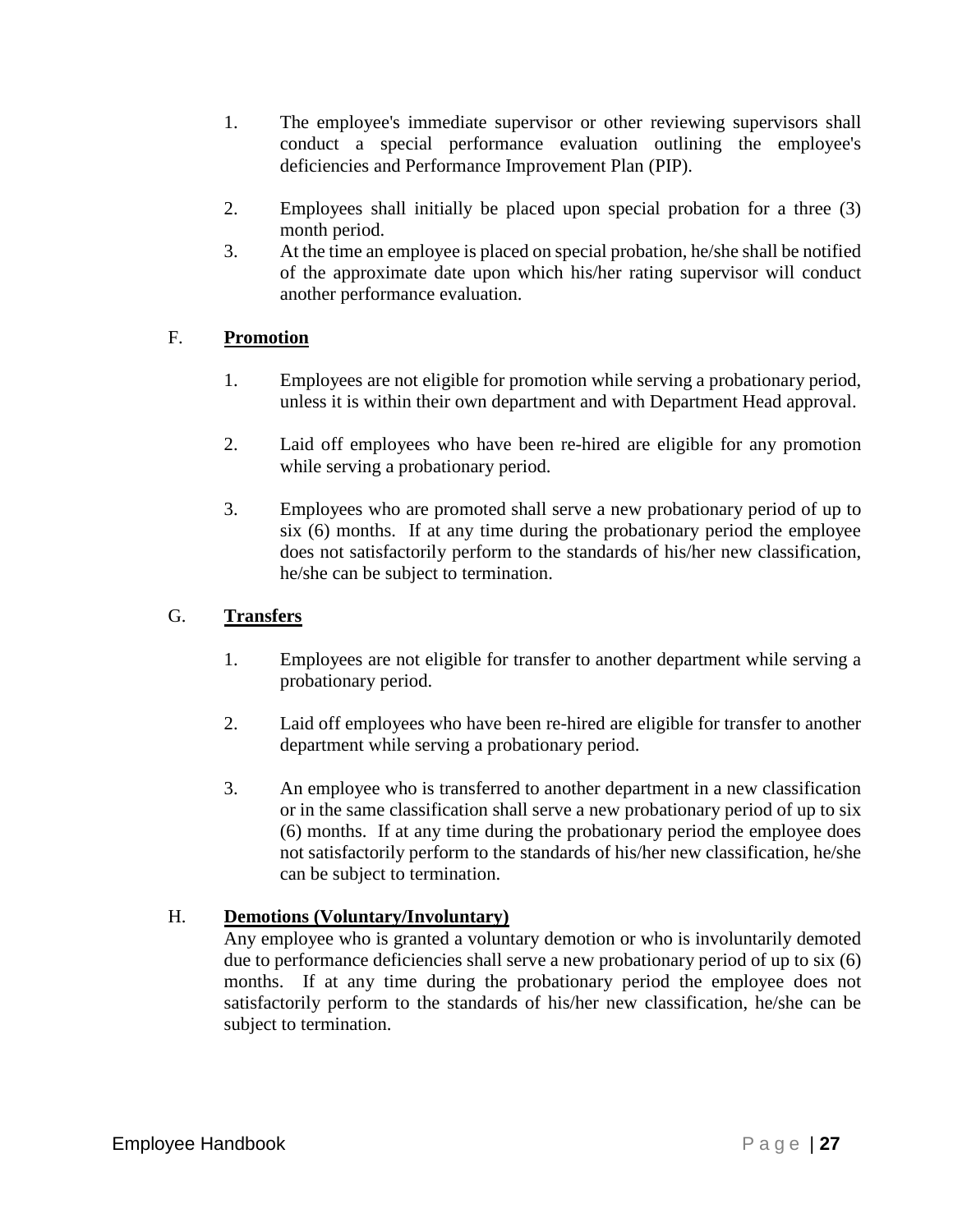#### I. **Position Reclassification**

Employees who are affected by an upward or downward position reclassification will not have to serve a new probationary period**.**

# 2.4-6 **PERFORMANCE EVALUATIONS**

**POLICY:** Performance evaluations offer a consistent approach for providing feedback and assessment of an employee's performance. Performance evaluations shall be conducted according to Osceola County procedure.

- A. The evaluation process is an opportunity for supervisors and employees to exchange an honest and open dialogue about the employee's work performance over the previous evaluation period and how the employee can develop his/her strengths and also to identify areas that might need to be improved upon. These performance areas of strengths and growth opportunities should not come as a surprise to the employee since the Supervisor should be identifying these areas through coaching and mentoring sessions throughout the year.
- B. The annual performance evaluation is also a time for the employee to review their current job description and discuss any areas of the job responsibility that might need to be clarified.
- C. Employees should also use this time that they are being evaluated to provide feedback to their Supervisor as to areas within the Department, division, or office that might be able to be improved upon for efficiency or to provide a better work environment.
- D. The evaluation process is designed to:
	- 1. Promote and document performance assessments based on essential job functions and clear, realistic job standards.
	- 2. Promote high level of employee performance through consistent feedback from Supervisors via annual performance assessments.
- E. The responsibility of performance evaluations lies with the Department Heads and Supervisors. Department Heads and Supervisors are encouraged to prepare performance evaluations and discuss the evaluations prior to the employee's evaluation date.
- F. New employees shall receive an evaluation during the first three (3) months of employment and then again during six (6) months of employment. Firefighters and Corrections officers shall receive an evaluation at three (3) months, six (6) months, and again at nine (9) months of employment.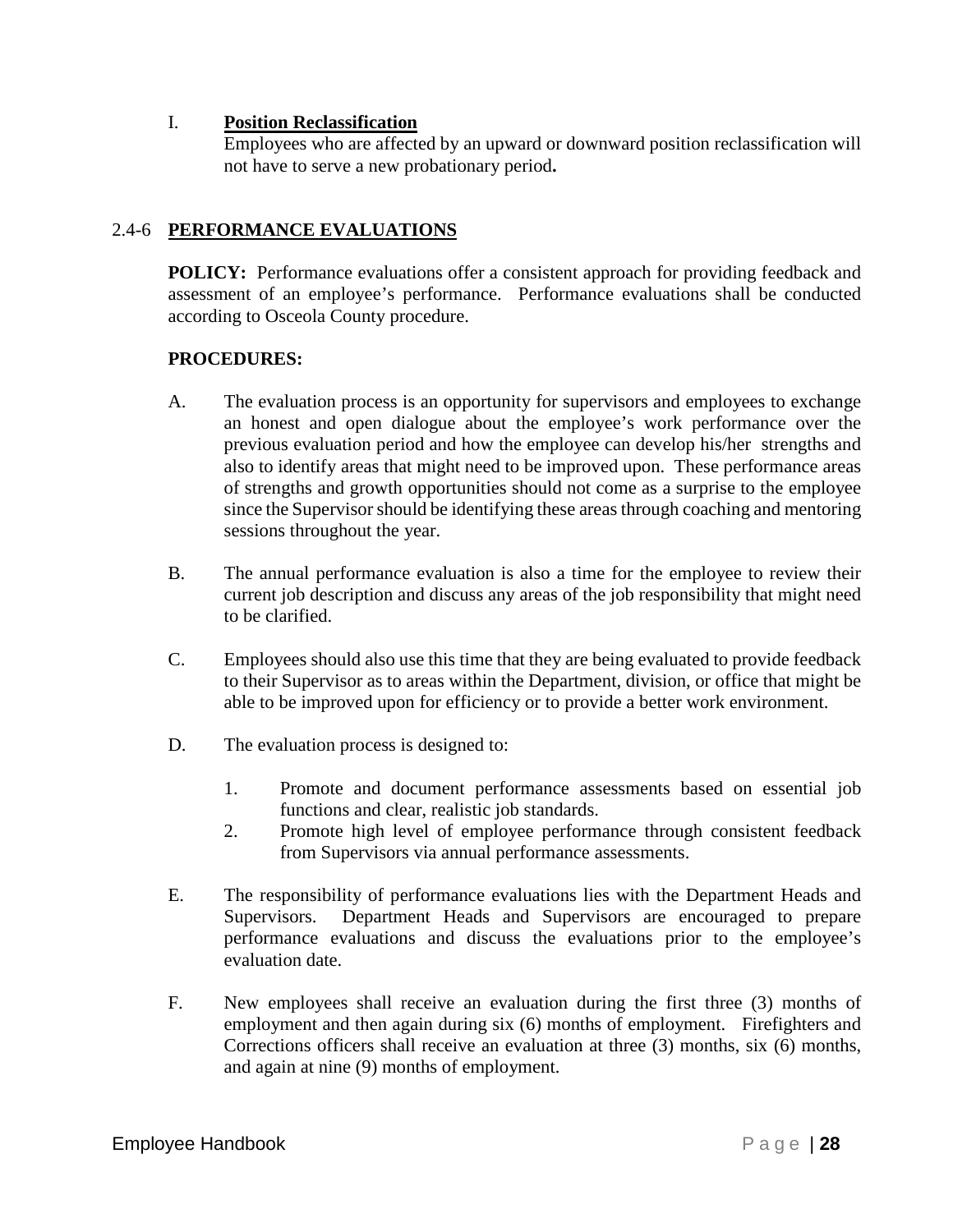G. When an employee is placed on special probation, a Special Performance Evaluation shall be conducted outlining the employee's deficiencies and Performance Improvement Plan (PIP). A Performance Improvement Plan may be set for up to three (3) months.

# H. **Annual Performance Evaluations**

All employees shall receive a performance evaluation six (6) months after the conclusion of a successful six (6) month probationary period and every year thereafter.

- 1. If an employee is to be promoted and seven (7) months or more have passed since his/her last performance evaluation, it shall be the responsibility of the losing Department to conduct an early evaluation.
- 2. Employees that receive a lateral transfer shall retain the same Annual Performance Evaluation date. If seven (7) months or more have passed since the employee's last performance evaluation, it shall be the responsibility of the losing Department to conduct an early evaluation.
- 3. Employees subject to an upward or downward position reclassification shall retain the same Annual Performance Evaluation date.
- 4. If an employee is promoted or demoted, his/her Annual Performance Evaluation date shall be adjusted to the effective date of the promotion/demotion. Every attempt shall be made by the Department to make any status change effective the beginning of a pay period.
- 5. A review of the employee's performance during the review period is conducted by the Supervisor using a Performance Evaluation Form consisting of specific essential job functions with related job standards. The Performance Evaluation Form may be found in the Human Resources Folder located on the Employee Intranet.
- 6. A review of the essential functions of the position held by each employee and the amount of time spent performing each function of the respective job shall be conducted jointly by the employee and Supervisor.
- 7. If changes are necessary, recommendations for adjustments to the job classification shall be submitted to Human Resources for review.
- 8. The Supervisor shall complete the performance evaluation of the employee and review that evaluation with higher level(s) of Management and Human Resources prior to discussion with the employee.
- 9. The Supervisor shall then hold the year-end performance evaluation meeting with the employee.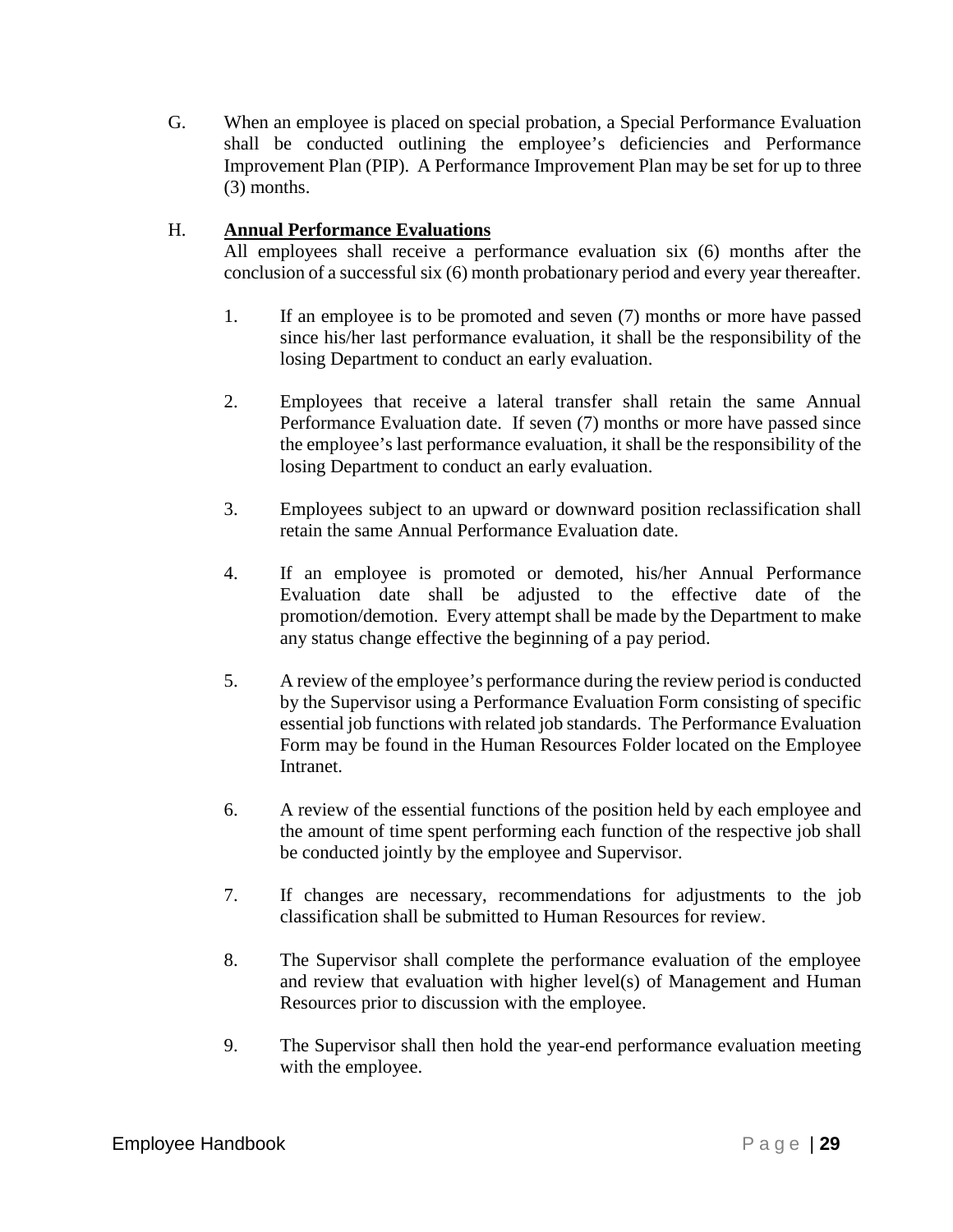- 10. The Performance Evaluation Form shall be signed by the Supervisor and the employee at the time of discussion of the form's contents.
- 11. The employee's signature indicates that the employee has read the form, but does not necessarily indicate the employee's agreement with its content.
- 12. If the employee refuses to sign the form in acknowledgement of receipt of the performance evaluation, the Supervisor shall make a notation on the form indicating that the employee refused to sign.
- 13. The higher-level Supervisor or Department Head shall sign the Performance Evaluation Form.
- 14. Original Performance Evaluation Forms shall be forwarded to Human Resources to be placed in the employee's official personnel file.
- 15. The employee shall address questions or concerns about the content of the Performance Evaluation Form with the appropriate Supervisor. If issues are not resolved, then the employee shall follow departmental chain of command to resolve Performance Evaluation Form content issues.
- 16. If the employee receives an unacceptable rating on any essential job function, a Performance Improvement Plan (PIP) shall be completed for that employee. The Supervisor shall meet with the employee on an ongoing basis to provide regular feedback and coaching on performance issues for a period of thirty (30) to ninety (90) days. After this period of time, the Supervisor shall re-evaluate that plan to ensure that steps have been taken to improve performance in relevant areas.
- 17. If areas of deficiencies have not improved at the end of the Performance Improvement Plan (PIP), the employee shall be subject to termination.

# 2.4-7 **EMPLOYMENT DATES**

**POLICY:** The County Manager/designee shall provide a framework for determining employment dates including date of hire and continuous service date.

# **PROCEDURES:**

# A. **Date of Hire**

An employee's Date of Hire shall be the initial date on which an employee first renders paid service (first reports for work) in a regular position pursuant to a job offer. The date one (1) year after an employee's official effective Date of Hire shall be their Anniversary Date and shall be used in determining accruals of Vacation Leave and Sick Leave.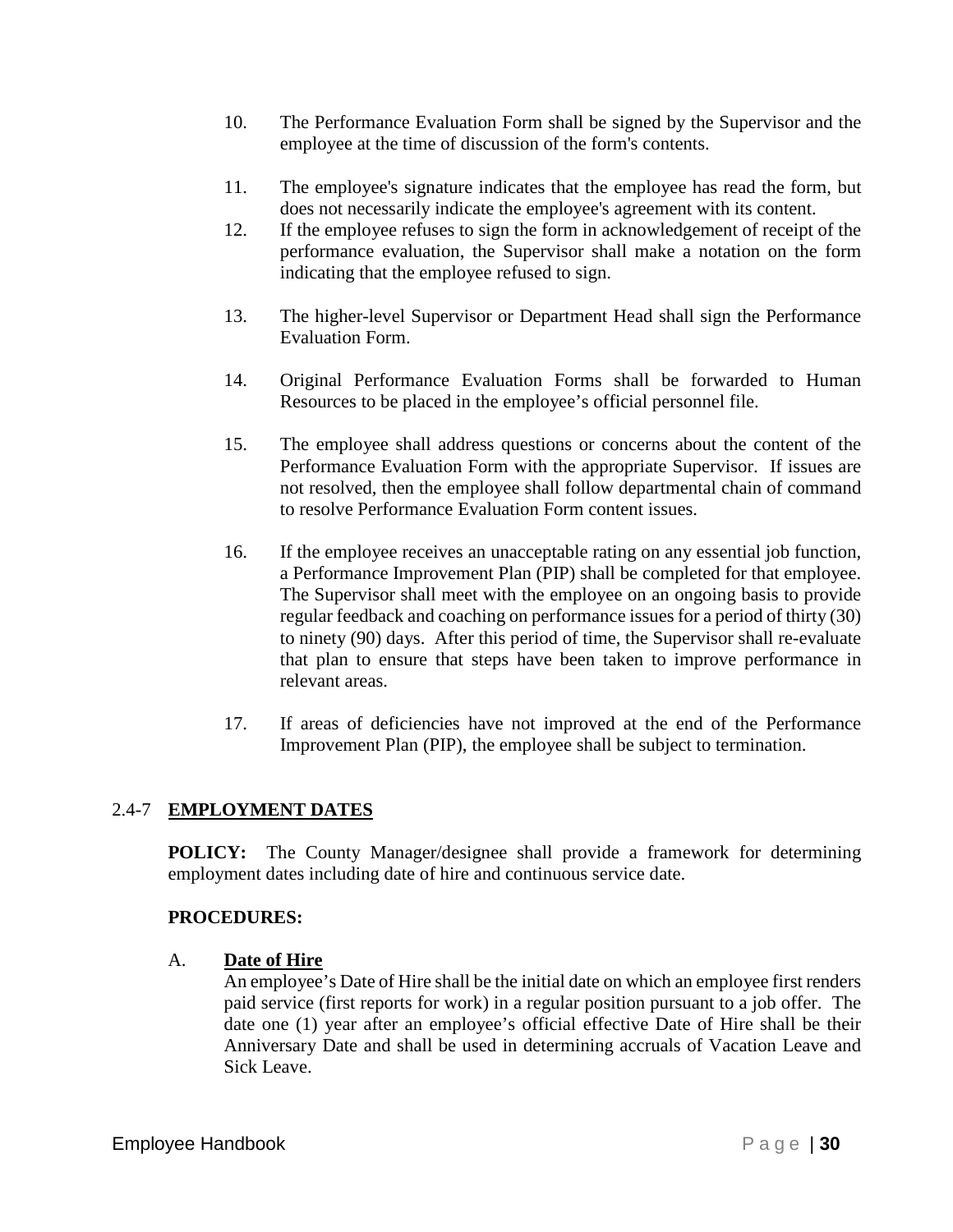# B. **Continuous Service**

- 1. An employee's date of hire marks the beginning of a continuous service period. An employee's continuous service date shall be the most recent date of hire. This date shall not precede the date upon which the employee has actually begun to work.
- 2. Authorized leaves with pay shall not be considered as breaks in continuous service.
- 3. Separation from employment of any nature shall be considered as a break in continuous service.
	- a. An employee who separates from employment with the County in good standing and is re-employed by the County within 90 days from the date of separation shall have:
		- i. Vacation Leave accrual rate in effect at the time of separation reinstated; and
		- ii. County years of service reinstated to previous hire date.
- 4. For retirement purposes, creditable service and continuous service shall be determined in accordance with state law and the collective bargaining agreement.

# 2.4-8 **CHANGES IN STATUS**

**POLICY:** Any employee who receives a Change in Status will retain all previously earned benefits when reassigned to a new position if due to promotion, lateral transfer, demotion, or position reclassification.

- A. Employees who are within their six-month probationary period are ineligible for promotion or transfer until they have successfully completed their probationary period, unless it is within their own department and with Department Head approval.
- B. Laid off employees who have been re-hired are eligible for any promotion or transfer while serving a probationary period.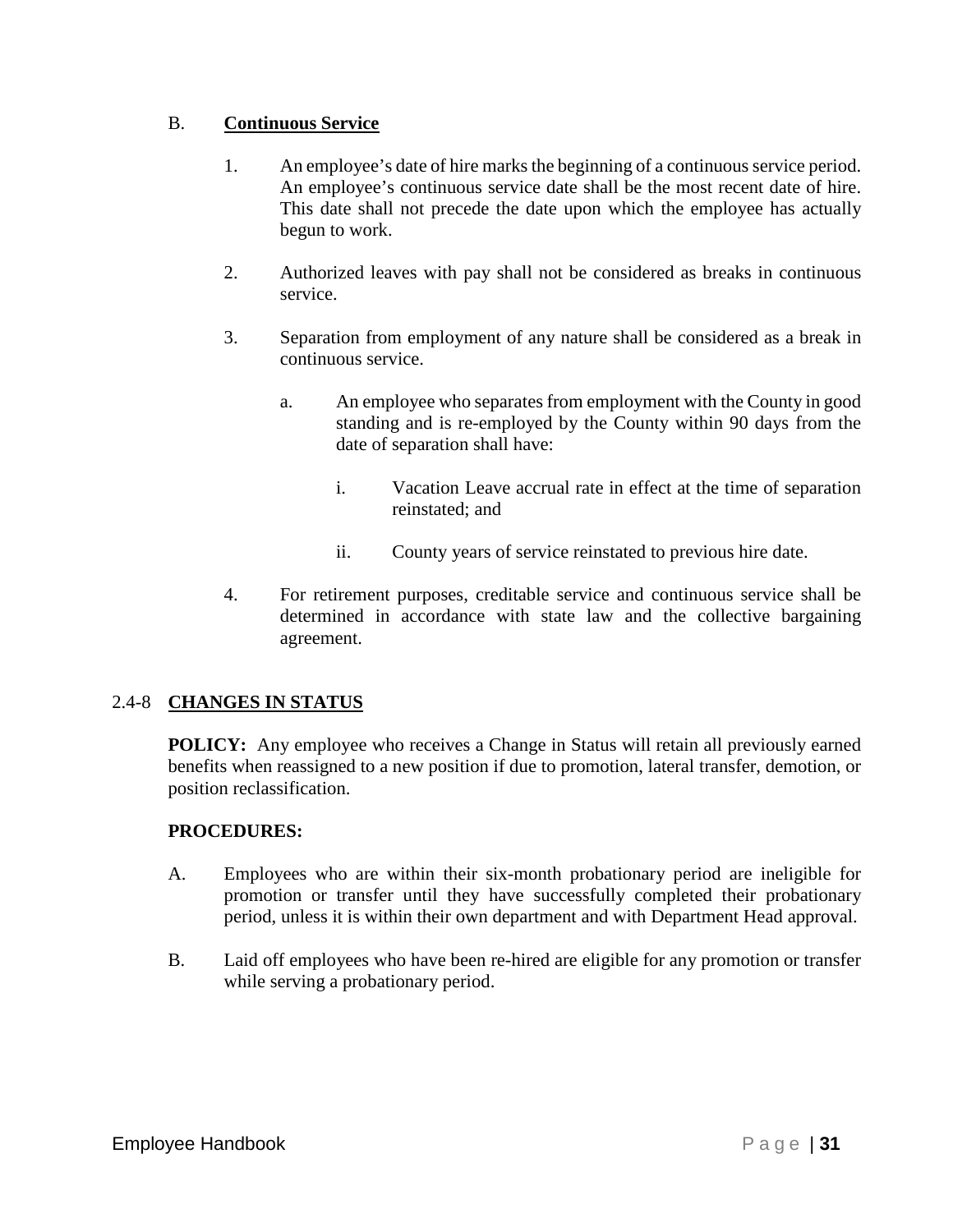# C. **Promotions**

- 1. Employees shall have the opportunity for promotional advancement within other County departments/divisions as well as in their perspective departments/division.
- 2. Employees who are promoted into a classification assigned to a higher pay grade shall receive a pay adjustment as per these procedures. (See Compensation Plan procedures.)

# D. **Demotions (Voluntary/Involuntary)**

- 1. Demotions due to poor performance are considered involuntary. An employee who is not performing to the standards of their position may be demoted by their immediate Supervisor with approval of the Department Head to a classification assigned to a lower pay grade. Demoted employees are subject to a reduction in pay as per these procedures. (See Compensation Plan procedures.) In most cases, demoted employees will not be paid more than the maximum rate of pay established for the pay grade of the new classification, and in many cases the rate of pay may be significantly less than the maximum rate of pay for the new pay grade.
- 2. Employees who apply for a vacant position in a lower pay grade may be placed in the new classification as long as they meet the requirements of the position. This is considered a voluntary demotion and employees shall receive a reduction in pay as per these policies. (See Compensation Plan procedures.) In most cases, demoted employees will not be paid more than the maximum rate of pay established for the pay grade of the new classification, and in many cases the rate of pay may be significantly less than the maximum rate of pay for the new pay grade.

# E. **Lateral Transfer**

Employees will not receive a pay adjustment when a lateral transfer has taken place.

# F. **Position Reclassification**

Employees who receive a position reclassification shall receive a pay adjustment as per these policies. (See Compensation Plan procedures.)

G. Any time a Change in Status occurs, Management must complete an Employee Status Change Form and submit to Human Resources. The Employee Status Change Form is located in the Forms Library on the County employee intranet.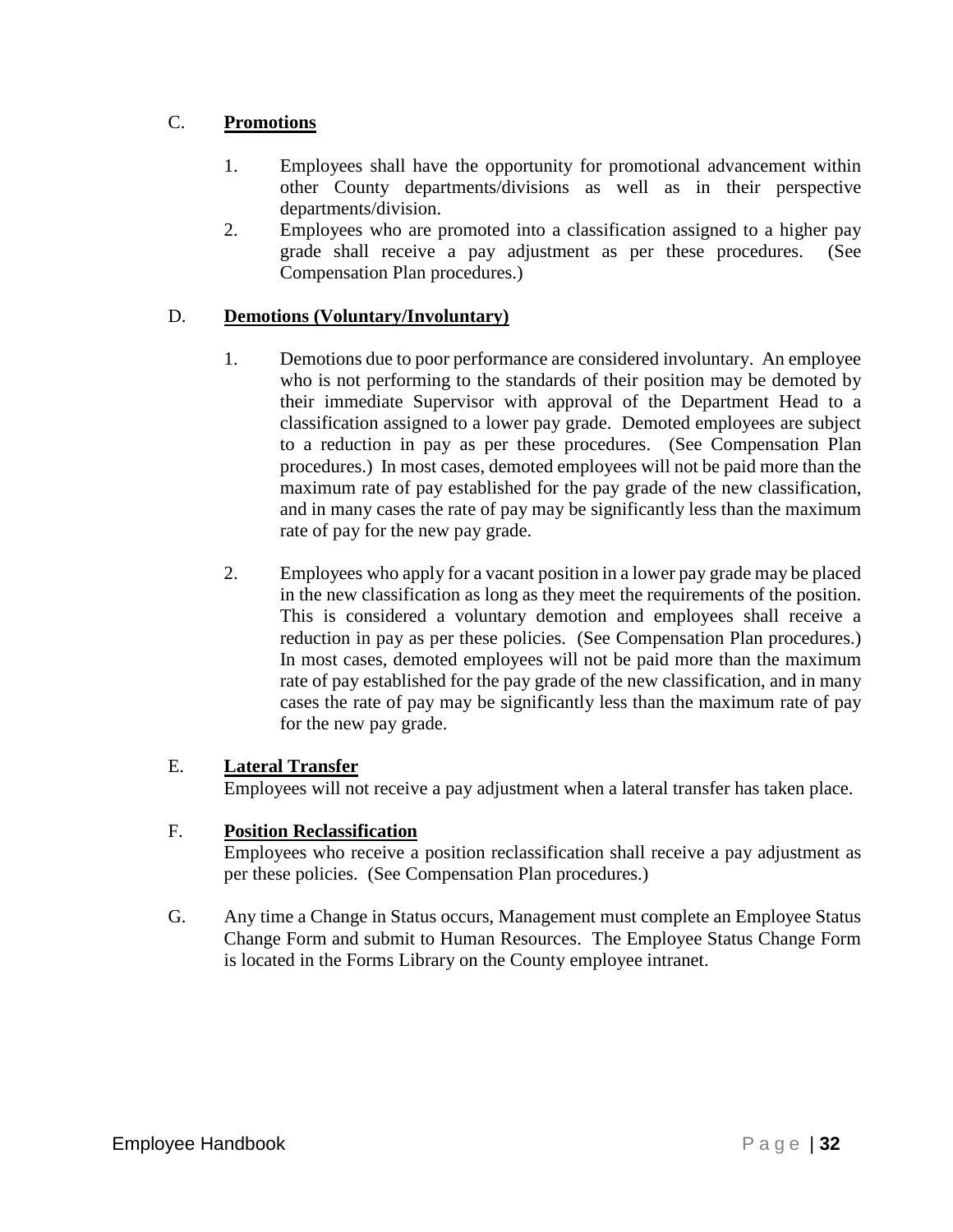### 2.4-9 **EMPLOYEES OF CONSTITUTIONAL OFFICERS**

**POLICY:** It is the policy of Osceola County Board of County Commissioners to encourage promotional opportunities for its employees. In addition, the Board of County Commissioners desires to assist employees of Constitutional Officers who have applied and are selected for employment with the Board of County Commissioners, by establishing guidelines for probationary periods and for the transfer of creditable leave balances.

# **PROCEDURES:**

A. All new Osceola County Board of County Commissioner employees who were formerly employed by an Osceola County Constitutional Officer will be granted a continuous service date and allowed to transfer portions of unused leave balances in accordance with the provisions outlined in this section.

# B. **Date of Hire/Continuous Service Date**

- 1. The Date of Hire/Continuous Service Date shall be the date upon which the employee began working with the Constitutional Office, as long as there has been no more than a 30-day break in service between the termination of employment with the Constitutional Office and the Board of County Commissioners.
- 2. An employee is considered to have a break in service if the employee is in a leave without pay status or is absent from employment, in a non-paid status on a regularly scheduled workday after the resignation date from the Constitutional Office, and prior to the start date for the Board. In this event, the employee will not receive the benefits of this section, and the first day of employment with the Board of County Commissioners shall be considered as the official date of hire.

# C. **Probationary Period**

All former Constitutional Office employees newly hired to the Board of County Commissioners shall serve a probationary period as outlined in the Probationary Period section of these Personnel Policies and Procedures.

#### D. **Vacation Leave**

- 1. All former Constitutional Office employees shall receive credit for unused Vacation Leave, not to exceed five (5) days (40 hours). Vacation Leave in excess of five (5) days (40 hours) will not be transferred.
- 2. The Constitutional Officer shall provide documentation of the Vacation Leave balance to the employee's Supervisor prior to the first day of employment with the Board of County Commissioners in order for the employee to receive credit for the unused Vacation Leave balance.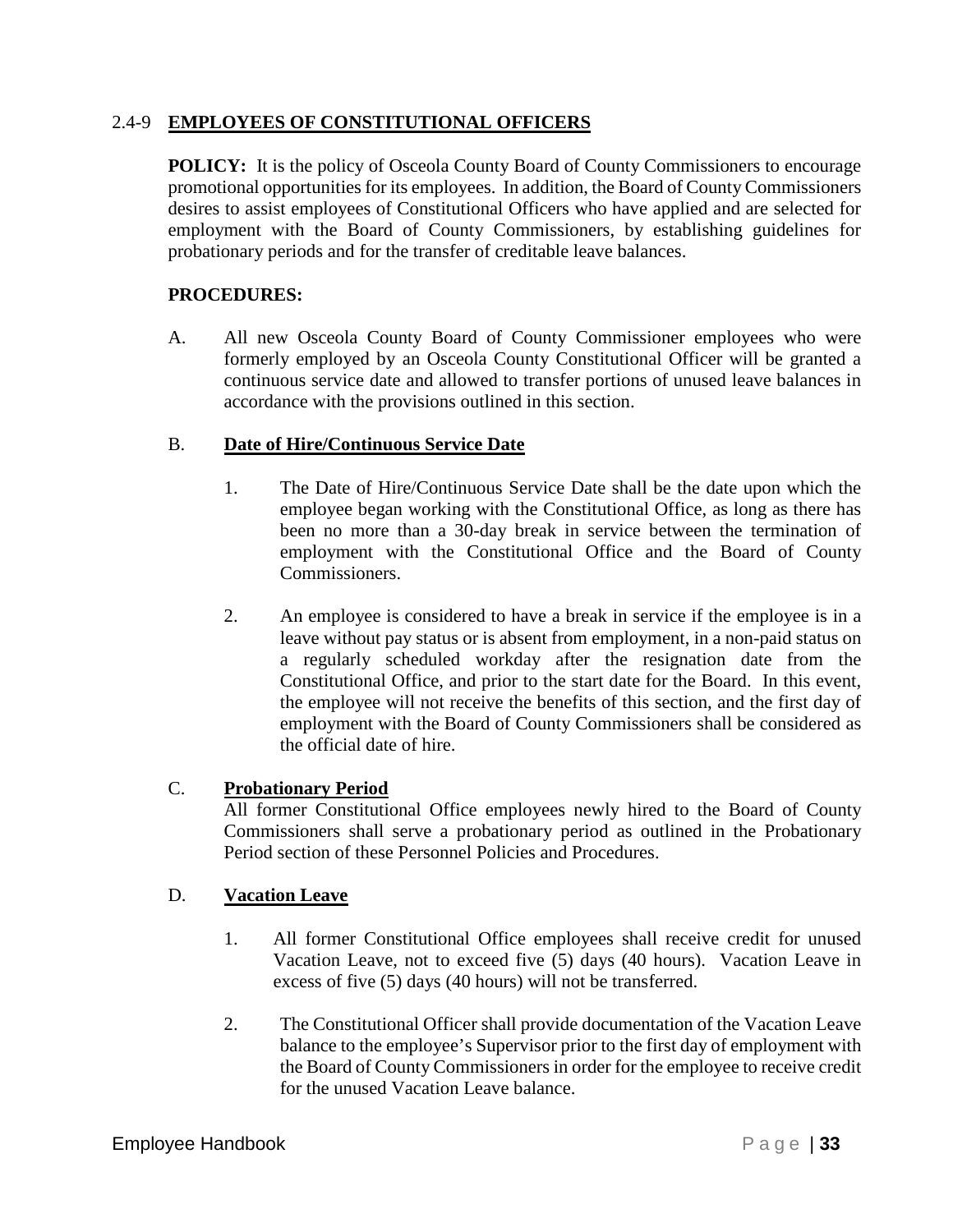- 3. The employee shall be allowed to use Vacation Leave any time after beginning employment with the Board of County Commissioners providing the following occurs:
	- a. The employee has met the Board of County Commissioners' requirements of eligibility for Vacation Leave time while employed with the Constitutional Office and the Board of County Commissioners.
	- b. The employee's Supervisor approves the request for Vacation Leave.

# E. **Sick Leave**

- 1. All former Constitutional Office employees shall receive credit for unused Sick Leave, not to exceed ten (10) days (80 hours). Sick Leave in excess of ten (10) days (80 hours) will not be transferred.
- 2. The Constitutional Officer shall provide documentation of the Sick Leave balance to the employee's Supervisor prior to the first day of employment with the Board of County Commissioners in order for the employee to receive credit for the unused Sick Leave balance.
- 3. The employee shall be allowed to use Sick Leave any time after beginning employment with the Board providing the following occurs:
	- a. The employee has met the Board of County Commissioners' requirements of eligibility for Sick Leave time while employed with the Constitutional Office and the Board of County Commissioners.
	- b. The employee's Supervisor approves the request for Sick Leave.

# 2.4-10 **INTERNSHIP PROGRAM**

**POLICY:** The Osceola County Board of County Commissioner may allocate funding for an Osceola County Internship Program to provide vocational and college students the opportunity to obtain practical work experience in a public sector environment. The intent of this program is to expose vocational, undergraduate, and graduate students to the inner workings of Osceola County government and spark their interest in future career opportunities with the County.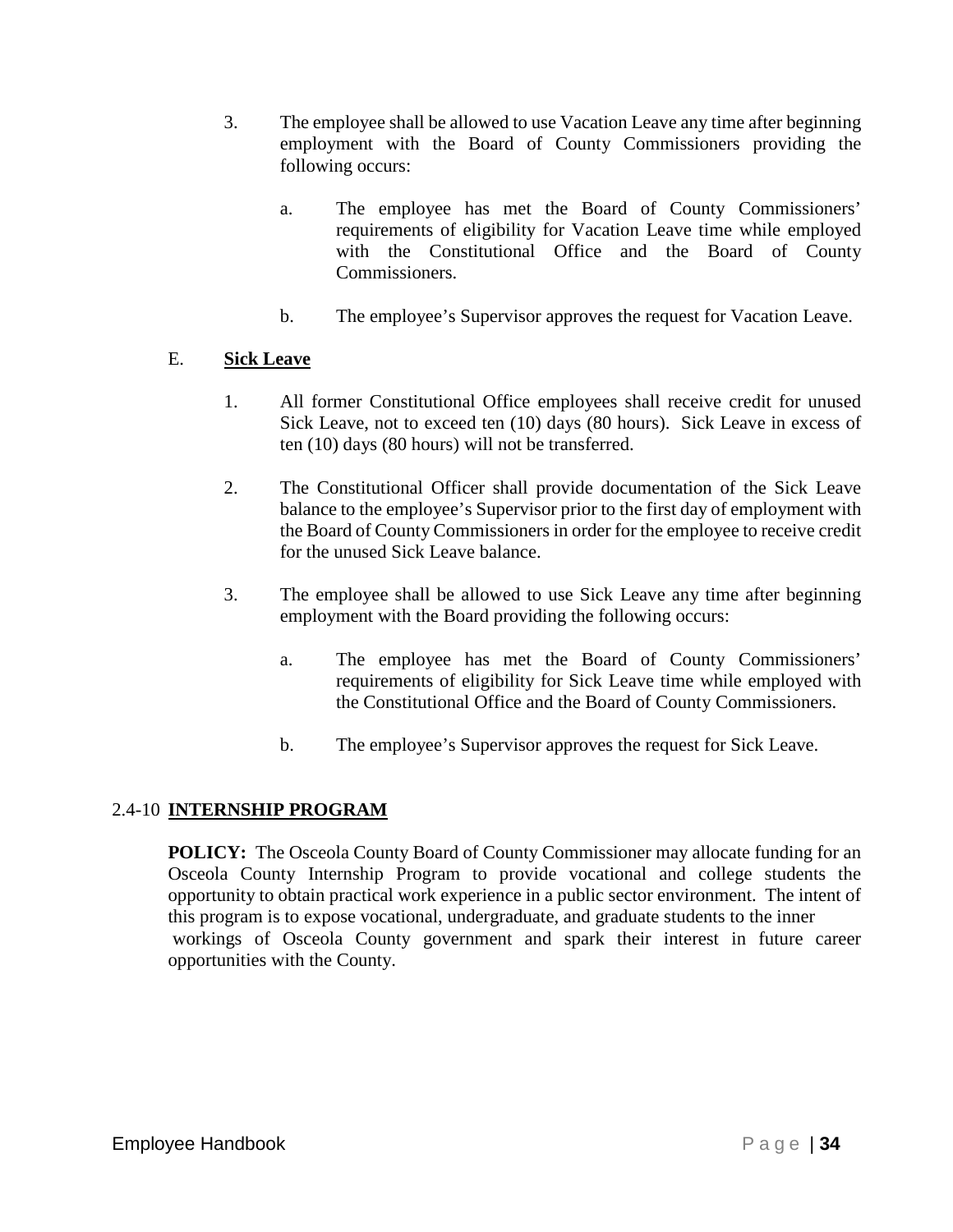### 2.4-11 **VOLUNTEER PROGRAM**

**POLICY:** Osceola County Board of County Commissioners encourages the use of volunteers to the fullest extent possible as an adjunct staff to the regular employee workforce. Osceola County recognizes these individuals as contributing a valuable service to the agency, while receiving a worthwhile and fulfilling experience. It is further recognized that the success of having a volunteer program is dependent on having the commitment and support of the Department and its management staff. All Departments and administrative functions of Osceola County should be continually and actively utilizing volunteers where applicable.

# 2.4-12 **SEPARATION FROM EMPLOYMENT**

**POLICY:** Employment with Osceola County may be terminated either by the employee or the County, with or without cause, as all employees are "at will."

# **V. PROCEDURES:**

# A. **Types of Separation**

- 1. Resignation
	- a. Employees are required to provide at least two weeks' (14 calendar days) notice of their intent to resign. Management employees are encouraged to provide 4 weeks' notice of their intent to resign. Such notice shall be submitted in writing to the supervisor and shall state the effective date of the resignation. To resign in good standing, the employee must provide the required notice and must work during the notice period, among other requirements as outlined in these procedures. However, the Department Head has the discretion to approve the employee's use of accrued leave during the two week notice period and may also approve a shorter notice period; both may be approved by the Department Head without affecting the employee's good standing. Further, the Department Head, in consultation with Human Resources, may elect to reject an employee's resignation or may elect to make the resignation effective on a date prior to the resignation date provided by the employee.
	- b. The Department shall forward the original letter of resignation to Human Resources for inclusion in the employee's personnel record.
	- c. The County Manager may waive notification requirements.
	- d. Prior to separation, the Department shall retrieve all items listed on the employee's equipment list, in order to recover Board property,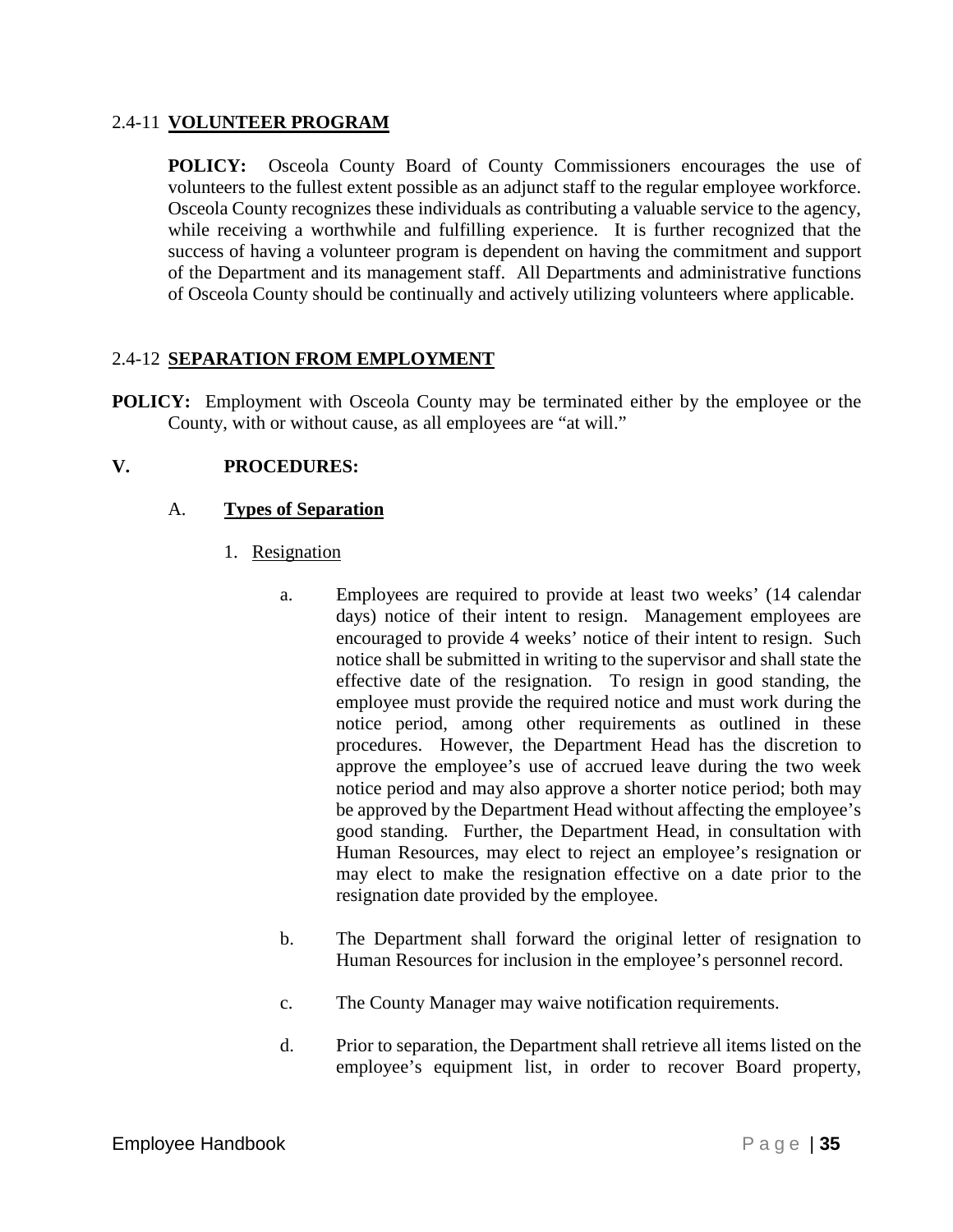maintain security, and complete all necessary documents. These items are to be returned by the Department to the appropriate Department.

- i. Failure to return all County property may result in an adjusted final paycheck, according to FLSA rules and guidelines.
- e. All final paychecks are distributed by the Finance Department. A separated employee shall contact the Finance Department to advise if the paycheck will be retrieved personally, or by designee, with written permission from the employee, or is to be mailed to the last known address by certified mail.
- f. A request by an employee to rescind a notice of resignation must be in writing and approved by the Department Head prior to the employee's separation date. The decision of the Department Head shall be final and may not be appealed under these Policies and Procedures.

### 2. Separation in Good Standing

- a. Separating from employment with the County in good standing entitles the employee to payment of accrued paid leave in accordance with County policy and classifies the employee as eligible for rehire. Employees who fail to separate from employment in good standing shall be classified by Human Resources as "Not Eligible for Rehire in the County" or "Not Eligible for Rehire in the Department" at the discretion of the County Manager, or designee. To separate from employment in good standing, the employee must meet the following requirements:
	- i. The employee must have separated from employment by a means other than discharge or resignation in lieu of discharge.
	- ii. The employee must not have submitted his or her resignation while the subject of an official County investigation or after being notified of a pending pre-determination hearing.
	- iii. The employee must have provided and worked at least two calendar weeks' (14 days) notice, unless otherwise exempted from this requirement by his or her Department Head.
	- iv. The employee must return all County property and settle any and all debts to the County in full within the applicable timeframe.
- b. The County may initiate or continue an investigation into allegations of misconduct against a former employee that occurred while the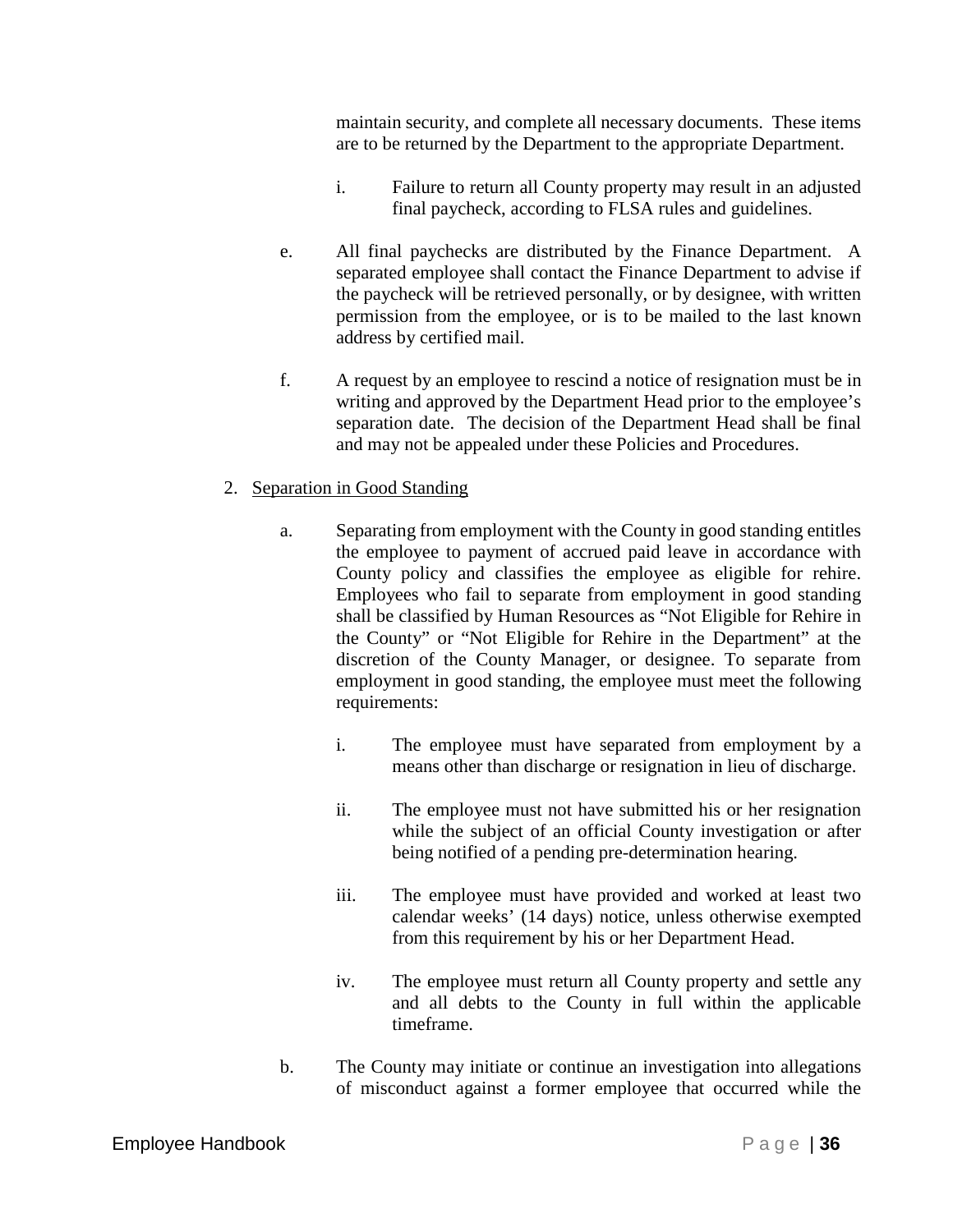former employee was actively employed by the County. The County will make every attempt to notify the former employee of the investigation and to interview the former employee as part of the investigation. In the event the investigation concludes with sustained findings against the employee, the County Manager may adjust the standing of the former employee, in accordance with the best interest of the County.

# 3. Resignation without Notice

- a. If an employee fails to give a minimum of two (2) calendar weeks' notice of resignation, the employee will be considered to have resigned without notice, and will not only forfeit payment for accrued leave, but may also be denied re-employment.
- b. If an employee is absent from work without permission for three (3) days or more, this shall be considered as job abandonment and will be treated as a resignation without notice.

# 4. Retirement

- a. It is recommended that employees who are eligible for Florida Retirement System retirement benefits advise Human Resources of such intentions at least three (3) calendar months prior to the anticipated date of retirement. This is in order to allow sufficient time for completion of appropriate paperwork and processing by the State. In addition, the advance notice will afford the employee the opportunity to enroll in continuation health insurance benefits, if they choose to do so.
- b. Employee retirement benefits will be based upon the regulations of the Florida Retirement System (Florida Statues, Chapter 121), the Social Security Act, and any other applicable provisions that may be in effect at the time of the employee's retirement.
- c. To leave "in good standing," employees are required to provide at least two weeks' (14 calendar days) notice of their intent to retire. Management employees are encouraged to provide 4 weeks' notice of their intent to retire. Such notice shall be submitted in writing to the supervisor and shall state the effective date of the retirement. To retire in good standing, the employee must meet the required notice period and must work during the notice period, among other requirements as outlined in these procedures. However, the Department Head has the discretion to approve the employee's use of accrued leave during the two week notice period and may also approve a shorter notice period; both may be approved without affecting the employee's good standing.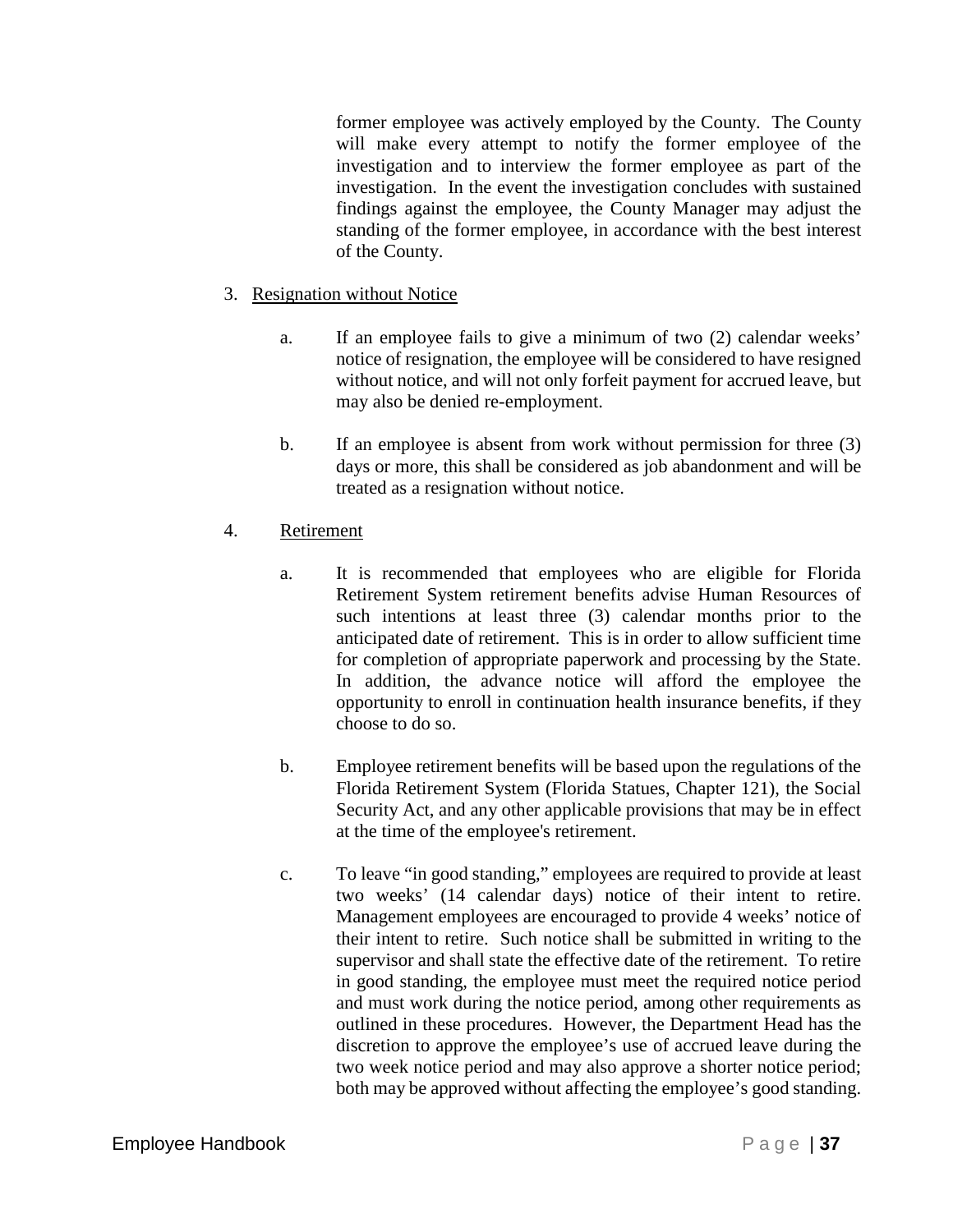- 5. Medical Separation
	- a. In the event an employee is unable to perform his/her assigned duties due to an injury or illness, the County may medically separate the employee from County service.
	- b. Medical Separation must comply with the Family and Medical Leave Act (FMLA) and Americans with Disabilities Act (ADA) guidelines and any other policies/laws governing separation.
	- c. Medical separation may be appealed utilizing the grievance process.

### 6. Death

- a. Separation shall be effective as of the date of death.
- b. The deceased employee will be treated as if he/she had resigned in good standing.
- c. A final paycheck, in the deceased employee's name, shall be generated in the corresponding pay cycle to include payment for unpaid hours worked and/or accrued leave, if any. Any debts incurred by the employee will be deducted according to County policy.
- d. The designee recorded on the Designation of Beneficiary for Personnel Payments form filed in the employee's personnel record will be contacted by a Human Resources staff member. The final paycheck can be retrieved personally, or mailed to the designee's address by certified mail according to his/her wishes.
- 7. Layoff
	- a. At the recommendation of the County Manager, all layoff procedures shall be coordinated and processed by Human Resources and the County Attorney.
	- b. A layoff shall not be implemented in conflict with any State or Federal grant regulation prohibiting the supplanting of employees.
	- c. County personnel employed with, and paid by, Federal or State grant funds will be laid off or terminated upon the elimination or cut back of such funds regardless of their length of service.
	- d. In the event of a layoff, employees in the same classification and Department(s) affected shall be laid off in the following order: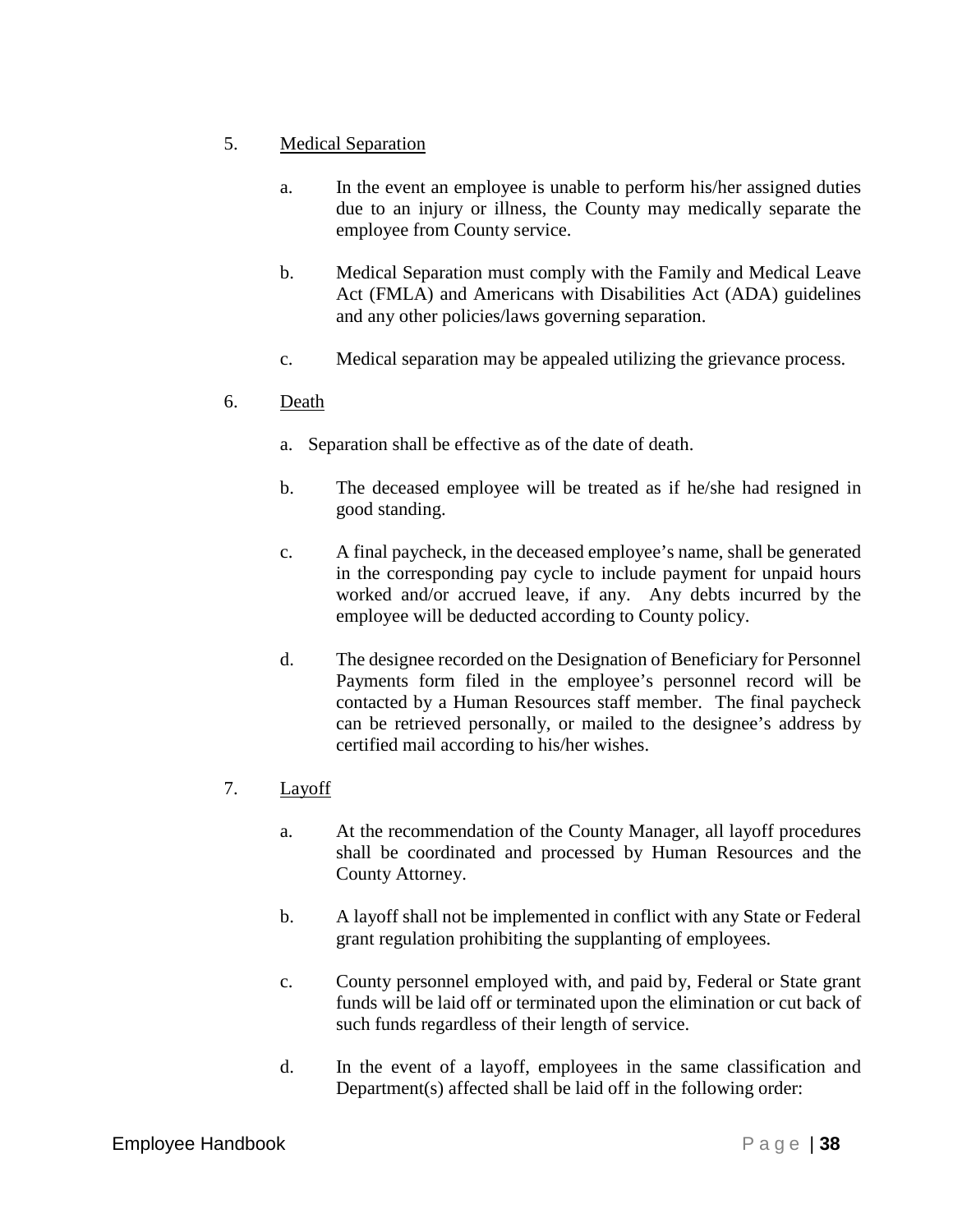- i. Temporary employees,
- ii. Probationary employees, and
- iii. Permanent employees.
- e. Factors in determining the order of layoff shall include, but not be limited to:
	- i. the particular department/division, group, operating unit, or other function affected;
	- ii. the job classification(s) involved;
	- iii. essential services provided by particular employees in the classification;
	- iv. each employee's job knowledge, quantity/quality of work, dependability, work habits, attitude (performance evaluation job fact ratings during County service); and,
	- v. length of continuous service within the County in any classification or Department.
- f. Veterans' Preference shall be considered in accordance with Chapter 295, Florida Statutes and Chapter 55A-7, Florida Administrative Code.
- g. A laid-off employee shall be paid out for accrued Vacation Leave and Sick Leave in accordance with the restrictions outlined in the applicable policies. The County Manager reserves the right to lift the restrictions on leave payouts for employees subject to layoffs, in exchange for a duly executed waiver and release. No additional benefits will accrue during the period of layoff.

#### 8. Discharge

- a. The intent of a Department Head to discharge an employee shall be submitted in writing to Human Resources for review. This shall be done with sufficient time for Human Resources to consider the causes or reasons given for the discharge, to review all the appropriate information, and to notify the County Attorney's office, as necessary.
- b. Upon approval by Human Resources, the discharged employee shall be notified in writing by the Department Head as to the reason for discharge and the effective date.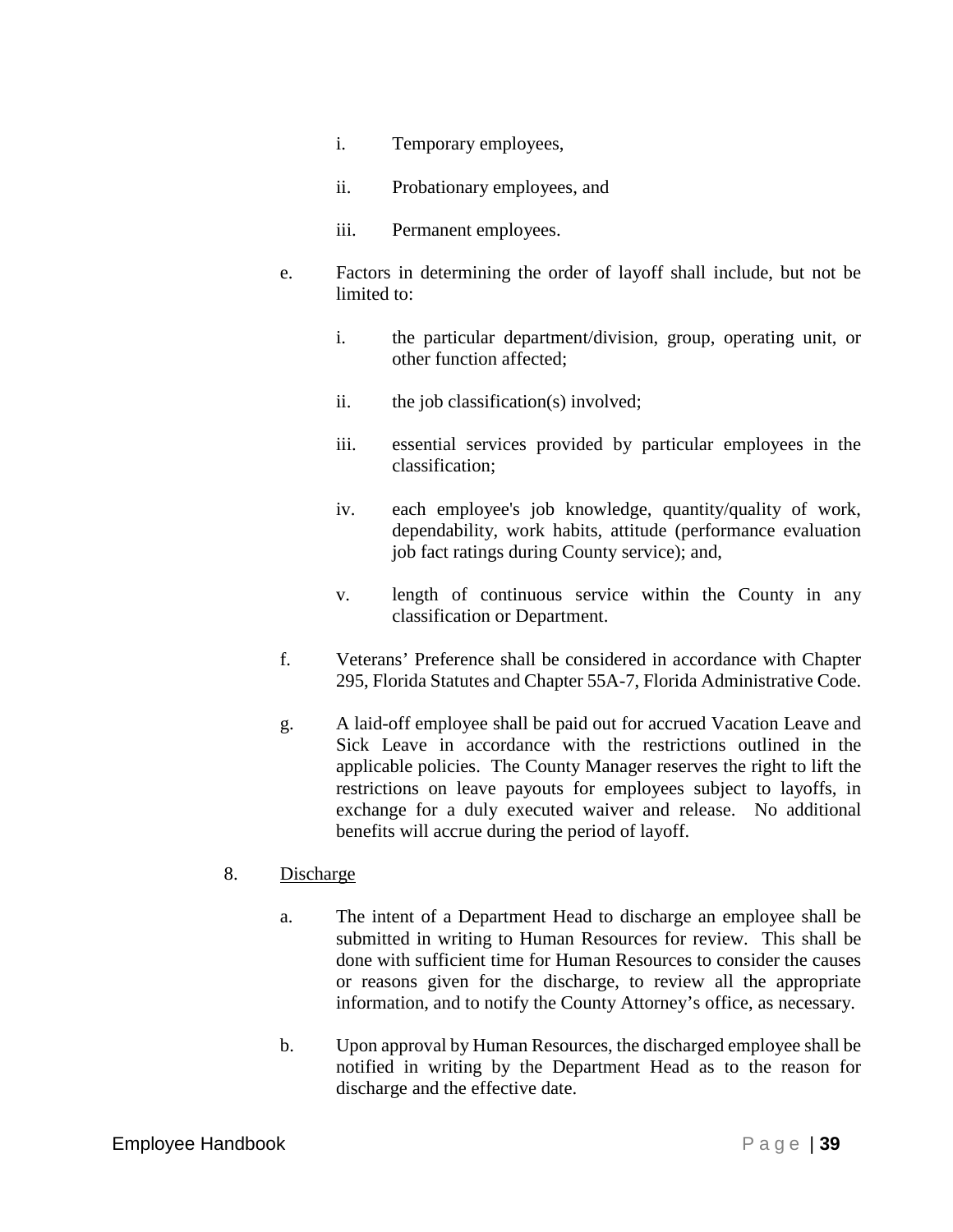- c. Discharged employees will immediately return all County property listed on their equipment list and remove all personal items from the premises, unless different arrangements are known in advance and approved by Human Resources. A Human Resources staff member will be present at the discharge of any County employee.
- d. Discharged employees shall not be eligible for re-employment.

# 9. Re-employment

- a. An employee who resigns in good standing or was separated by a lay off shall be eligible for re-employment, but must meet the qualifications as any other applicant.
- b. It is the responsibility of the laid-off employee to apply for the position(s) for which they feel they are qualified and to indicate on the application that they were affected by an Osceola County layoff and the effective date.
- c. An employee separated by a layoff will be granted an interview for any open position for which they meet the minimum qualifications, within twelve (12) months of the date of the layoff.

# B. **Payment upon Separation from Employment**

- 1. Employees leaving County employment will receive their paychecks for all hours worked on the day that is the normally designated pay day for the pay period in which their resignation was effective.
- 2. Separating full-time employees may be eligible to receive payment for accrued Vacation Leave and Sick Leave, based upon limitations outlined in the Vacation Leave, Sick Leave, and Separation from Employment procedures.
- 3. Non-exempt employees will also be paid for all accrued compensatory time, if applicable.
- 4. Accrual Payments Accrual payments shall be made in the form of a check, which the separating employee will receive two (2) weeks after receiving their final paycheck for hours worked.
- 5. Conditions of Payments
	- a. The employee must submit a letter of resignation to Management at least two (2) calendar weeks prior to the effective date of resignation,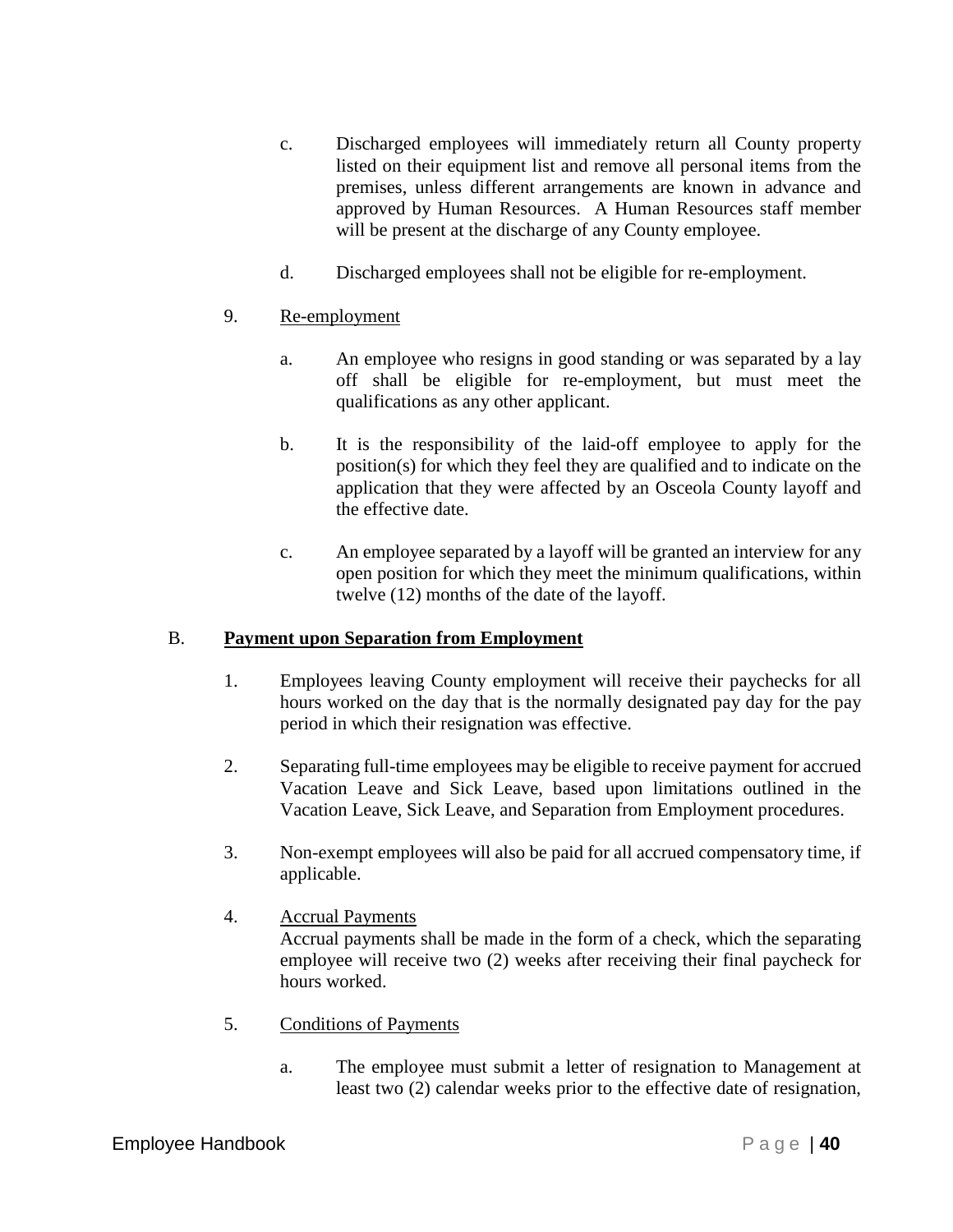and must "work out" at least two (2) weeks' notice during this time period. Management may waive this work requirement if he/she believes it may be in the best interest of the County to do so.

b. The employee must be separating in good standing, i.e., the employee cannot be terminated or under the threat of termination by the County. If there is any discrepancy in the determination of this status, the County Manager or his/her designee will make the final decision as to the employee's standing.

# C. **Separated Employee's Outstanding Debts**

# 1. Financial Obligations to County

- a. When outstanding debts have been incurred and remain unpaid by a separating County employee, the employee (or designee, in case of death) will be notified immediately of the outstanding debt. The County will deduct unpaid balances from non-wage compensation owed to the separating employee, according to FLSA rules and guidelines.
- b. Outstanding debts may include, but are not limited to:
	- i. Payment due for abuse, misuse, willful loss, or destruction of County property, including not returning County-issued uniforms, equipment, and supplies, according to corresponding County policy;
	- ii. Repayment of tuition assistance funds, according to corresponding County policy;
	- iii. Repayment due on an Employee Computer Purchase Agreement, according to corresponding County policy;
	- iv. Shortages in paid leave accounts which, in unusual circumstances, may occur through error when an employee utilized paid leave beyond his/her accrual.
- c. The employee will be required to sign a written agreement noting the provisions for his/her repayment of all sums owed to the County.

# D. **Exit Interview**

In an effort to collect data as to the reason(s) why employees leave County service, the separating employee will be contacted to complete a voluntary exit interview after separation. This information will be used for the purpose of determining the causes and possible solutions relating to turnover among County personnel.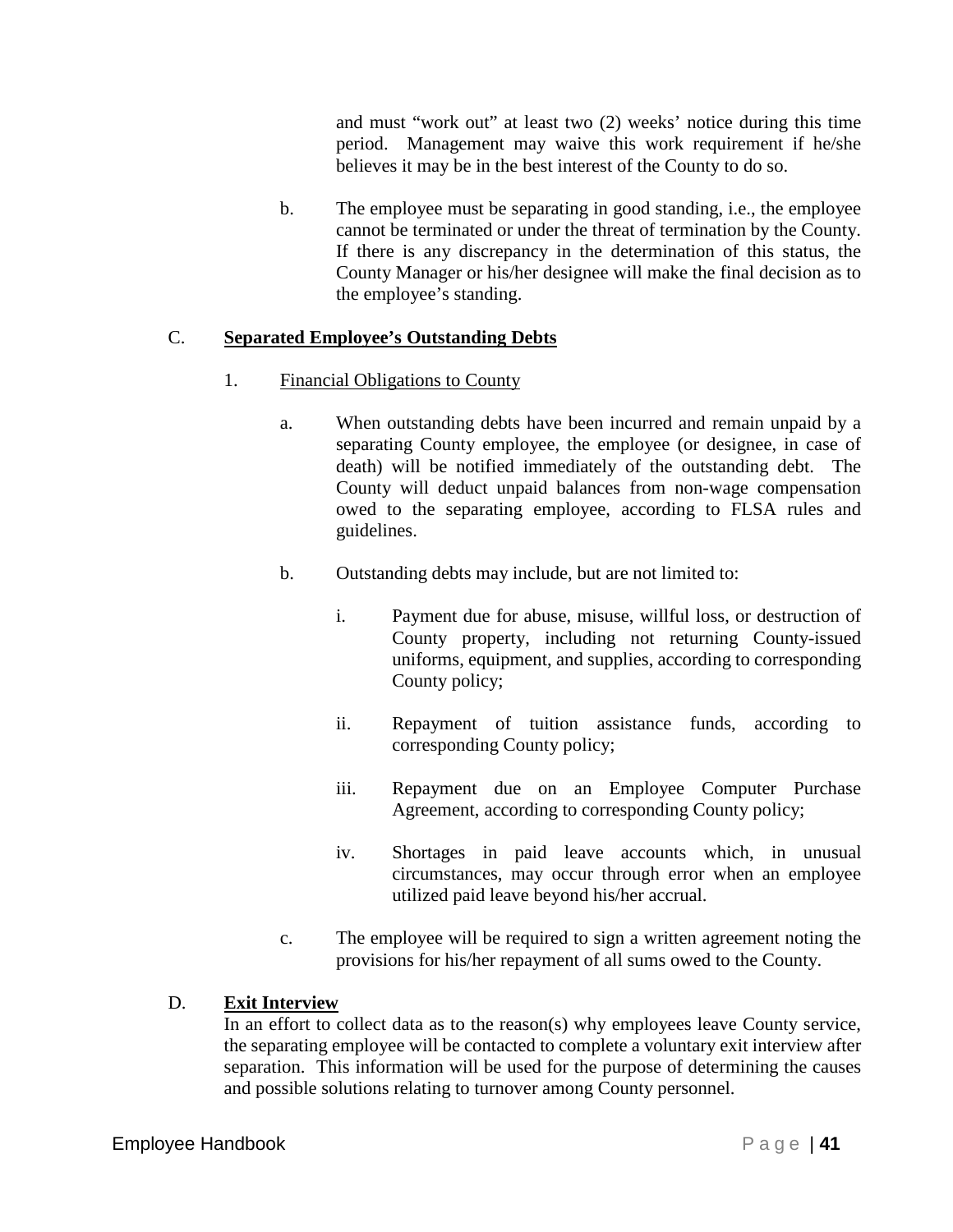# E. **Continued Benefits**

Employees who are eligible for continued benefit coverage, according to corresponding County policy, should complete appropriate forms and/or arrange terms of payment to the County with Human Resources prior to separation from employment.

# F. **Employment References and Verification of Employment**

# 1. Employment References for Separated Employees

- a. Because of serious legal consequences that can result from a careless or unfavorable employment reference, the County will respond only to **written** requests for information about separated employees. All requests must be referred to Human Resources. The information released will be according to Human Resources policy. Osceola County personnel records are available for review according to Florida Statue, Section 119 (Public Records).
- b. County employees are prohibited from giving a personal opinion or assessment of job performance. Any employee who fails to comply with this policy is subject to discipline, up to and including termination, according to corresponding County policy.
- c. The County Manager may exercise his/her authority to offer and/or provide a letter of recommendation to a separated employee.

# 2. **Verification of Employment**

Verification of employment requests may be made by telephone, in wwriting, or by fax to Human Resources. The information released will be hire date, position, and salary. Osceola County personnel records are available for review according to Florida Statue, Section 119 (Public Records).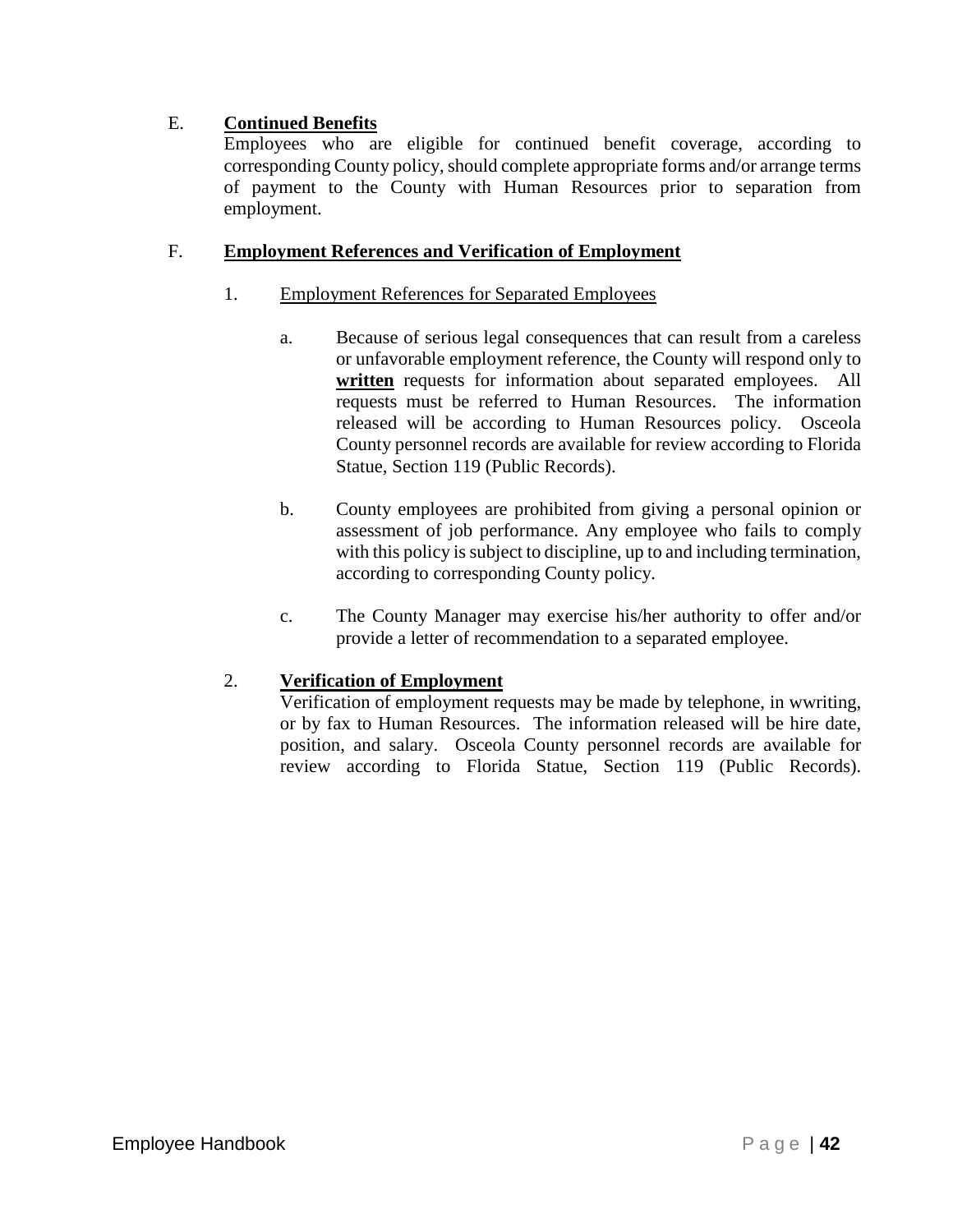### **Section Five – EMPLOYEE BENEFITS AND LEAVES**

### 2.5-1 **VACATION LEAVE**

**POLICY:** Regular full-time and part-time employees are eligible to accrue Vacation Leave and be paid for Vacation Leave according to procedures.

### **PROCEDURES:**

- A. Eligible employees may not use accrued Vacation Leave during his/her initial six (6) months of employment or re-employment.
- B. Regular full-time employees who work thirty (30) or more hours per week are eligible to accrue Vacation Leave. Vacation Leave for regular full-time employees shall accrue at the following rates, based upon the length of service as measured from dates of initial hire, as follows:

| <b>Service</b>                   | <b>Accrual per Month</b> |
|----------------------------------|--------------------------|
| 1 month to 5 years               | 8 hours                  |
| 5 years and 1 month to 10 years  | 10 hours                 |
| 10 years and 1 month to 15 years | 12 hours                 |
| 15 years and 1 month to 20 years | 13.34 hours              |
| 20 years and over                | 16.66 hours              |

C. Part-time employees who work at least twenty (20) hours per week are eligible to accrue Vacation Leave, which shall accrue at the following rates, based upon the length of service as measured from dates of initial hire, as follows:

| <b>Service</b>                   | <b>Accrual per Month</b> |
|----------------------------------|--------------------------|
| 6 months to 5 years              | 4 hours                  |
| 5 years and 1 month to 10 years  | 5 hours                  |
| 10 years and 1 month to 15 years | 6 hours                  |
| 15 years and 1 month to 20 years | $6.67$ hours             |
| 20 years and over                | 8.33 hours               |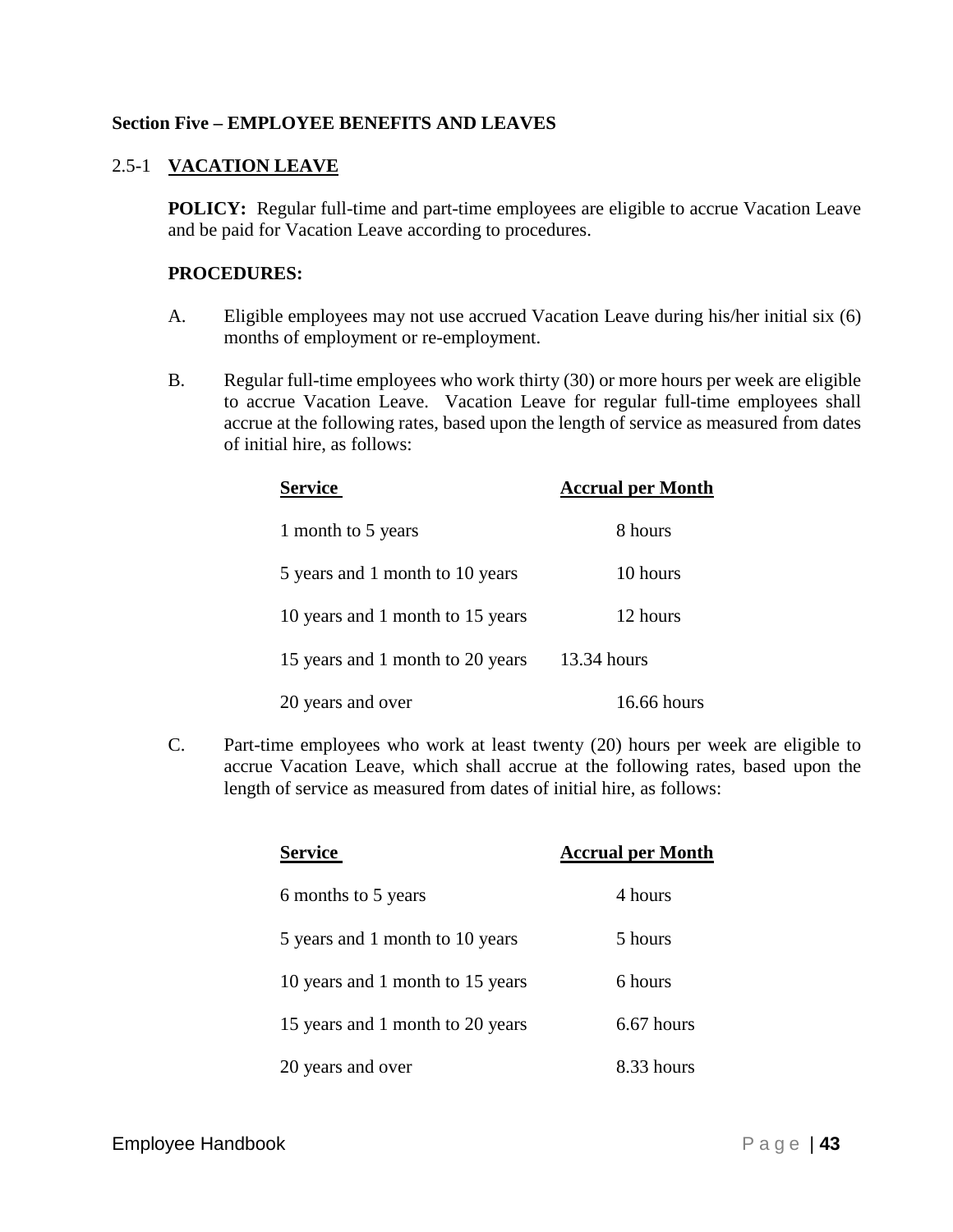- D. Employees will not accrue Vacation Leave during periods of time in which they are in leave-without-pay status except for such time in leave-without-pay status that has been approved for Military Leave.
- E. Eligible employees who begin working between the 1st and 15th of the month will begin accruing Vacation Leave as if employed on the 1st calendar day of the month. Employees who begin work after the  $15<sup>th</sup>$  of the month will not start accruing time until the following month.
- F. Successful completion of the prescribed probationary period will entitle the eligible employee to use Vacation Leave which has been accrued, but which is unavailable to an employee in initial probationary status.
	- 1. In some rare cases, the County Manager's Office may authorize an employee to utilize Vacation Leave that has accrued during an employee's initial probationary period. All such requests must be forwarded with approval and recommendation by the Department Head to the County Manager's Office.

### G. **Use and Scheduling of Vacation Leave**

Each employee is responsible for submitting a Leave Request to his/her Department Head/Supervisor for approval.

- 1. An eligible employee is allowed to use accrued Vacation Leave six (6) months after their date of hire.
- 2. Vacation Leave shall be arranged with due regard for the operating needs of the County and to accommodate the convenience of the employee.
- 3. Leave Requests will be considered on a first come preference basis, but the final decision will be that of the Department Head/Supervisor.
- 4. Department Head/Supervisor must approve or deny Leave Requests within one (1) week of receipt. Employees must be notified of Leave Requests that have been denied.
- 5. Department Heads have the right to rescind prior leave approvals, but only under extenuating circumstances. If a Department Head must rescind an already approved Leave Request, the employee will be notified in writing, including the reason that the approval is being rescinded.

# H. **Restrictions**

- 1. Vacation Leave may not be taken until accrued.
- 2. Charges against Vacation Leave will not be made in increments of less than .25 hours.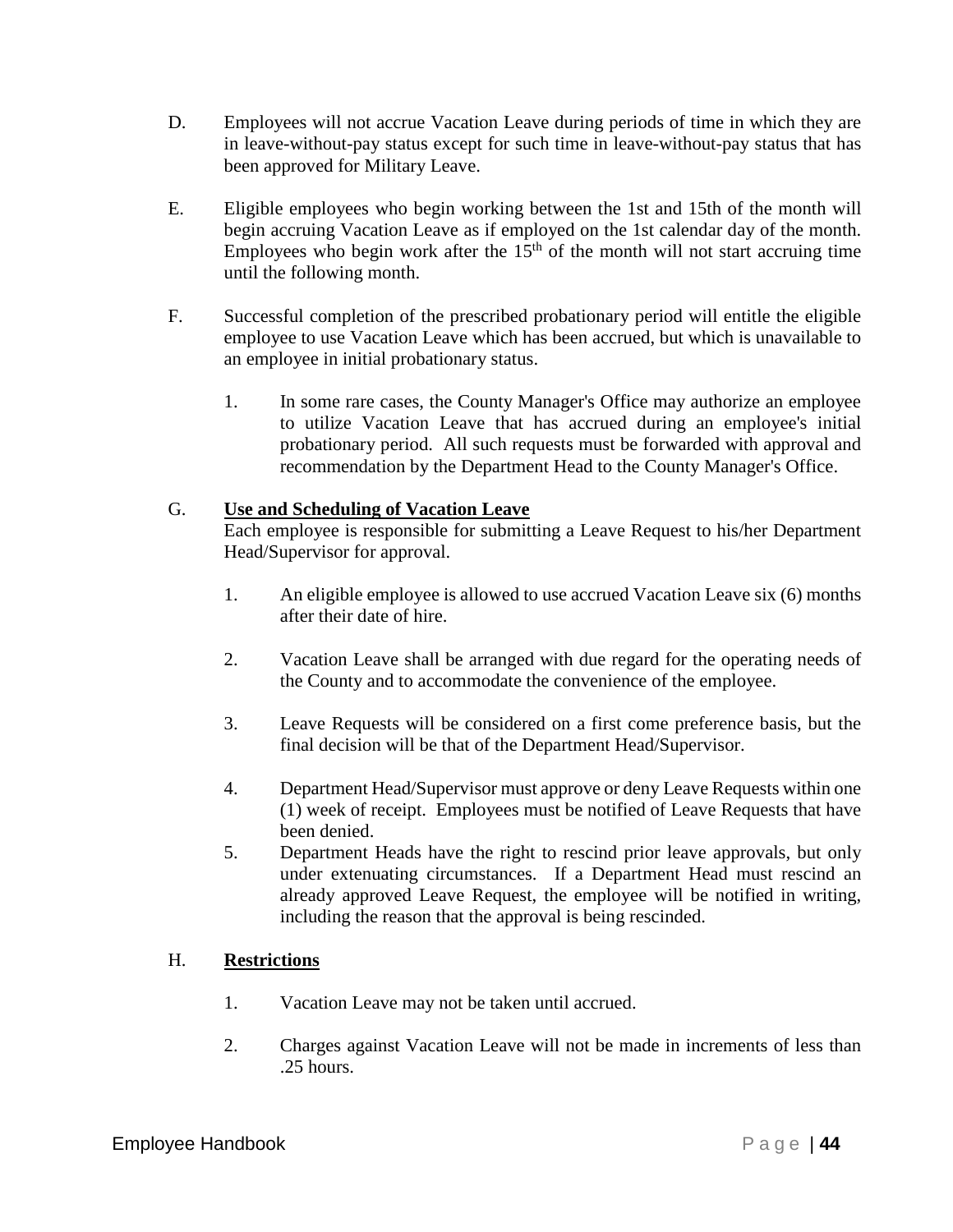- 3. At the end of the fiscal year, an employee can carry up to eight (8) weeks of accrued time based on their standard workweek. Any time over this amount will be forfeited.
- 4. If an employee is called back to work during approved leave and this causes them to be over the maximum amount allowed to be carried into the next year, the employee may be granted permission by the County Manager to carry this time forward.
- 5**.** Employees who have exhausted their Vacation Leave, but request additional leave, may be allowed to do so without pay at the discretion of their Supervisor, Department Head, and Human Resources.

# I. **Payment of Vacation Leave**

- 1. Eligible employees who are terminated during their initial probationary period for reasons other than misconduct may be eligible for payment of accrued Vacation Leave. Payment would be based on the employee's regular rate of pay and would be subject to approval by the County Manager or his/her designee.
- 2. Employees who have completed at least six (6) months of service with the County may be eligible for payment of accrued Vacation Leave upon separation of employment unless they are being discharged for misconduct or disciplinary action. Payment would be based on the employee's regular rate of pay, would be subject to approval by the County Manager or his/her designee, and must meet the following conditions:
	- a. If resigning, the employee must submit a written resignation letter no later than fourteen (14) days prior to the date of separation. Notice may be less if approved by the Department Head.
	- b. The employee shall submit the appropriate Leave Request requesting payment for accrued Vacation Leave to his/her Supervisor/Department Head for approval/denial. The Department Head shall forward the request to Human Resources for further distribution.
	- c. Only full calendar months shall be considered in computing unused Vacation Leave, except for the month of separation in which the employee is eligible for accrual **only** if the employee separates employment on or after the  $16<sup>th</sup>$  calendar day of the month.
	- d. Payment for accrued but unused Vacation Leave shall not exceed 320 hours for regular full-time employees, and 80 hours for part-time employees.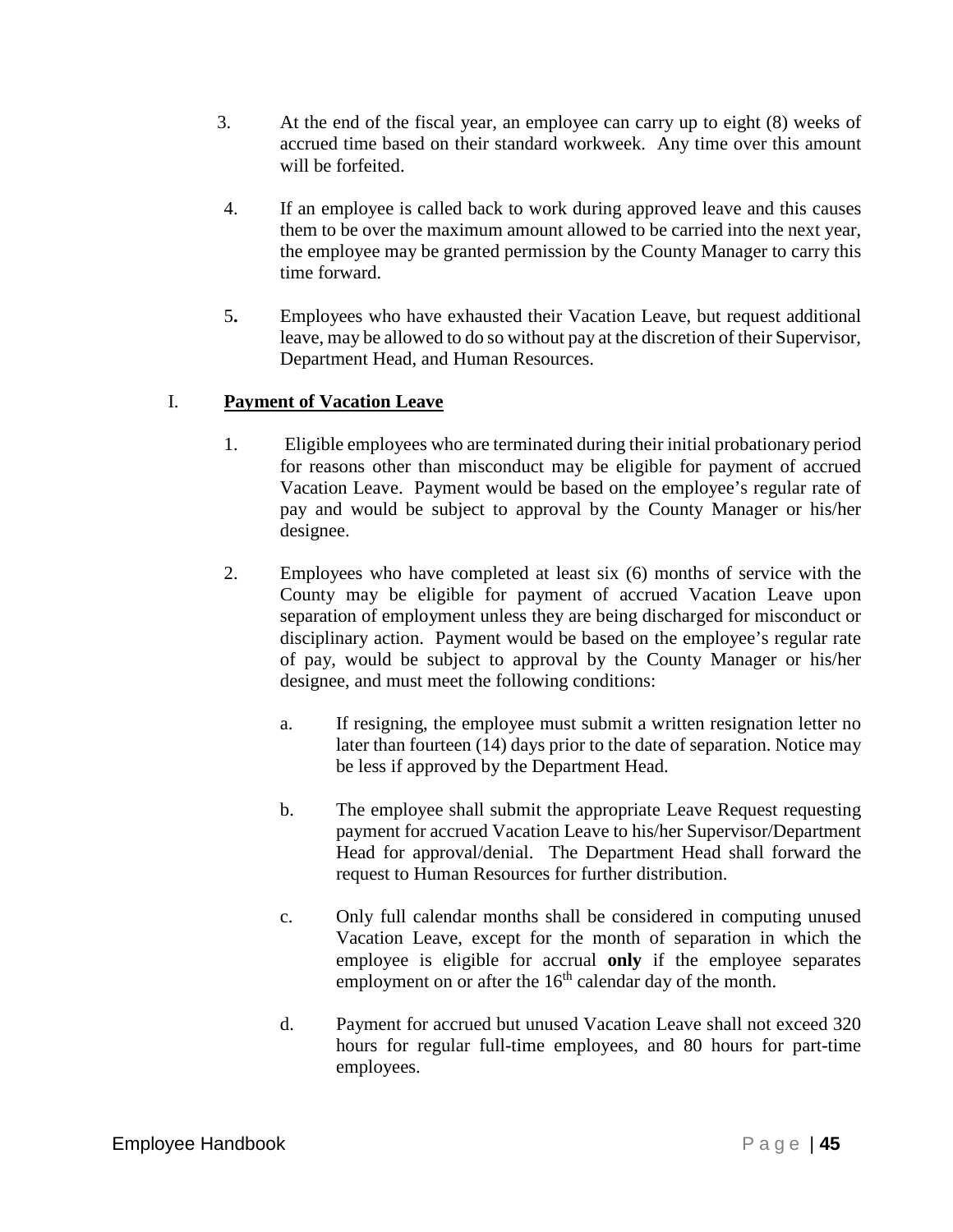e. Except for payment of Vacation Leave upon separation, employees shall not receive compensation in lieu of Vacation Leave.

### J. **Use of other leave while on Vacation Leave**

- 1. If an eligible employee becomes hospitalized while on approved Vacation Leave, the employee may submit a request to the Department Head with documentation of in-patient hospitalization requesting the Leave Request be changed from Vacation Leave to Sick Leave.
	- a. It is the employee's responsibility to submit a written request to the Department Head requesting the change within three (3) business days.
	- b. If the employee, due to serious illness or injury, is unable to provide a written request, the Department Head shall waive the three (3) day request. It is still the employees responsibility, at such time they are able, to notify their Department Head of the request. The Department Head shall document all correspondence with the employee.
- 2. The Department Head shall make their decision within one (1) week of receiving the written request and documentation and notify the employee in writing of their decision.
- 3. If the Department Head approves the request, Payroll must be notified immediately of the required leave record correction.
- 4. If an employee is allowed to use Sick Leave during a scheduled Vacation Leave, an increase in the maximum number of Vacation Leave hours permitted to accrue shall not be allowed.
- 4. If an eligible employee is on approved Vacation Leave when a County designated holiday occurs, Holiday Leave will be charged instead of Vacation Leave.

# K. **Other Guidelines**

- 1. Certain employees work in job classifications that are covered by a collective bargaining agreement with a labor union. Such employees will have a copy of the labor union agreement. Where the information in the agreement differs from County policy and procedures, the bargaining unit employee is subject to the provisions of the agreement (i.e. Firefighters).
- 2. Some employees may accrue at a higher rate based on their work schedule and/or contract. The County Manager, at his discretion, may approve additional Vacation Leave.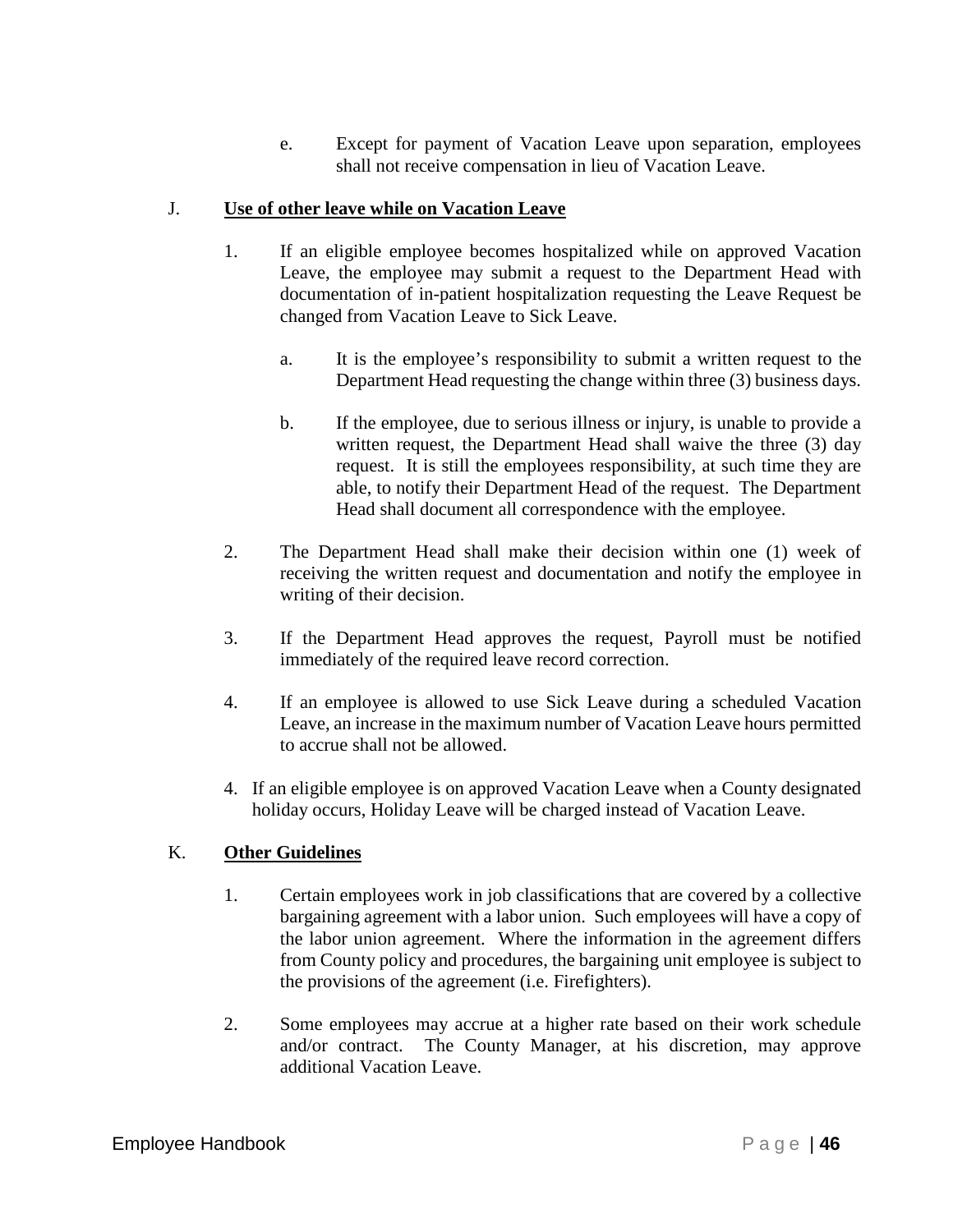#### 2.5-2 **SICK LEAVE**

### **POLICY:**

- A. Regular, non-temporary employees are eligible to accrue Sick Leave and to be paid for such leave according to procedures. Sick Leave is a privilege and not a right or entitlement.
- B. The County extends the benefit of Sick Leave to eligible employees in order to compensate them for the following purposes:
	- 1. An employee's illness, accident, or injury that is not related or connected with County service.
	- 2. Necessary and reasonable medical and dental appointments for treatment and/or consultation of the employee or the employee's children (under the age of18).
	- 3. Temporary disability.
	- 4. Exposure to a contagious disease which would endanger others and which necessitates an employee's quarantine.
	- 5. Illness, injury, or death of a member of the employee's immediate family.

#### **V. PROCEDURES:**

- A. Employees are encouraged to use their Sick Leave sparingly and to accrue a significant Sick Leave balance to use in case of an emergency or long-term illness.
- B. Successful completion of the prescribed probationary period will entitle the eligible employee to use Sick Leave which has been accrued, but which is unavailable to an employee in initial probationary status.
	- 1. In some rare cases, the County Manager or his/her designee may authorize an employee to utilize Sick Leave that has accrued during an employee's initial probationary period. Such requests must be forwarded with approval and recommendation by the Department Head to the County Manager.
- C. Charges against Sick Leave will not be made in increments of less than .25 hours.
- D. Eligible employees must submit a Leave Request via the County's timekeeping system, to their immediate supervisor for approval to use Sick Leave. Sick Leave may be used only with the particular Management approval and cannot be authorized unless an accrued balance exists.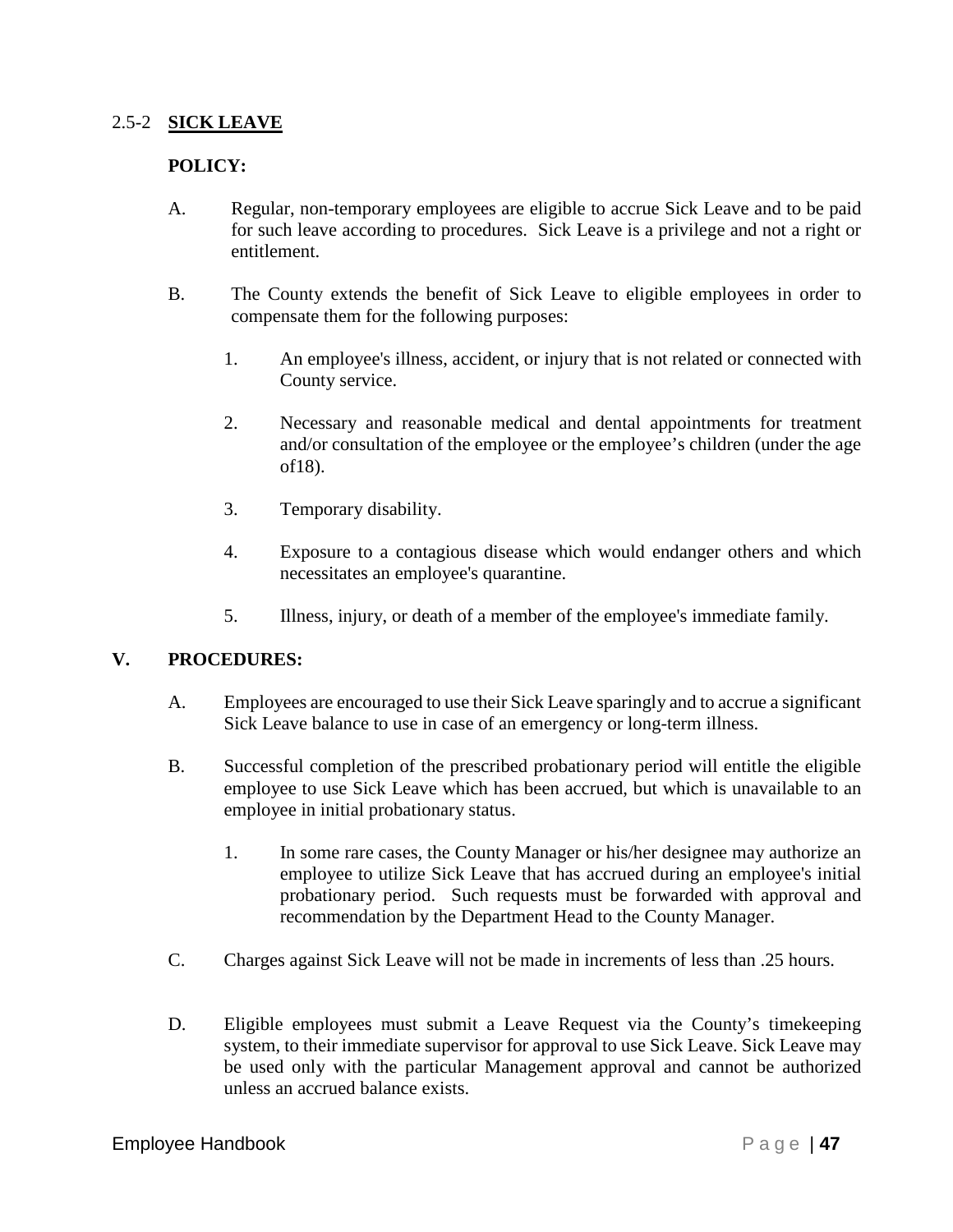- E. If an employee is absent for three (3) consecutive workdays without reporting to his/her immediate supervisor with a reason which, in the supervisor's discretion, is sufficient to justify the absence, the employee will be deemed to have resigned (quit without notice).
- F. If an employee is absent for three (3) consecutive workdays, a physician's note is required for the employee to return to work.
- G. It is each employee's responsibility to know what his/her Department requires for proper notification of absence and to comply with such policy.

# H. **Eligibility**

All regular, non-temporary employees are eligible to accrue Sick Leave.

# I. **Accrual**

- 1. Regular full-time employees shall accrue eight (8) hours of Sick Leave for each full month of employment (four [4] hours per bi-weekly pay period).
- 2. Regular part-time employees who work at least 20 hours per work week will accrue Sick Leave on a prorated basis for each full month worked; e.g., a 20 hour/week employee would accrue four (4) hours of Sick Leave per month.
- 3. During periods of absence, Sick Leave shall accrue only if employee is in an active pay status.
- 4. Employees will accrue Sick Leave on a monthly basis that will be credited to employees on the second paycheck of each month. No Sick Leave will be accrued for a month during which an employee is not in pay status for the entire month unless the employee is in leave-without-pay status for military service.

# J. **Holidays During Sick Leave**

If an employee is in leave-with-pay status due to approved Sick Leave during a time in which a County-designated holiday occurs, the time off will come from holiday pay and will not be deducted from the employee's Sick Leave balance.

# K. **Use of Sick Leave while on Other Pre-Approved Leave**

1. If an eligible employee becomes hospitalized while on other pre-approved leave, the employee may submit a request to the Department Head with documentation of in-patient hospitalization requesting the Leave Request be changed to Sick Leave.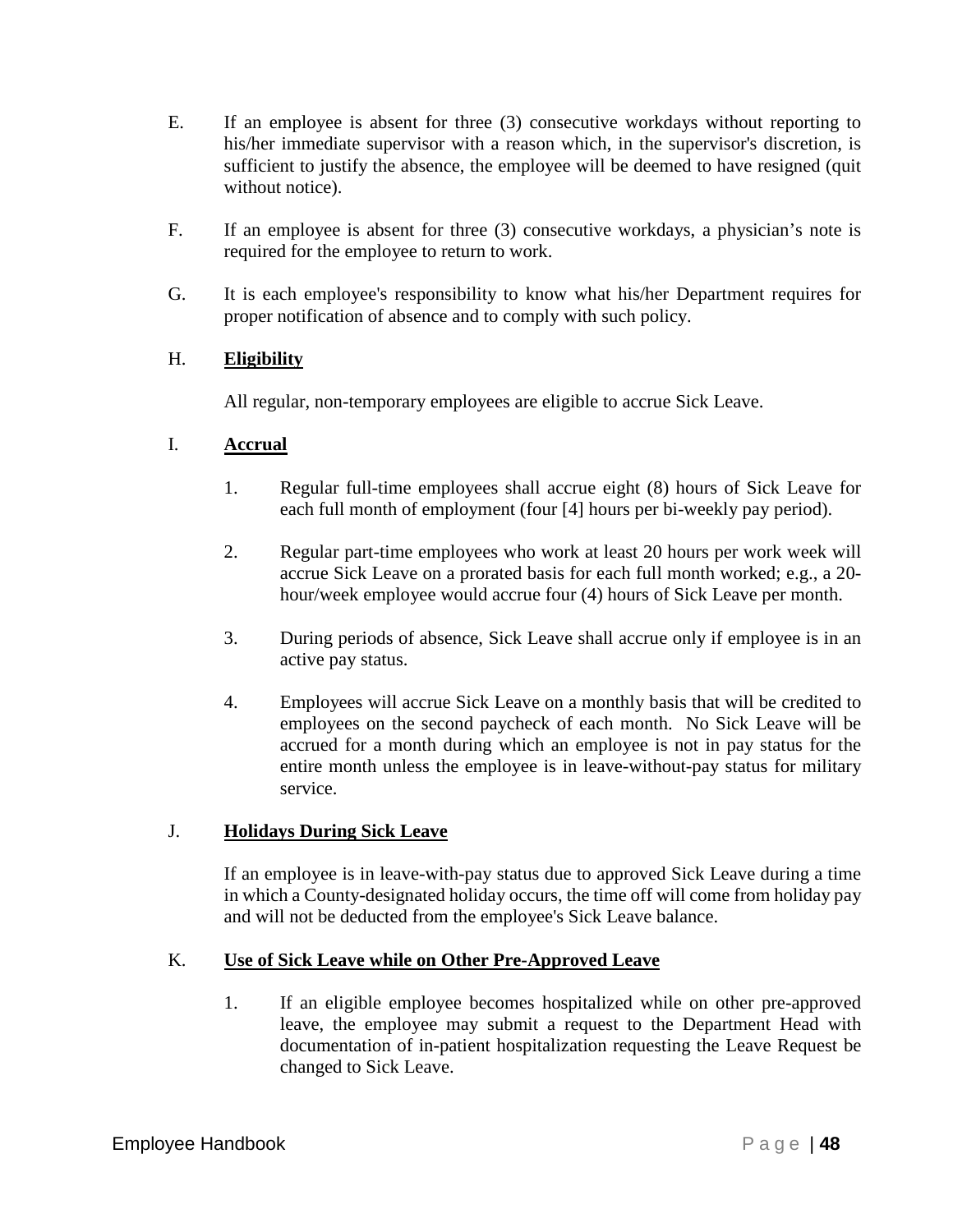- a. It is the employee's responsibility to submit a written request to the Department Head requesting the change within three (3) business days.
- b. If the employee, due to serious illness or injury, is unable to provide a written request, the Department Head shall waive the three (3) day request. It is still the employees responsibility, at such time they are able, to notify their Department Head of the request. The Department Head shall document all correspondence with the employee.
- 2. The Department Head and Human Resources shall make their decision within one (1) week of receiving the written request and documentation and notify the employee in writing of their decision.
- 3. If the Department Head approves the request, Payroll must be notified immediately of the required leave record correction.
- 4. If an employee is allowed to use Sick Leave during other scheduled preapproved leave, an increase in the maximum number of leave hours permitted to accrue shall not be allowed.
- 5. If an eligible employee is on approved Sick Leave when a County designated holiday occurs, Holiday Leave will be charged instead of Sick Leave.

# L. **Conversion of Sick Leave to Vacation**

All eligible employees who have accumulated over 1,200 hours of accrued Sick Leave may convert new accrued Sick Leave to Vacation Leave on a ratio of four (4) hours of Sick Leave to one (1) hour of Vacation Leave, provided they do not use Sick Leave for two (2) full pay periods preceding the conversion of the accrued Sick Leave. No conversion shall be permitted except in accordance with approved rules.

# **As a Bona Fide Retiree you may select ONE of the following options: Sick Leave Payout or Conversion of Sick Leave to Health Insurance as outlined below:**

# M. **Sick Leave Payout**

Employees that voluntarily end employment and leave in good standing with Osceola County shall receive payment for accumulated Sick Leave hours as follows: To be eligible for pay out of any sick leave, employees must have 200 hours of sick leave. If the employee has 200 or more hours of sick, the employee will be paid for the first 200 hours. Sick Leave in excess of 200 hours shall be paid pursuant to the schedule outlined below; however, the payment shall not exceed \$25,000:

| <b>Years of Service</b> | Percentage |
|-------------------------|------------|
| 0 through 5 years       | 20%        |
| 5 through 10 years      | 25%        |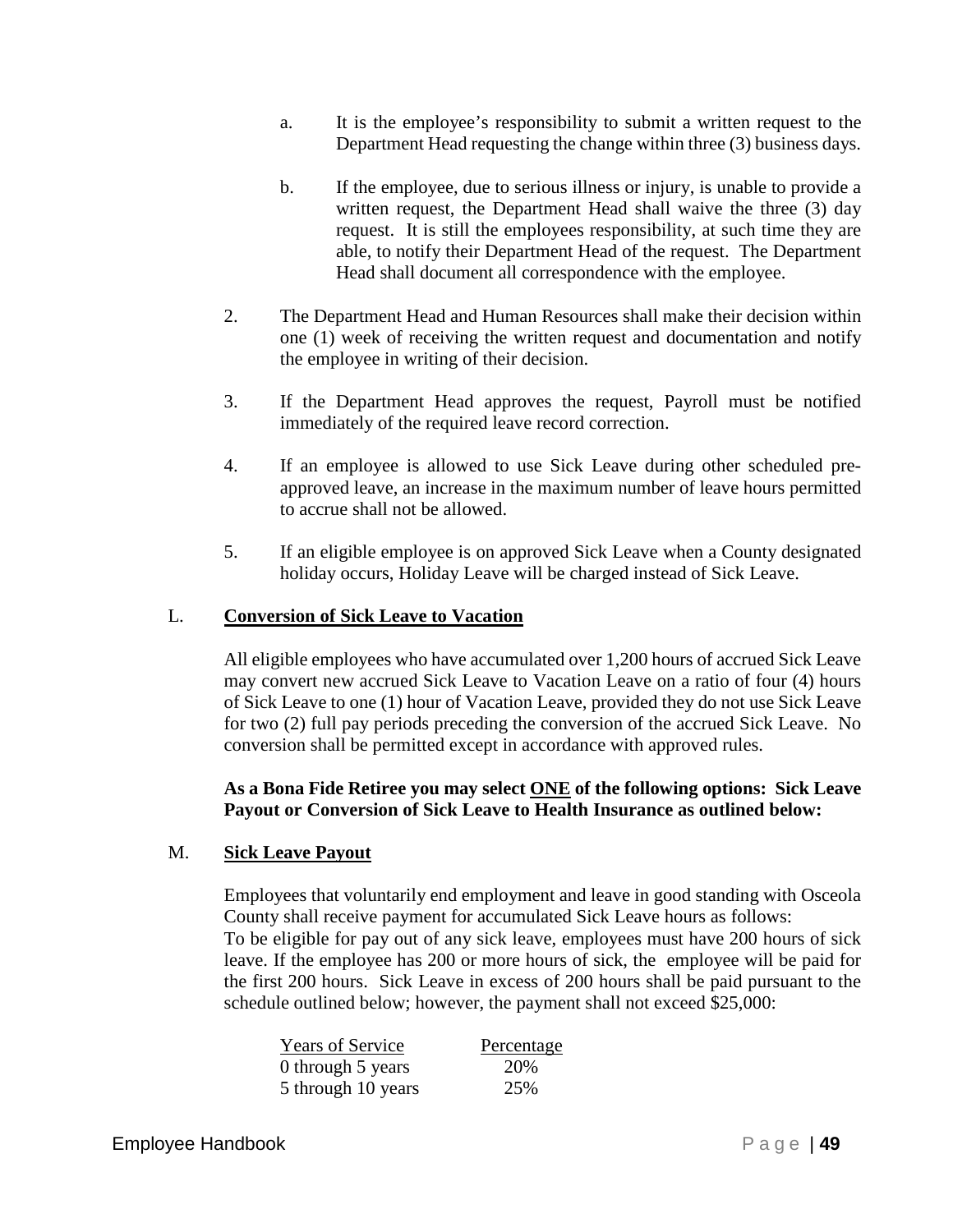| 10 through 15 years | 30% |
|---------------------|-----|
| 15 through 20 years | 35% |
| Over 20 years       | 40% |

#### N. **Conversion of Sick Leave to Health Insurance (Bona Fide Retirement)**

Upon bona fide retirement, employees who have at least fifteen (15) years of service may convert their unused Sick Leave balance to a bank for the purpose of purchasing health insurance through the County after retirement.

The employee's Sick Leave for health insurance shall be applied as follows:

- 1. Osceola County shall continue to pay the entire amount of the retiree COBRA health insurance premium each month until the converted value (the amount shall not exceed \$20,000.00) of the employee's Sick Leave bank is exhausted or until the employee is eligible for Medicare, whichever comes first. The retired employee may stay with the same health insurance program as when employed, or elect to decrease their coverage options at the time of retirement or open enrollment periods without underwriting.
- 2. The converted value of the Sick Leave can only be applied to retiree COBRA health insurance premiums. It has no cash value and it is not transferable to another use or to an heir.
- O. Each Supervisor is responsible for determining to his/her own satisfaction that an employee is entitled to Sick Leave usage. The Supervisor may require, via Human Resources, for an employee to present medical evidence from a physician that he/she is physically or mentally unfit to work if the Supervisor has any reason to doubt the employee's claim of illness.
	- 1. If an employee makes a fraudulent or bad-faith claim for Sick Leave, such will be grounds for immediate discharge from employment.
- P. Human Resources may direct an employee to undergo a physical, mental or other examination to determine an employee's fitness for duty at any time during the employee's employment.

# Q. **Notification**

Each employee is responsible for notifying his/her immediate Supervisor that he/she will be unable to report for scheduled duty due to illness. This notification must be given as soon as the employee knows he/she will be unable to work, and must be given by the employee directly to his/her immediate Supervisor and provided no later than one (1) hour prior to the starting time of the employee's workday. Employees must make every attempt to notify their Supervisors of absence prior to the employee's scheduled work shift.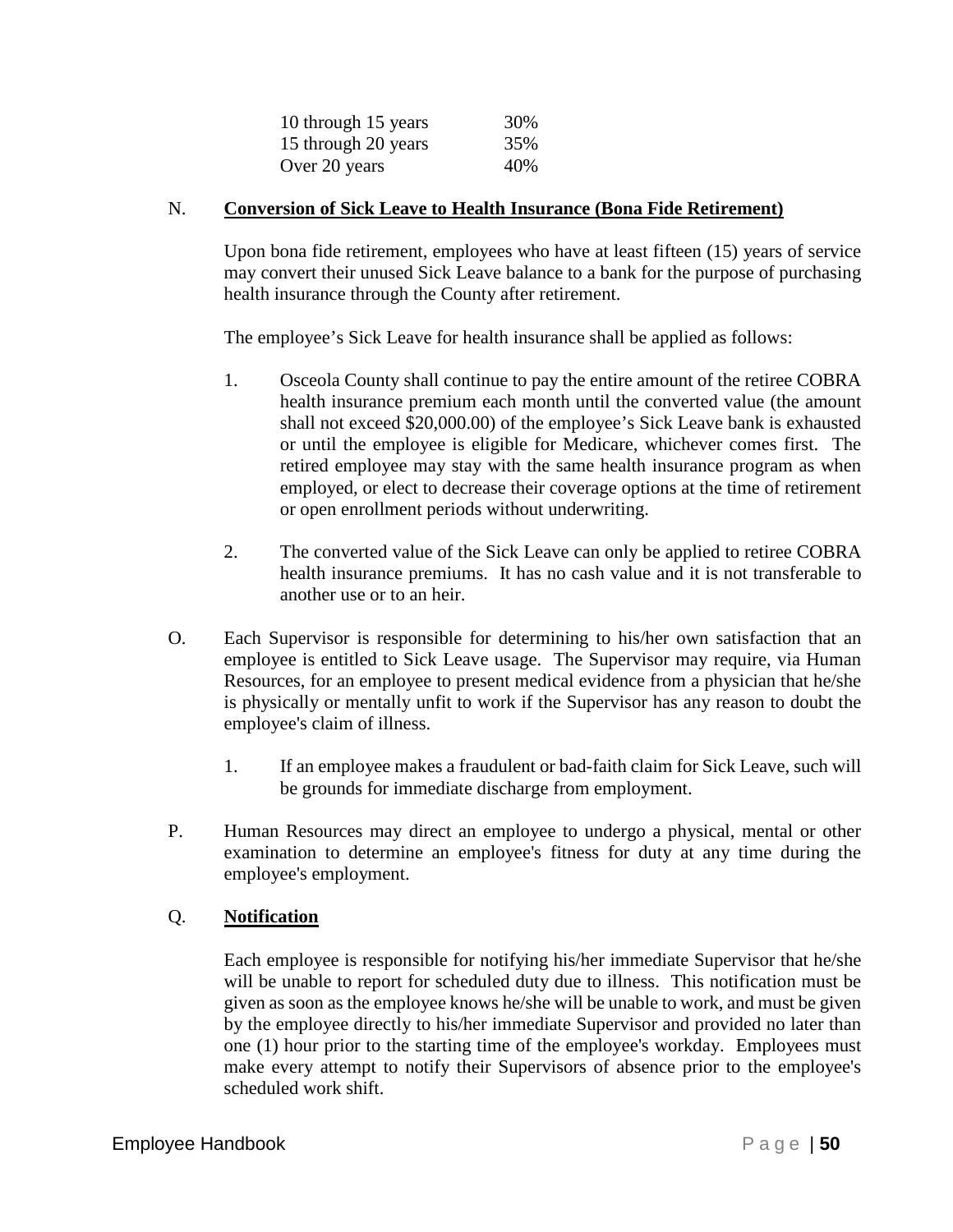- 1. Employees must report unavailability for work each day of absence.
- 2. If the Supervisor is absent from the work location, the employee may notify the Supervisor's designee or the acting supervisor. It is the employee's responsibility to know the procedure followed in his/her respective department concerning notification to anyone other than the Supervisor.
- 3. Some Departments may establish more specific requirements for notifications of absences. Prior to distribution of any such procedures, the Department Head will consult with Human Resources for final approval of the content of such procedures.
- 4. If an employee requests Sick Leave while working, the employee shall report to his/her immediate supervisor to record the date and time of departure.
- 5. An employee who is claiming Sick Leave payment must notify his/her Supervisor as to the address and telephone number where he/she may be contacted. In the event that during the period of Sick Leave claimed and/or recuperation, such address and/or phone number changes, the employee must notify his/her Supervisor of the change(s).

### R. **Excessive Use of Sick Leave**

Excessive use of Sick Leave will constitute grounds for the assumption that the employee is unable or unwilling to perform essential job duties. Abuse of Sick Leave may constitute grounds for corrective action, up to and including termination. Abuse is determined on a case-by-case basis; however, some examples of abuse are:

- 1. More than three (3) Monday absences in any 12-month period or more than three (3) Friday absences in any 12-month period for an employee who is regularly scheduled to work Monday through Friday;
- 2. More than three (3) absences in any 12-month period on the regularly scheduled work day following a payday;
- 3. Routinely taking a sick day as Sick Leave is earned so as to show a pattern, such as one day per month or one day every other month;
- 4. Routinely taking a sick day directly preceding or directly following a Holiday or pre-approved Vacation Leave; or
- 5. Sick Leave use in excess of 50% of the employee's total Sick Leave accrual.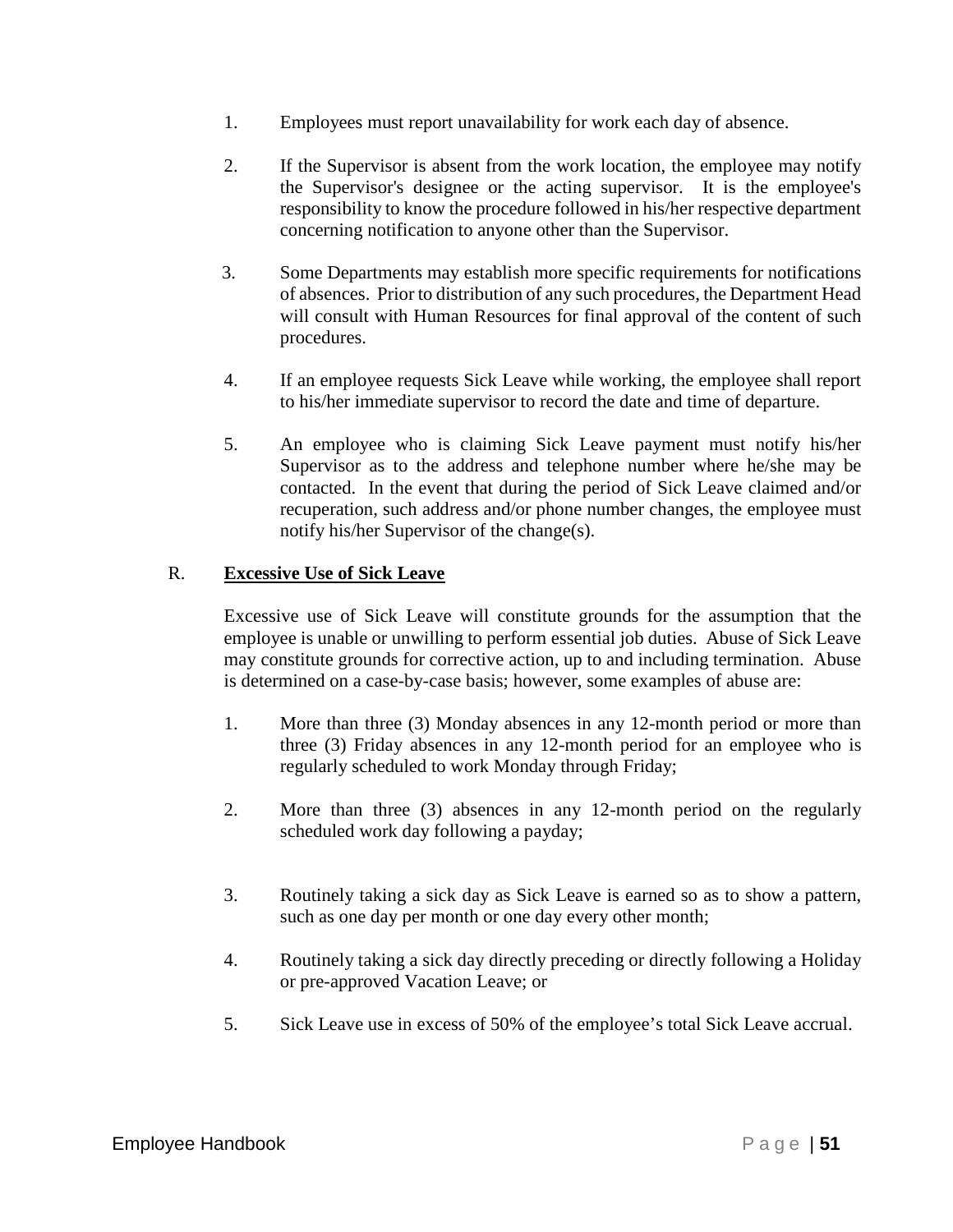#### 2.5-3 **HOLIDAYS**

**POLICY:** The Osceola County Board of County Commissioners shall annually designate the ten (10) holidays during the calendar year that will be celebrated as paid holidays by the County and its employees. In addition, the Board may grant employees one (1) floating holiday to be used within a calendar year and not carried over year to year.

### **PROCEDURES:**

A. The Commission may alter the designated days by adding to this list, deleting from this list, or changing the recognized dates.

#### B. **Eligibility**

All active Osceola County Board of County Commissioners' employees are eligible for Holiday pay. Employees in a collective bargaining unit shall be eligible for Holiday pay pursuant to the terms of the Collective Bargaining Agreement.

# C. **Pay**

- 1. On designated holidays, employees will be paid for eight (8) hours of Holiday pay at the employee's regular rate of pay. In addition to holiday pay, full-time, non-exempt employees working on a designated holiday will also receive pay for hours actually worked at their regular hourly pay rate.
- 2. Hours paid for holiday time will not count as hours worked for purposes of determining whether an employee has worked more than forty (40) hours in a workweek.

#### D. **Usage**

- 1. With management approval, the Floating Holiday may be used at the employee's discretion. An employee must satisfactorily complete the initial six (6) months of employment to be eligible for the Floating Holiday.
- 2. A holiday that occurs on a Saturday or Sunday will be observed the preceding Friday or following Monday.
- 3. Employees on Sick or Annual Leave when officially designated holidays occur do not have the day of the holiday charged against accrued leave.
- 4. Employees must be on the active payroll for the pay period in which the holiday falls in order to receive holiday pay.
- 5. Regular, part-time employees are paid for the official holiday when the holiday falls on a day on which the employee would be scheduled to work.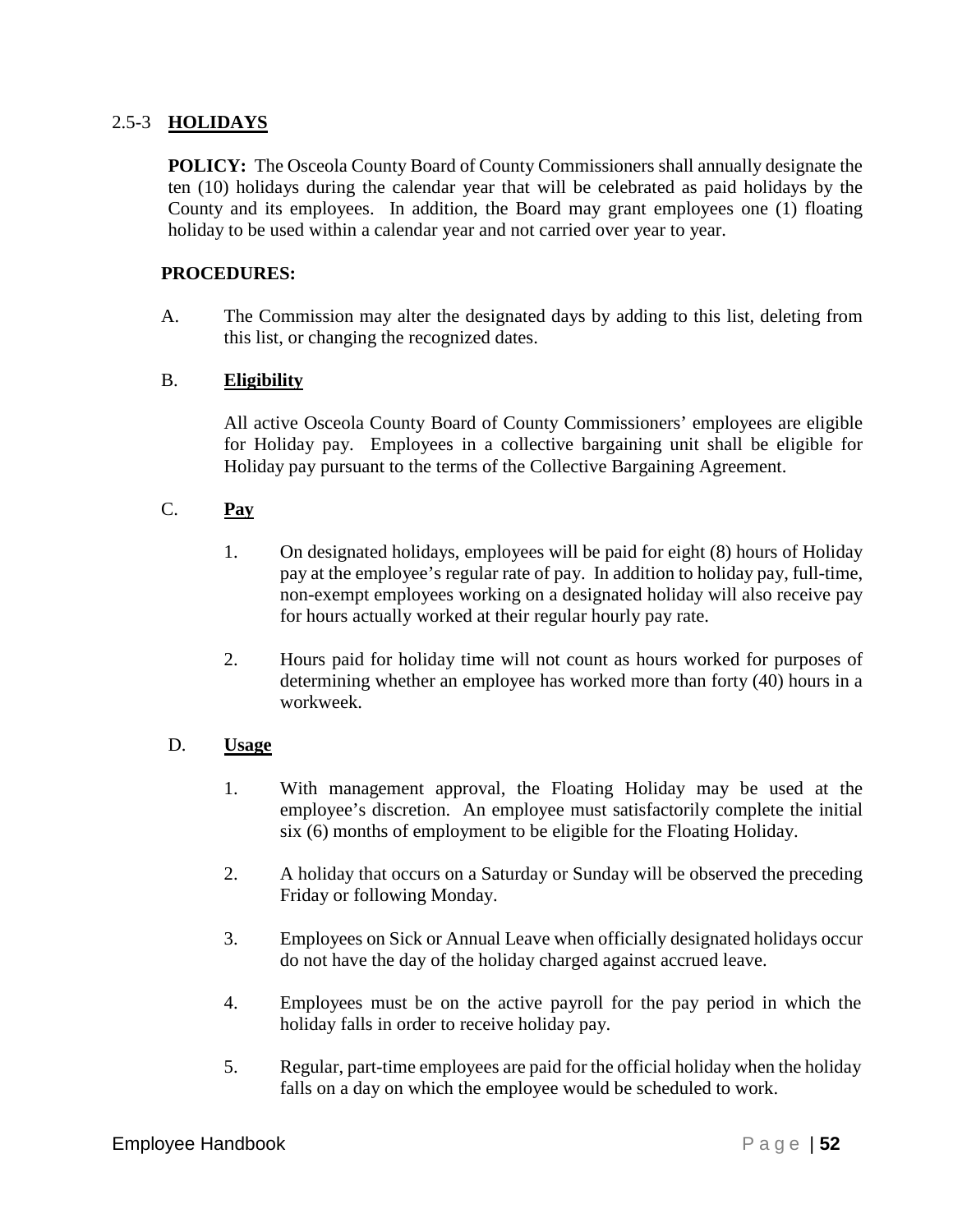- 6. If management determines that an employee must work during a designated holiday, in lieu of receiving holiday pay or double time pay on the designated holiday, the manager may elect to schedule the employee for a day off from the employee's normally scheduled work hours during the same pay period in which the holiday is celebrated. An employee who is provided with a day away from work, although normally scheduled to perform work on that day, will be paid as if he/she worked, in recognition of the holiday that the employee was unable to celebrate.
- 7. Employees receiving Workers' Compensation are eligible for the amount of holiday pay which will supplement the Workers' Compensation benefit equal to the amount that would be payable if the employee were present for a normal workweek.

# 2.5-4 **BEREAVEMENT LEAVE**

**POLICY:** The Osceola County Board of County Commissioners recognizes the importance of bereavement time for a death of a member of an employee's immediate family.

- A. The County provides leave with pay, subject to the restrictions below, when leave is necessitated by a death of a member of an employee's immediate family.
- B. The County may require proof of a death in the employee's immediate family, or proof of the familial relationship to the employee.
- C. A full-time employee shall be granted up to three (3) working days off with pay for Bereavement Leave if funeral services are in Florida and up to five (5) working days off with pay if funeral services are out of state.
- D. Approved Bereavement Leave shall not be chargeable to any other accrued leave, but may be taken in conjunction with other leave.
- E. If an employee makes a false claim of death of an immediate family member, falsifies proof of a death or proof of familial relationship, the employee shall be subject to disciplinary action up to and including discharge from employment.
- F. Bereavement Leave shall not be taken during any leave without pay or other non-pay status.
- G. Eligible employees do not accumulate Bereavement Leave from one fiscal year to the next, and there is no payment for unused Bereavement Leave.
- H. Bereavement Leave shall be reflected on official payroll records.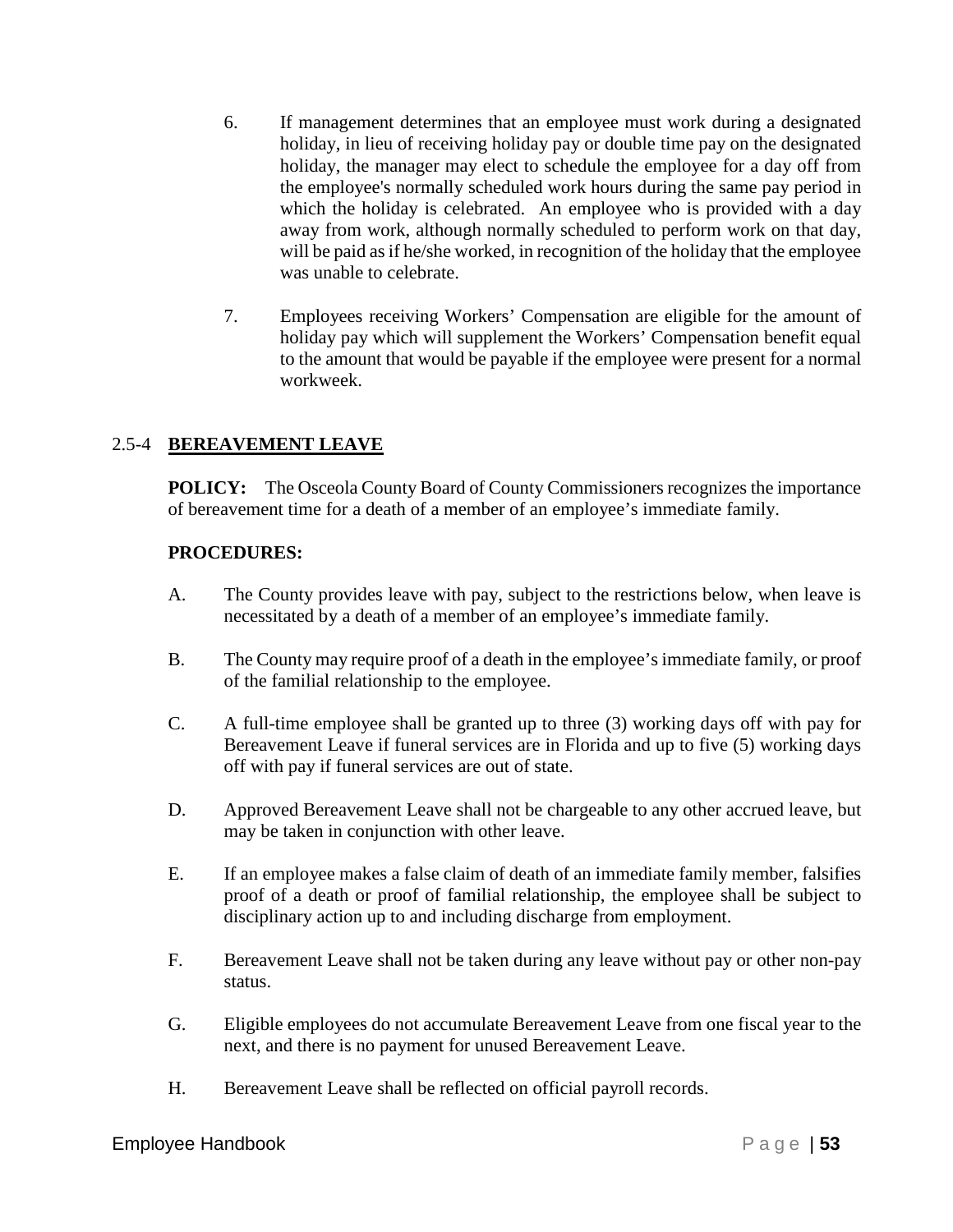#### 2.5-5 **ADMINISTRATIVE LEAVE**

**POLICY:** Regular full-time FLSA designated overtime-exempt employees may be eligible to receive Administrative Leave. Administrative Leave shall be granted at the discretion of a Department Head based upon the determination that a requesting employee has worked or will work sufficient overtime to warrant approval of Administrative Leave with pay.

### 2.5-6 **JURY DUTY LEAVE**

**POLICY:** The Osceola County Board of County Commissioners recognizes that participating in Court processes as a juror is among the civic privileges and duties possessed by all citizens. As such, all County employees are bound to the call of Jury Duty when such service is directed.

- A. A regular full-time employee who is summoned to Jury Duty shall be granted time off with pay. Such pay shall not be chargeable to accrued Vacation Leave.
- B. A regular full-time employee who is subpoenaed to appear in Court at a deposition, a mediation proceeding, an arbitration proceeding, and/or other legal proceeding to provide testimony related to official duties and/or is required to attend any of the previously described proceedings as part of their normal job responsibilities, shall be treated as if they were attending to their normal job duties.
- C. If any employee is subpoenaed as a witness other than in the specific circumstances described above, the County shall grant the employee accrued Vacation Leave, based upon the employee's accruals or without pay, to the extent that the Department Head so approves.
- D. The County shall not compensate employees attending to personal legal matters; however, in such instances the employee may request accrued Vacation Leave.
- E. Regular full-time employees must notify their immediate Supervisor upon receipt of a Jury Summons and shall submit a Verification of Jury Services Form signed by the Jury Manager immediately upon the conclusion or continuance of their Jury Duty.
- F. A full-time employee who is summoned to Jury Duty shall be granted time off with pay without charging accrued Vacation Leave.
- G. Employees who are released from Jury Duty prior to the end of their regular workday should contact their Supervisor to determine whether or not to return to their worksite.
- H. Employees shall forfeit any compensation received in connection to their Jury Duty or court appearance when being compensated by the County.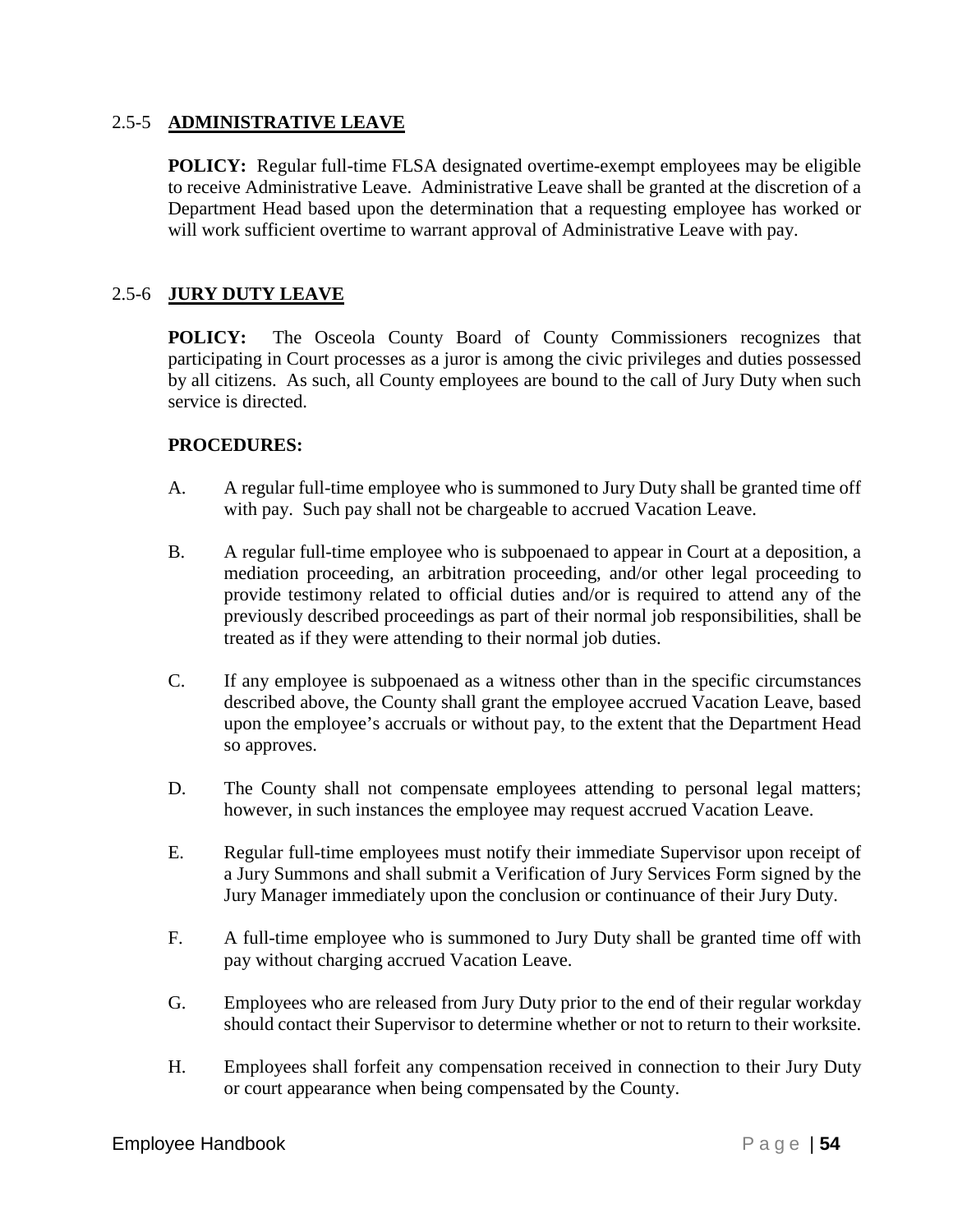#### 2.5-7 **MILITARY LEAVE**

**POLICY:** The Osceola County Board of County Commissioners recognizes the invaluable contributions that County employees make to national defense in their service in the Uniformed Services. To this end, the Board is committed to personnel policies that foster such military service and simultaneously accommodate County employees' obligations to the County. The County's policies are pursuant to U.S.C. § 4301 *et seq.* and Florida Statute Chapters 115 and 250.

- A. Employees called to service in the Uniformed Services are eligible to receive full pay for the first 30 days of leave. After the first 30 days, employees will be eligible to receive supplemental pay which, when combined with their military base pay, will bring them to their level of pay prior to being called for military service.
- B. The cumulative length of Military Leave that an employee will be given is five (5) years, except for the following categories of service that are exempt from the time limitation:
	- 1. Service required to complete initial period of obligated service.
	- 2. Service from which a person is unable to obtain a release.
	- 3. Required training for reservists and National Guard members.
	- 4. Service under an involuntary order to active duty during domestic emergency or national security related situations.
	- 5. Service under an order to active duty because of a war or national emergency declared by the President or Congress.
	- 6. Active duty by volunteers supporting "operational missions" for which Selected Reservists have been ordered to active duty without their consent.
	- 7. Service by volunteers who are ordered to active duty in support of "critical missions or requirement" in times other than war or national emergency and when no involuntary call up is in effect.
	- 8. Federal service by members of the National Guard called into action by the President to suppress an insurrection, repel an invasion or to execute the laws of the United States.
- C. Time limits for returning to work depend on the duration of a person's military service as follows:
	- 1. For service up to 30 days, a person must report to their employer by the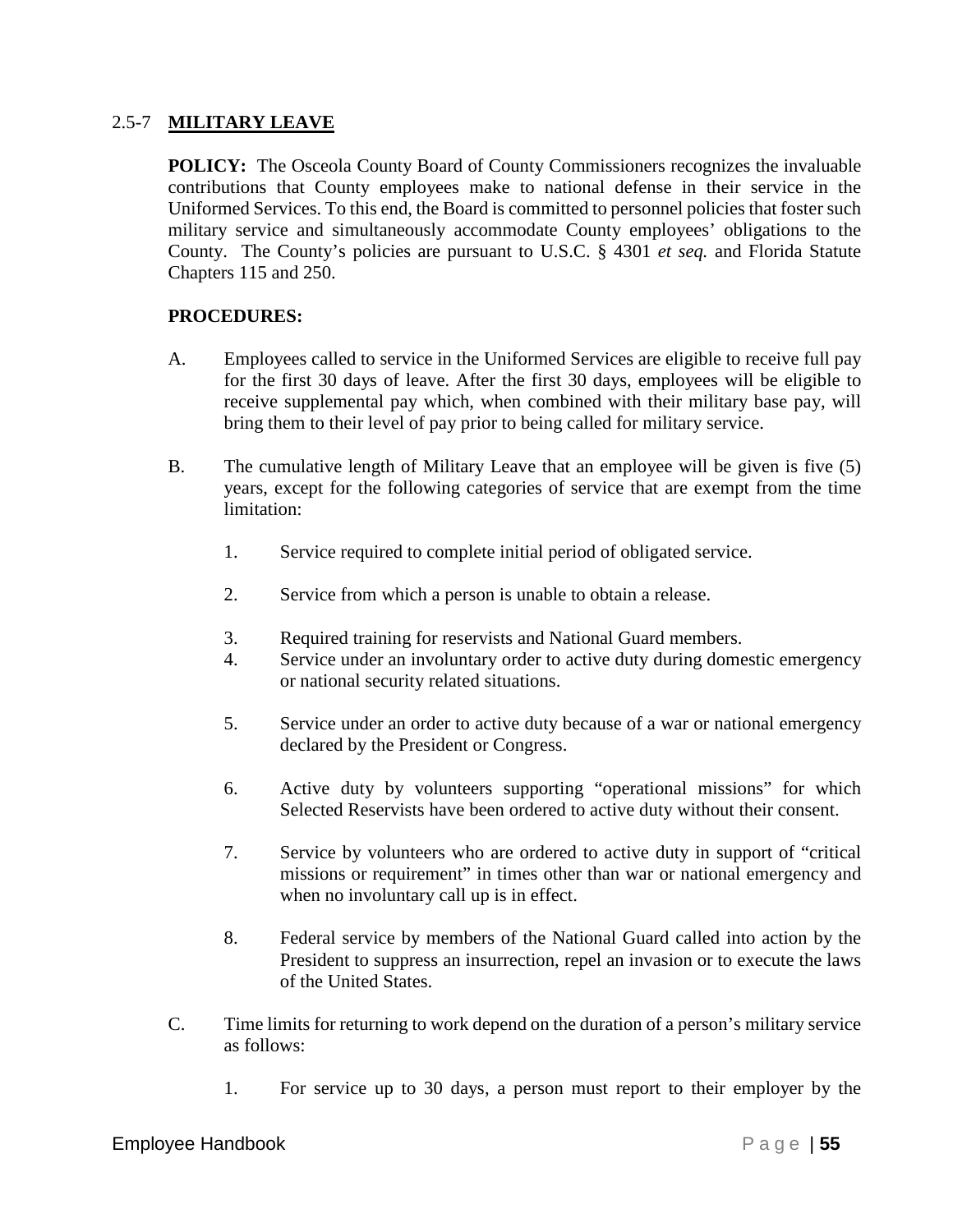beginning of the next regularly scheduled shift after allowance of travel time and an 8-hour rest period.

- 2. For service of 31-180 days, an application for re-employment must be submitted no later than 14 days after completion of military service.
- 3. Service of 181 days or more requires an application for reemployment be submitted no later than 90 days after completion of military service.
- 4. The reporting deadlines are extended up to two (2) years for anyone who is hospitalized or convalescing due to a disability incurred or aggravated during their military service.
- D. Osceola County has the right to request that a person absent over 30 days for military service provide documentation that the person's application for reemployment is timely, does not exceed the 5-year service limitation, and that their separation from military service was honorable.
- E. An employee returning to County employment in his/her former position shall be compensated at the same rate which he/she would have received, including all adjustments, had he/she remained continuously in the County's employment.
- F. If the position vacated by an employee who entered military service is reclassified or re-titled during his/her period of military service, such employee shall be entitled to reinstatement in the reclassified position.
- G. If the former position has been eliminated, the employee may be entitled to reinstatement in a position as nearly comparable as possible in salary and duties to the position vacated, if available.
- H. An employee must provide their immediate supervisor advance notice of military service, either written or oral, unless military necessity prevents the giving of such notice.
- I. Whenever possible, the County requests a minimum of ten (10) days advance notice for scheduled Service in the Uniformed Services and Reserve or Guard Training.
- J. The supervisor is responsible for notifying the Human Resources Department of any employee taking military leave.
- K. If an employee taking military leave for Service in the Uniformed Services anticipates that they will be on leave longer than 30 days, they must elect to continue or temporarily suspend health and dental insurance benefits after the initial 30 days period expires.
- L. Employees requesting military leave for Reserve or Guard Training will receive paid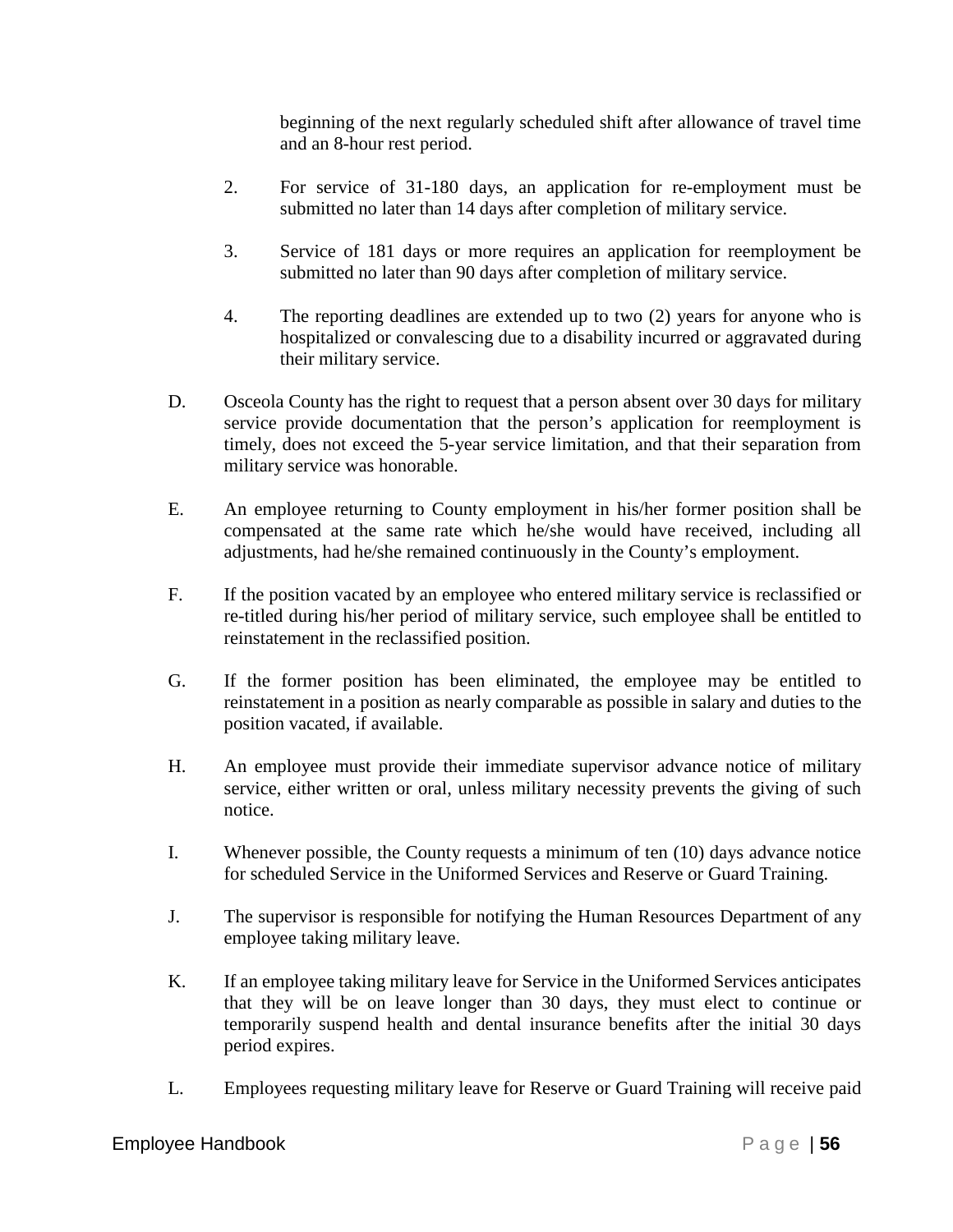leave for up to 240 hours in any rolling 12-month period of time. Additional military leave will be granted without pay.

1. Osceola County uses the "rolling 12-month" period; each time an employee takes military leave for Reserve or Guard Training, the remaining 240-hour leave entitlement would be any balance of the 240-hour leave which has not been used during the immediately preceding 12 months.

# 2.5-8 **DOMESTIC VIOLENCE LEAVE**

**POLICY:** The Osceola County Board of County Commissioners shall comply with the provisions of Chapter 741, Florida Statute which provides victims of domestic violence leave for enumerated reasons related to the employee's domestic violence situation.

- A. Upon request, employees who have been employed for three (3) or more months are entitled to take up to three (3) days of Domestic Violence Leave in a 12-month period if the employee or a member of the employee's family or household is the victim of domestic violence or sexual violence.
- B. Domestic Violence Leave is limited to the following:
	- 1. To seek an injunction against domestic violence.
	- 2. To obtain medical care or mental health counseling for the victim of domestic violence.
	- 3. To obtain services from victim-services organizations.
	- 4. To make the employee's home secure from or to escape from the perpetrator or the domestic violence.
	- 5. To seek legal assistance or attend court proceedings related to the domestic violence.
- C. Due to the sensitive nature of domestic violence issues, employers are required to keep confidential all information relating to an employee's Domestic Violence Leave.
- D. Except in cases of imminent danger, the employee must provide his/her employer with advanced notice of the need for Domestic Violence Leave in compliance with the County's leave policy.
	- 1. Employee shall submit a Leave Request to Department Director/Supervisor for approval.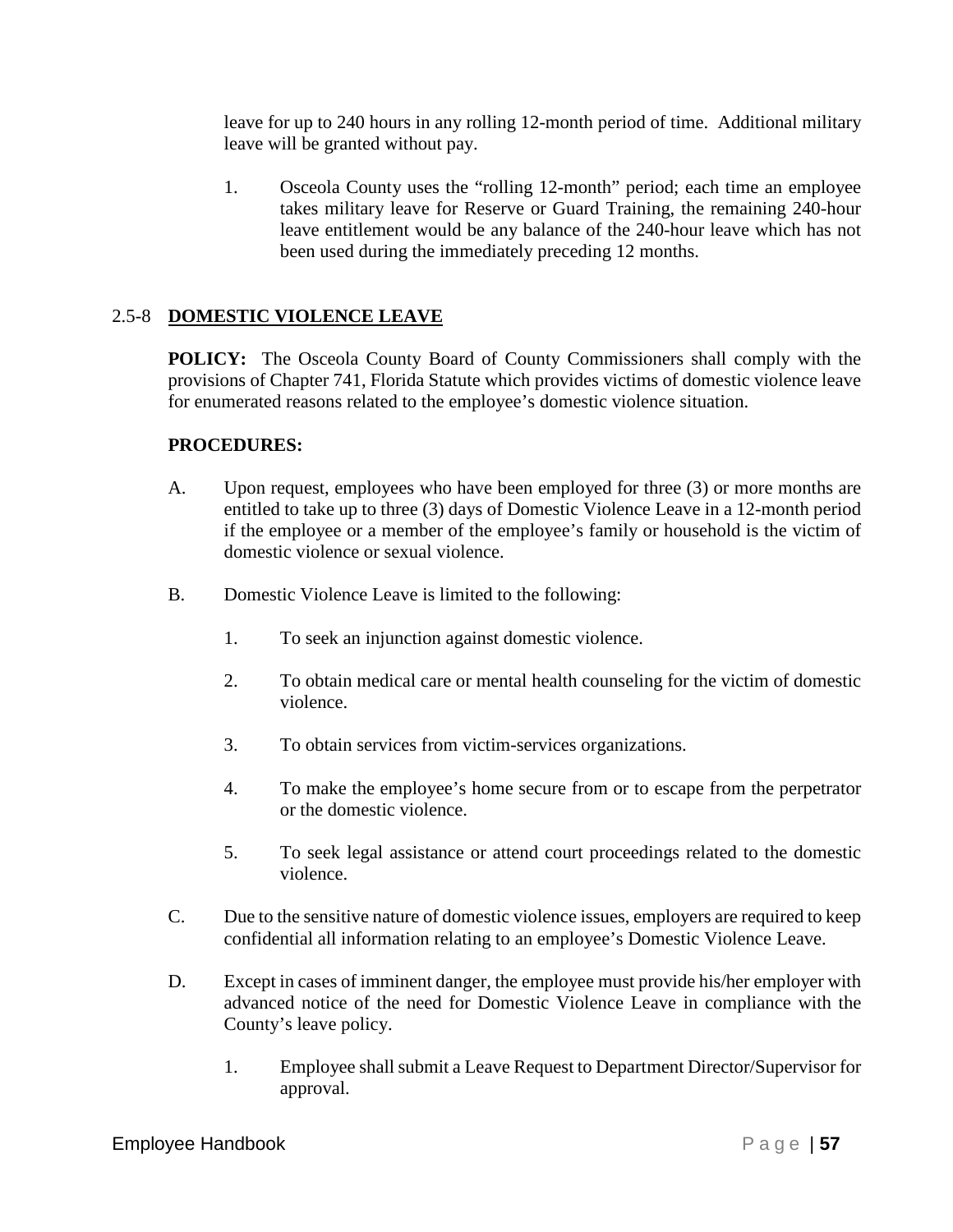- 2. If approval is granted, the Department Director may also require that the employee provide documentation of the act of domestic violence for which the leave is needed.
- E. The County is not required to pay employees during Domestic Violence Leave.
- F. An employee shall first exhaust all Vacation Leave, Sick Leave, or other leave before he/she is entitled to Domestic Violence Leave.
	- 1. In certain instances, the County Manager may allow an employee to take Domestic Violence Leave without exhausting all other leave.

# 2.5-9 **FAMILY AND MEDICAL LEAVE (FMLA)**

**POLICY:** Pursuant to the Family and Medical Leave Act of 1993 (FMLA), 29 U.S.C. § 2601 *et. seq.*, the Osceola County Board of County Commissioners shall grant Family and Medical Leave to eligible employees.

- A. Eligible employees may use up to twelve (12) weeks (to include holidays) of leave within a twelve (12) month period following the first day the employee uses leave. This leave may be consecutive or, under certain circumstances when medically necessary, intermittent.
- B. FMLA shall be granted to an eligible employee for any of the following conditions**:**
	- 1. Birth, adoption, or foster care of son or daughter.
	- 2. Serious health condition of the employee's spouse, child, or parent.
	- 3. Serious health condition that makes the employee unable to complete the essential job functions that are required of their job.
- C. Medical Certification (form will be provided to the employee) shall be submitted to Human Resources within 15 days of request. Failure to do so may result in disciplinary action.
- D. In the case in which a husband and wife are both employed by the County and are entitled to leave under this policy, the combined total amount of FMLA leave to which both may be entitled shall be limited to twelve weeks during a 12-month period for:
	- 1. The birth or adoption of a child or the placement of a foster child.
	- 2. The care of a parent with a serious health condition. The parent cannot be an "in-law".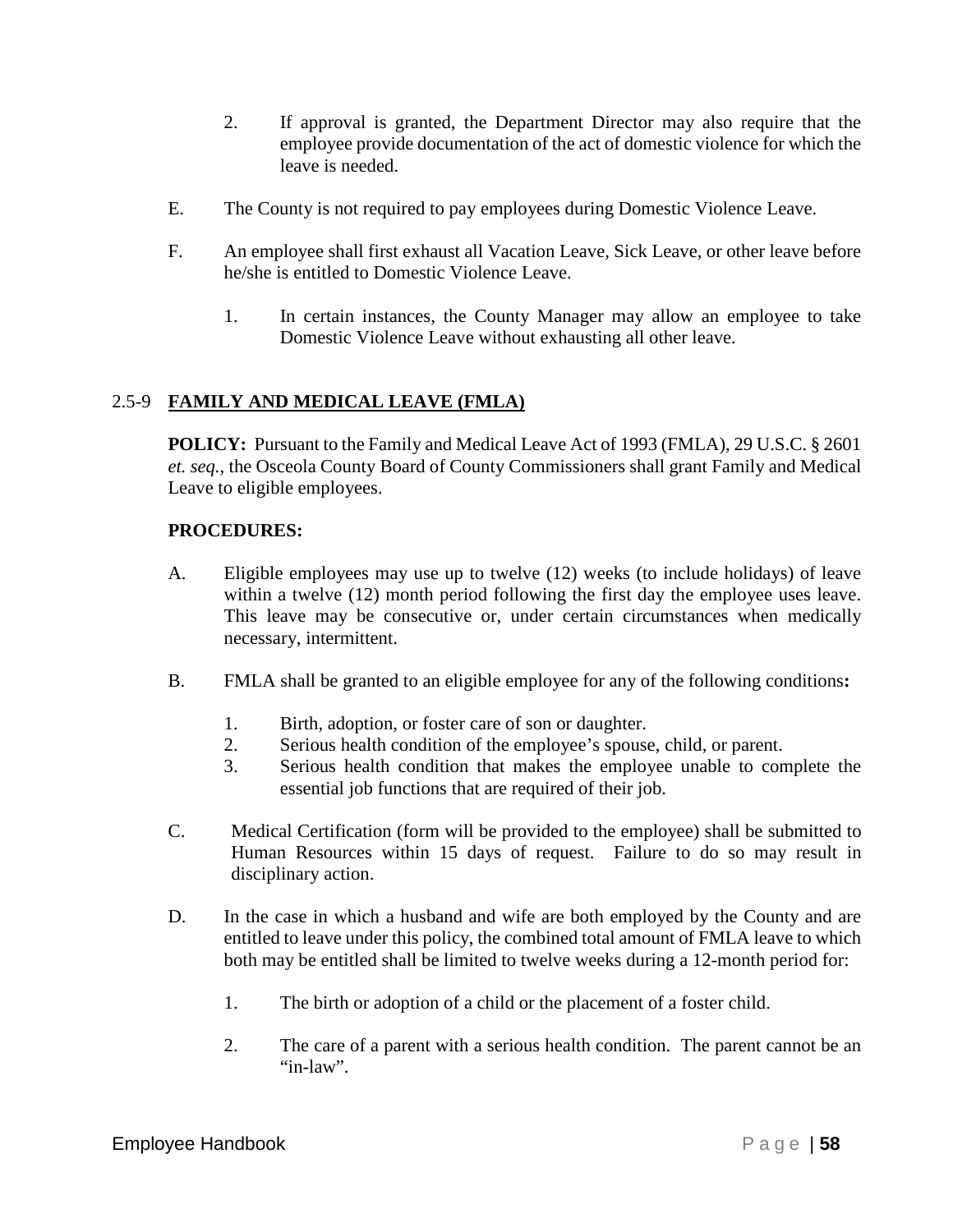- E. The employee is required to notify their Supervisor at least 30 days (or as soon as is practical) prior to the need for FMLA.
- F. The employee is required to first use all accrued sick time and then vacation time and any remaining time of the twelve (12) weeks will be "leave without pay" (LWOP).
- G. When the employee is able to return to work (within the 12-week period), the County shall return the employee to the same or equivalent position with the same salary, benefits, and responsibilities.
- H. An employee shall be considered to have voluntarily resigned employment if he/she:
	- 1. Fails to return to work upon the expiration of the FMLA; or
	- 2. Advises the County of his/her intention not to return to work.
- I. Employees who voluntarily terminate employment at the end of the FMLA may be required to repay the County the full insurance premiums paid on their behalf during the period of FMLA.
- J. Unauthorized or fraudulent use of this benefit shall result in disciplinary action up to and including termination.

### K. **Military Leave**

- 1. Eligible employees may use up to twelve (12) weeks of leave for certain qualifying exigencies arising out of a covered military member's active duty status, or notification of an impending call or order to active duty status, in support of a contingency operation.
- 2. Eligible employees may use up to twenty-six (26) weeks of leave in a single 12-month period to care for a covered service member recovering from a serious injury or illness incurred in the line of duty on active duty. Eligible employees are entitled to a combined total of up to 26 weeks of all types of FMLA leave during the single 12-month period.

#### L. **Employee Responsibility**

All employees are required to notify their immediate Supervisor of any time off required. The employee shall give enough basic information (medical details are not necessary) as to allow the Supervisor to make a preliminary determination of the FMLA qualifications.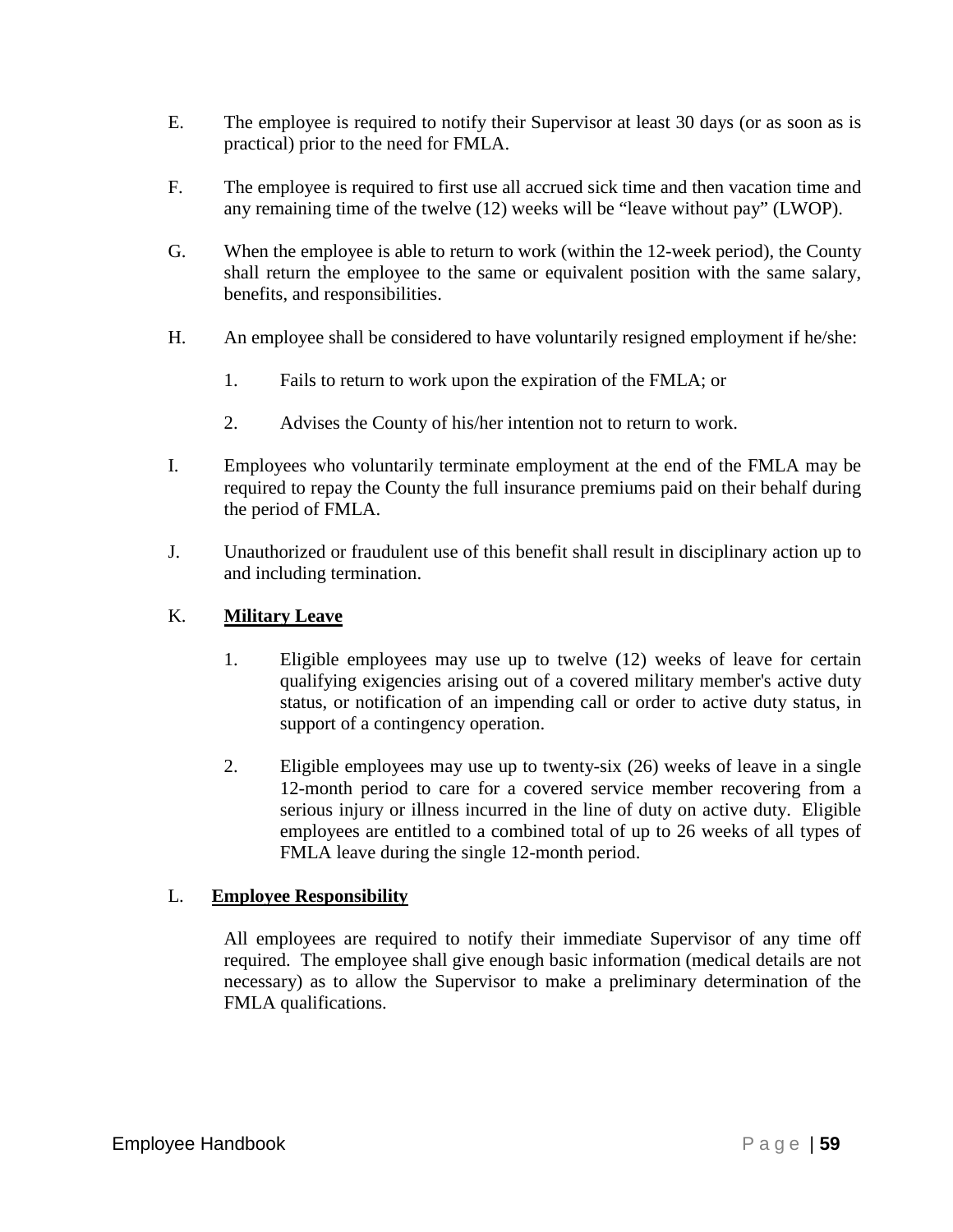# M. **Department Responsibility**

- 1. When an employee notifies his/her Supervisor of a need to take time off, the Supervisor shall obtain enough basic information (medical details are not necessary) as to ascertain if the need is for an FMLA-qualifying event. If so, the Supervisor shall notify Human Resources immediately.
- 2. The Supervisor shall complete an Employee Status Change Form and submit to Human Resources to document when the FMLA started and shall do the same when the FMLA time has ended.
- 3. The Supervisor shall document the FMLA usage on Department time sheets.
- 4. The Supervisor shall document contact with the employee on a "Call Sheet" (see attached form). The completed "Call Sheet" is to be returned to Human Resources when the FMLA time has ended.

# N. **Human Resources Responsibility**

- 1. Human Resources shall send the employee a Notification of FMLA Rights and Responsibilities (see attached form/memo) along with the Medical Certification Form which is to be completed by the employee's physician. Failure by the employee to provide the Medical Certification may delay commencement of the leave or may result in denial of the request.
- 2. Track FMLA usage.
- 3. Place documentation in personnel file.

# 2.5-10 **WORKERS' COMPENSATION**

**POLICY:** Workers' Compensation benefits are payable to employees who are injured or disabled because of an injury or accident arising out of and in the course and scope of their job duties, pursuant to Chapter 440, Florida Statutes, as may be amended.

# **PROCEDURES:**

A. Any employee who is injured or contracts an illness in the course and scope of his/her employment is responsible for immediately reporting such injury or illness to his/ her Supervisor, and completing an injury report. The duty to report an injury or illness shall begin when the employee knew, or should have known, that the injury was related to the job. All employees seeking medical treatment as a result of a workrelated injury shall submit to a drug test as outlined in Policy 2.6-9 Drug/Alcohol-Free Workplace.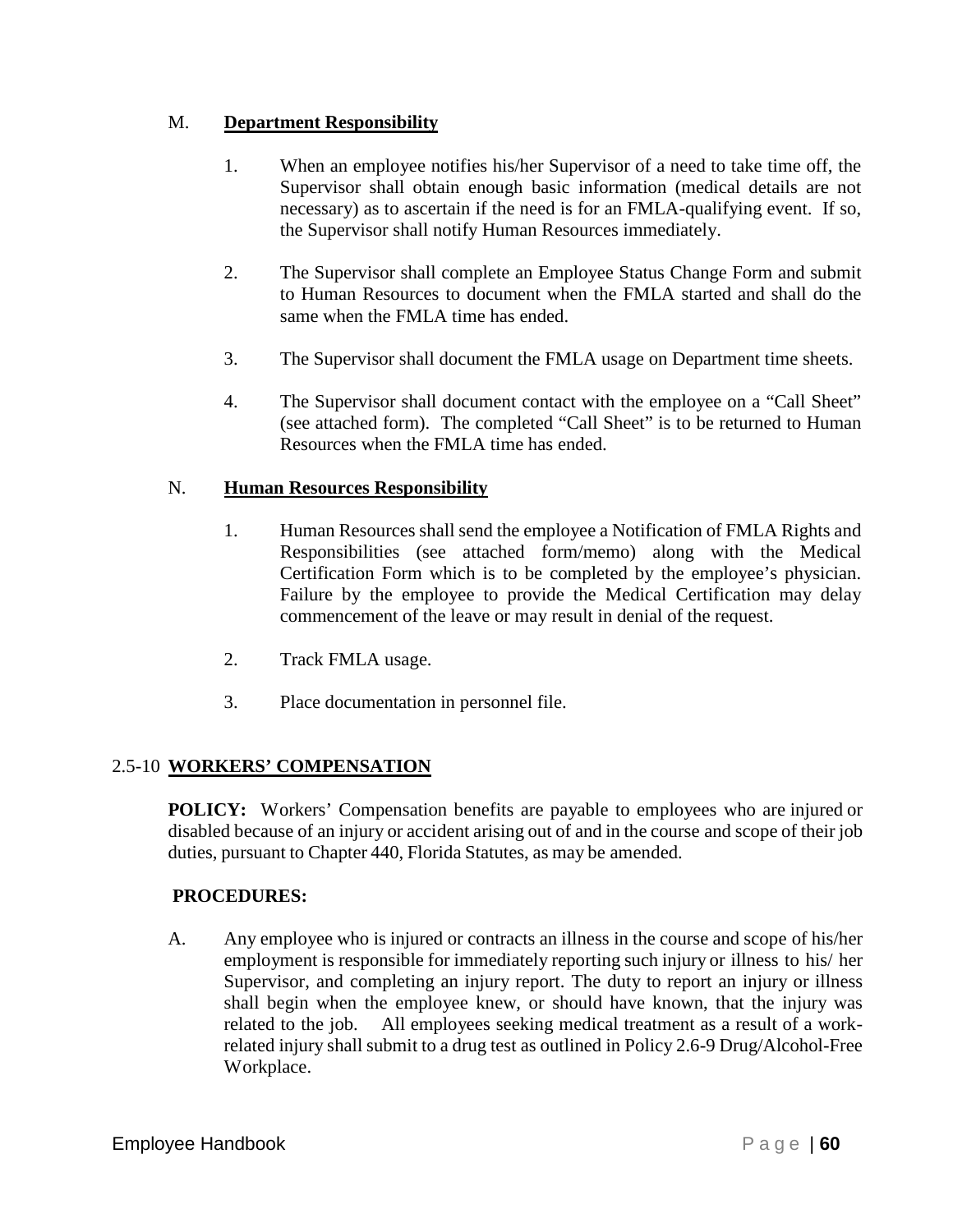- 1. An employee who fails to timely report such an injury or illness, who refuses to submit to an alcohol and/or drug test, or who is reported by the Medical Review Officer as testing positive for drugs and/or alcohol may become ineligible to receive Workers' Compensation benefits and/or may also be subject to disciplinary action, up to and including termination.
- 2. Any Supervisor who receives an injury report but fails to submit the report to his/her Department Head immediately upon receipt, or later than 24 hours after the date of receipt, may be subject to disciplinary action, up to and including termination. Each Department Head must immediately forward injury reports to Risk Management.
- 3. If the County receives a fine from the State of Florida for a late reporting of a Workers' Compensation claim, the responsible Department that did not timely report an injury shall have the amount of any fine imposed upon the County deducted from its budget by Human Resources.
- B. An employee who sustains a job-related injury or illness resulting in disability which is compensable pursuant to state law shall have a waiting period of seven (7) calendar days before Workers' Compensation indemnity benefits begin. To be eligible for payments, the employee must be placed out of work by the Workers' Compensation medical provider or be placed on work restrictions which are not able to be accommodated by the employee's assigned department or any other County department. During this waiting period, an employee may elect to use applicable leave, if available. Family Medical Leave will be applied concurrently with Workers' Compensation, if applicable.
- C. If disabilitycontinuesinto the eighth calendar day following the date ofinjury orillness, normal Workers' Compensation indemnity benefits will begin at the rate of 66 2/3 of the employee's average weekly wage, in accordance with state law now in effect or as subsequently amended.
	- 1. In addition to the Workers' Compensation indemnity benefits, an employee may elect to receive applicable leave payments equivalent to one-third (1/3) of the scheduled daily hours for each day of eligibility for benefits. However, in no case shall an employee's paid leave plus Workers' Compensation benefits exceed 100% of the total amount of an employee's regular pay.
- D. If disability continues into the twenty-first calendar day, the employee will receive Workers' Compensation indemnity benefits retroactive to the date of injury or illness, at the same rate discussed above. Any applicable leave used during the seven (7) day waiting period is eligible to be restored upon the appropriate repayment of the amount of leave to be restored.
- E. Upon returning to work after a work-related injury or illness, absences for followup treatment as prescribed by the Workers' Compensation medical provider may be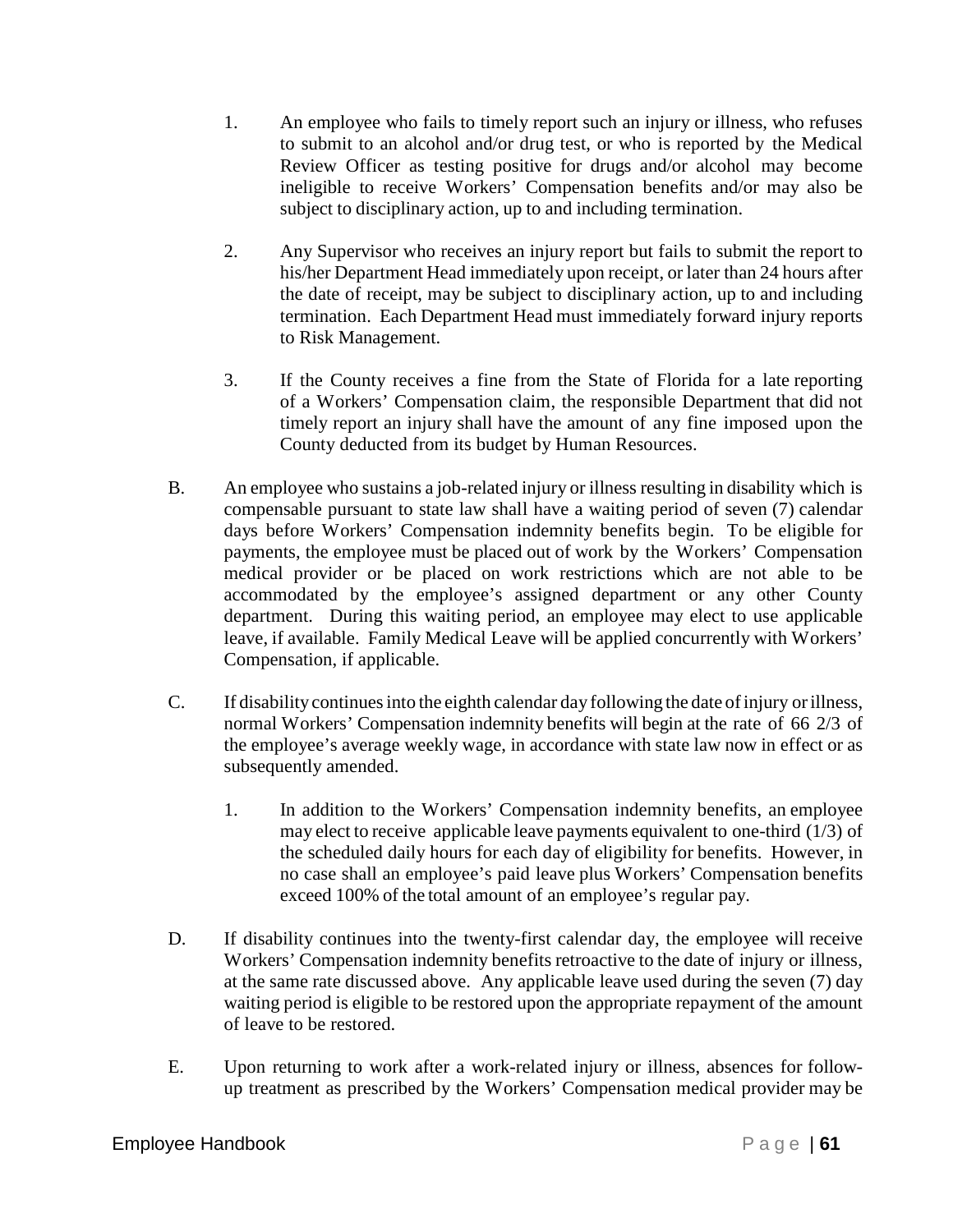granted during normal work hours, provided the treatment is not available during nonworking hours. The employee may utilize his/her applicable leave balance for such appointments Absences for follow up treatment may not exceed two (2) hours per day. Any hours over two (2) hours per day will be charged to an applicable leave balance, unless otherwise prescribed for in a Collective Bargaining Agreement.

- F. Determination of the existence of a work-related disability will be made in accordance with state law governing Workers' Compensation claims
- G. If an employee is not receiving any paid leave, the employee shall be deemed to be in leave without pay status. (See Policy 2.5-11 Leave Without Pay.)

### H. **Modified Duty/Return To Work Program**

- 1. Employees may be assigned to a Modified Duty/Return to Work assignment when temporarily unable to perform their essential job functions due to a work-related injury or illness, provided that the following requirements are met:
	- a. The assignment shall not create a new job but may incorporate or modify a present position on a temporary basis.
	- b. The assignments shall be considered and handled on a case- by-case basis.
- 2. Employees shall be compensated at their regular rate of pay.
- 3. There shall be regular communication among Human Resources, the affected department's management team, the employee, the medical provider, and the third-party administrator throughout the course of treatment and recovery.
- 4. A tracking system shall be established for documentation and to ensure all applicable parties are updated on the employee's status.
- 5. An employee who fails to report for his/her next regularly scheduled workday or shift upon receiving a Release to Return to Work Notification by the attending physician may be subject to disciplinary action, up to and including termination.
- 6. If an employee is not medically able to perform the essential functions of their position, the employee may be medically separated from County employment in accordance with the County's Medical Separation procedures (see Policy 2.4-12, Separation from Employment).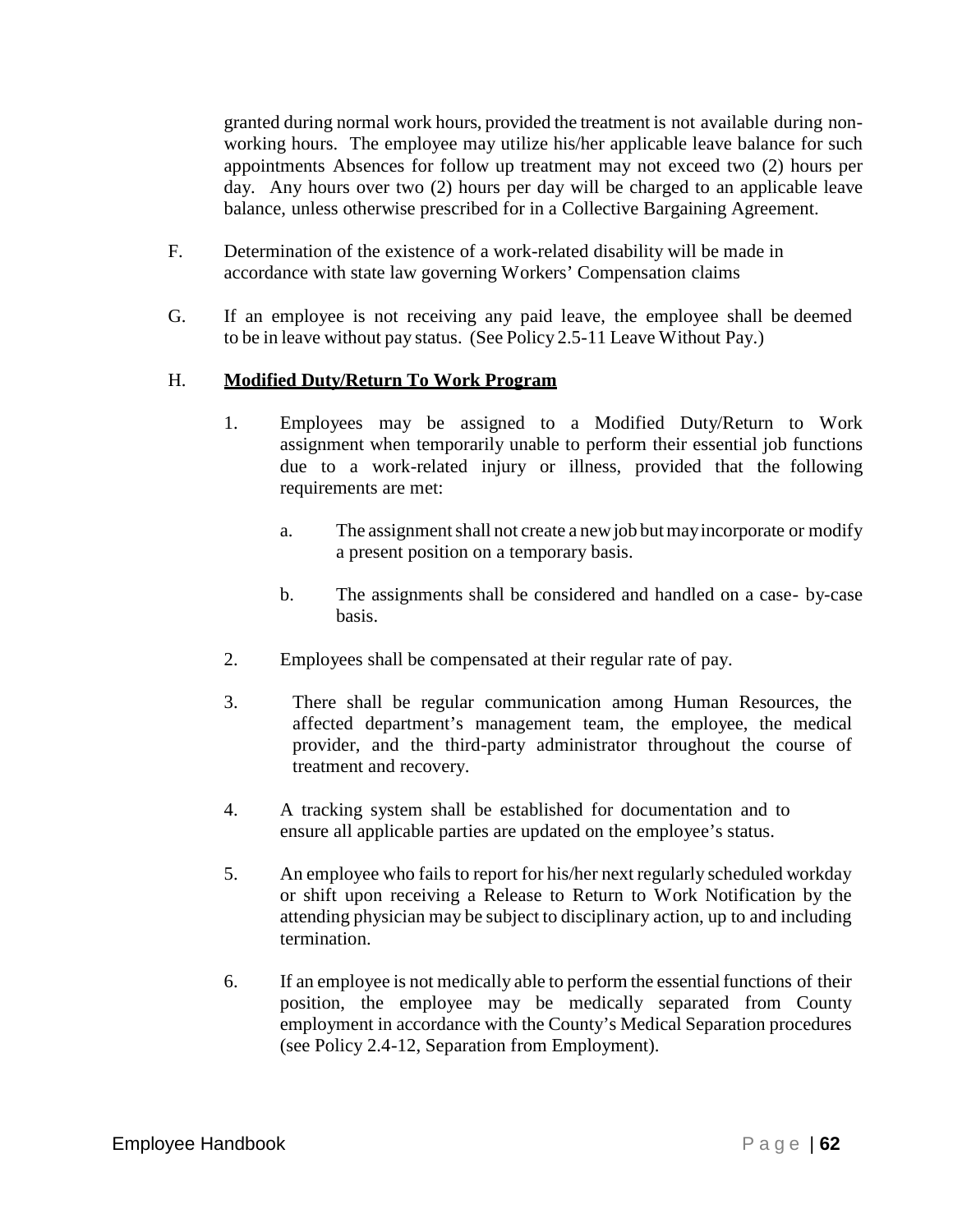7. If an employee has attained maximum medical improvement and is still unable to return to his/her regular duties and no further reasonable accommodations can be made and/or no other suitable employment is available, the employee may be medically separated from County employment.

# 2.5-11 **LEAVE WITHOUT PAY**

**POLICY:** It is the policy of the County to permit non-exempt employees to take unpaid absences from work for personal or other reasons while maintaining continuity of their employment.

# **PROCEDURES:**

- A. Leave Without Pay may be considered for, but not limited to, the following purposes:
	- 1. Education purposes, provided such absence will not interfere with County operations or level of service, or result in additional expense to the County such as, but not limited to, overtime. The coursework must be designed to enhance the knowledge, skills, and abilities relating to official duties that the employee performs, or for possible advancement with the County. The employee shall provide evidence of enrollment and degree or certification curriculum to Human Resources.
	- 2. Recovery from an illness or disability not of a permanent nature.
	- 3. Certain family and medical needs that meet the provisions of the Family and Medical Leave Act (FMLA).
	- 4. For the period while still employed by the County, the employee is receiving Workers' Compensation.

# B. **Conditions**

- 1. Leave Without Pay may only be authorized in accordance with the relevant authority, which includes the collective agreement or the appropriate terms and conditions of employment.
- 2. An employee requesting Leave Without Pay shall submit a Leave Request to their immediate Supervisor for approval prior to the requested leave period, which shall include justification for the request.
- 3. An employee shall utilize all eligible leave with pay before requesting and utilizing Leave Without Pay. (EXCEPTION: Military Leave.)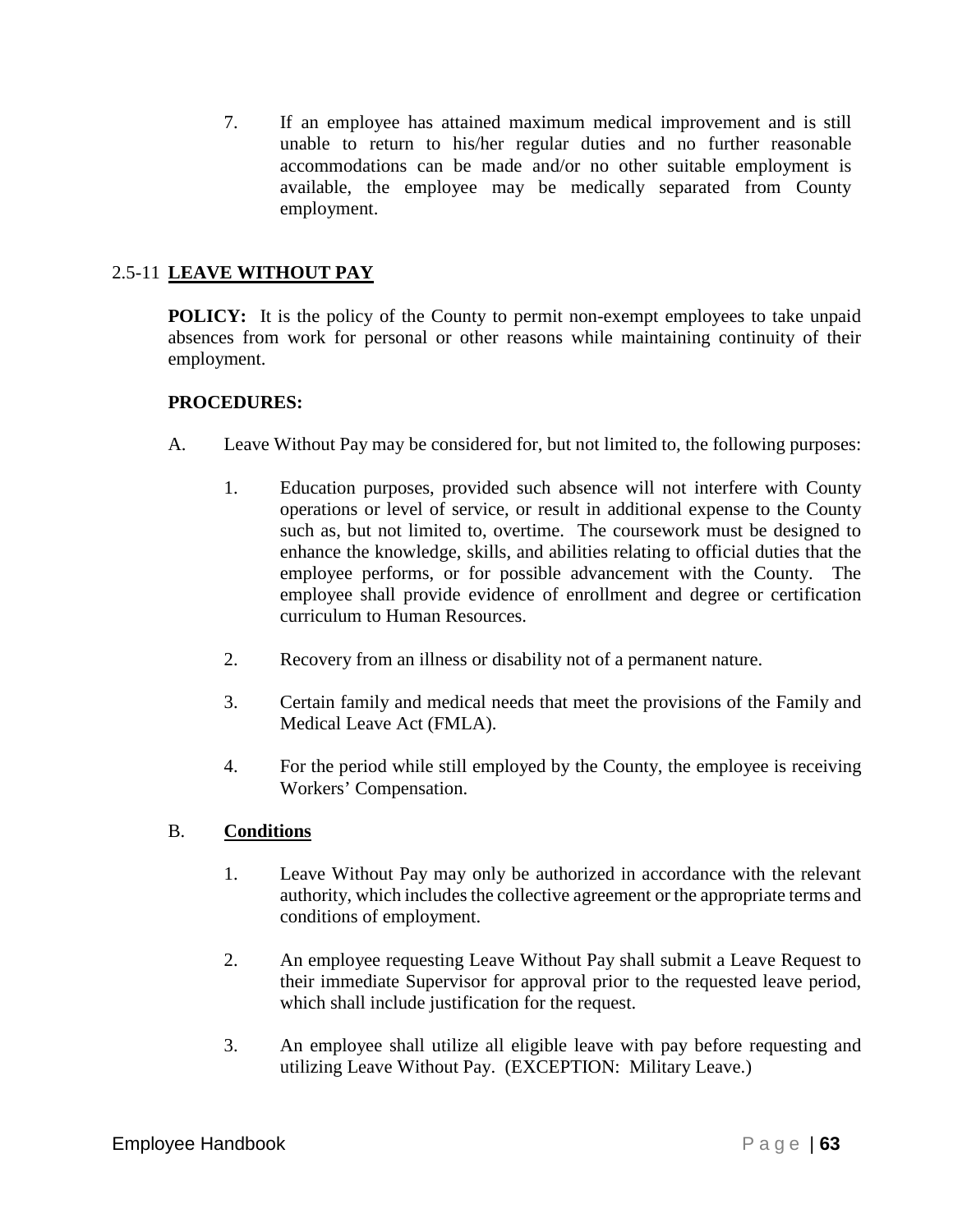- a. If requesting and utilizing Leave Without Pay for educational purposes, or for personal reasons other than injury or illness, employee:
	- i. shall not be permitted to utilize accrued Sick Leave; and
	- ii. shall exhaust all accrued Vacation Leave as well as their Floating Holiday.
- 4. Employees shall not accrue Holiday Pay, Vacation Leave, Sick Leave, or other leaves with pay while on Leave Without Pay, except for such time in leavewithout-pay status that has been approved for Military Leave.
- 5. Leave Without Pay shall be effective beginning immediately after an employee's leave with pay ends. It shall last through the last working day the employee is absent in Leave Without Pay status.
- 6. Employees shall not obtain, accept, or participate in outside employment (excluding Military Service), during the period of approved Leave Without Pay. Any employee who violates this procedure shall lose all rights to their leave, and if terminated, shall not be eligible for rehire with the County.
- 7. Except during periods covered by FMLA, an employee who elects to continue group insurance benefits shall personally pay for COBRA coverage while on Leave Without Pay status in accordance with insurance premium collection schedule. If an employee elects not to personally pay for group insurance, coverage for the employee and their dependents shall be terminated.

**NOTE**: Human Resources shall make every attempt to notify the employee in writing of the potential termination of benefits and provide detailed options available to the employee for continuation of group insurance coverage. It is the employee's responsibility to contact Human Resources in writing of their intention to continue group insurance coverage.

- 8. An employee shall not be granted more than a six (6) month Leave Without Pay in a rolling two-year period from the last day of unpaid leave.
- 9. An employee who is returning from Leave Without Pay status lasting more than sixty (60) days may be considered for return to their former position, however, it is not guaranteed that their former position shall be available. If a position is available, an employee may be considered for return to another classification.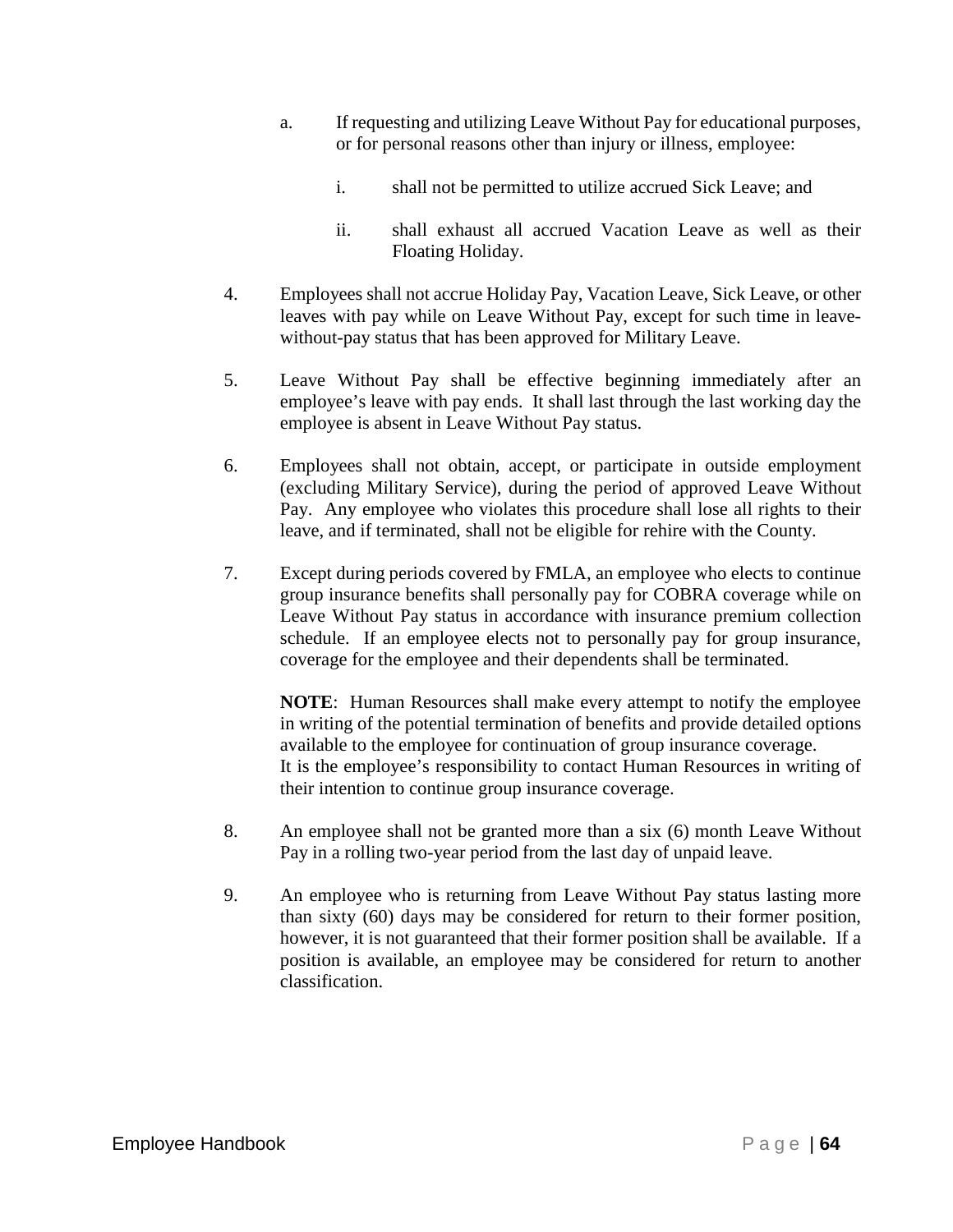# C. **Approval**

- 1. The employee's immediate Supervisor shall forward the employee's Leave Request to the Department Head including reasons for approval/denial of Leave.
- 2. The Department Head has the authority to approve or deny Leave Without Pay of ten (10) days or less. If approved by the Department Head, requests for Leave Without Pay of more than ten (10) days shall be forwarded to Human Resources for review and is subject to approval by the County Manager or designee.
- 3. All Leave Without Pay shall be approved in advance, and the employee shall request Leave Without Pay with as much advance notice as possible.
- 4. All requests and approval or denial shall be in writing with as much advance notice as possible prior to the date of the leave.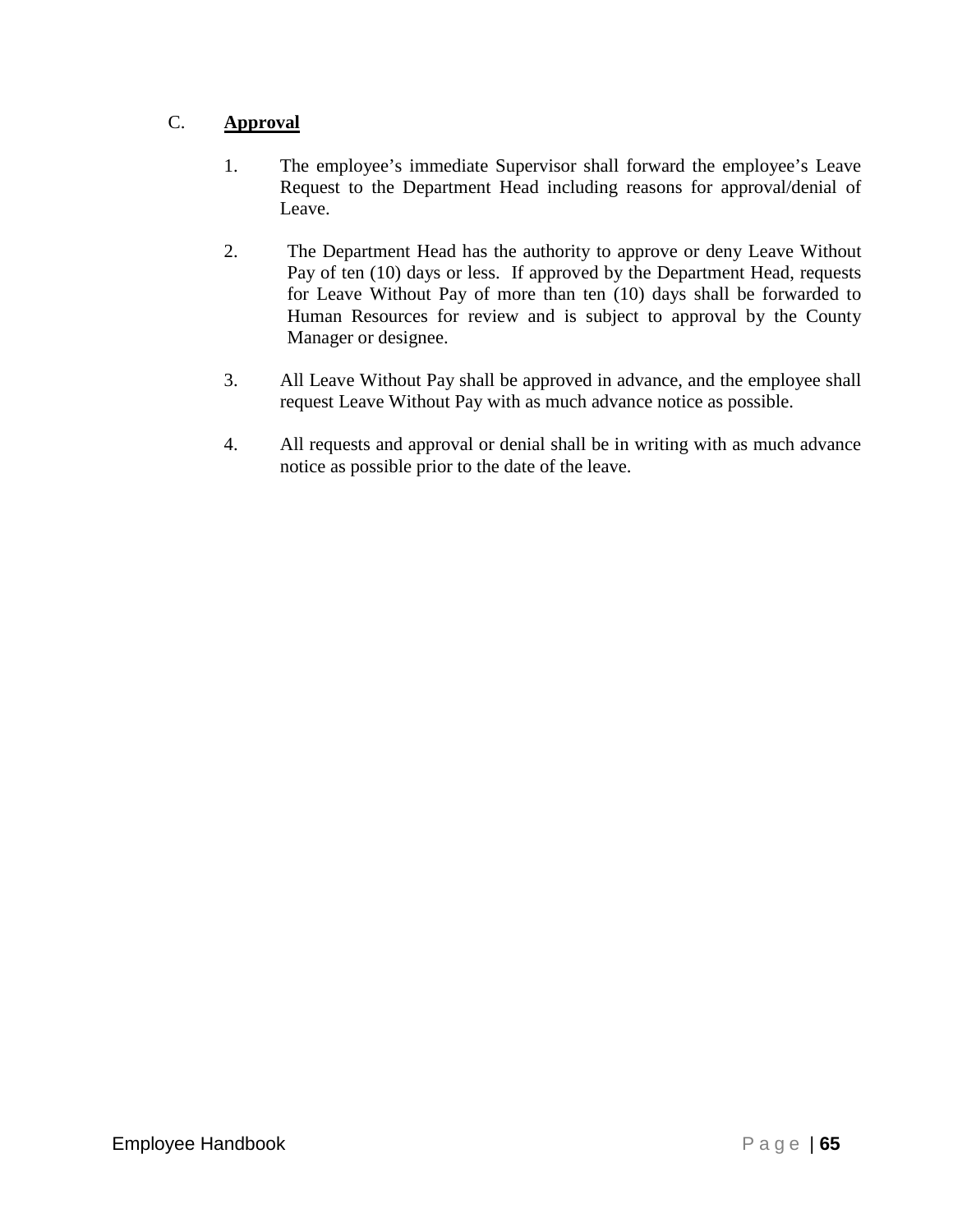#### 2.5-12 **GROUP INSURANCE**

**POLICY:** Osceola County Board of County Commissioners is committed to establishing a Group Insurance Program for its employees. All regular full-time employees may be eligible for group insurance benefits as established by the County Manager and/or his designee.

### **PROCEDURES:**

- A. Each regular full-time employee will receive upon employment an outline of the benefits offered under Osceola County's present insurance plan.
- B. The County Manager, through Human Resources, as so authorized by the Board of County Commissioners, from time to time will negotiate, approve, execute, and renew group insurance contracts that provide group coverage for County employees.

### C. **Continued or Extension Coverage**

- 1. An employee, employee's spouse and/or employee's dependents may have the right to continue medical and dental insurance coverage pursuant to the Consolidated Omnibus Budget Reduction Act (COBRA), 29 U.S.C., S 1161 *et seq.* For more information concerning separation from employment, reduction in hours, death, and/or divorce, which may result in such a change, employees should contact Human Resources.
- 2. Employees who have met the eligibility criteria necessary for receiving retirement benefits under the County's retirement plan may continue participating in group insurance for themselves and any eligible dependent. Retirees and their dependents will be offered the same group insurance coverage as offered to full-time active employees at a premium cost of not more than the premium cost applicable to active employees. This coverage is pursuant to Florida Statute Chapter 112.0801 or as subsequently amended.
- 3. Employees on leave without pay may continue their group health insurance for themselves and their eligible dependents by continuing to make premium payments on a timely basis and in accordance with procedures established by Human Resources.

# 2.5-13 **FLORIDA RETIREMENT SYSTEM (FRS)**

**POLICY:** The Board of County Commissioners provides retirement benefits for employees pursuant to the Florida Retirement System.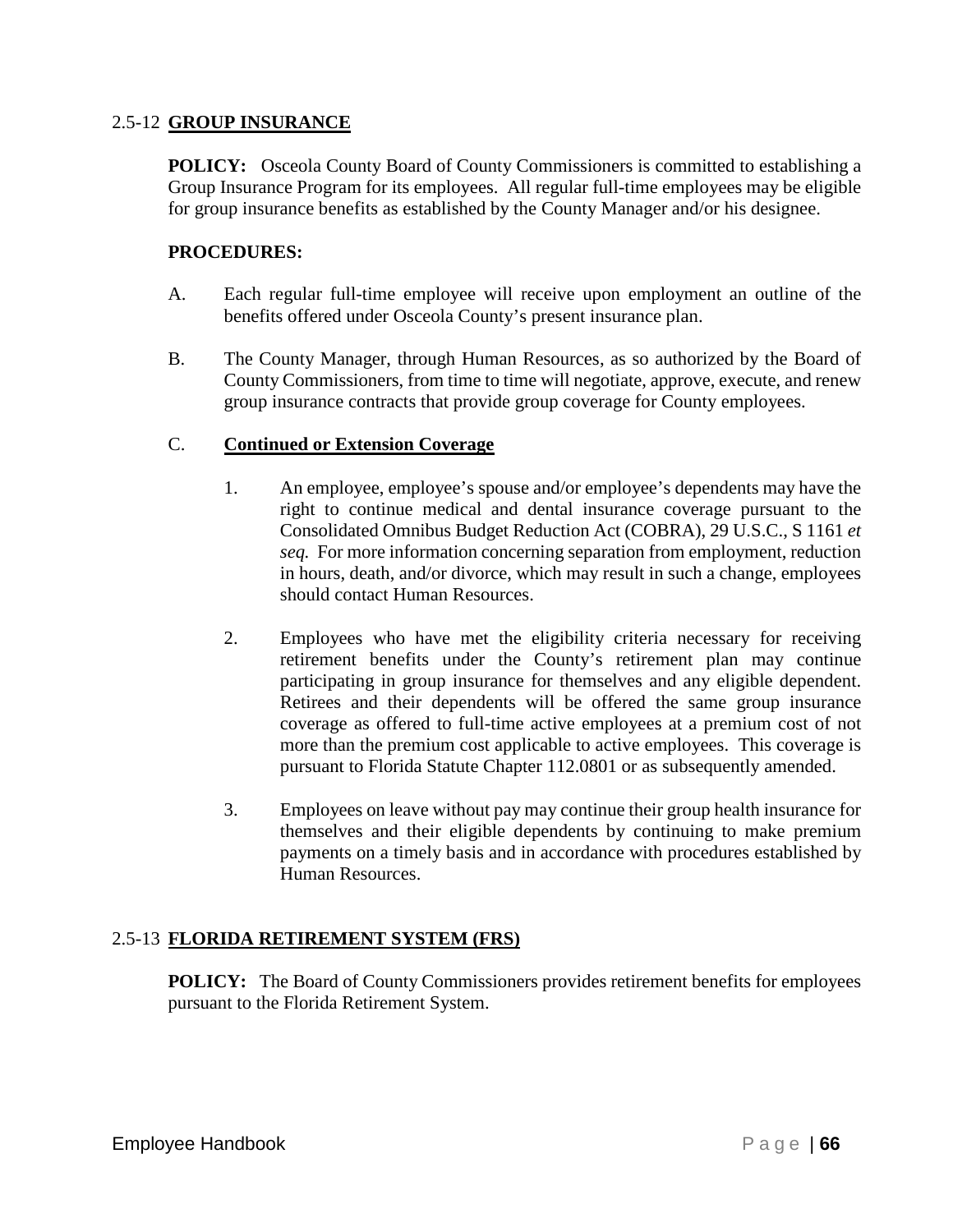### **PROCEDURES:**

### A. **Pension Plan**

- 1. All regular full-time employees and eligible part-time employees are enrolled in FRS with contributions made by the County on behalf of each employee.
- 2. Regular full-time employees and eligible part-time employees in regular or senior management must complete six (6) or more years of service and reach the age of 62 to be eligible for retirement. If an employee retires before age 62, benefits are reduced by 5% for each year below the normal retirement age of 62. If an employee completes thirty (30) years of service, the employee does not have to meet the 62-year age limit.
- 3. Regular full-time employees and eligible part-time employees in the Special Risk Class must complete six (6) or more years of service and reach the age of 55 to be eligible for retirement. If an employee completes twenty-five (25) years of service in the Special Risk Class, the employee does not have to meet the 55-year age limit.

### B. **Investment Plan**

- 1. All regular full-time employees and eligible part-time employees enrolled in the FRS Investment Plan control where their contributions are made.
- 2. All regular full-time employees and eligible part-time employees enrolled in the FRS Investment Plan are vested upon completion of one (1) or more years of service.
- C. All retiring employees shall notify Human Resources no later than 30 days prior to their service retirement date in order to process necessary paperwork.
- D. For questions or to obtain information, employees may call Human Resources or FRS toll-free at 1-888-738-2252. Employees may also access their account via the Internet by going to: [www.myfrs.com.](http://www.myfrs.com/)

# 2.5-14 **EDUCATIONAL ASSISTANCE**

**POLICY:** To encourage eligible employees to continue formal academic education in areas which shall enhance their contribution to County service, the Osceola County Board of County Commissioners has established a tuition refund program to reimburse in full, or for any part thereof, regular full-time employees for tuition expenses paid by employees in the successful completion of approved course work or training. The program is subject to available funding. While successful completion of a course of study improves an employee's educational background, such accomplishment does not obligate Osceola County to reward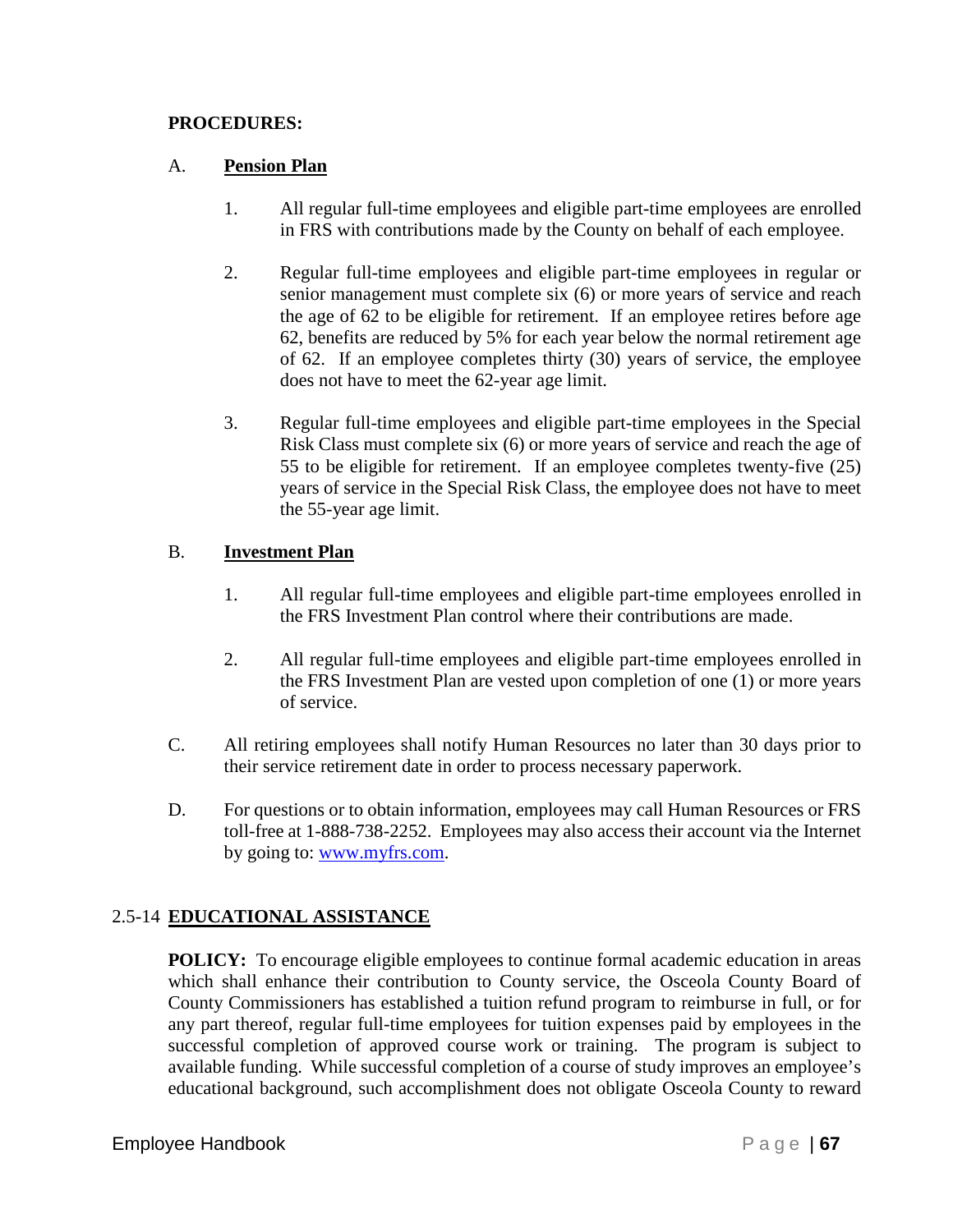participants with promotion, transfer, reassignment, compensation increase, or other employment-related benefits.

# **PROCEDURES:**

### A. **Eligibility**

- 1. Employee must be a regular full-time employee.
- 2. Employee must have satisfactorily completed the initial six (6) month probationary period.
- 3. Employee must be degree seeking (i.e., Associates', Bachelors', or Masters' degree).
- 4. Per F.S. 112.063, the coursework must be designed to enhance the knowledge, skills, and abilities relating to official duties which the employee performs.
- B. The reimbursement of educational expenses in no way obligates the County to grant time off or leave for the taking or completion of such course or program of instruction.
- C. Employees shall not be permitted to utilize any space, personnel, equipment, or supplies of the office by which he or she is employed in the process of fulfilling any of the requirements imposed by the coursework for which he or she is being reimbursed.

#### D. **Educational Assistance Fund**

Osceola County Board of County Commissioners may allocate funds each fiscal year for the Educational Assistance program which will be managed by Human Resources. If the allocated funds are exhausted, no further reimbursements will be made for the balance of the fiscal year. This program may be amended or terminated at any time; however, such amendment or termination will have no effect on courses of study previously approved.

#### E. **Maximum Reimbursement**

The maximum assistance to be provided to an eligible employee during a fiscal year is \$1,600. To be eligible for Educational Assistance, employees must meet all requirements outlined in this policy. Employees should carefully read through the policy and complete the appropriate paperwork *before* enrolling or registering in any educational program for which a degree will be obtained. Tuition expenses for which an employee is reimbursed or compensated through scholarships or federal grant programs (state, local, federal), including Veteran Administration benefits, may be considered for reimbursement by Osceola County, provided that no employee shall receive tuition refunds greater than for actual expenditures for tuition paid by the employee.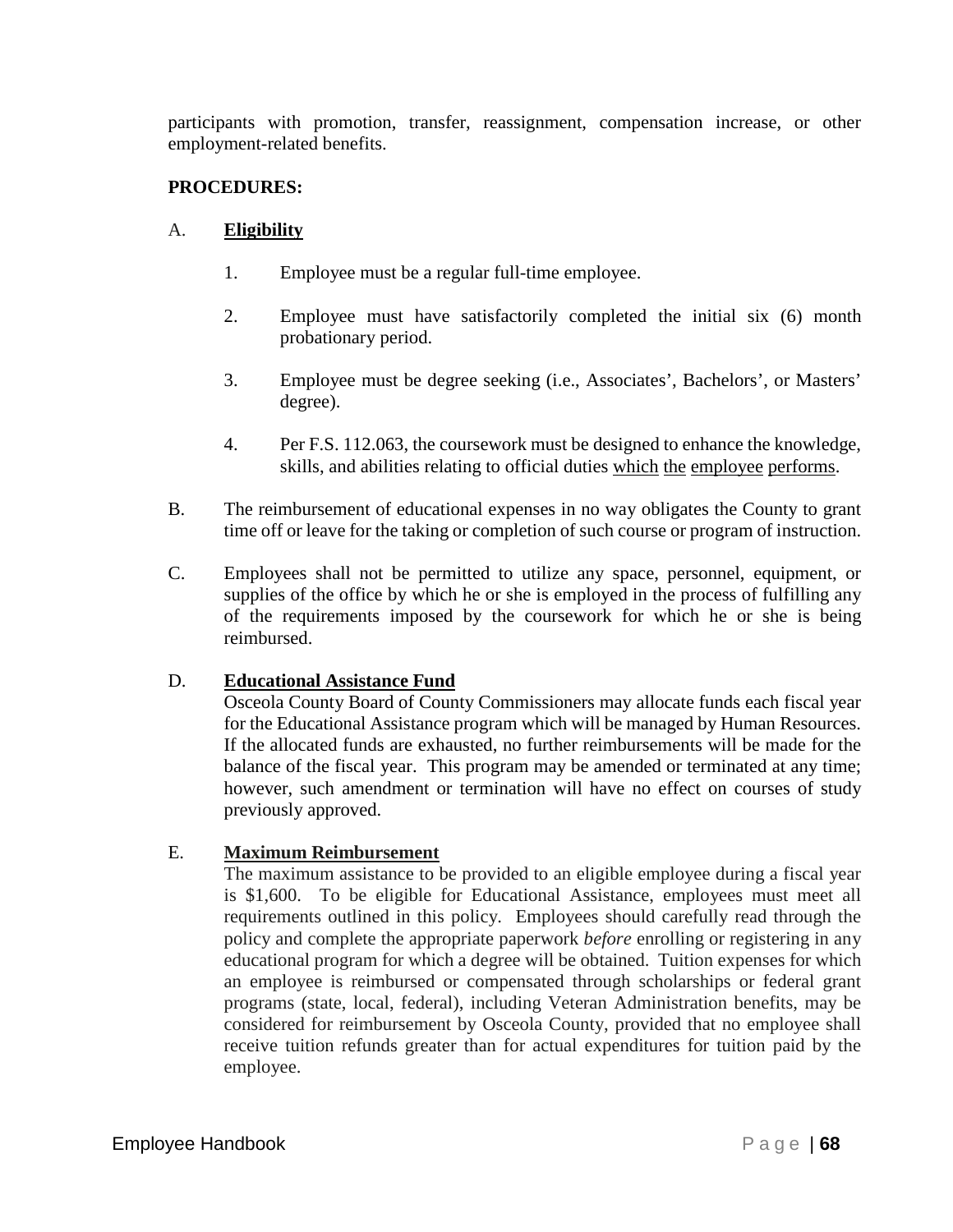### F. **Reimbursement Calculations**

1. Pre-approved courses that are completed through an accredited institution shall be reimbursed using the following schedule:

| Grade      | <b>Reimbursement</b> |
|------------|----------------------|
| A          | 100%                 |
| R          | 75%                  |
|            | 50%                  |
| D or below | None                 |

#### **When used in lieu of letter grade:**

| <b>Pass</b> | 100% |
|-------------|------|
| Fail        | None |

2. The reimbursement is based on employee tuition and associated fees only and will not exceed the approved allotment of \$1,600 per fiscal year.

#### G. **Course Materials**

Employees shall not be entitled reimbursement for mileage or housing/food costs.

### H. **Separation**

Should you terminate your employment within two (2) years after completion of a course for which you have received tuition assistance for reasons other than layoff due to reduction in force, you will be required to reimburse Osceola County Board of County Commissioners for all tuition reimbursement sums paid by the County during your last two (2) years of service.

- I. Education Reimbursement Request Forms are located on *Inside Osceola* (Employee Intranet) and through Human Resources.
- J. Employees must submit a completed Education Reimbursement Request Form to their immediate Supervisor for approval.
- K. If the Education Reimbursement Request Form is approved by the immediate Supervisor, it must be submitted to Human Resources within two (2) weeks prior to the beginning of classes.
- L. A copy of the course description from the school catalog or a copy of the course syllabus shall be included with the Education Reimbursement Request when submitted to Human Resources.
- M. Human Resources shall review all Education Reimbursement Requests for approval/denial.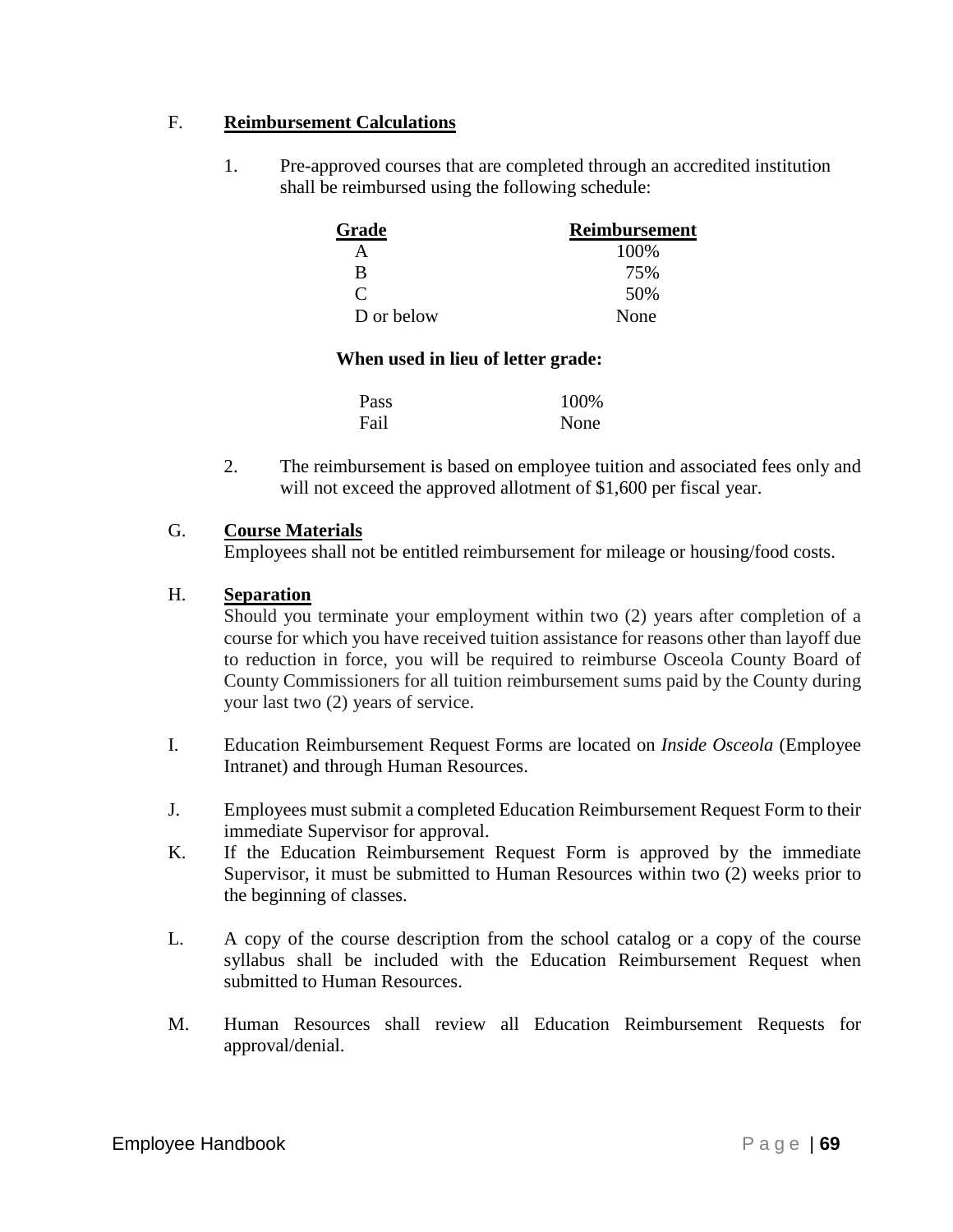- N. Human Resources shall send out a notification memo to each employee regarding their status (approval or denial) for the program within one (1) week from receipt of employee request.
- O. Employees shall have thirty (30) days after completion of pre-approved course work to submit original proof of grades along with original tuition payment receipt to the Human Resources.
- P. All documentation (grades, receipts, Educational Reimbursement Request Forms) shall be verified by a Human Resources Representative before a Check Request will be made.
- Q. Check Requests shall be submitted to Finance for reimbursement processing.
- R. Finance shall review all submitted tuition reimbursement request for accuracy and process for payment within two (2) weeks of receipt from Human Resources.

# 2.5-15 **CONFERENCE AND SEMINAR ATTENDANCE**

**POLICY:** The Osceola County Board of County Commissioners encourages eligible employees to attend conferences and seminars that shall enhance their contribution to County service.

- A. Employees who wish to attend a conference or seminar must obtain their Department Director's approval prior to attending the event by completing a Travel Authorization Request Form.
- B. Eligibility for overtime pay shall be determined in accordance with the Fair Labor Standards Act.
- C. Approved conference attendance shall not be deducted from the affected employee's accrued Vacation Leave or other leave with pay balance.
- D. Mileage and per diem reimbursement shall be made at the rates in effect at the time that travel is completed. These rates are based on the County Administrative Code for mileage and per diem.
- E. Upon return, the employee shall complete a Travel Expense Form in its entirety and attach an itinerary from the conference or seminar, and a "Mapquest" printout verifying mileage.
- F. Employees who are approved to attend conferences or seminars may be required to instruct other County employees on the material presented or concepts learned from the sessions they attend.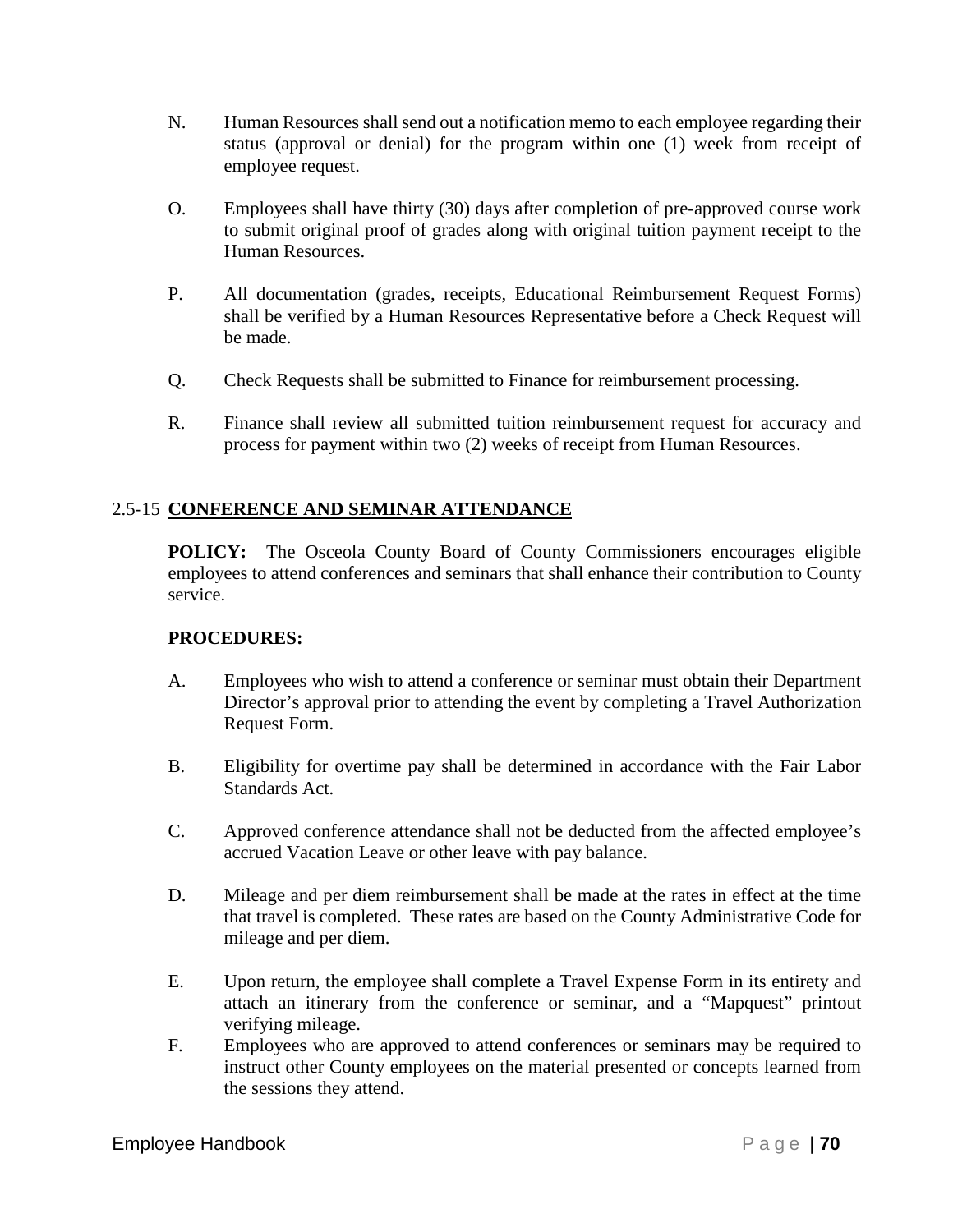- G. Employees shall complete a Conference/Seminar Report Form to share information with other employees.
- H. All forms listed above shall be completed within ten (10) working days after returning from the conference.

# 2.5-16 **SICK LEAVE BANK**

**POLICY:** The Sick Leave Bank shall be a benefit available to all eligible full-time and parttime employees who meet established guidelines, and who are experiencing a serious catastrophic illness or injury requiring an extended leave of absence and when all other paid leave has been exhausted. The Sick Leave Bank shall also be eligible to all full-time and parttime employees whose immediate family members are experiencing a catastrophic illness or injury and the employee is serving as the primary care giver for that individual.

- A. Eligible employees who choose to enroll in the Sick Leave Bank shall complete the Membership Application and submit it to Human Resources at any time during the year. Upon acceptance for membership, full-time employees shall have the prorated amount of hours of vacation leave deducted from their vacation leave balance for contribution to the Sick Leave Bank. Part-time employees shall have half the prorated amount of vacation leave deducted from their vacation leave balance.
- B. Membership in the Sick Leave Bank shall automatically renew in October of each year. Eight (8) hours of vacation leave shall be deducted from each enrolled full-time employee's vacation leave balance. Four (4) hours of vacation leave shall be deducted from each enrolled part-time employee's vacation leave balance.
	- 1. If at the time of automatic annual renewal, the enrolled employee's vacation leave balance is less than the renewal deduction amount as outlined above, the hours of leave shall be deducted from other accrued leave as follows: sick leave, floating holiday, or administrative leave.
	- 2. If enrolled employee has insufficient leave accruals to meet the contribution requirement at the time of automatic annual renewal as outlined above, the employee's membership shall be suspended. The employee may renew their membership when able to meet the contribution requirement.
- C. Contributions for annual renewal shall be deducted during the last pay period in October of each calendar year.
- D. The County Manager has the authority to suspend or terminate the Sick Leave Bank program if at any time the program is insolvent.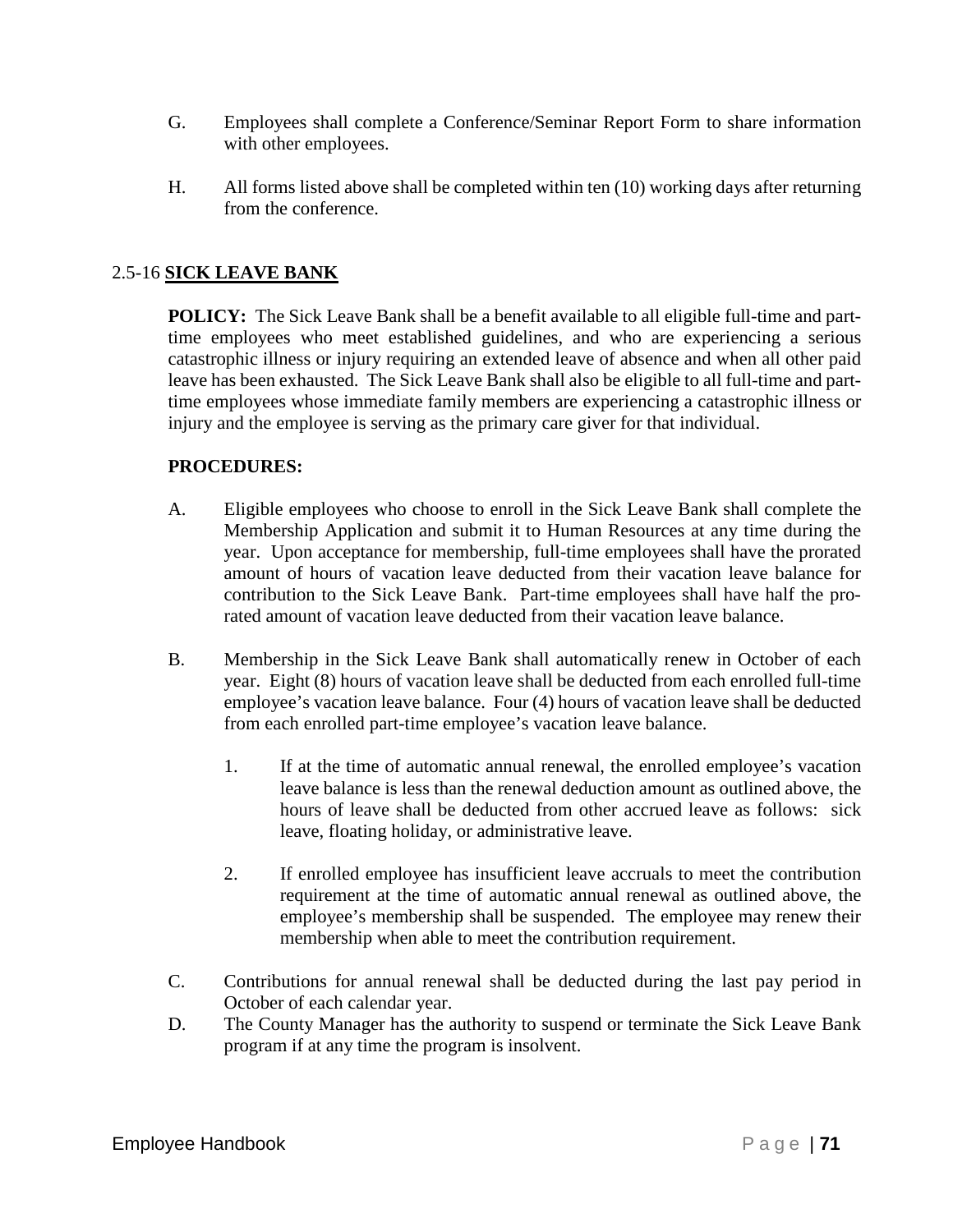- E. At the County Manager's discretion, based on solvency of the Sick Leave Bank program, regular full-time and part-time employees who have reached their limit of vacation leave accrual shall donate the vacation hours they will lose at the end of the fiscal year to the Sick Leave Bank for the benefit of participating employees.
- F. Contributed Sick Leave Bank hours are deducted from the contributing employee's leave balance and are non-refundable.
- G. Enrolled employees who have completed at least six (6) months of continuous service may be eligible to withdraw sick leave hours from the Sick Leave Bank contingent upon approval of the HR Director. The maximum hours enrolled employees would be eligible to receive within a rolling twelve (12) month period are as follows:

| <b>Length of Service</b> | <b>Full-time</b> | Part-time |
|--------------------------|------------------|-----------|
| 6 months                 | 40 hours         | 20 hours  |
| 7 months                 | 60 hours         | 30 hours  |
| 8 months                 | 80 hours         | 40 hours  |
| 9 months                 | 100 hours        | 50 hours  |
| 10 months                | 120 hours        | 60 hours  |
| 11 months                | 140 hours        | 70 hours  |
| 12 months or more        | 240 hours        | 120 hours |

- H. Sick Leave Bank hours may be used once all accrued leave (sick leave, vacation leave, administrative leave, floating holiday) has been exhausted. Employees will not be eligible to accrue any additional leave while withdrawing hours from the Sick Leave Bank. Additional leave includes sick leave, vacation leave, floating holiday and administrative leave.
- I. Enrolled employees approved for Short Term Disability may utilize the Sick Leave Bank contributions to offset their loss of income up to (but not to exceed) 100% of their current salary once all other leave is exhausted (sick leave, vacation leave, administrative leave, floating holiday). The Sick Leave Bank may not be used in tandem with Long Term Disability.
- J. All requests for withdrawals from the Sick Leave Bank must be submitted on the appropriate application and be accompanied by an approved FMLA physician's statement form and medical certification indicating the nature and probable duration of the illness or injury. Such requests for withdrawal shall be submitted to the HR Director.
- K. The Sick Leave Bank shall not be used for accident, illness or injury in the line of duty for which Workers' Compensation has been applied for or is being received, whether it is Osceola County employment or outside employment.
- L. Participation in the Sick Leave Bank does not guarantee hours may be withdrawn from the bank. All hours will be disbursed by action of the HR Director who shall give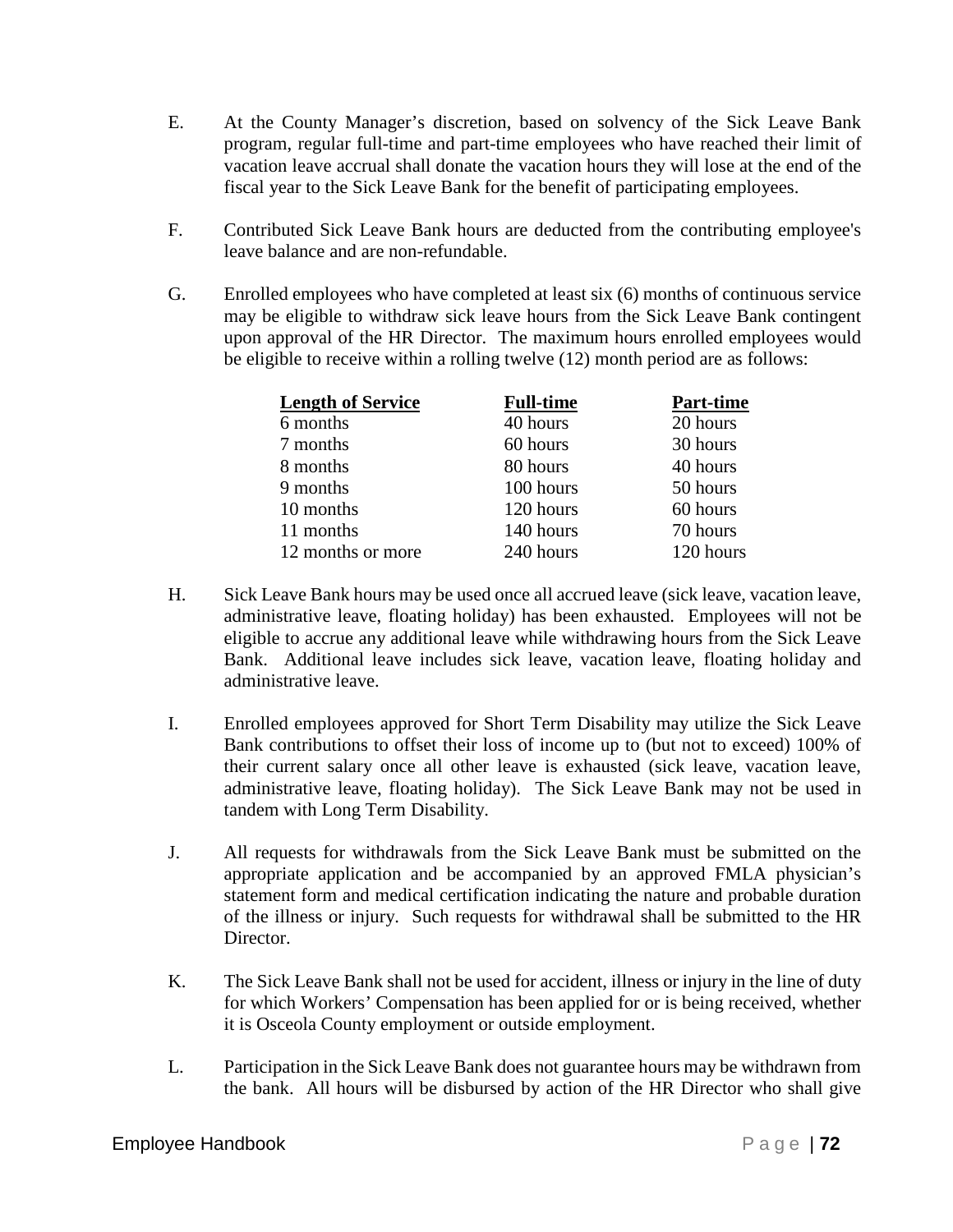consideration to the employee's past sick leave usage. The request must meet the established criteria of the Sick Leave Bank usage.

- M. Usage of Sick Leave Bank hours shall include the following internal procedures:
	- 1. An application form for membership in the Sick Leave Bank.
	- 2. An application form requesting use of sick leave from the Sick Leave Bank.
	- 3. A physician's statement/FMLA form and the employee's authorized release for such information.
	- 4. All Sick Leave Bank records shall be maintained by the HR Director or designee and all such records, not otherwise protected by law, shall be open to inspection at a time and place convenient to the HR Director or designee.
- N. The HR Director shall have final authority in considering, approving or denying requests to withdraw hours from the Sick Leave Bank. Consideration may be given to the requesting employee's prior leave balance, usage rate, and seriousness of the illness or injury in authorizing withdrawal of hours from the Sick Leave Bank.
- O. Cancellation of Sick Leave Bank membership shall only be accepted duringthe month of September of each calendar year. Cancellation requests must be submitted to HR on the appropriate Sick Leave Bank Cancellation form.
- P. Upon termination of the Sick Leave Bank, separation from employment, or voluntary cancellation, a participating employee shall have no rights to contributed hours from the Sick Leave Bank.
- Q. Any discrepancies identified from payments shall be addressed within the adopted Administrative Code.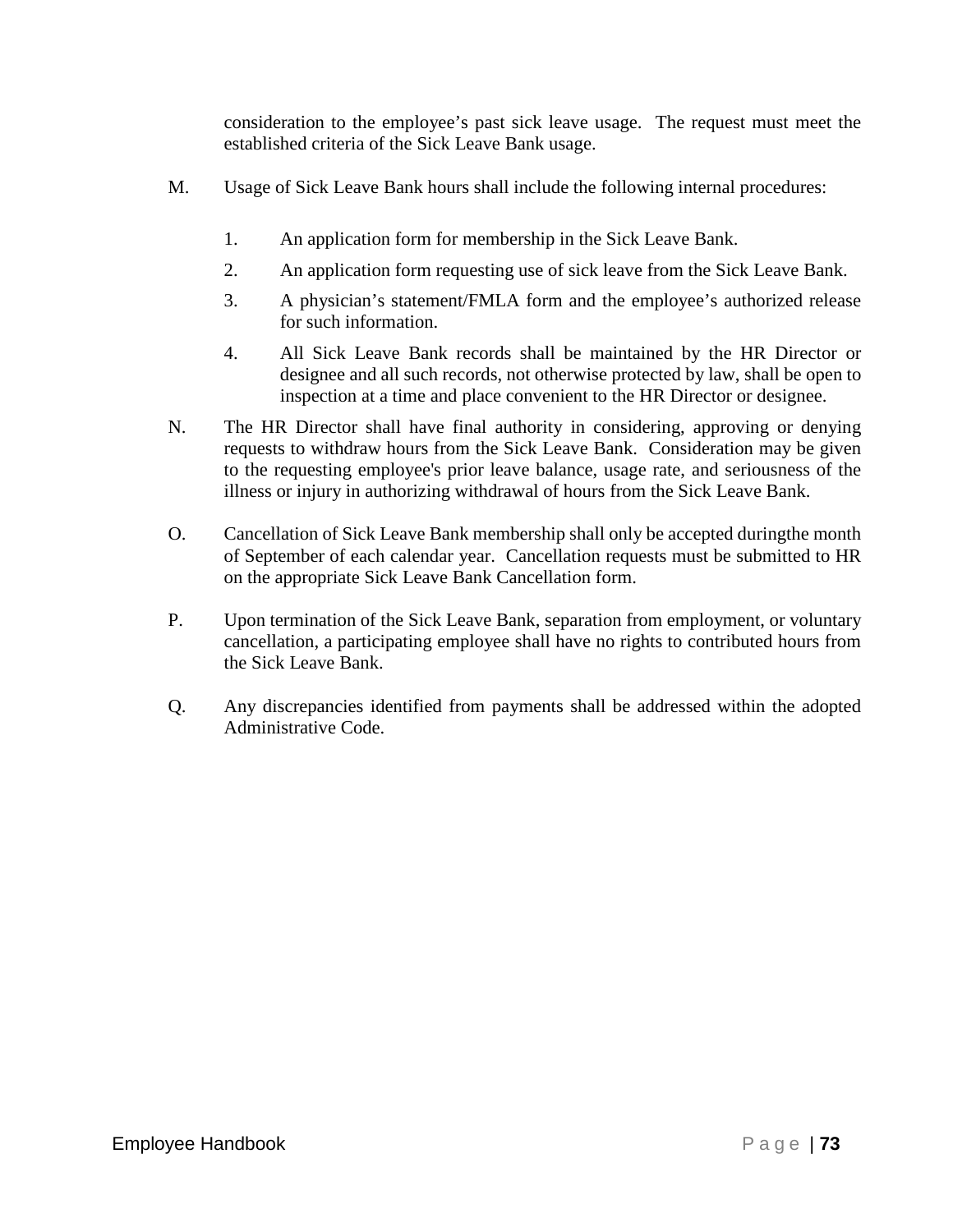# **Section Six –STANDARDS OF CONDUCT AND CONDITIONS OF EMPLOYMENT**

# 2.6-1 **STANDARDS OF CONDUCT AND CONDITIONS OF EMPLOYMENT**

# **POLICY:**

# A. **Purpose**

The privilege of service as an Osceola County Board of County Commissioners' employee carries with it the responsibility of performing services according to higher standards of conduct and accountability than those that apply to the private sector. Employees who fail to do this impair efficient governmental operations and deprive Osceola County citizens of their right to effective government. It is the policy of the Osceola County Board of County Commissioners that the County's business be conducted by employees whose duty performance is beyond reproach, both ethically and legally.

# B. **General Code of Conduct**

Osceola County employees shall not, in performing their duties, take any action or fail to act for reasons of: (1) personal advantage or gain for themselves or another; and/or (2) financial advantage or gain of themselves or another; and/or (3) personal animosity or retaliatory intent against another.

# C. **Conflict of Interest**

It is the policy of the Osceola County Board of County Commissioners that Osceola County employees shall not use their office for personal or financial gain, no matter how slight or indirect of the employee or another, nor shall an Osceola County employee engage in conduct creating the appearance of using their office for such an improper purpose. To this end, Osceola County employees must conduct their County business in accordance with the Code of Ethics for Public Officers and Employees, Florida Statute, Chapter 112. Osceola County employees' knowledge of these statutes is presumed by operation of law. Any County employee's violation of this policy or its implementing procedures subjects that employee to disciplinary action, up to and including termination.

- A. Osceola County employees must avoid any action (or failure to act), whether or not specifically prohibited by these Policies and Procedures, which might result in or create the appearance of one or more of the following:
	- 1. Using Osceola County office for private gain.
	- 2. Giving preferential treatment to, or taking retaliatory action against, any person.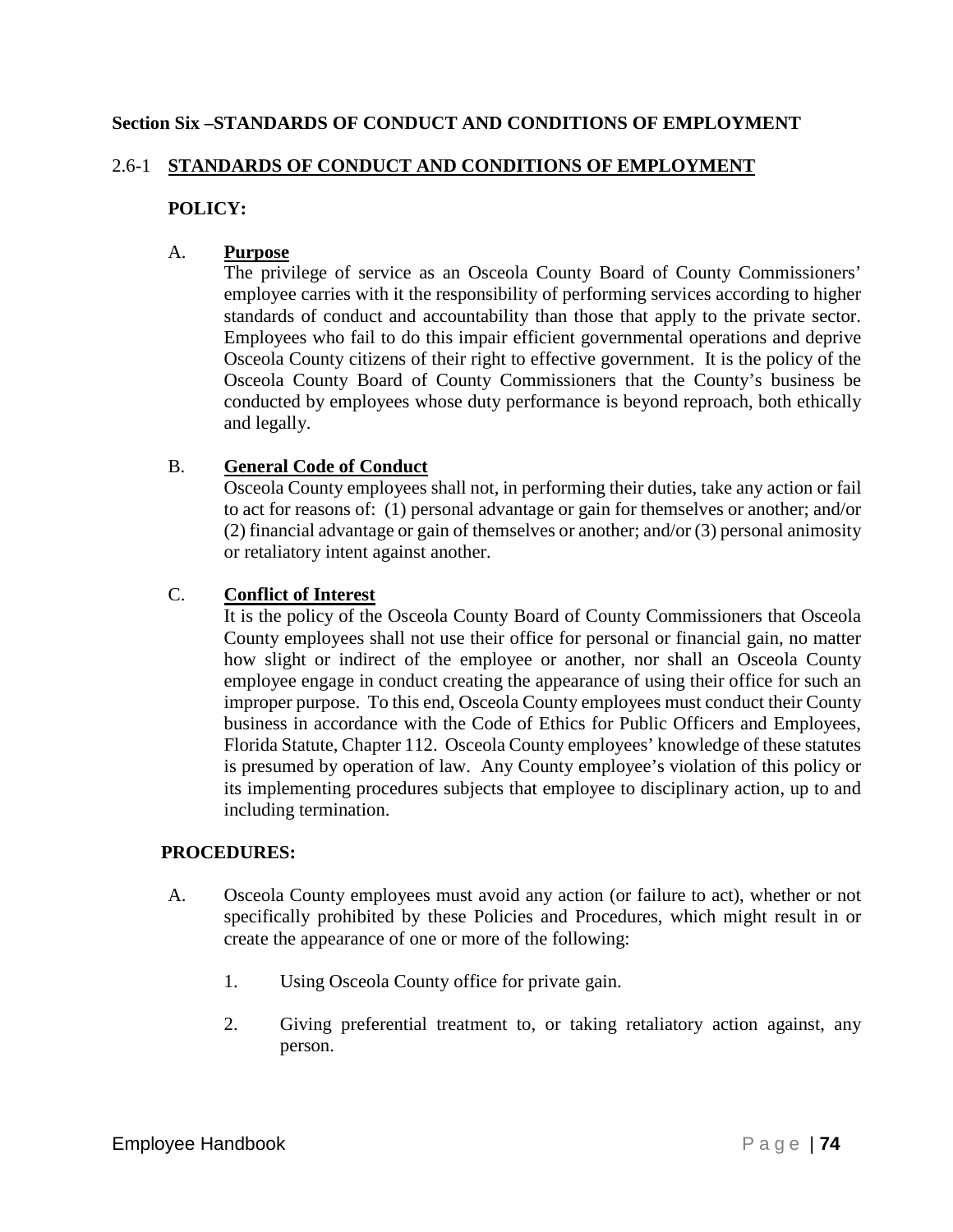- 3. Losing complete independence or impartiality in decision-making or taking action.
- 4. Making an Osceola County government decision outside of official channels.
- 5. Conduct unbecoming of a public service employee, in that it brings discredit upon the employee, fellow employees, the Osceola County Board of County Commissioners, Osceola County government, or public service employees generally.
- 6. Engaging in conduct or speech that either undermines the efficiency and/or reputation of fellow employees, County departments, divisions, offices, policies, programs, or actions; or interferes with the reasonable supervision or proper administration of disciplinary actions within County government.
- 7. Failing to conduct, and/or direct, and/or coordinate their speech and/or efforts to establish and maintain the highest levels of efficiency, morale, and attainment within Osceola County government.
- 8. Making a false official statement, false certification, or false employment recommendation under any provision of these Policies and Procedures or in any manner committing or attempting to commit any fraud preventing or obstructive of the impartial and efficient execution of these Policies and Procedures.
- B. Supervisors are prohibited from dating or pursuing sexual or romantic relationships with subordinates that are under their direct or indirect control.
- C. These standards are substantive behavioral principles, the violation of which may result in disciplinary action, up to and including termination.
- D. As these Policies and Procedures constitute part of the terms and conditions of employees' employment relationship with Osceola County, all employees have a duty to be familiar with them. By virtue of their employment with Osceola County, all County employees are deemed to know these Policies and Procedures and how they impact the employees' employment with the County. In this regard, ignorance of these Policies and Procedures is no defense to any disciplinary action taken hereunder.
- E. All employees have a duty to immediately report to their immediate Supervisors any violations or suspected violations of these Policies and Procedures. Dereliction of this duty, be it negligent, wanton, or intentional, may result in disciplinary action against the employee who fails to report, up to an including termination.
- F. All supervisory personnel to whom the report of a violation or suspected violation of these Policies and Procedures is made have a duty to timely process that report to an appropriate resolution. Any Supervisor who is derelict in this duty, whether by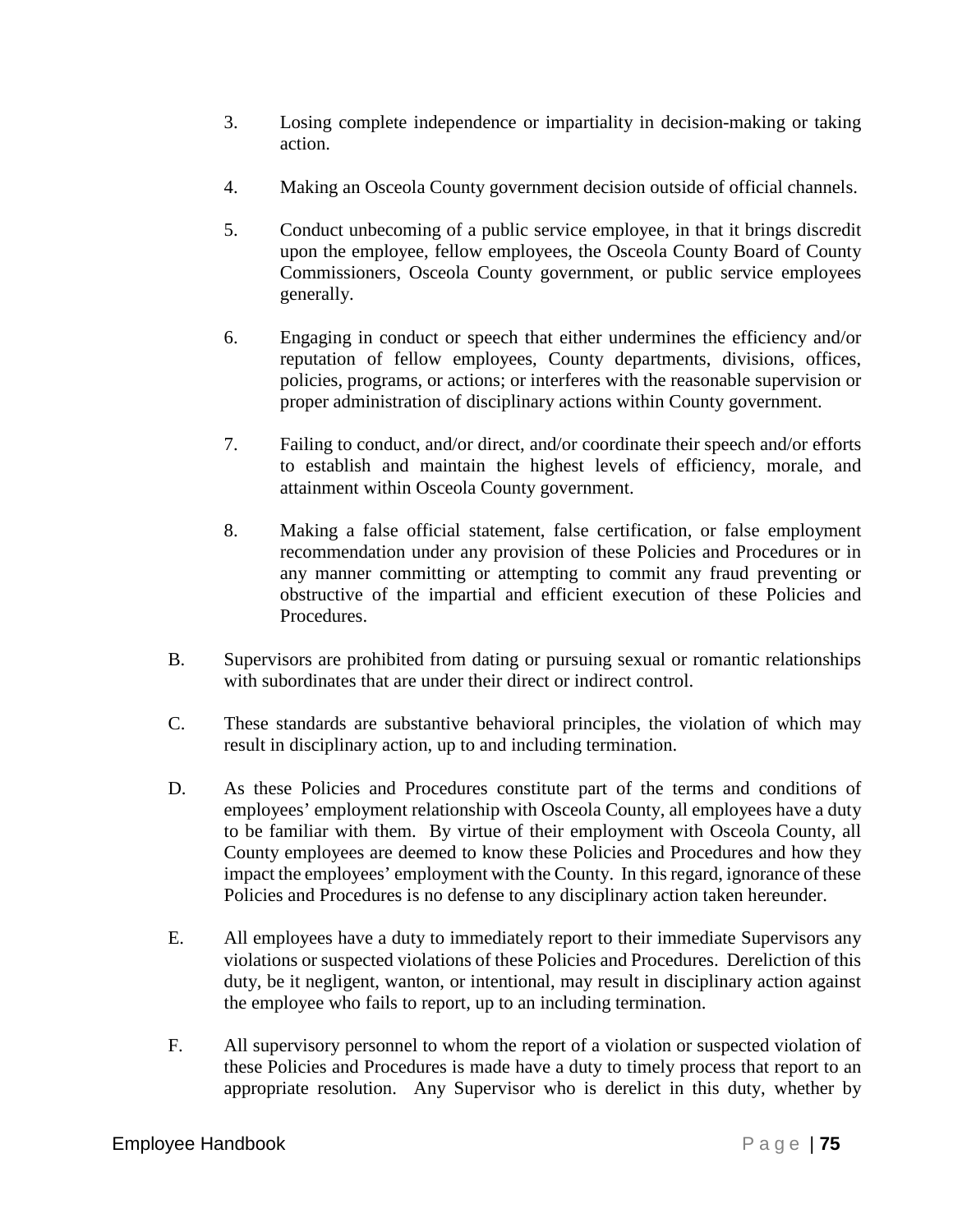negligence, callous disregard, or intent, is subject to disciplinary action, up to and including termination.

# 2.6-2 **POLITICAL ACTIVITY**

**POLICY:** Under Federal and State law, all Osceola County employees accept that their employment imposes certain limitations regarding the political activities in which they may engage while on duty. All employees shall conduct their political activities in accordance with Florida Statute, Chapter 104, and its implementing regulations in the Florida Administrative Code, or as they may be amended from time to time.

### **PROCEDURES:**

- A. County employees are encouraged to vote in elections. However, to avoid conflicts of interest or public misunderstanding, employees are prohibited from playing an active role in partisan affairs during work hours.
- B. Employees shall not take part in political management or political campaigns during duty or when functioning in an official capacity for the County.
- C. Employees or officials shall not solicit orally or by letter or be in any other manner concerned in obtaining assessments, contributions, or services for any political party from any employee or the public during work hours or when functioning in an official capacity for the County.
- D. Political candidates may be greeted and political campaign material accepted for your personal information, but should be removed from public viewing immediately. No campaign material shall be displayed on counters or desks at any time.
- E. No employee shall hold the office of Osceola County Board of County Commissioners. No employee shall hold or be a candidate for any public office while in the employment of the County unless approval is obtained from their Department Head and the County Manager prior to announcing a decision to run for public office.
- F. The above shall not restrict the right of employees to hold membership in and support a political party, to vote as they so choose, to express their opinions on all political subjects and candidates, to maintain political neutrality, and to attend political meetings after work hours. This also does not restrict employees to campaign actively during non-work hours in all areas of political activity.

# 2.6-3 **OUTSIDE EMPLOYMENT**

**POLICY:** Due to the unique demands, privileges and accountability standards applicable to service as a public employee, it is the policy of Osceola County Board of County Commissioners that County employees' first employment-related allegiance lies with the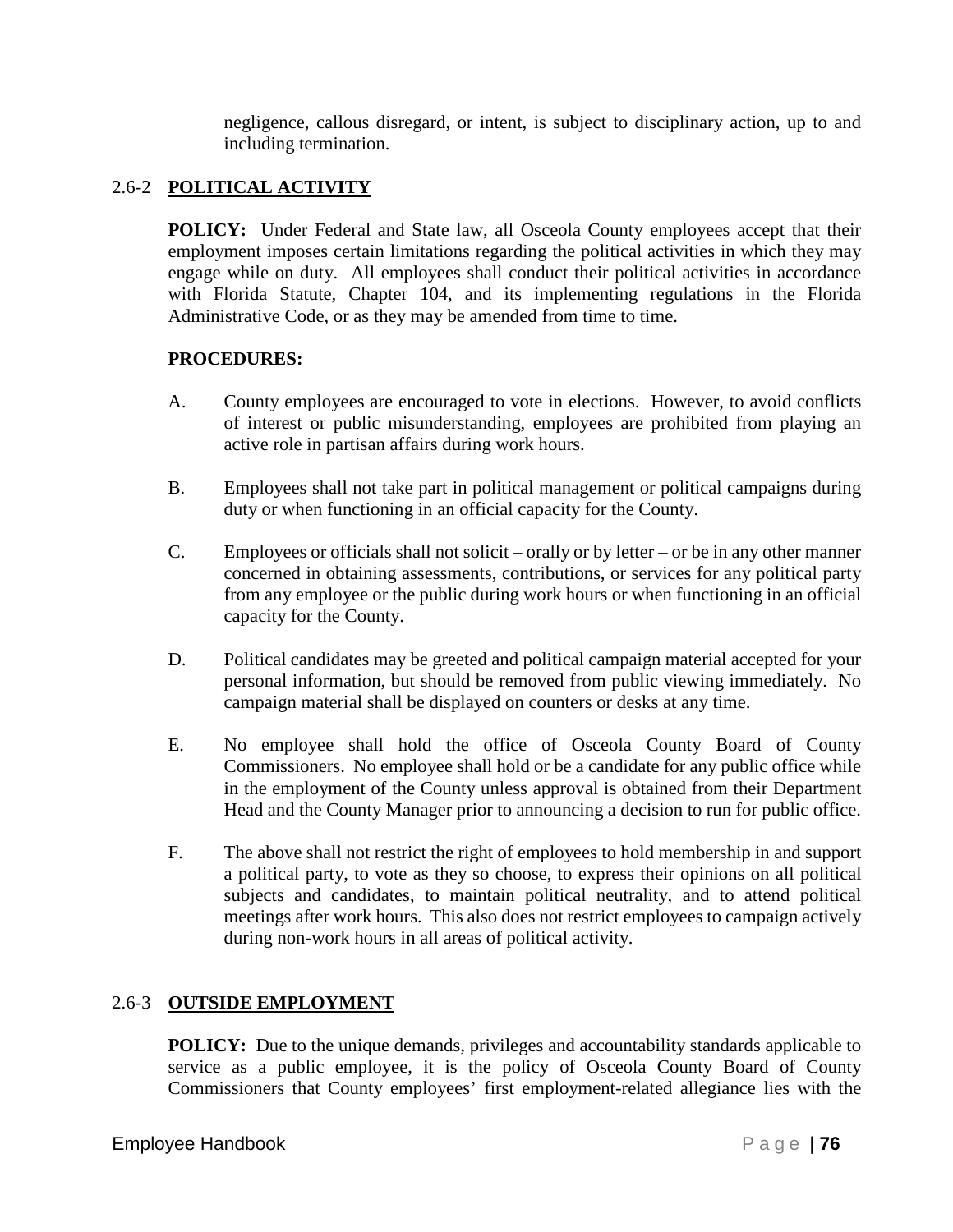County. For this reason, the County adheres to the restrictions on outside employment of public employees that are codified in Florida Statute, Chapter 112.

# **PROCEDURES:**

# A. **Requesting Approval**

- 1. An employee requesting to perform outside employment must complete an Outside Employment Request Form and obtain approval from his/her Supervisor/Department Head.
- 2. If approval is not granted, a written response from the Department Head must be given to the employee within two (2) weeks of their request.
- 3. The approval process shall be repeated each time an employee changes outside employment.

### B. **Conditions of Approval**

- 1. Outside employment shall be one that will not bring disfavor or disrespect upon the employee, their Department, or the County.
- 2. Such employment shall not involve a conflict of interest or a conflict with the employee's duties.

# C. **Restrictions of Approval**

- 1. Employees shall not perform outside employment while receiving paid Sick Leave or Family and Medical Leave Act or Worker's Compensation benefits from the County.
- 2. An employee who is injured, disabled or who becomes ill as a result of their outside employment shall not be eligible for Worker's Compensation benefits from the County.
- 3. Employees shall not use equipment, facilities, vehicles, or other County property while engaging in outside employment.
- 4. Employees shall not promote or conduct outside employment, promotion of private business, or personal business for gain within any County building or property during County time.
- 5. Failure of the employee to immediately report injury, disability, or illness resulting from outside employment, or utilizing Sick Leave during outside employment, shall be subject to disciplinary action, up to and including termination, and recovery of wages and/or benefits paid by the County.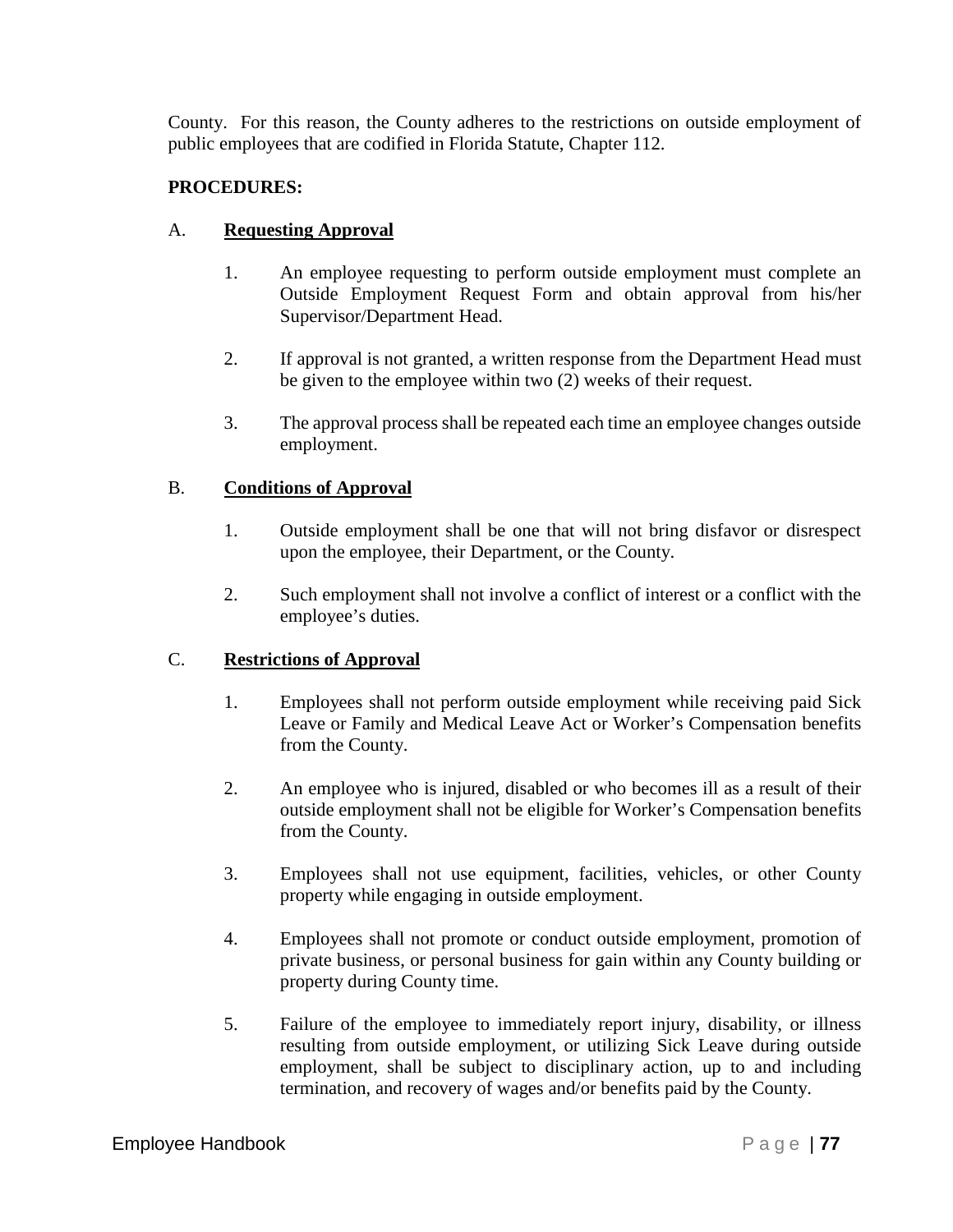6. Nothing in this policy is intended to interfere with or impede an employee's exercise of his or her rights under The Family and Medical Leave Act (FMLA). Any employee who believes his or her rights under FMLA have been violated by the enforcement of the Outside Employment policy, or any other policy, are instructed to immediately notify the Human Resources Director with their concerns in that regard.

# D. **Withdrawal of Approval**

Approval to engage in outside employment shall be denied or withdrawn at any time by the County Manager or designee when it is determined that such activity is interfering with the employees efficiency and/or production, causes discredit, or is in conflict with the best interests of the County. If the County Manager withdraws an approval, Human Resources shall provide notice of this withdrawal in writing to the employee.

# 2.6-4 **USE OF COUNTY PROPERTY**

**POLICY:** Employees are expected to exercise reasonable care in the safekeeping, use and preservation of County property. Negligence in the use and care of County property, including abuse, misuse, willful, or negligent loss or destruction may result in disciplinary action and/or restitution. More serious cases may result in civil or criminal action in the courts.

# **PROCEDURES:**

- A. Employees are issued equipment appropriate for their job functions as determined by the Department Head or designee.
- B. All employees shall return all County property to their Supervisor upon request.
- C. Each employee is responsible for promptly reporting in writing to his/her Supervisor any loss, damage, or unserviceable condition of County property.
- D. Immediate Supervisors are responsible for reporting such loss, damage, or unserviceable condition to the Department Head for appropriate action.
- E. Where any County property is to be used for any non-County purpose (e.g., a civic or charitable event), such must be approved by the County Manager/designee in writing.

# 2.6-5 **USE OF COUNTY VEHICLES**

**POLICY:** County vehicles shall be used within the scope of the job duties and responsibilities of the County Employee operating the vehicle. When there is a demonstrated advantage to the County, an employee may be assigned a County take home vehicle, authorized by the County Manager, to meet work related transportation needs or to fulfill an on-call assignment. Employees shall only use County vehicles for official County business.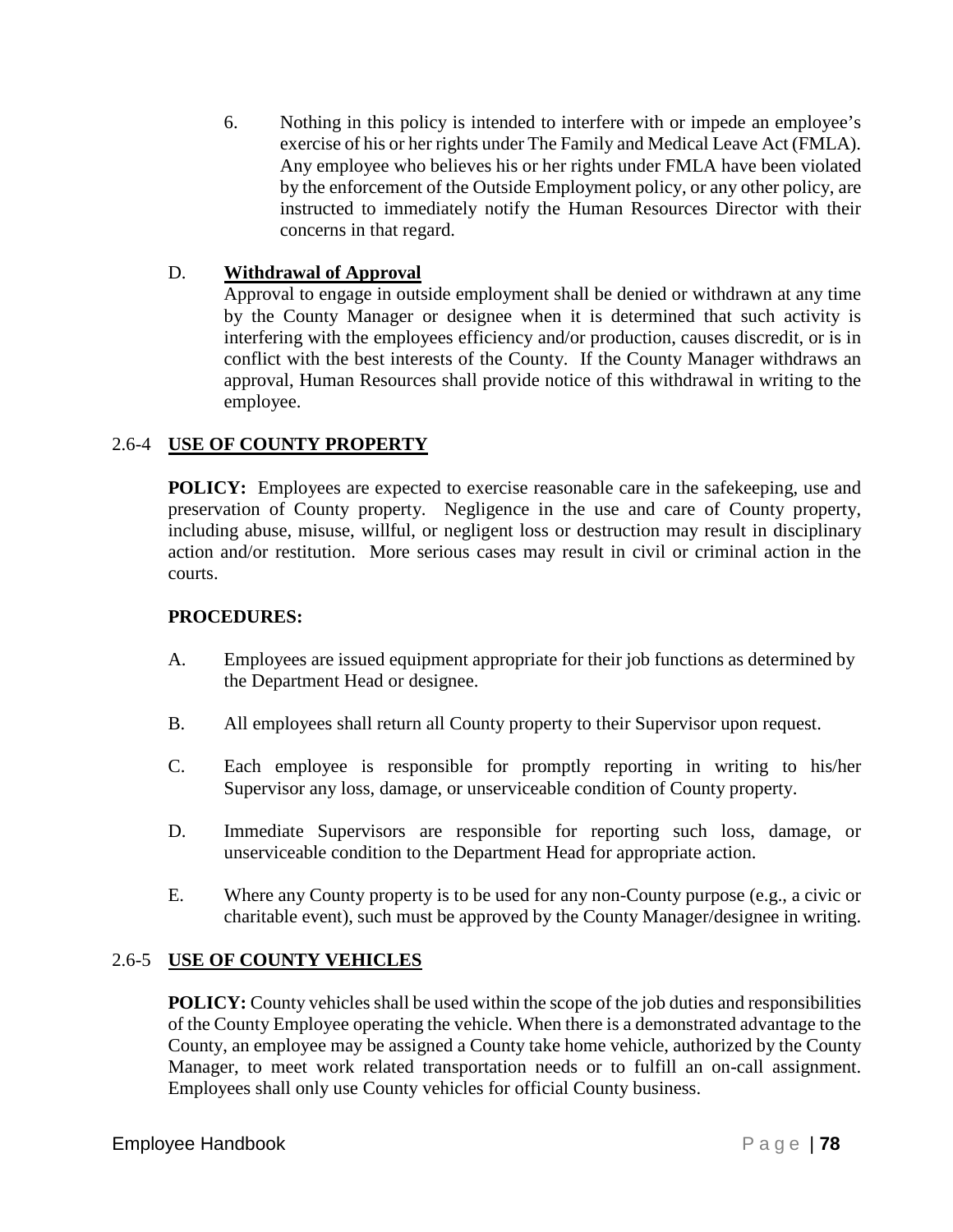The County Manager shall establish the procedures for the use of County vehicles.

# **PROCEDURES:**

# A. **Use of County Vehicles**

- 1. Only authorized individuals working within the scope and purpose of County business will use County vehicles. Department Managers are responsible for controlling such use in accordance with these procedures.
- 2. Only authorized employees are permitted to operate County vehicles.
- 3. The Department Manager shall ensure that each vehicle operator possesses a current Florida State driver's license for the class of vehicle that they are required to operate.
- 4. Passengers must be engaged in County business or be performing in a volunteer capacity for the County in accordance with the County's Volunteer policy. Transporting non-County personnel, i.e., family members, friends, hitchhikers, etc., using County vehicles is strictly prohibited, except as approved by the County Manager or his designee.
- 5. County vehicles shall not be used for hauling personal items/equipment.
- 6. County vehicles shall be fueled at County facilities only unless traveling outside the County for official County business.
- 7. Smoking is prohibited in County vehicles.
- 8. Seat belts are mandatory.
- 9. Driving while consuming alcohol, illegal drugs, or prescription drugs that prohibit one from driving a motorized vehicle is strictly prohibited while using County vehicles. Transporting alcoholic beverages and illegal drugs in a County vehicle is also prohibited.
- 10. Operating hand-held cell phones, computers, applying makeup, or engaging in other activity while operating a County vehicle is prohibited.
- 11. Only authorized County signage shall be displayed on County vehicles. No bumper stickers, window stickers, license plates, or other signs of any kind shall be displayed unless provided by Fleet Management.
- 12. Risk Management shall be notified if a County vehicle is to be driven out of state.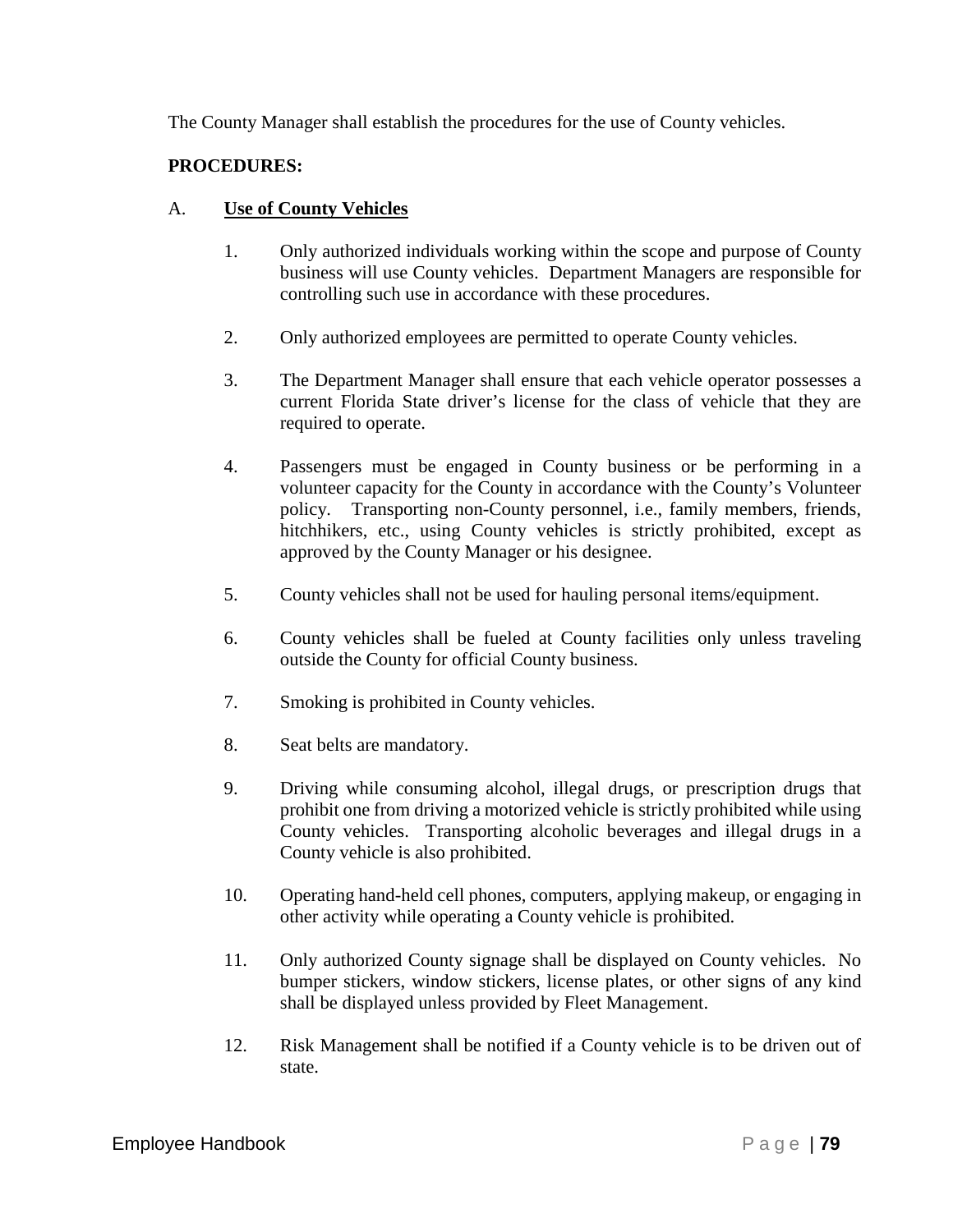# B. **Evaluation of Vehicle Operators**

- 1. Vehicle operators shall be evaluated by their immediate Supervisor and Risk Management concerning their ability to safely operate a vehicle and their continued insurability when:
	- a. They are newly hired prior to driving a County vehicle.
	- b. They have been involved in an accident while on the job.
	- c. There is evidence that the operator has abused a vehicle, demonstrated poor or questionable judgment or an inappropriate attitude.
	- d. They have been convicted of any moving traffic violation, including, but not limited to, reckless driving or a DUI.
- 2. Risk Management has the authority to obtain and review the driving records for each authorized vehicle operator and report any discrepancies to the appropriate Supervisor, as per the County's Driving Privileges policy.

# C. **Violations**

Vehicle operators who receive a citation for moving violations will be personally responsible for payment of fines and court costs.

# D. **Incidental Stops/Lunch**

- 1. Employees may make incidental stops with a County vehicle in-route to or from a work location.
- 2. Employees are authorized to stop for lunch in a County vehicle if it is impractical to drive back to their privately-owned vehicle.
- 3. Employees located at a County facility shall not take a County vehicle to lunch and return to the same facility unless they have been assigned a take home vehicle.

# E. **Loaner Vehicles**

Fleet Management maintains loaner vehicles for short-term requirements.

# F. **Authorization for Take Home Vehicles**

1. The County Manager or designee determines approval for take home vehicles. It is the responsibility of the department managers to demonstrate to the County Manager that there is a measurable benefit to the County for assigning a take home vehicle.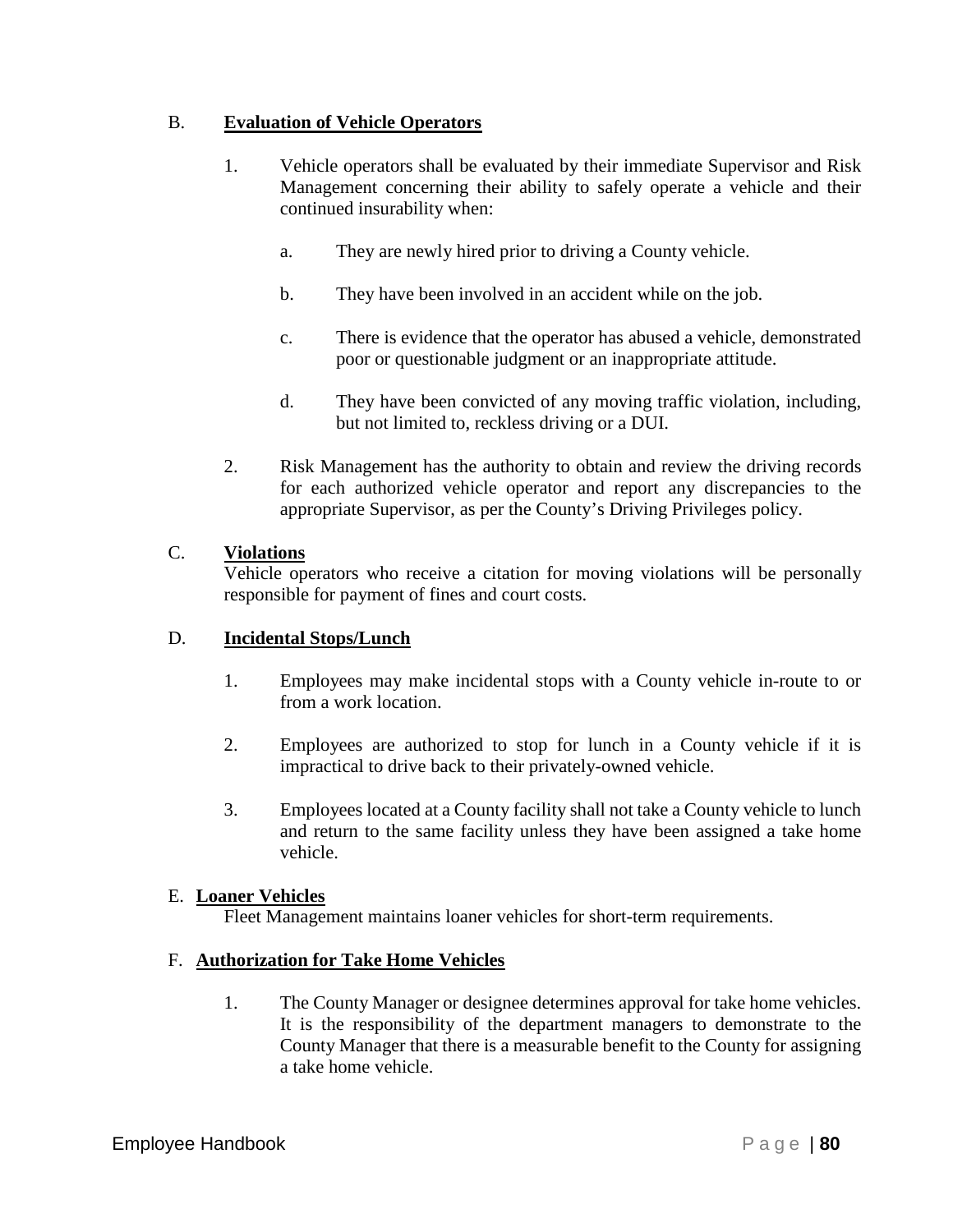- 2. Criteria to be considered include but are not limited to the following:
	- a. Vehicle is an emergency response or emergency call-out vehicle that must be available to be dispatched for service from an employee's home to meet County needs.
	- b. There is a clearly demonstrated cost benefit to the County.
- 3. The Department Manager shall submit a Justification Report to the County Manager or designee for their consideration for a take home vehicle.
- 4. If the above criteria are not met, employees shall drive their personal vehicle to an appointed County facility to pick-up their assigned County vehicle for daily work. At the end of the work day, the employee shall return the vehicle to County property and use his/her privately owned vehicle to return home. If an employee is assigned a take home vehicle, the vehicle shall not travel outside of the County limits and shall be parked at the County-owned facility closest to the employee's work site.

### G. **Maintenance/Parts**

- 1. All maintenance and vehicle modifications shall be performed at Fleet Management. Only the Services Division Department Manager can approve services to be performed at other locations.
- 2. All County vehicle parts shall be obtained at Fleet Management. Only the Services Division Department Manager can approve exceptions to purchase from another location.
- 3. Employees using take home vehicles are responsible for cleaning and washing the County vehicles. A wash bay is available at Fleet Management. Car washes are not reimbursable by the County.

#### H. **Responsibility**

- 1. No vehicle is to be operated with a known safety deficiency.
- 2. Department Managers will ensure compliance with the following:
	- a. Vehicle operators maintain a current Florida State driver's license for the class of vehicle assigned to operate, including any endorsements required for the operation of special equipment.
	- b. Vehicles are maintained in accordance with Osceola County Fleet Management Operating Procedures.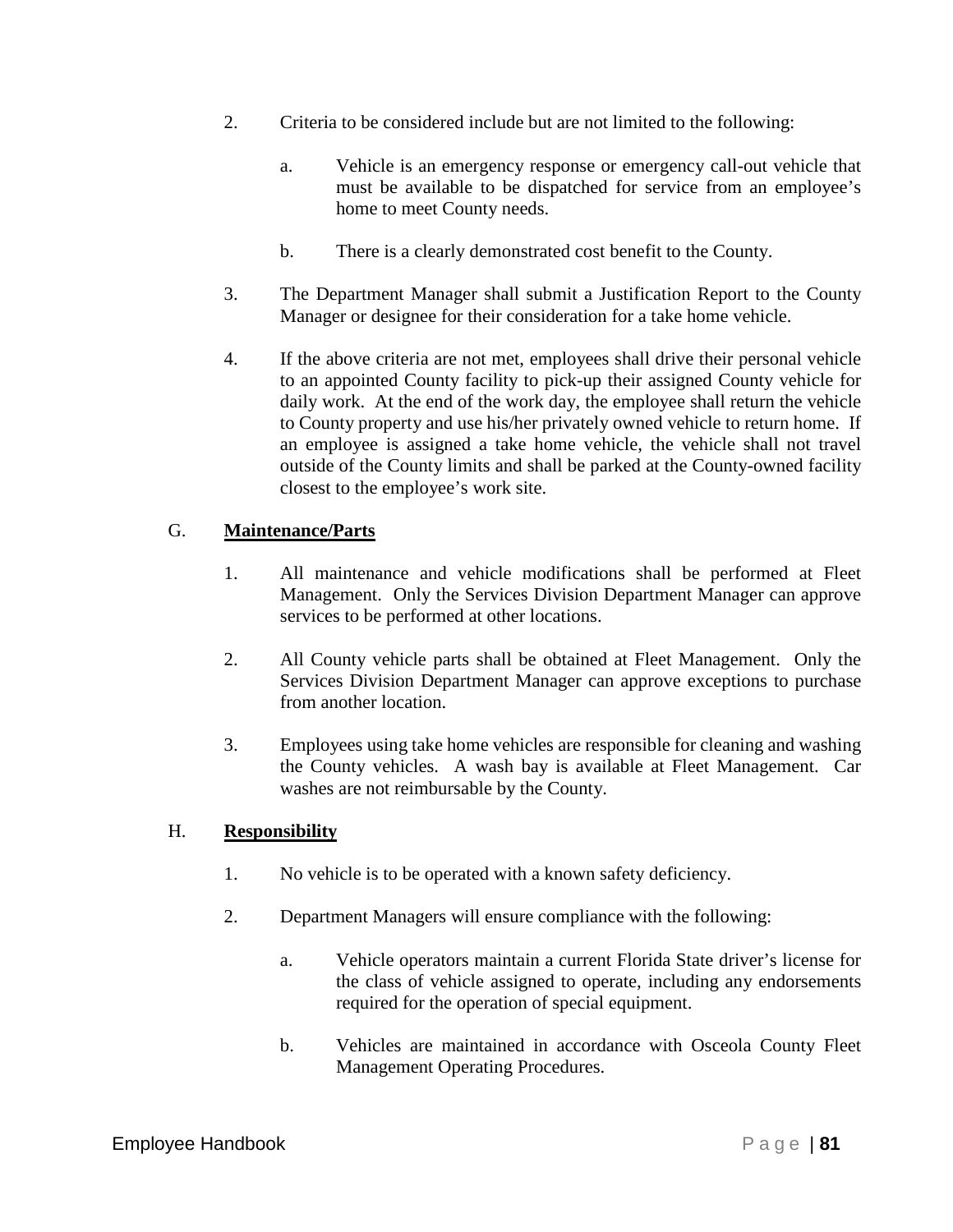- c. All County vehicles are used in accordance with these procedures.
- d. Risk Management is notified of any changes in an employee's driving status, and when an employee receives a moving violation.
- e. Risk Management is immediately notified of any accidents, regardless of fault, that occur involving any County vehicle and/or an employee's personal vehicle while conducting County business.
- 3. Vehicle Operators shall comply with the following:
	- a. Maintain the proper operator's license.
	- b. All federal, state, and local laws relative to the operation of assigned vehicles.
	- c. Report all accidents in accordance with Osceola County's policy.
	- d. Fasten seat belts prior to operating vehicles.
	- e. Immediately notify both their Supervisor and Department Manager upon any change in status of their driver's license (i.e., upgrading from driver to chauffeur, revocation, or suspension), or of any citations received while operating a motor vehicle.
	- f. Not install electronic equipment or alter the vehicle or any device in a County vehicle.
	- g. Not use evading devices and/or radar detectors in County vehicles.
	- h. Inspect assigned vehicles as needed and prior to their operation. Inspection shall include, but not be limited to, the following safety items:
		- i. Foot Brakes
		- ii. Emergency Brakes
		- iii. Headlights and Tail Lights
		- iv. Turn Signals
		- v. Windshield Wipers
		- vi. Tire Condition/Pressure
		- vii. Mirrors
		- viii. Oil Level, daily or when fueling
		- ix. Damage such as dents, scratches, or cracked windows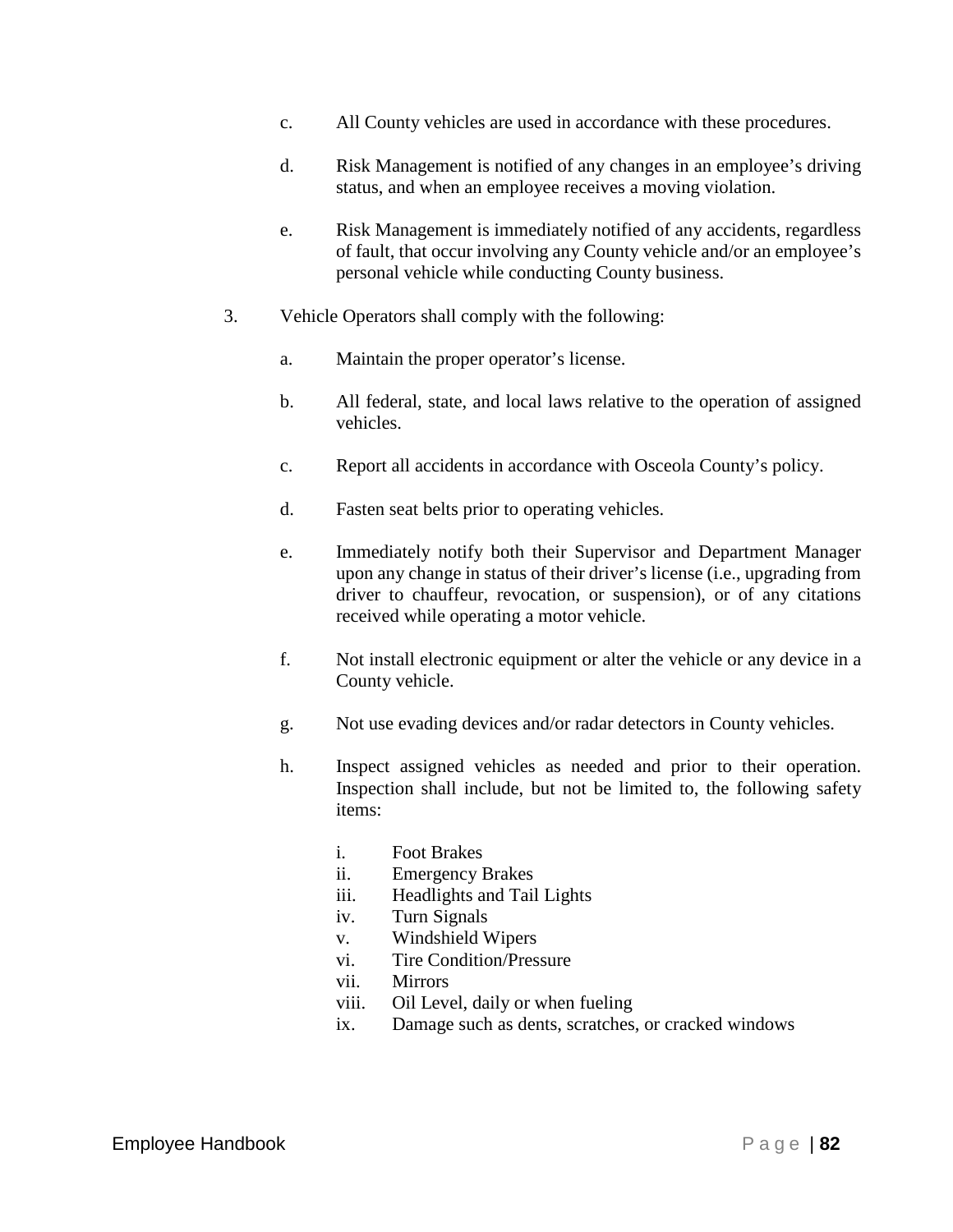# I. **Mechanical Failure or Flat Tire**

In the event of a mechanical failure, the vehicle operator shall notify Fleet Maintenance at 407-343-7153 during working hours, or 407-908-0395/0404 during non-working hours. If a flat tire occurs, the operator shall move the vehicle to a safe distance from traffic and change the tire or call Fleet Maintenance for assistance.

# J. **Firearms/Weapons**

Employees are not allowed to carry firearms or weapons in a County vehicle unless it is a requirement of their job. Knives with a blade over four (4) inches are considered a weapon.

# K. **Disciplinary Actions**

Violations of this vehicle policy may result in disciplinary action in accordance with the County's Personnel Policies and Procedures.

# 2.6-6 **INFORMATION SECURITY AND ACCEPTABLE USE**

**POLICY:** The public places considerable confidence in Osceola County to ensure the integrity, accuracy and security of information stored, managed and shared by the County. The intent of an Information Security Acceptable Use Policy is not to impose restrictions that are contrary to Osceola County's established culture of openness, trust and integrity, or that unduly impact the County's operations in a negative way. Osceola County is committed to protecting itself, its citizens, employees, and partners from illegal or damaging actions by individuals, either knowingly or unknowingly. Appropriate measures must be taken to ensure the confidentiality, integrity and availability of information and that access to information is restricted to authorized users.

# **PROCEDURES:**

# A. **General Use and Ownership**

- 1. Internet/Intranet/Extranet-related systems, including but not limited to computer equipment, County issued "smart phones" or personal data assistants (PDAs) with email or internet access, software, operating systems, storage media, network accounts providing electronic mail, WWW browsing, and FTP, are the property of Osceola County. These systems are to be used for business purposes in serving the interests of the County, and of those we serve in the course of normal operations. However, there are some limited exceptions for personal use as noted in the accompanying Procedures. Inappropriate use or abuse of County Internet/Intranet/Extranet-related systems and devices will subject employees to disciplinary action, up to and including termination.
- 2. Effective security is a team effort involving the participation and support of every Osceola County employee and affiliate who deals with information and/or information systems. It is the responsibility of every computer user to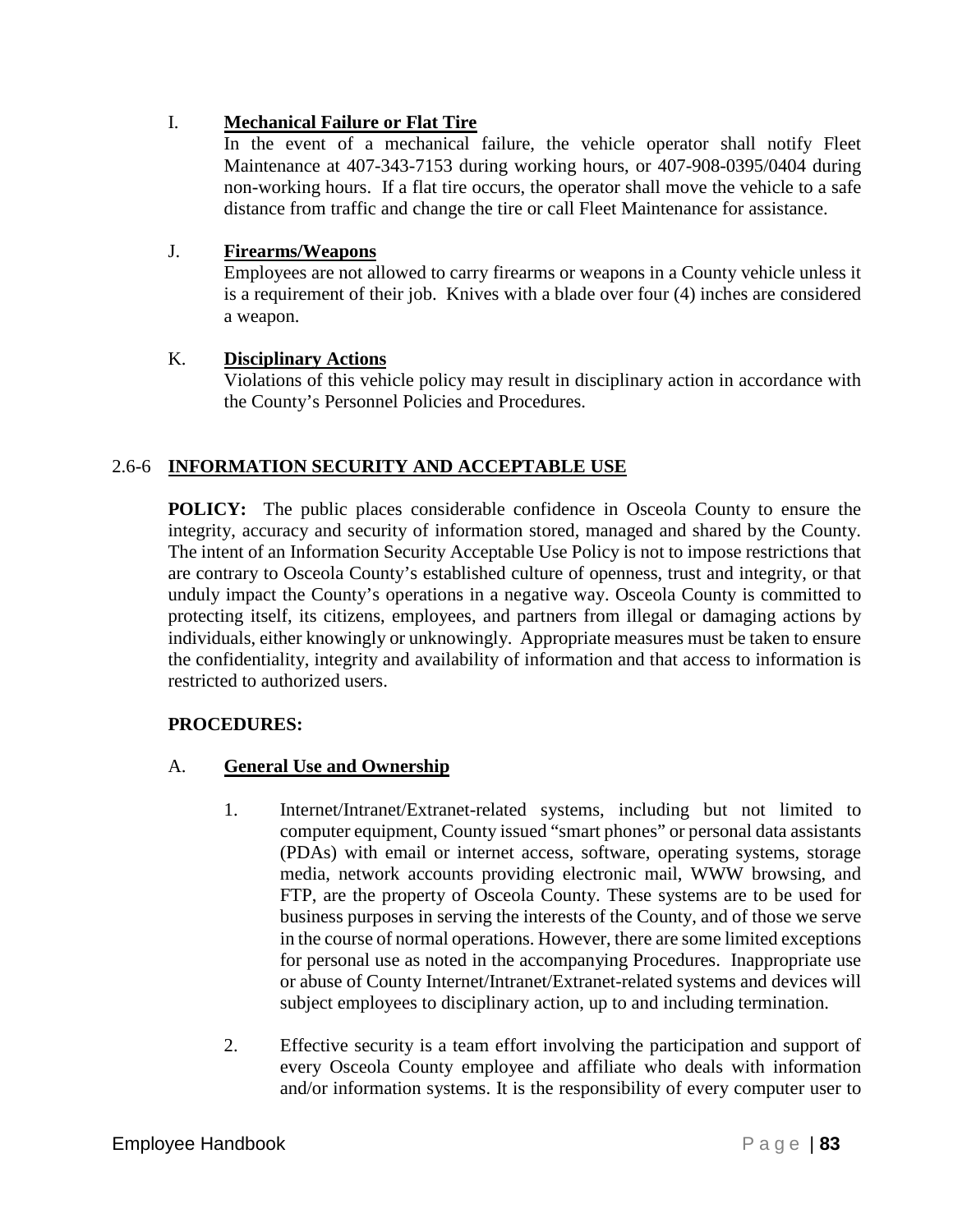know and understand these procedures, and to conduct their activities accordingly.

- 3. Employees are responsible for exercising good judgment regarding the reasonableness of personal use. Any personal use of internet service shall be occasional, incidental use. If there is any uncertainty, employees should consult their supervisor or manager.
- 4. All usage of the internet must meet professional, ethical, and non-offensive standards.
- 5. Users are forbidden to transmit any unencrypted data over the internet that is classified as sensitive, reserved, or otherwise restricted by Florida Statutes or any applicable Federal law. This also prohibits sending such information unencrypted via e-mail regardless of whether it is being sent to an internal or external recipient. Further, the owner of the data being transmitted must formally authorize the sending of such data over the internet, and the data must be encrypted in compliance with **Information Technology's Acceptable Encryption Use Procedure**.
- 6. While Osceola County's network administration desires to provide a reasonable level of privacy, users should be aware that the data they create on the corporate systems remains the property of Osceola County. Because of the need to protect Osceola County's network, management does not guarantee the privacy of information stored on any host or network device belonging to Osceola County.
- 7. All information that is created or stored on a County-owned device, including but not limited to email, text messages, and voice mail, is subject to Florida public records laws, and therefore may be disclosed to the public at any time.
- 8. Information Technology recommends that any information that users consider sensitive or vulnerable be encrypted. For guidelines on information classification, see **Information Technology's Confidential Information and Data Classification Procedure**. For guidelines on encrypting email and documents, please contact the Information Technology Service Desk.
- 9. For security and network maintenance purposes, authorized individuals within Osceola County may monitor equipment, systems and network traffic at any time, per **Information Technology's Audit Procedure**.
- 10. Osceola County reserves the right to audit networks and systems on a periodic basis to ensure compliance with this policy.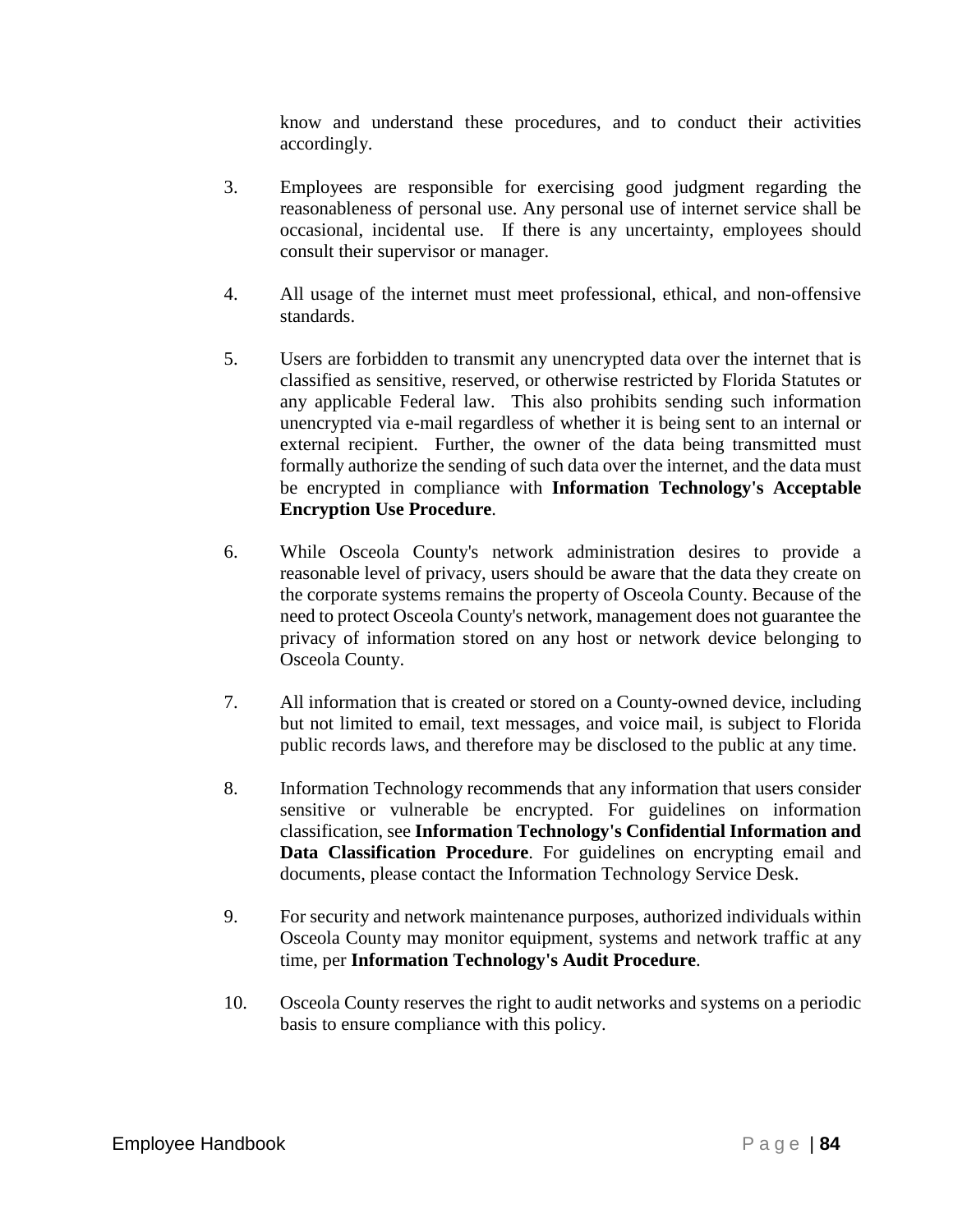### B. **Security and Sensitive or Confidential Information**

- 1. The user interface for information contained on Internet/Intranet/Extranetrelated systems should be classified as either confidential or not confidential, as defined by **Information Technology's Confidential Information and Data Classification Procedure**. Examples of confidential information include but are not limited to: private, legally protected, personally identifiable information, critical infrastructure, and customer data. Users should take all necessary steps to prevent unauthorized access to this information.
- 2. Sensitive or confidential information should not be shared with anyone other than persons who are authorized to have such information and have a legitimate business need as a part of performing their job.
- 3. Keep passwords secure and do not share accounts. Authorized users are responsible for the security of their passwords and accounts. System level passwords should be changed at least every 3 months; user level passwords should be changed every three months.
- 4. Passwords shall not be kept in conspicuous locations such as under a keyboard or mouse, on a monitor, or in/on a desk. Passwords shall not be inserted into e-mail messages or any other form of electronic communication.
- 5. At a minimum, passwords must not be a dictionary word or a proper name, and must be substantially different than the user ID.
- 6. All hosts should be secured with a password-protected screensaver with the automatic activation feature set at 10 minutes or less.
- 7. Use encryption of information in compliance with **Information Technology's Acceptable Encryption Use Procedure**.
- 8. Because information contained on portable computers is especially vulnerable, special care should be exercised. Protect laptops in accordance with the "**Laptop Security Tips**".
- 9. Users must use extreme caution when opening or viewing e-mail or opening e-mail attachments received from unknown senders, which may contain viruses, e-mail bombs, or other malicious code.
- 10. Users must immediately report all violations of this policy and associated procedures to Information Technology.
- 11. Information Technology will respond to all security incidents following appropriate procedures.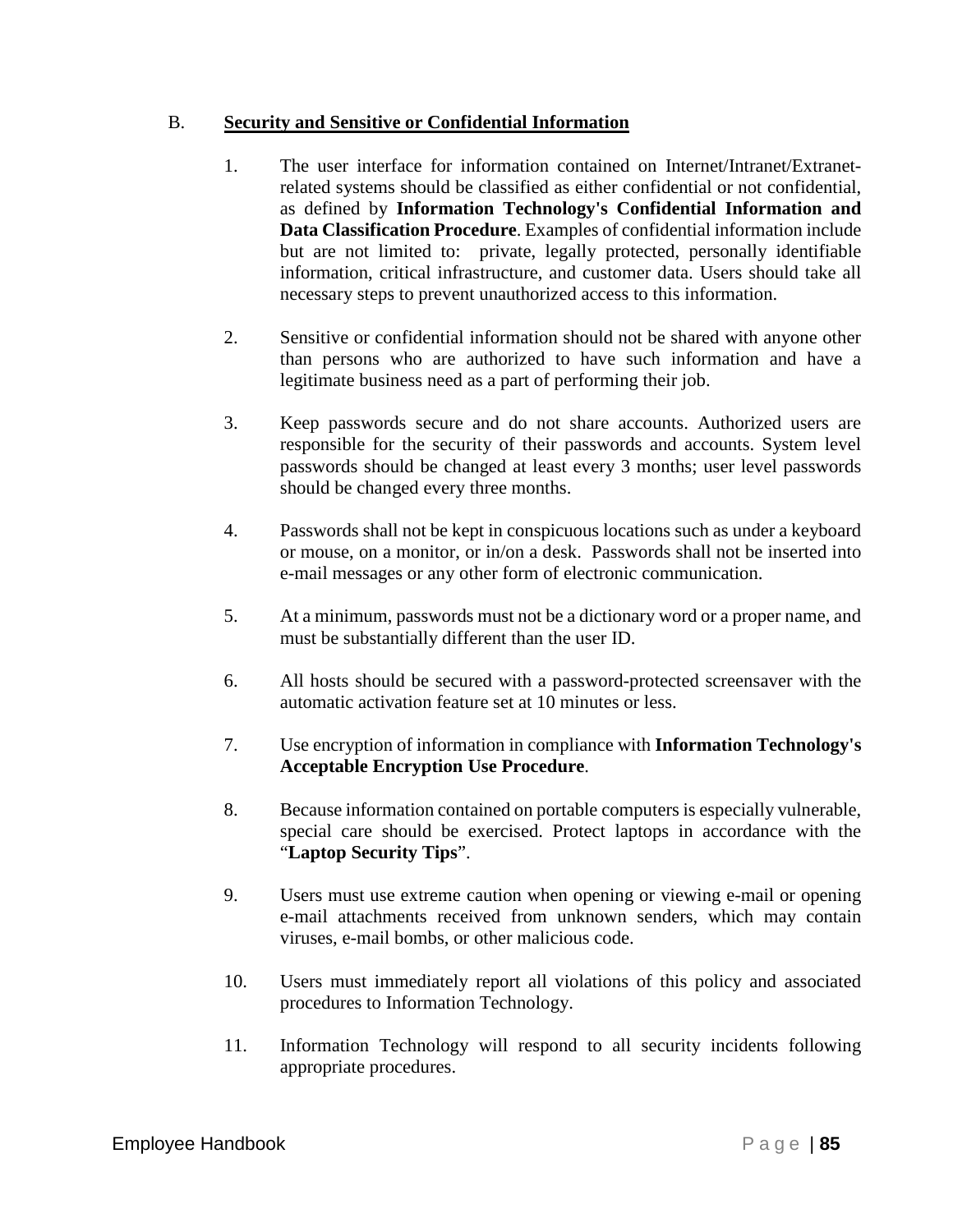# C. **Unacceptable Use**

The following activities are, in general, prohibited. Users may be exempted from these restrictions during the course of their legitimate job responsibilities (e.g., systems administration staff may have a need to disable the network access of a host if that host is disrupting production services). Under no circumstances is an employee of Osceola County authorized to engage in any activity that is illegal under local, state, federal or international law while utilizing Osceola County-owned resources. The lists below are by no means exhaustive, but attempt to provide a framework for activities which fall into the category of unacceptable use.

### 1. System and Network Activities

The following activities are strictly prohibited, with no exceptions:

- a. Violations of the rights of any person or entity protected by copyright, trade secret, patent or other intellectual property, or similar laws or regulations, including, but not limited to, the installation or distribution of "pirated" or other software products that are not appropriately licensed for use by Osceola County.
- b. Unauthorized copying of copyrighted material including, but not limited to, digitization and distribution of photographs from magazines, books or other copyrighted sources, copyrighted music, and the installation of any copyrighted software for which Osceola County or the end user does not have an active license is strictly prohibited.
- c. Storage of personal files, such as pictures, music and documents, on any County-owned host.
- d. Exporting software, technical information, encryption software or technology, in violation of international or regional export control laws, is illegal. The appropriate management should be consulted prior to export of any material that is in question.
- e. Introduction of malicious programs into the network or server (e.g., viruses, worms, Trojan horses, e-mail bombs, etc.).
- f. Revealing your account password to others or allowing use of your account by others. This includes family and other household members when work is being done at home.
- g. Attempting to access or use the account of another.
- h. Using an Osceola County computing asset to actively engage in any sexual conduct, including but not limited to sexual harassment.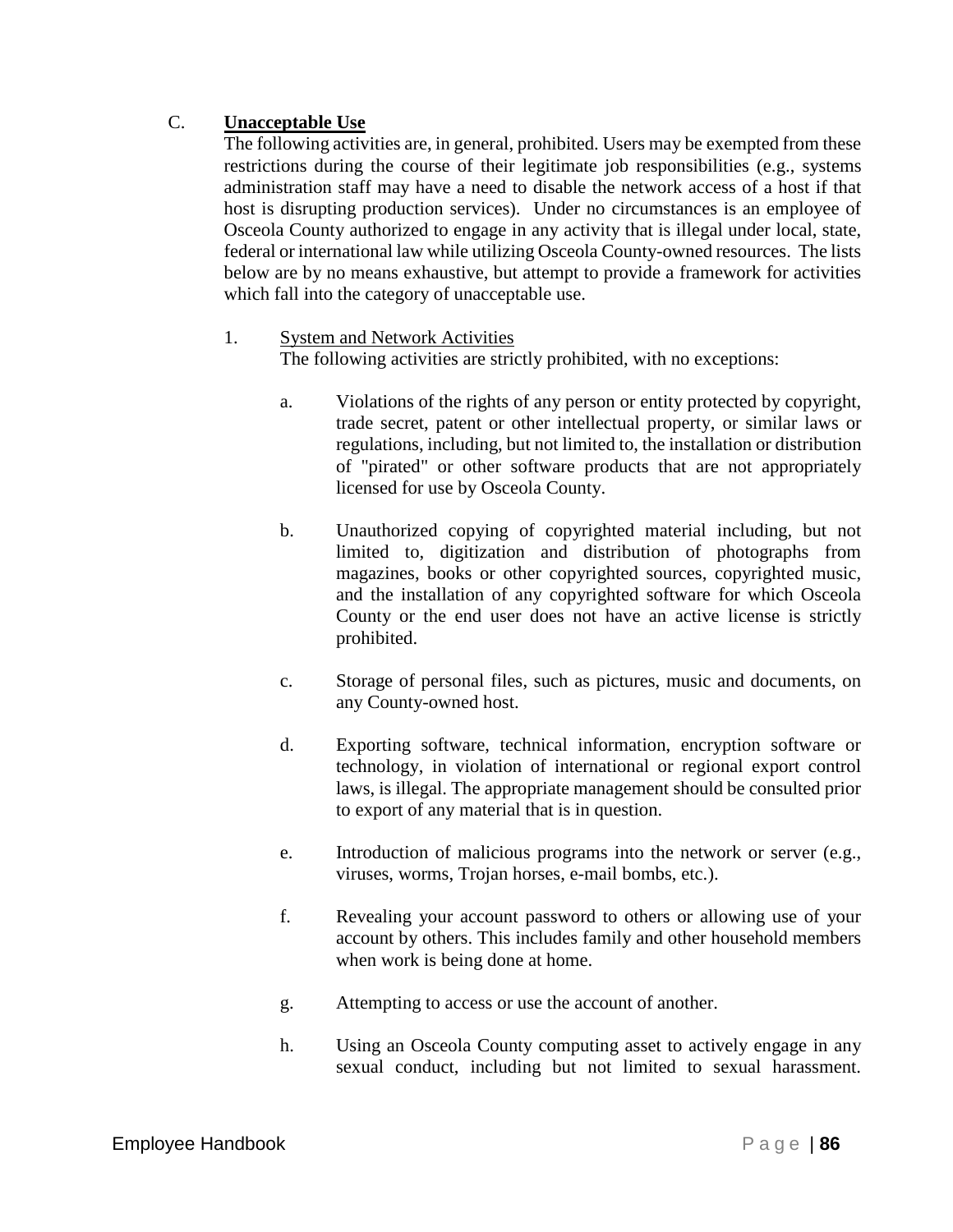Procuring or transmitting material that is sexual in nature or in violation of any applicable federal, state or local law.

- i. Dissemination of racist, sexist, threatening, profane, sexual, or otherwise objectionable language or images is strictly prohibited.
- j. Making fraudulent offers of products, items, or services originating from any Osceola County account.
- k. Effecting security breaches or disruptions of network communication. Security breaches include, but are not limited to, unauthorized modification of data, accessing data of which the user is not an intended recipient or logging into a server or account that the user is not expressly authorized to access, unless these duties are within the scope of regular duties. For purposes of this section, "disruption" includes, but is not limited to, network sniffing, pinged floods, packet spoofing, denial of service, and forged routing information for malicious purposes.
- l. Port scanning or security scanning is expressly prohibited except when performed by Information Technology as a part of carrying out their responsibilities to manage and secure the County's network and information systems.
- m. Executing any form of network monitoring which will intercept data not intended for the user's host, unless this activity is a part of the user's normal job/duty.
- n. Circumventing user authentication or security of any host, network or account.
- o. Interfering with or denying service to any user other than the user's host (for example, denial of service attack).
- p. Using any program/script/command, or sending messages of any kind, with the intent to interfere with, or disable, a user's terminal session, via any means, locally or via the Internet/Intranet/Extranet.
- q. Providing information about, or lists of, Osceola County employees to parties outside Osceola County if not formally authorized to do so.
- r. The County uses web filtering software. Inappropriate and nonbusiness related web sites identified by the filtering software will be blocked. Attempts by the end user to circumvent or "test" the filtering are forbidden. Users that require access to a blocked site to perform their duties shall contact the Information Technology Service Desk.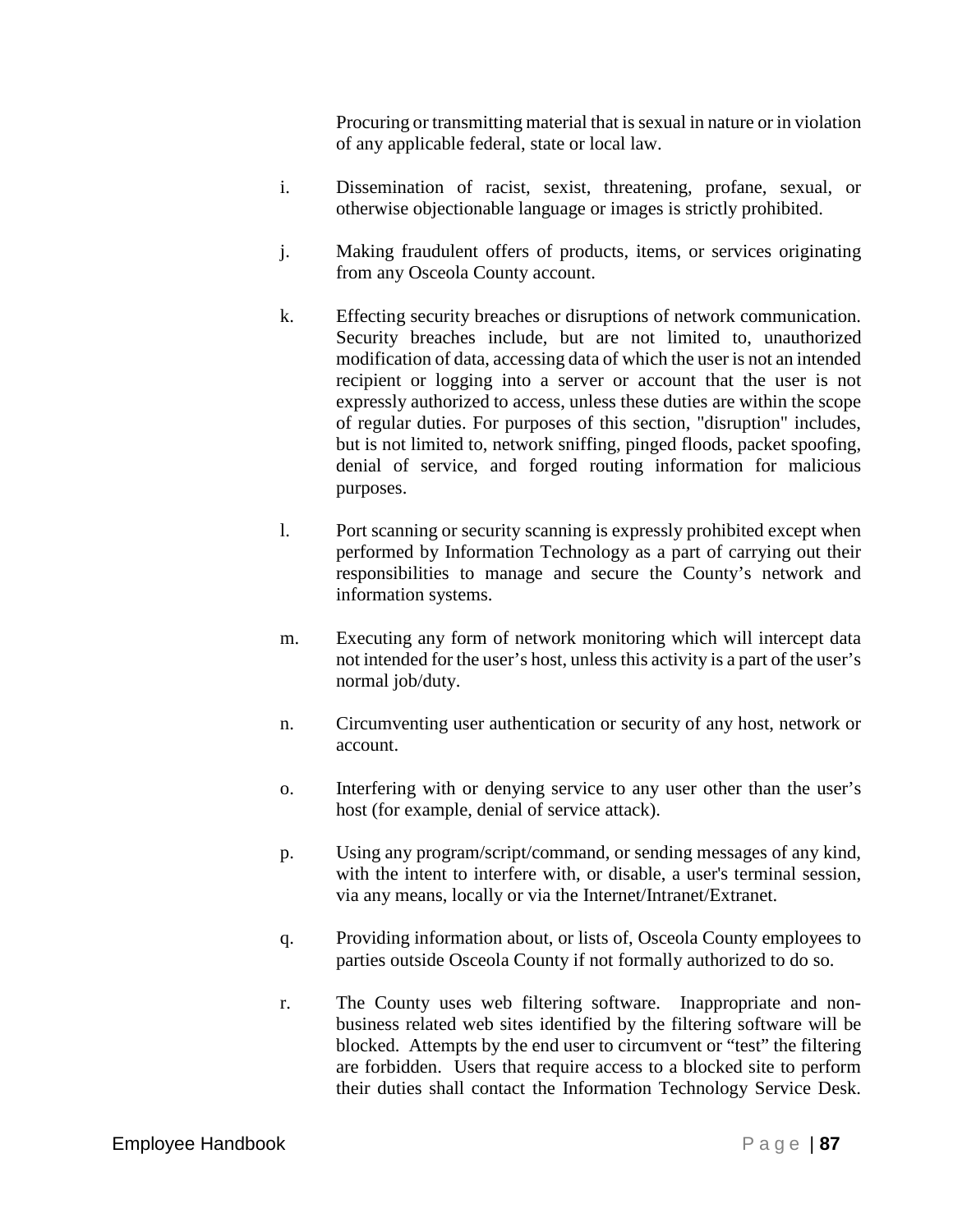Upon verification by Information Technology that the blocked site is a valid site to be used for business purposes, Information Technology will enable access to that site.

- s. Using an Osceola County computing asset to perform work or conduct business or for an outside employer or other business.
- t. Using an Osceola County computing asset to engage in social networking, including but not limited to accessing or updating Facebook, Myspace, or other similar sites.

# 2. Email and Communications Activities Sending unsolicited email messages, including the sending of "junk mail" or other advertising material, to individuals who did not specifically request such material (email spam).

- a. Any form of harassment via email, telephone fax, or paging, whether through language, frequency, or size of messages.
- b. Unauthorized use, or forging, of email header information.
- c. Using someone else's email address to solicit email responses to that email account with the intent to harass or to collect replies.
- d. Creating or forwarding "chain letters", "Ponzi" or other "pyramid" schemes of any type.
- e. Use of unsolicited email originating from within Osceola County's networks of other Internet/Intranet/Extranet service providers on behalf of, or to advertise, any service hosted by Osceola County or connected via Osceola County's network.
- f. Posting the same or similar non-business-related messages to large numbers of Usenet newsgroups (newsgroup spam).
- g. Unauthorized sending of email to a large number of County employees through the use of top level organizational email distribution lists, especially for purposes not directly related to an employee's job responsibilities.

# D. **Telephones, Fax Machines, and Copiers**

- 1. Any personal use of County owned telephones, fax machines, or copiers shall be occasional, incidental use.
- 2. Employees are discouraged from incurring long distance charges to the County without prior approval, nor shall employees receive faxes that consume other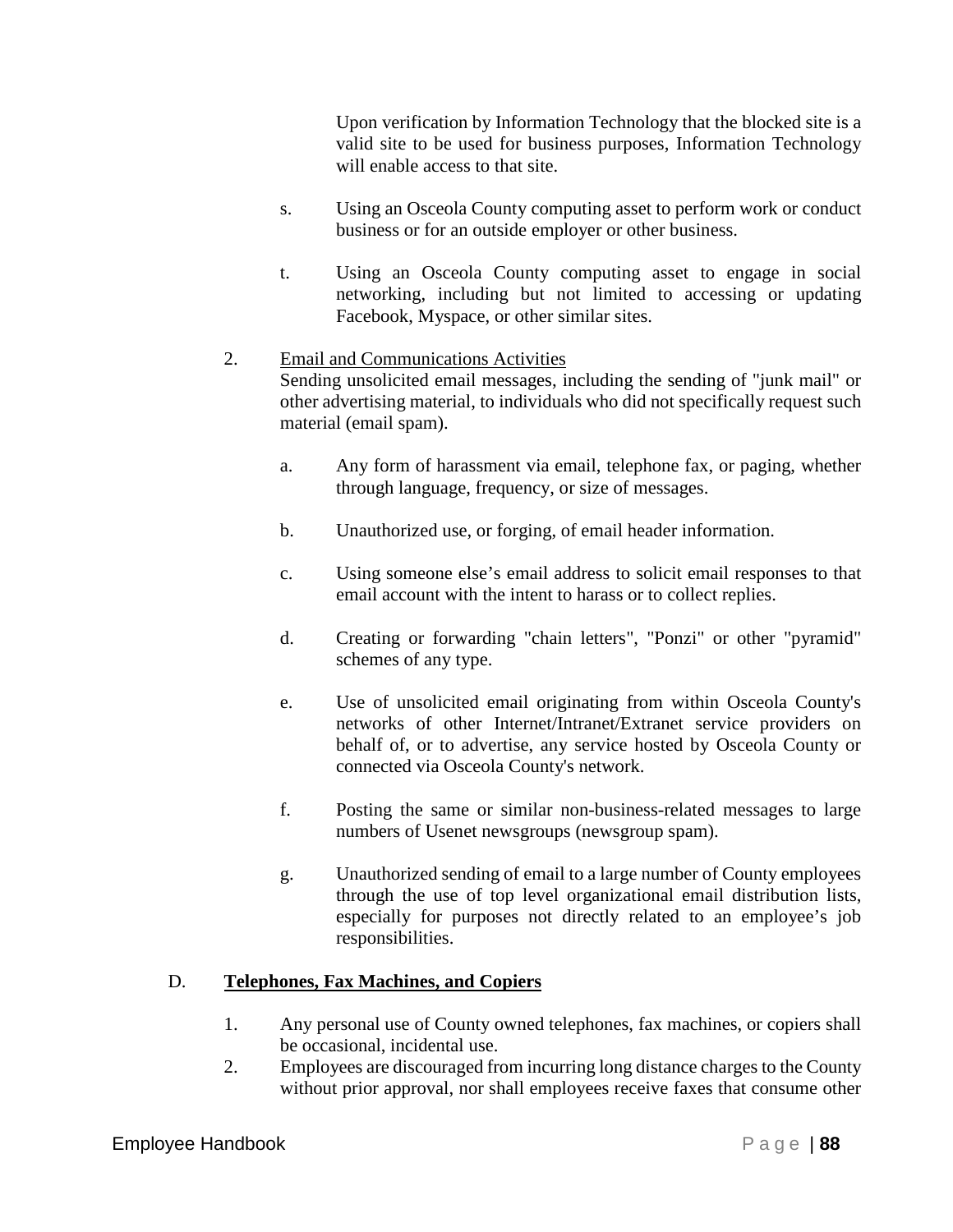than minor amounts of print paper, nor shall they use other than very minor amounts of copier paper for personal use.

### E. **Blogging**

Blogging by employees is subject to the terms and restrictions set forth in this Policy. Limited and occasional use of Osceola County's systems to engage in blogging is acceptable, provided that it is done in a professional and responsible manner, does not otherwise violate Osceola County's policy, is not detrimental to Osceola County's best interests, and does not interfere with an employee's regular work duties. It shall be incidental use. Blogging from Osceola County's systems is also subject to monitoring.

- 1. Osceola County's **Information Technology's Confidential Information and Data Classification Procedure** also applies to blogging. As such, employees are prohibited from revealing any County confidential information or any other material covered by Osceola County's **Information Technology's Confidential Information and Data Classification Procedure** when engaged in blogging.
- 2. Employees shall not engage in any blogging that may harm or tarnish the image, reputation and/or goodwill of Osceola County and/or any of its employees. Employees are also prohibited from making any discriminatory, disparaging, defamatory or harassing comments when blogging or otherwise engaging in any conduct prohibited by Osceola County policy.
- 3. Employees may also not attribute personal statements, opinions or beliefs to Osceola County when engaged in blogging. If an employee is expressing his or her beliefs and/or opinions in blogs, the employee may not, expressly or implicitly, represent themselves a representative of Osceola County. Employees assume any and all risk associated with blogging.
- 4. Apart from following all laws pertaining to the handling and disclosure of copyrighted or export controlled materials, Osceola County's trademarks, logos and any other Osceola County intellectual property may also not be used in connection with any blogging activity.

# F. **Workstations**

Employees using workstations shall consider the sensitivity of the information that may be accessed and minimize the possibility of unauthorized access. Osceola County will implement physical and technical safeguards for all workstations to restrict access to authorized users. Appropriate measures include:

- 1. Restricting physical access to workstations to only authorized personnel.
- 2. Securing workstations (screen lock or logout) prior to leaving area to prevent unauthorized access.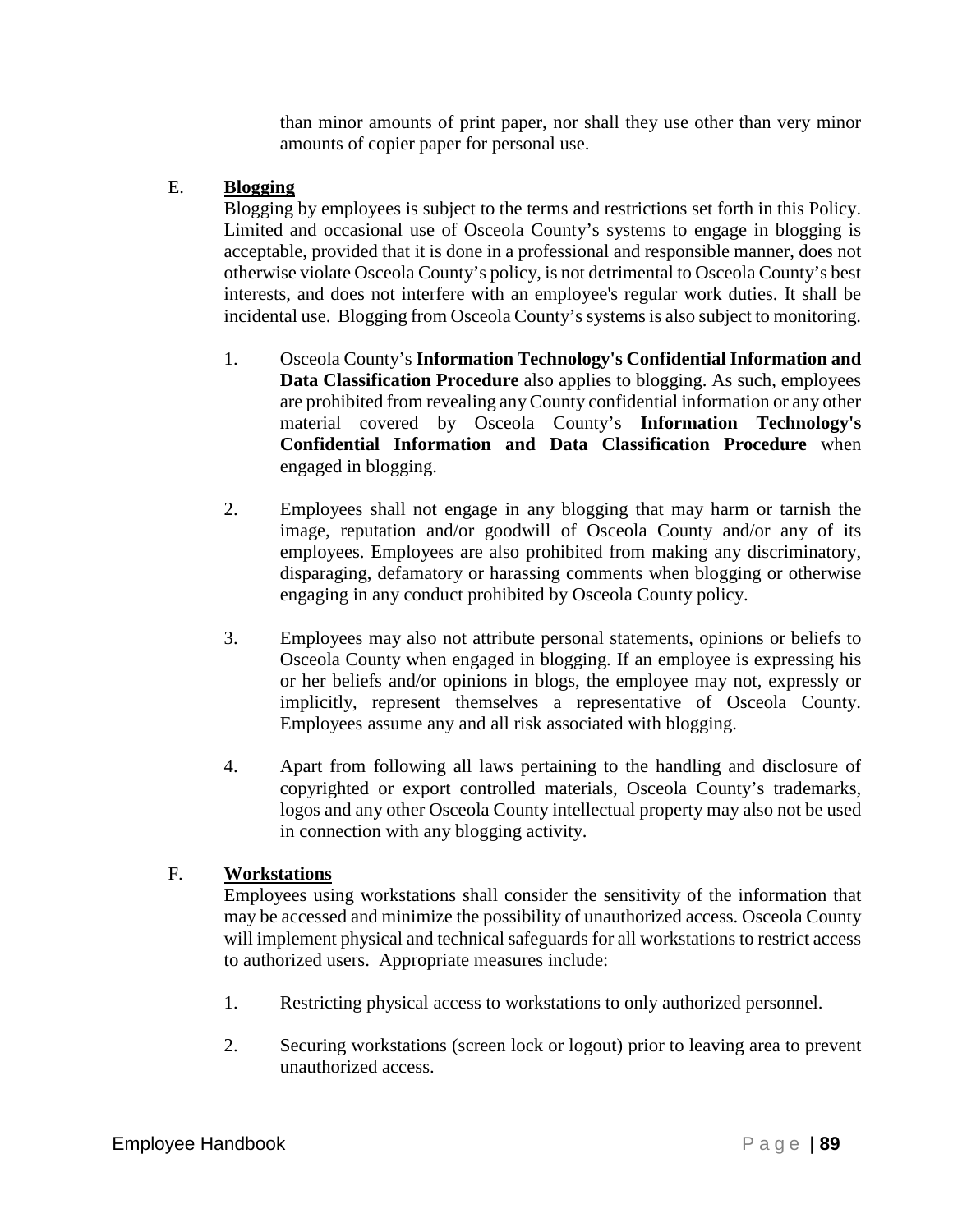- 3. Never installing unauthorized software on workstations. Software should only be installed by Information Technology unless otherwise authorized.
- 4. In general, information should not be stored locally on workstations. All sensitive or confidential information must be stored on network servers unless otherwise authorized. Exceptions require the use of encryption in accord with the **Information Technology's Acceptable Encryption Use Procedure**.
- 5. If workstations will be used to access sensitive or confidential information, ensure that monitors are positioned away from public view. If necessary, install privacy screen filters or other physical barriers to public viewing.
- 6. All workstations shall be continually executing approved virus-scanning software with a current virus database.

# G. **Enforcement**

Any employee found to have violated this policy may be subject to disciplinary action, up to and including termination of employment. Non-employee users found to have violated this policy may be subject to other corrective and/or punitive action appropriate to their circumstance.

# 2.6-7 **USE OF COUNTY CELLULAR PHONES**

**POLICY:** The Board of County Commissioners recognizes that cellular phones are a valuable tool for County officials and employees to enhance their productivity. Cellular phones can provide an efficient and effective method of coordinating work activities, sharing information, and delivering public services with minimal delay. Therefore the County will make provisions so that employees who require a cellular phone in the performance of their job duties as defined through this policy and its associated procedures have access to one. The Board also recognizes the benefits of having a centrally managed cellular phone policy and standardization of cellular phone devices and support.

# 2.6-8 **SOLICITATION AND DISTRIBUTION OF LITERATURE**

**POLICY:** The Osceola County Board of County Commissioners believes that because the County's work areas are where the overwhelming majority of the County's business is conducted, these areas are to be devoted to that use to the greatest extent practicable. In this regard, County employees are not to use their work areas as venues for the manual and/or electronic dissemination or distribution of materials or messages which advocate, criticize, denounce, or publicize any sort of economic, legal, political, religious, social, or personal agenda or viewpoint.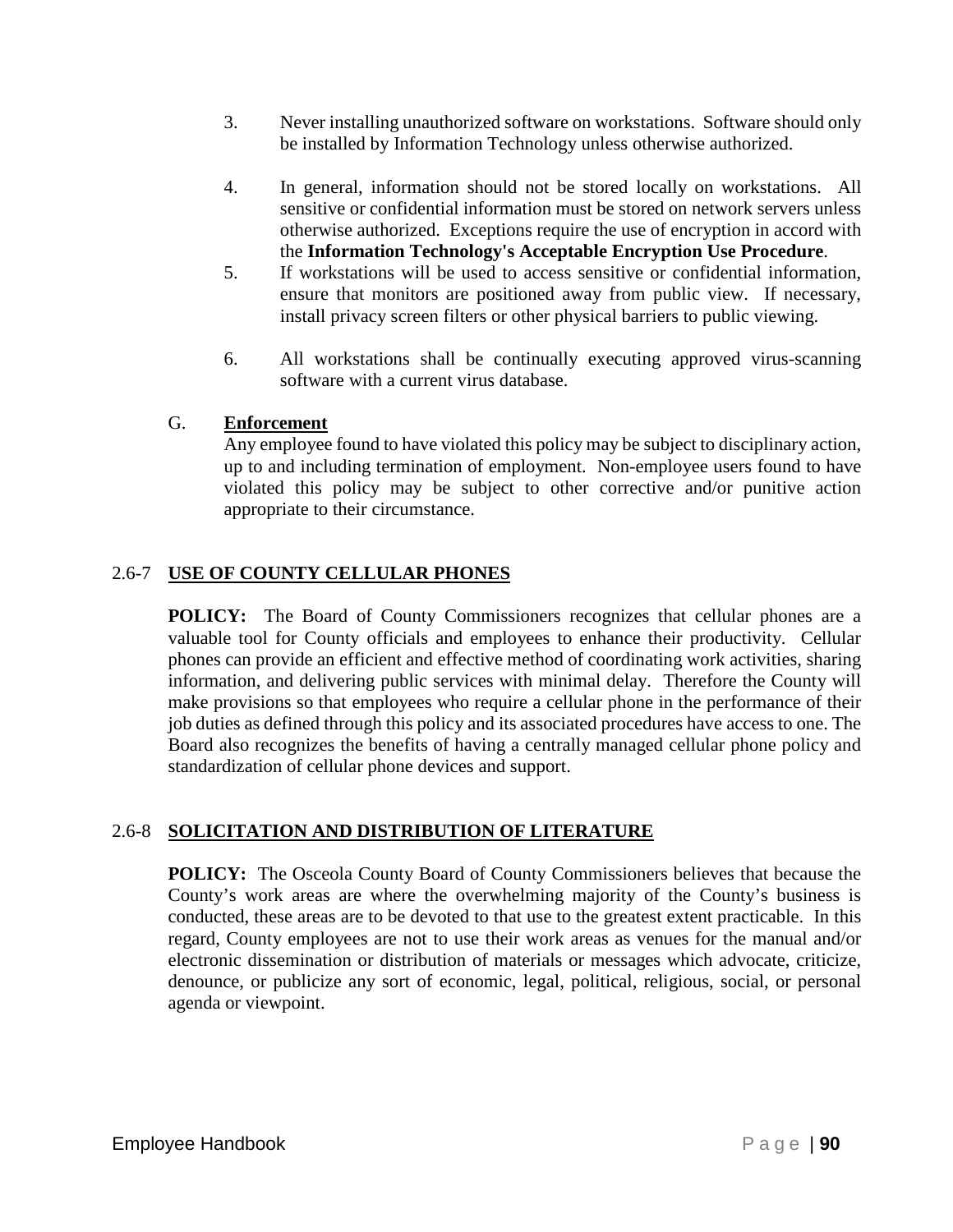### **PROCEDURES:**

- A. No employee shall be permitted to solicit any other employee during working time.
- B. No employee shall be permitted to post or distribute (manually, electronically, or otherwise) leaflets, notices, or other materials during working or non-working time in work areas.
- C. The general public shall not be permitted to enter County premises or property at any time for the purpose of soliciting employees or distributing/posting any written, printed, or other materials except in those areas customarily open to the public, and with proper approval.
- D. It is intended that the above rules shall be interpreted and applied in accordance with applicable law.
- E. Any County employee's violation of these procedures or their underlying policy is grounds for disciplinary action, up to and including termination.
- F. The County Manager or designee must preview and approve all communications for which countywide distribution is contemplated.
- G. EXCEPTIONS: County-sponsored events and InsideOsceola.org, the County's intranet, which provides a classifieds section where employees are permitted to post wanted items or items for sale, trade, etc.

# 2.6-9 **DRUG/ALCOHOL-FREE WORKPLACE**

**POLICY:** County employees are prohibited from using, selling, dispensing, distributing, possessing, or manufacturing illegal drugs and alcoholic beverages on County premises, work sites, or in County vehicles. Employees are prohibited from off-premise possession, use, or sale of illegal drugs. In addition, employees are prohibited from off-premise use of alcohol and drugs when such activity adversely affects job performance, job safety, or interferes with the County's ability to carry out its mission.

# 2.6-10 **INFORMATION MANAGEMENT**

**POLICY:** All County employees responsible for or having access to confidential or exempt information, including health information, shall maintain and transact such information in compliance with the applicable laws. It is the policy of the Osceola County Board of County Commissioners that all records, with the exception of exempted or confidential records identified by Florida Statutes, shall be open for inspection by any person.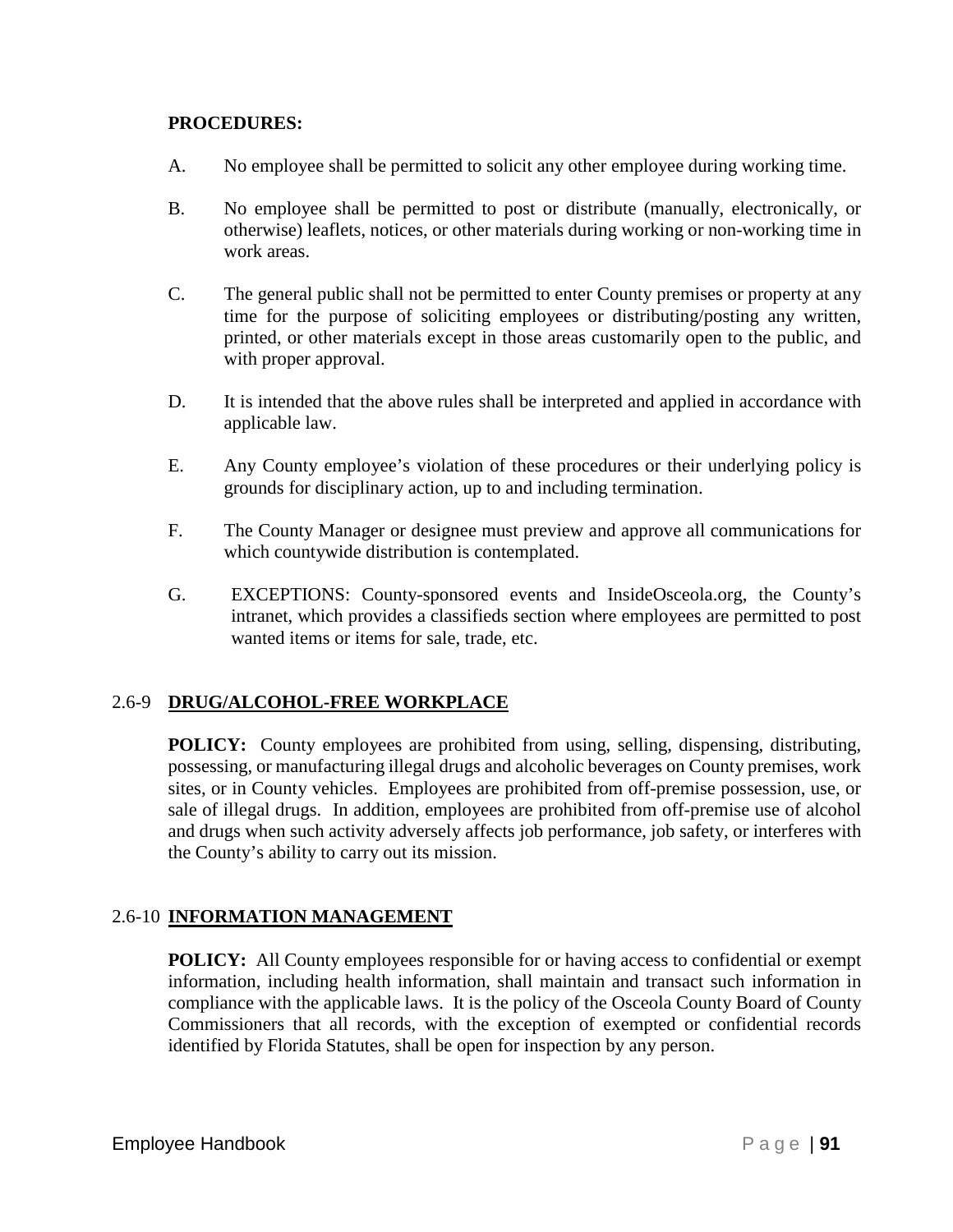### **PROCEDURES:**

### A. **Release of Information by Employees**

- 1. Information that is obtained in the course of official duties shall not be released by any employee unless that employee is charged with the responsibility as part of their official duties.
- 2. An employee shall not release, disclose, copy, forward, or otherwise dispose of any confidential, exempt or health information unless coordinated with the Department Head, Human Resources, and or the County Attorney/designee.
- 3. Employees shall not, either directly or indirectly, use their official position within the County or information obtained in connection with their employment, for private gain.

### B. **Employment References and Verification of Employment**

- 1. Employment References for Separated Employees
	- a. Because of serious legal consequences that can result from a careless or unfavorable employment reference, the County will respond only to **written** requests for information about separated employees. All requests must be referred to Human Resources. The information released will be according to Human Resources policy. Osceola County personnel records are available for review according to Florida Statute, Section 119 (Public Records).
	- b. County employees are prohibited from giving a personal opinion or assessment of job performance in any way as to be reasonably interpreted as an official reference from the County or its agents. Any employee who fails to comply with this policy is subject to discipline, up to and including termination, according to corresponding County policy.
	- c. The County Manager may exercise his/her authority to offer and/or provide a letter of recommendation to a separated employee.
- 2. Verification of Employment Verification of employment requests may be made by telephone, in writing, or by fax to Human Resources. The information released will be hire date, position, and salary. Osceola County personnel records are available for review according to Florida Statute, Section 119 (Public Records).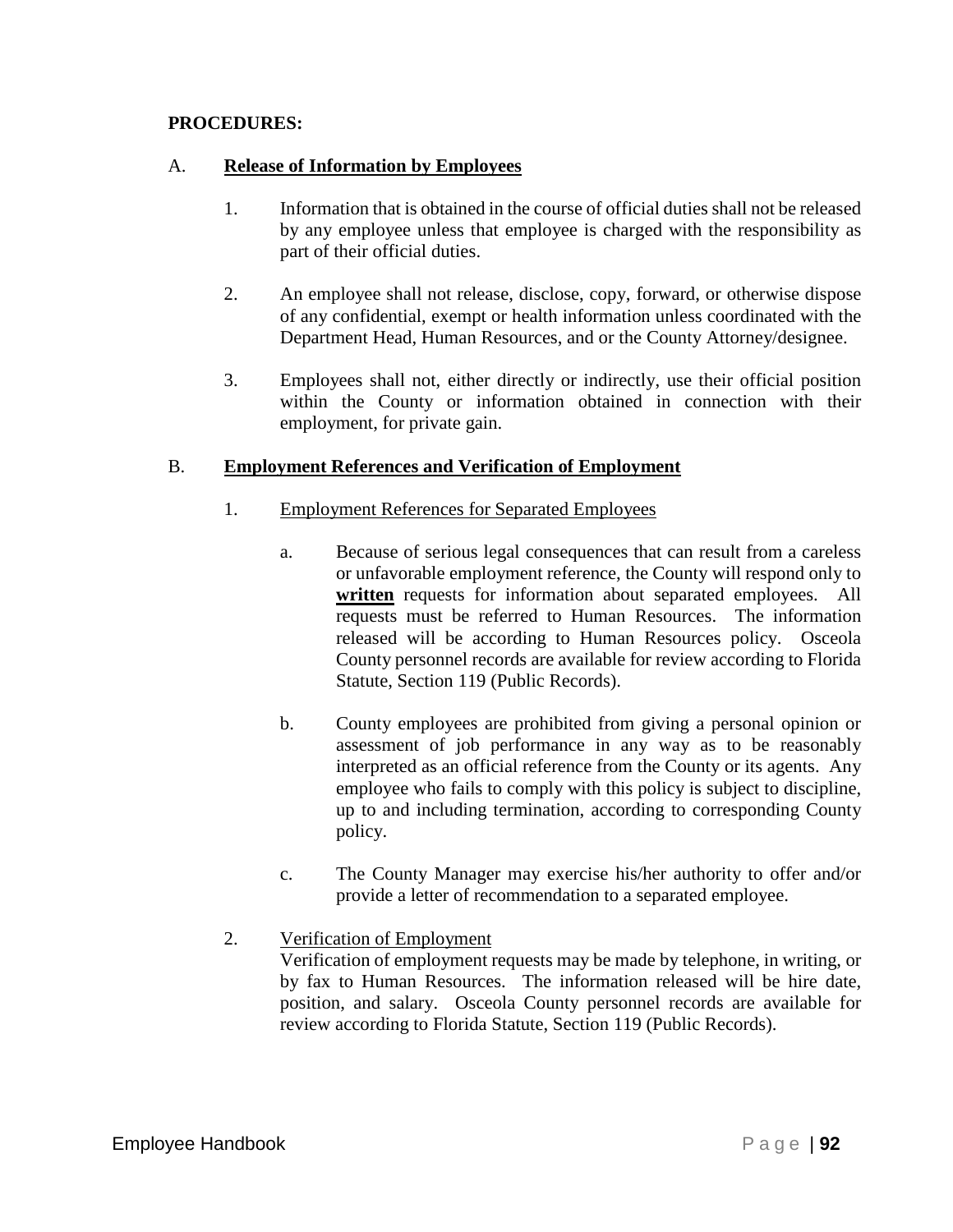# C. **Release of Information to the Media**

- 1. Except for the Board of County Commissioners, the County Manager, the County Attorney, the Commission Auditor and/or the Chief Public Information Officer/designee, no County employee shall, without prior authorization, disclose information to the media or general public on a simple or critical inquiry.
- 2. On receiving such an inquiry, an employee shall contact the Public Information Office (PIO) and inform them of the request.
	- a. If unavailable, the employee shall contact the Public Information Office via email and contact their Department Head.
	- b. If the employee cannot speak with the PIO, at no time shall the employee comment to the media.
- 3. Any employee who violates these procedures shall be subject to disciplinary action, up to and including termination.

# D. **Public Records Requests**

- 1. Florida Statutes 119.07(1)(a) provides "every person who has custody of a public record shall permit the records to be inspected and examined by any person desiring to do so, at any reasonable time, under reasonable conditions, and under supervision by the custodian of the public record or the custodian's designee."
- 2. For the purpose of this policy, "reasonable" time to provide access to public records is during normal working hours, Monday through Friday, 8:00 a.m. to 5:00 p.m. A "reasonable" timeframe to provide copies depends upon the volume of records requested, and will normally be no more than 3-5 working days.
- 3. All requests shall be made through the Public Information Office. Any and all responses for public records requests shall be forwarded to the Public Information Office. The Public Information Office shall determine if review by the County Attorney's office is necessary prior to release.
- E. **Fees**
	- 1. Florida Statutes 119.07(1)(b) provides "if the nature or volume of public records required to be inspected, examined, or copied is such as to require extensive use of information technology resources or extensive clerical or supervisory assistance by personnel of the agency involved, or both, the agency may charge, in addition to the actual cost of duplication, a special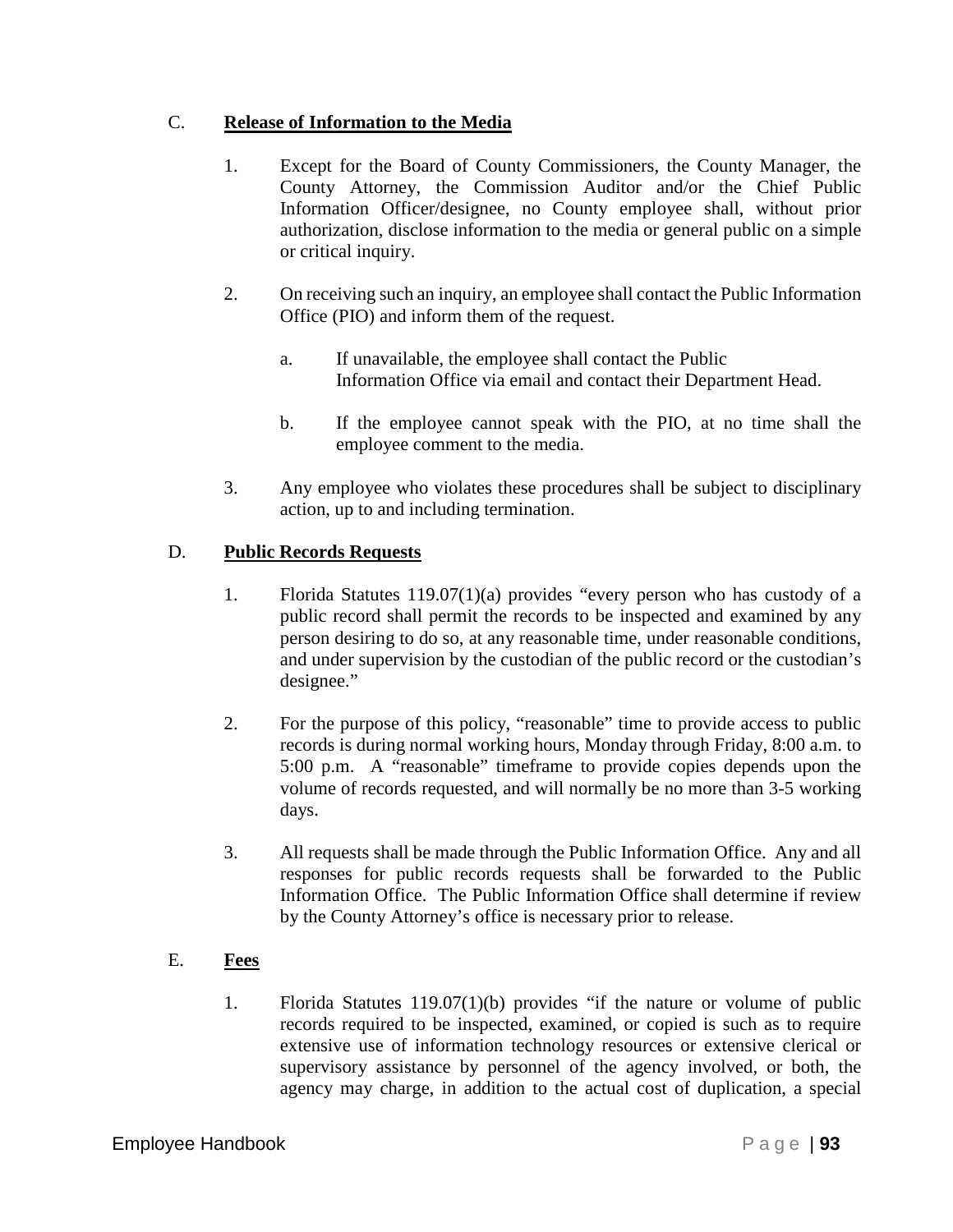service charge, which shall be reasonable and shall be based on the cost incurred for such extensive use of information technology resources or the labor cost of the personnel providing the service that is actually incurred by the agency or attributable to the agency for the clerical and supervisory assistance required or both."

- 2. For public record requests requiring more than one-half hour, the applicant will be required to pay the hourly salary of the employee doing the research, copying the records, and/or supervising the applicant's research.
- 3. For requests estimated to require more than one hour of a County employee's time, a *minimum* deposit of \$25.00 will be required (deposit will be adjusted dependent on the volume of the records/research requested). The deposit will be applied to the final cost of the public records request.

| 4. | <b>REQUEST TYPES AND INFORMATION</b>         | <b>CHARGES</b>                                                                                                                                                                                                                                |
|----|----------------------------------------------|-----------------------------------------------------------------------------------------------------------------------------------------------------------------------------------------------------------------------------------------------|
|    | Single-sided copies up to $81/2$ " by $14$ " | .15 each page                                                                                                                                                                                                                                 |
|    | Double-sided copies up to $81/2$ " by $14$ " | .20 each page                                                                                                                                                                                                                                 |
|    | Over size copies                             | Based on the actual<br>cost of duplication                                                                                                                                                                                                    |
|    | Certified copy of a public record            | \$1 in addition to<br>actual copy cost                                                                                                                                                                                                        |
|    | Duplicate audio tape                         | \$2 (no charge if citizen<br>provides their own tape<br>tape, unless extensive<br>Clerical assistance is<br>needed)                                                                                                                           |
|    | <b>Extensive Research</b>                    | hourly salary                                                                                                                                                                                                                                 |
|    | Minimum Deposit for research requests        | \$25 (Deposit will be<br>required (deposit will be<br>adjusted dependent<br><sub>on</sub><br>volume of<br>the<br>the<br>records/research<br>requested). The deposit<br>will be applied to the<br>final cost of the public<br>records request. |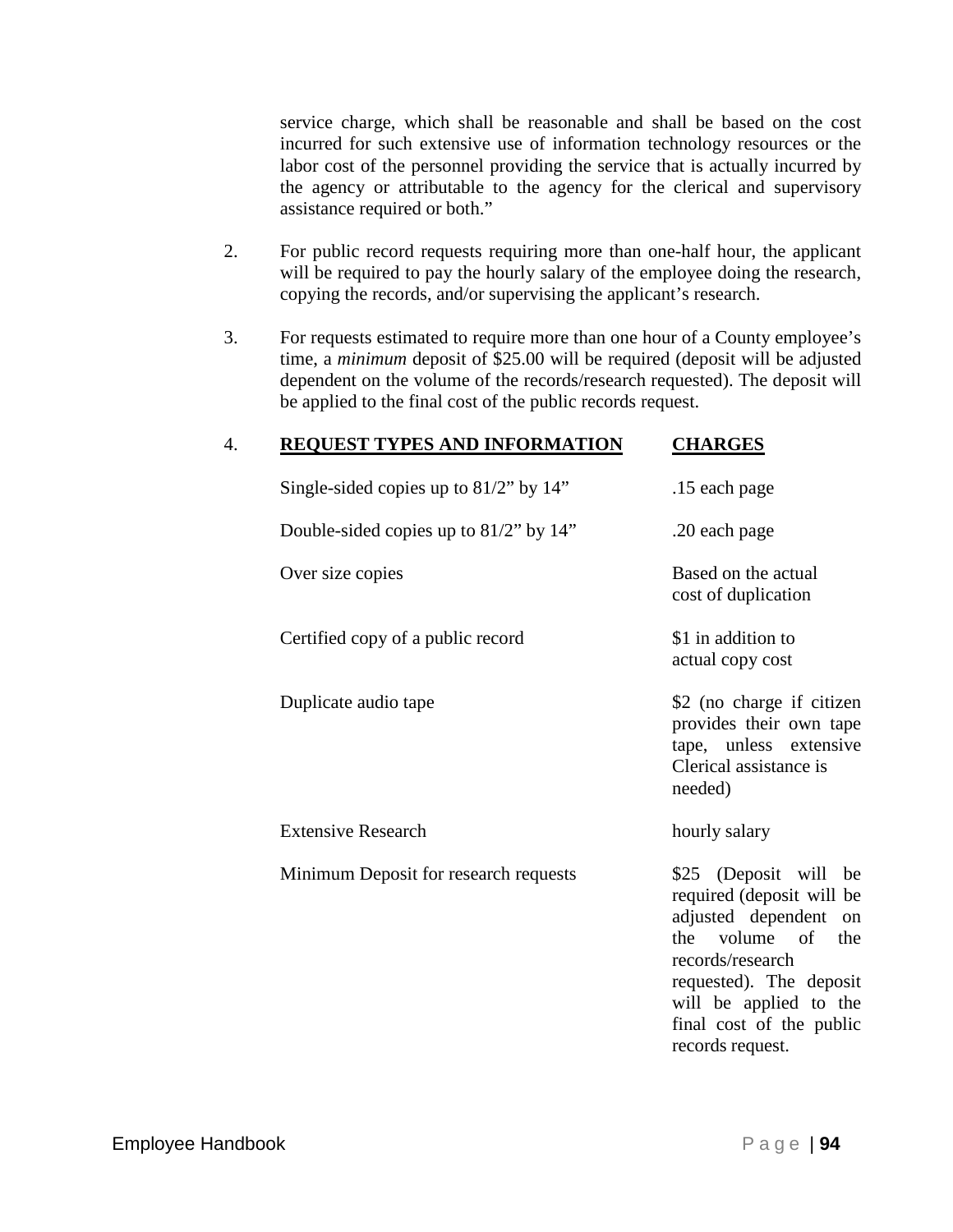### 2.6-11 **PRODUCTIVE WORK ENVIRONMENT**

**POLICY:** It is the policy of the Osceola County Board of County Commissioners that time spent on duty for the County is to be devoted, to the greatest extent practicable, to transacting the County's business. In this regard, County employees are to structure their personal affairs so that these matters intrude as seldom as possible in County employees' transaction of County business, regardless of whether that intrusion takes the form of personal telephone calls, e-mail, faxes, personal mail, or visits conducted while an employee is on duty.

- A. All employees shall advise correspondents, businesses, etc., that personal mail, i.e., mail having no reasonable relation to the employee's duties with the County, is to be delivered to the employee's home address and not to the employee's County workplace.
- B. Employees are greatly discouraged from receiving personal visitors during County work time. Such visitations shall be kept at a minimum.
- C. Personal telephone calls and texting should be restricted to break periods. However, in the event that it is necessary for an employee to receive personal telephone calls to their work number during County work time, it is the employee's responsibility to insure that the caller has the exact number and correct extension so that in case of an emergency, the calls will go directly to the proper work area. County toll-free telephone lines shall not be used without prior approval from the employee's immediate Supervisor, and then only in emergency situations. Employees shall reimburse the County for all personal long-distance telephone call expenses that they incur using County property or resources.
- D. Personal e-mail should be kept to a minimum. No explicit or inappropriate e-mail shall be sent from a County computer. Employees shall not view such e-mail on any computer, County-owned or personally owned, while at work or on County property.
- E. Any County employee's violation of these procedures or their underlying policy is grounds for disciplinary action, up to and including termination.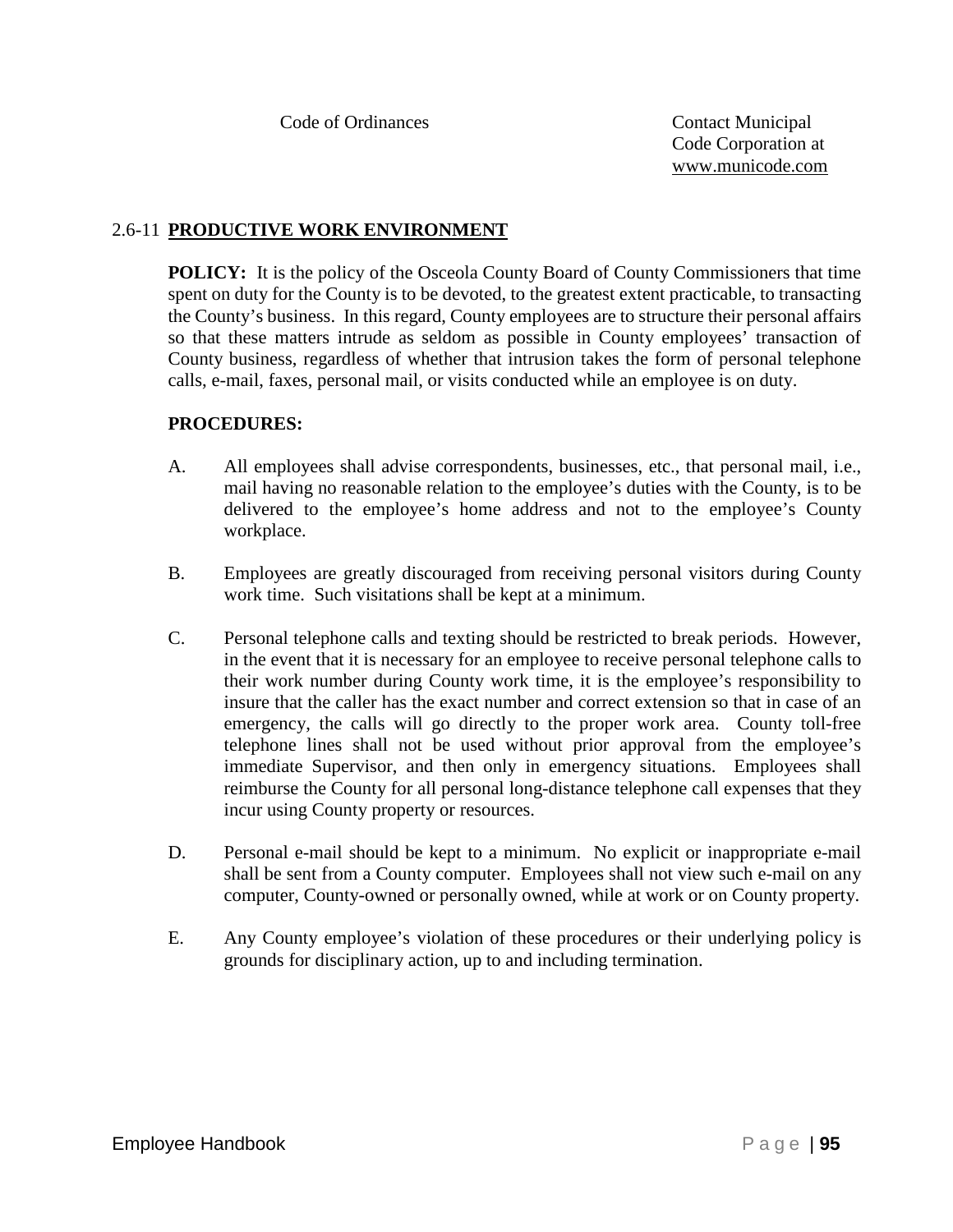#### 2.6-12 **PERSONAL APPEARANCE**

**POLICY:** Osceola County employees' work attire should be appropriate for the assigned duties. Employees are expected to present a professional, business-like image. Radical departures from conventional business dress or personal grooming and hygiene standards are not permitted.

### **PROCEDURES:**

- A. Employees are prohibited from wearing any apparel, and are required to conceal any tattoos, that express in either pictures or words:
	- 1. Content of a sexual nature;
	- 2. Sexually, racially, religiously, or ethnically offensive sentiments;
	- 3. Sentiments advocating violence or subversion;
	- 4. Gang affiliations, or otherwise tending to incite violence or disruption in the workplace, or;
	- 5. Other content, which if expressed by other means would violate Osceola County policies.
- B. Employees are prohibited from wearing any apparel that promotes or advertises another company or organization. Apparel with the Osceola County logo is permitted.
- C. Any employee not meeting the standards of this policy or the departmental operating procedures may be subject to disciplinary action, which may include requiring the employee to leave the premises. Employees will be required to use available Vacation Leave or Leave Without Pay for time missed because of failure to comply with this policy.
- D. Some positions in County service require specific uniforms. Employees serving in such positions are expected to comply with the uniform requirement. Uniforms furnished by the County shall not be worn after regularly scheduled working hours.
- E. Each Department Head is responsible for determining what appropriate attire is, including the proper use of assigned uniforms.

# 2.6-13 **DRIVING PRIVILEGES**

**POLICY:** Employees driving on behalf of Osceola County Board of County Commissioners shall possess and maintain a valid driver's license. All employees' motor vehicle records shall be reviewed on an annual basis to ensure that County employees continue to meet the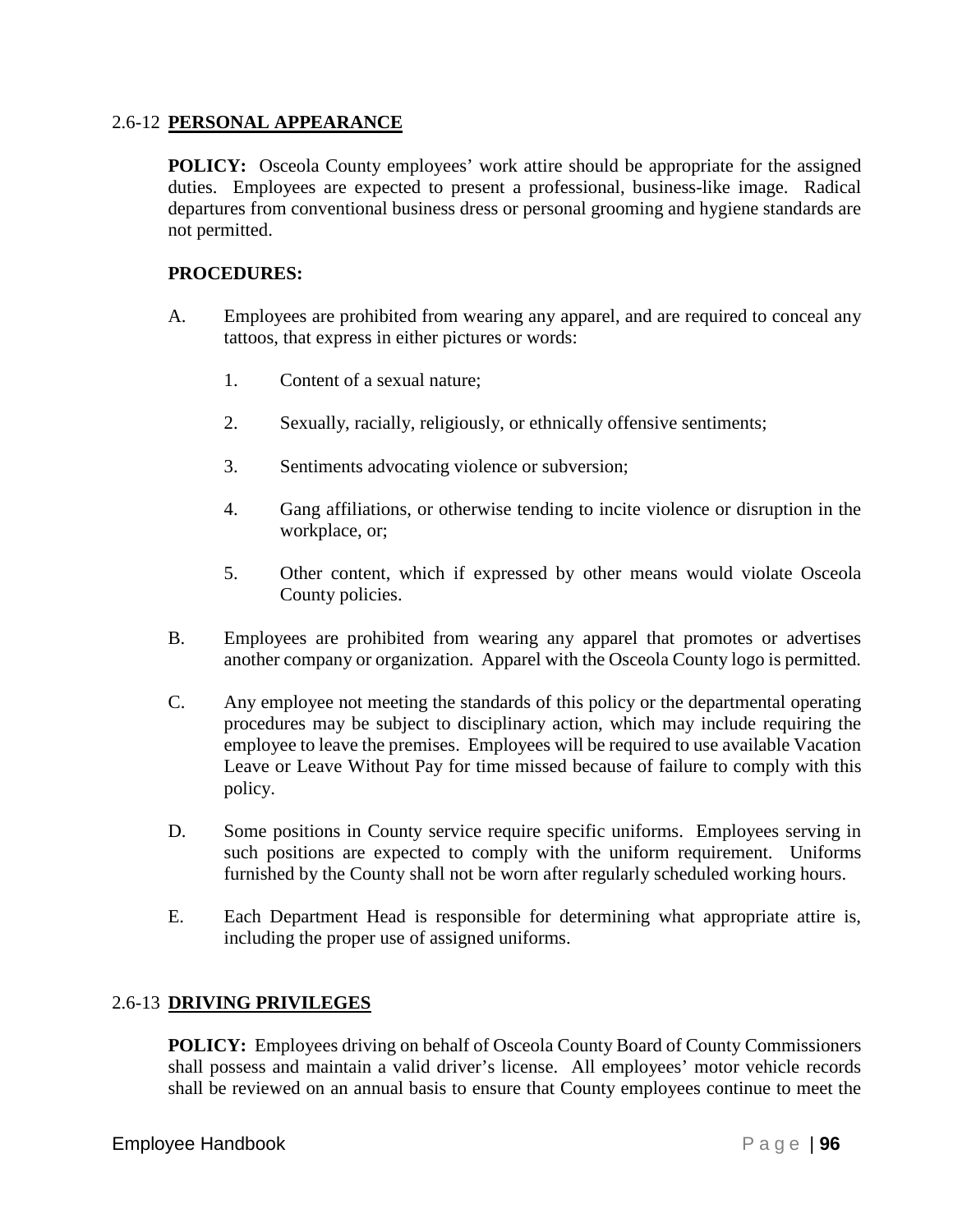driving standards set by the County's vehicle insurance carrier.

- A. Employees driving on behalf of Osceola County shall possess a Florida driver's license.
- B. Employees shall immediately inform his/her immediate Supervisor in the event the driver's license is denied, expired, suspended, revoked, or restricted.
- C. Upon candidate selection, and on an annual basis thereafter, Human Resources shall review and analyze the employee's motor vehicle record against the County's vehicle insurance carrier's guidelines.
- D. In the event of a Watch Status, the employee shall sign a statement acknowledging that their motor vehicle record will be run on a monthly basis until he/she is deemed clear to drive without restrictions.
- E. In the event of a No Drive Status, Human Resources shall review employee's job description to determine if the No Drive Status results in a loss of job requirement.
- F. In the event of a No Drive Status, the employee and their Supervisor shall sign a statement acknowledging that the employee will not be allowed to drive a County vehicle or their own personal vehicle for County business until Human Resources advises, in writing, that the employee is able to resume driving. Employees on a No Drive Status will not be allowed to drive a County vehicle and are not eligible for mileage reimbursement or car allowance. Once the employee resumes driving privileges, he/she shall be placed on a Watch Status for a period of at least one (1) year.
- G. If the employee does not meet the County's vehicle insurance carrier's guidelines or if the employee loses his/her driving privileges, and the ability to lawfully operate a vehicle is a job requirement, the County may reassign the employee to a position which does not require driving privileges. Any reassignment may result in a pay decrease. Notwithstanding this, the County has no obligation to create a position for the employee and may choose to discipline the employee, up to and including termination. If the employee loses their insurability or driving privileges due to a disability within the meaning of the Americans with Disabilities Act, the County shall make efforts to provide reasonable accommodations to the extent feasible and required by law.
- H. The County Manager has the final authority to designate driving status based on the needs of the County and insurance carrier guidelines for driving qualifications.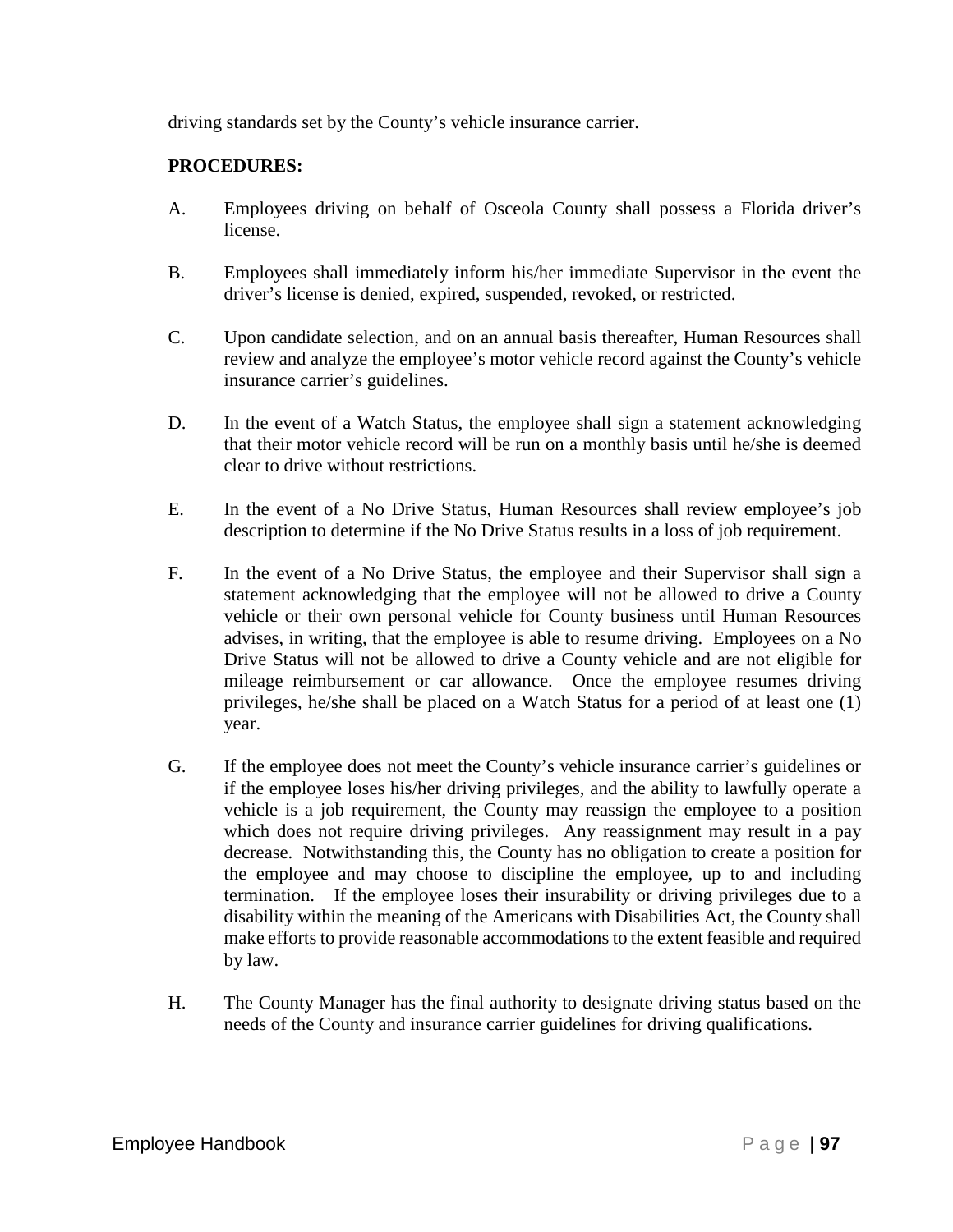#### 2.6-14 **GIFTS AND GRATUITIES**

**POLICY:** County employees are paid by the County for their duties and are not allowed to solicit any gratuity or gift of value from any outside source. All employees shall comply with the Code of Ethics for Public Officers and Employees, Florida Statute, Chapter 112, and its implementing regulations as may be amended from time to time, and any corresponding ordinance which the Board of County Commissioners may adopt.

- A. Accepting gifts may create or appear to create conflicts of interest in the discharge of their official duties. Employees are encouraged to be aware of this prior to the receipt of such gifts. All gifts accepted must be reported to the employee's Department Head.
- B. Employees should never solicit or accept anything of value, including a gift, loan, promise of future employment, favors or services that would cause a reasonable person to be influenced in the discharge of their public duties.
- C. The intentional or deliberate failure to comply with these guidelines makes an employee subject to discipline up to and including termination.
- D. In order to maintain records of gifts received by County employees and the appropriateness of such gifts, employees shall adhere to the following:
	- 1. Gifts valued between \$51 and \$100 may be accepted, and shall be reported to the Department Head. The Department Head shall forward the Disclosure Statement Form to Human Resources, who will then determine the appropriateness of the gift.
	- 2. Gifts exceeding \$100 in value shall not be accepted.
	- 3. Gifts determined to be unacceptable shall be returned to the outside source.
	- 4. Money shall **never** be accepted by any County employee.
	- 5. Should a Department Head accept a gift up to \$100 in value, they shall submit the Disclosure Statement Form to the County Manager.
- E. The following are items that should never be accepted:
	- 1. Real property, or the use of said property.
	- 2. Tangible or intangible property, or the use of said property.
	- 3. Preferential rates or terms on a debt, loan, goods or services, except as provided in F(3) or F(5) below for approved government business.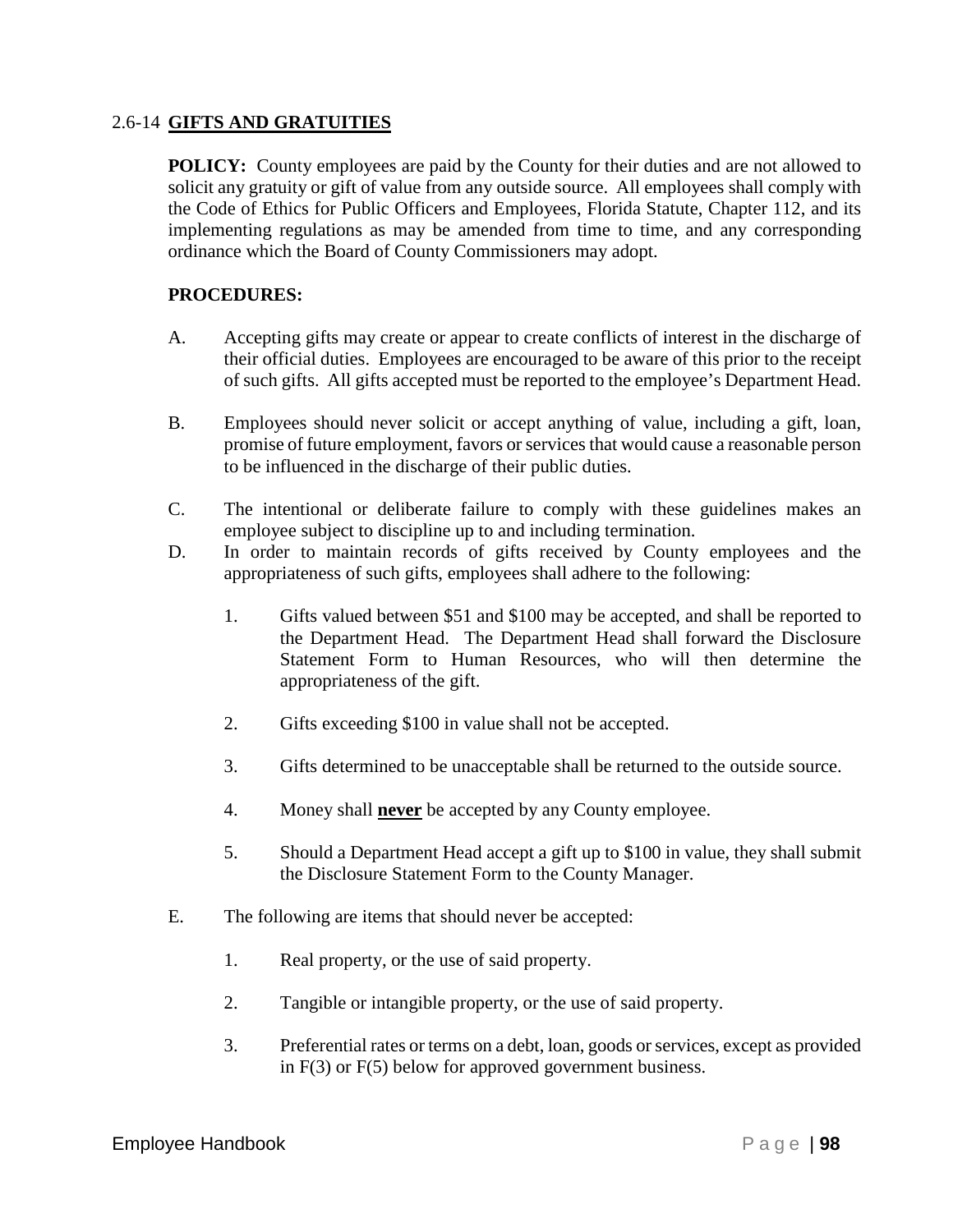- 4. Forgiveness of a debt.
- 5. Membership dues.
- 6. Meals costing over \$100.
- F. A gift does not include:
	- 1. An honorarium.
	- 2. An award, plaque, certificate or other similar personalized gift given in recognition of the recipient's public, civic, charitable, or professional service.
	- 3. Transportation, lodging, or other related travel costs provided in relation to approved government business.
	- 4. Meals costing under \$100.
	- 5. Admissions or similar items provided in relation to approved government business, including but not limited to, education, training, and product familiarization.
- G. The Employee Hotline may be used to report any violation of this policy. Caller may remain anonymous.

# 2.6-15 **WORKPLACE SAFETY**

#### **POLICY:**

- A. The Osceola County Board of County Commissioners is committed to providing a healthy and safe environment for the welfare of the employees and the public they serve, preventing occupational illness and injury. In furtherance of this commitment, the Board will manage and maintain a Workplace Safety Program.
- B. It is the policy of Osceola County to seek continual improvement in its occupational health and safety performance and to ensure the enforcement of this policy and any applicable laws governing employee safety.
- C. Safety is the responsibility of all County employees, and employees are expected to actively and proactively adhere to all safety procedures.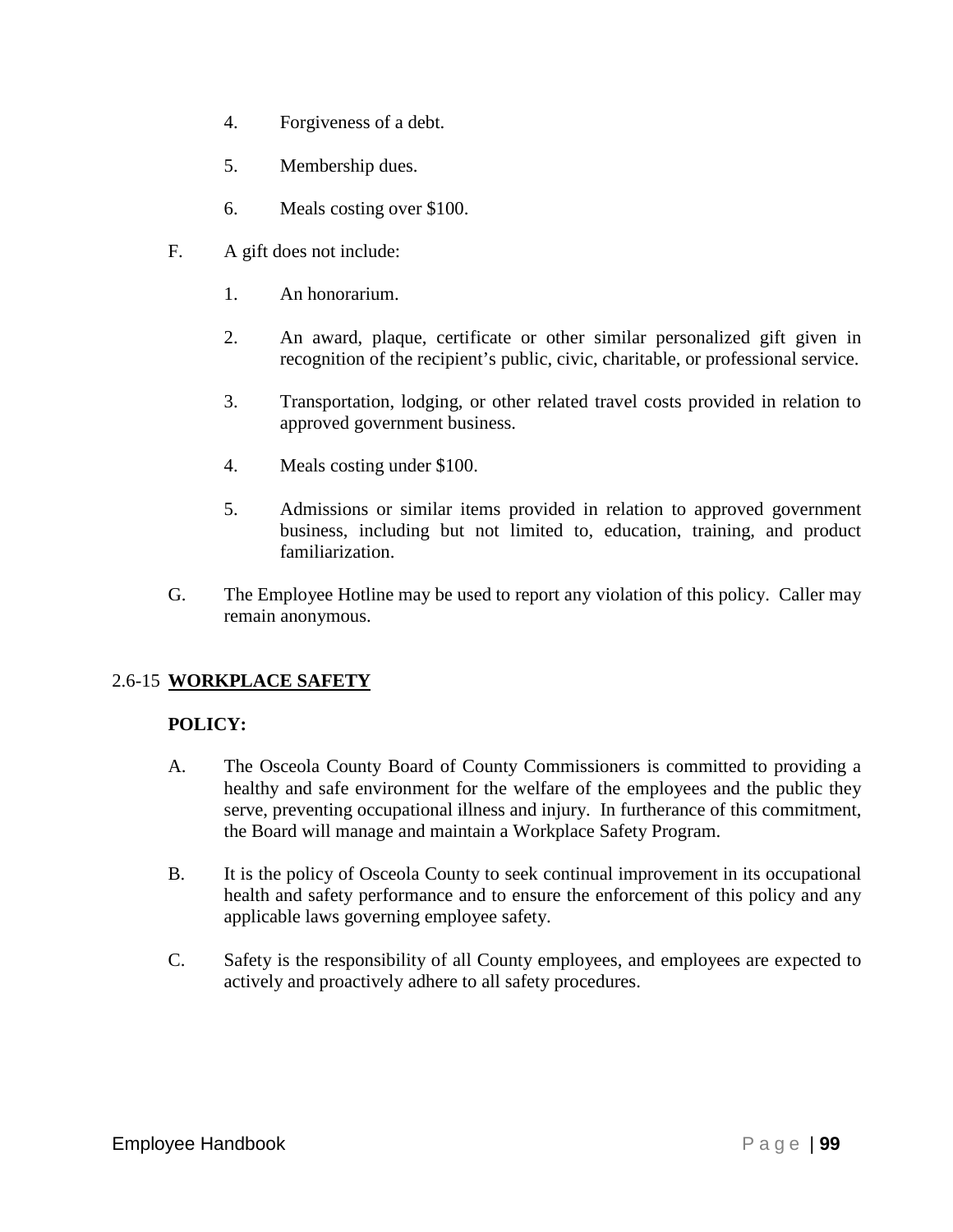### **PROCEDURES:**

### A. **Accountability and Responsibility**

Accountability and responsibility of Osceola County's Safety Program begins with County Administration supporting and guiding its structure and activities. Implementation and administration of this program is facilitated through the County Safety Coordinator. Department Heads and Supervisors shall actively uphold the policies and procedures as they pertain to the day-to-day operations of their departments and divisions. Each employee is to place safety requirements as first importance in the performance of their work duties at all times.

- B. Administration and enforcement of the County Safety Policy will be accomplished by applying the following components:
	- 1. Communication:

A vital piece of the County's Safety Program is effective communication among employees, Administration, Safety Coordinator and the Safety Committee. This will ensure active understanding of the County's Safety Program policies and procedures, demonstrated through on-the-job safety behaviors. Additionally, immediate communication regarding the occurrence of workplace safety incidences, as well as near-miss incidents is expected.

2. Prevention:

For a safety program to be successful, a proactive approach to safety hazards needs to become part of the workplace culture. This means identifying potential risks before they become a problem. Catching potential risks through a comprehensive self-inspection audit is one prevention strategy, coupled with daily observations of work surroundings to identify hazards. Once identified, strategies to modify potential risks must be discussed with management in order to establish procedures to engineer out the hazards.

3. Training:

Employee training is the single most important activity in any organization. Thorough training provides employees with the most efficient and safe methods to perform their jobs. Therefore, it is essential that all jobs be evaluated on their specific safety training needs and that each employee's Supervisor adheres to those requirements to ensure proper and timely training is completed.

4. Investigation:

Prompt reporting of safety incidents as well as near misses begin the investigation process, another vital piece of administering the County's Safety Program. The County's Safety Program supports an active Safety Committee, along with the Safety Coordinator and administrative staff. These individuals serve as a vehicle to conduct incident investigations that include identification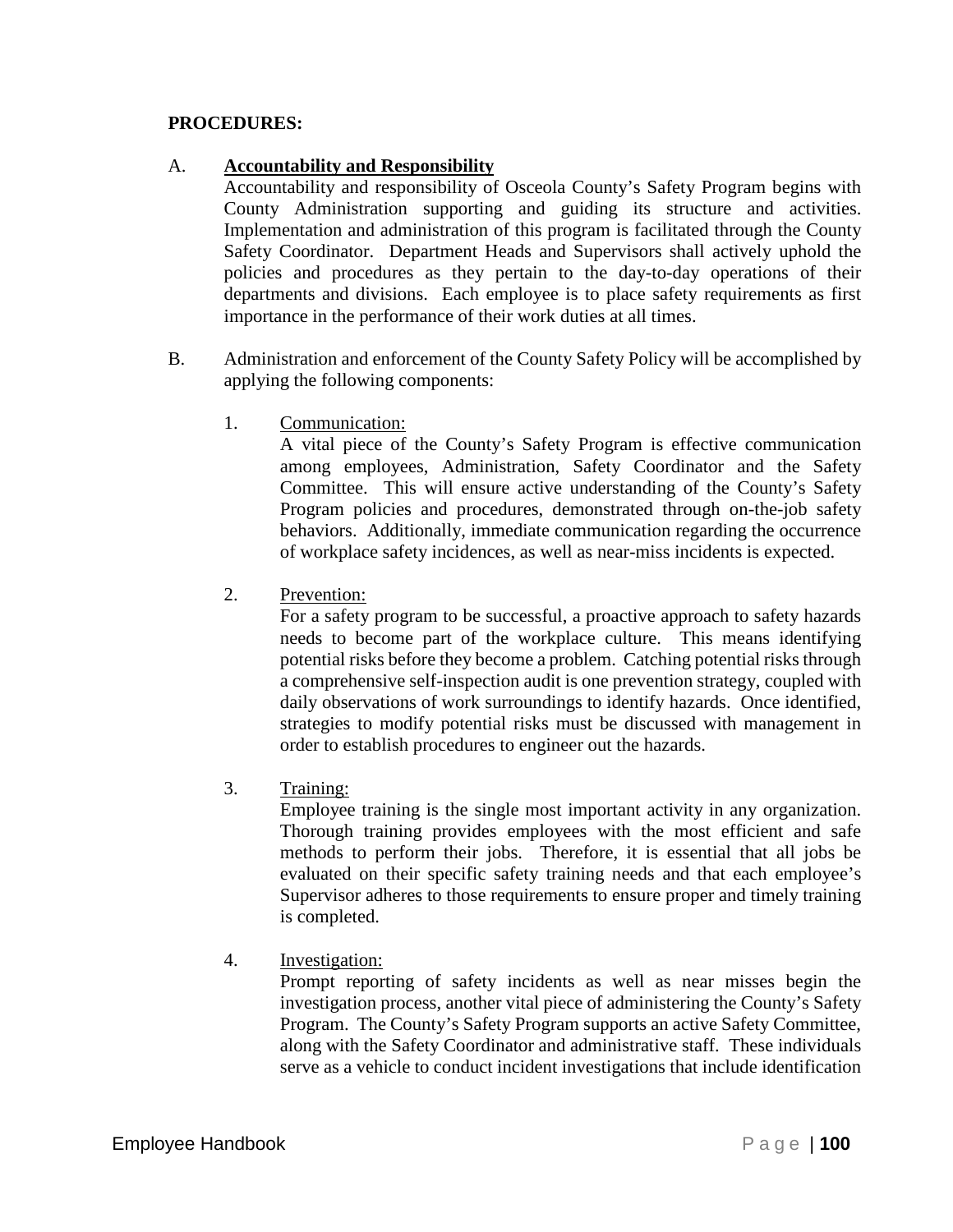of root causes and strategies to implement appropriate and timely prevention methods.

- C. The safety of each County employee is a shared responsibility. Adherence to this policy will be a measurable component of the individual employee performance evaluation process. Violation of this policy shall be enforced in accordance with the applicable sections of the Osceola County Personnel Policies and Procedures.
- D. It is the County's responsibility to provide safe working conditions for all employees, comprehensive instructions covering safe work practices, and special equipment to protect employees against hazards. The County will give safety precedence over the operational expediency of short cuts and will comply with any applicable laws.
- E. The Safety Committee is charged with, and all County employees are responsible for, promoting accident prevention by actively supporting the Safety Policy and observing the safety regulations.
- F. This policy should not be considered to be comprehensive or sufficient as training materials for all situations. The County provides a more comprehensive Safety Manual, which outlines specific safety training needs for employees. Departments will also be required to provide employees with their departmental Safety Operating Guide (SOG) that will outline job specific safety information.

# 2.6-16 **EMERGENCY/DISASTER EMPLOYMENT**

**POLICY:** The County Manager shall initiate employee emergency deployment procedures when deemed necessary upon the declaration of a State of Local Emergency.

- A. The County Manager or designee may at any time during a declared local emergency suspend normal government operations when conditions are such that normal work cannot be performed. Such suspension shall be announced through a declaration suspending routine government operations.
- B. Despite the suspension of government operations, employees may be required to be available to work either before, during, or immediately after an emergency occurs. Employees shall not assume they are not required to work based solely on any media or news reports regarding County closings.
	- B. During an emergency or disaster event, employees may be assigned to perform their normal duties or they may be temporarily assigned to work at different job sites specific to an emergency event (i.e., working inside the Emergency Operations Center, Employee Reception Center, comfort stations, evacuation shelters, a staging area or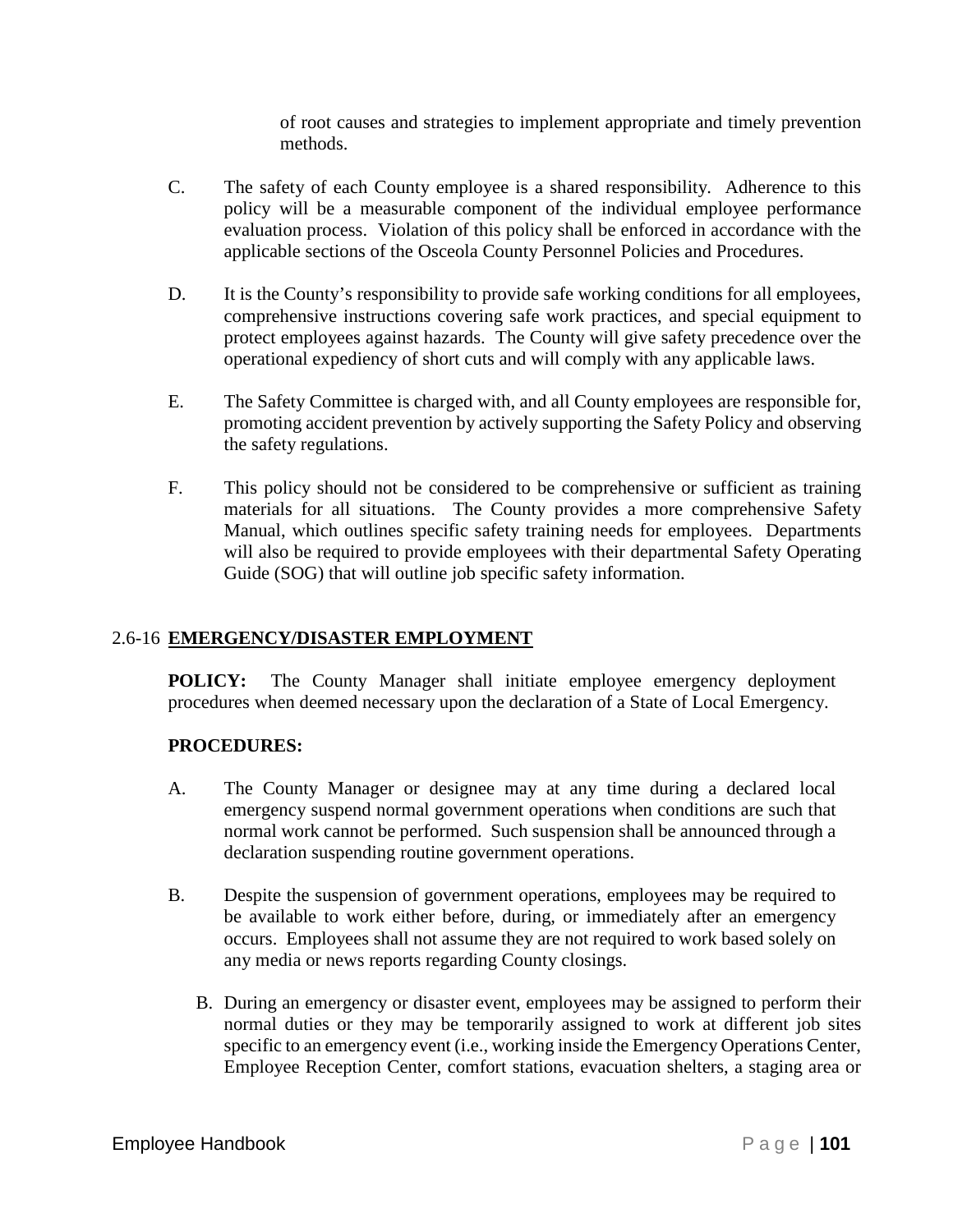point of distribution, etc.). Efforts shall be made to assign employees to duties according to their respective knowledge, skills, abilities, and physical capabilities.

- D. All Department Heads shall follow their respective Departmental emergency procedures and timeline. Human Resources and Department Heads shall establish an emergency schedule and identify those positions required to work during the preemergency, emergency, and post-emergency phases. Additionally, each Department Head shall designate an alternate contact person should an emergency or disaster occur.
- E. Employees shall be notified of duty assignments either prior to an event, if practical, or when contact is made with the Human Resources, the Department Head or designee. Those who do not have an assignment shall be placed on a standby list, and are to report to a designated location identified by Human Resources. The Department Head or designee shall supply the list of names and their location to the Personnel Unit leader in the logistic section at the EOC.
- F. Employees will be expected to work normal hours during any emergency event unless otherwise instructed. Employees shall make contact with the designated Department contact person prior to regularly scheduled work time to verify work assignment including alternate work location. Employees may be required to work flexible hours in order to accommodate the needs of the people as required by the County during the emergency.

# G. **"Know Your Role" Program**

- 1. Addressing the needs of Osceola County citizens must continue during an impending or declared local state of emergency and subsequent recovery period. To accomplish this, County BOCC employees shall complete an Employee Disaster Information Form (EDIF) within 30 days of employment. Every employee shall update the EDIF anytime pertinent information changes.
- 2. Human Resources shall review employees' EDIF with each department in January, ensuring each employee has provided updated information as necessary, and shall assign each employee a work classification tier (Tier 1 - 4). Additionally, the Office of Emergency Management shall review countywide EDIF assignments annually and before the start of the Atlantic hurricane season.
- 3. Each employee shall complete the online EDIF document at the link provided by Human Resources. For a detailed review of Employee Disaster Information Form instructions, and a list of Frequently Asked Questions, please visit: [http://insideosceola](http://insideosceola/) – Human Resources – Know Your Role.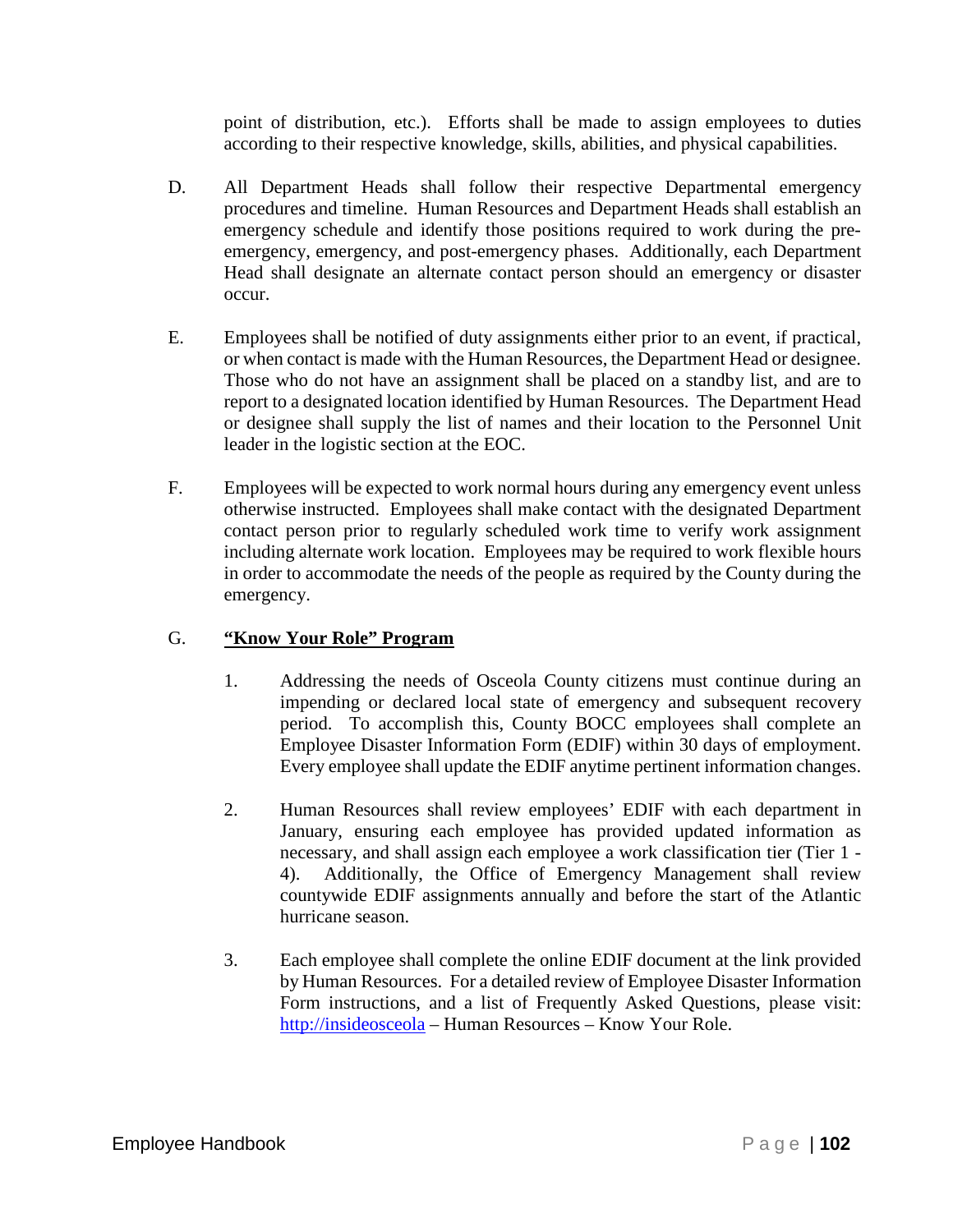- 4. Employee Duty
	- a. **Work Classification Tier:** All employees receive a work classification tier (Tier 1 - 4). This is determined using the current Comprehensive Emergency Management Plan and Employee Disaster Information Form (EDIF).
	- b. **Service Priority:** County operations to provide emergency services may supersede normal operations resulting in altering or suspending processing timeframes for personnel actions until the disaster recovery period has ended.
	- c. **Alternate Work Assignments:** During the pre-disaster and disaster recovery periods, employees may perform duties other than the essential functions of their position. Depending on the needs of the County, employees may work at different locations rather than their normal duty assignment.
	- d. **Monitor Radio/TV Stations:** Employees should monitor local media outlets when a declaration of a local state of emergency exists. The following stations provide information specific to Osceola County:

i. 88.3 FM ii. 89.1 FM (Spanish)

- e. **Pre-Assigned Employees (Tier 2):** Many employees are assigned duties assisting with official County disaster response/recovery efforts. These employees will report to their designated worksite when requested/directed to do so.
- f. **Tier 3 Employees:** Employees assigned to Tier 3 should contact the Osceola County Employee Information Line at **407-742-WORK** and report to the Employee Reception Center (ERC) at Osceola Heritage Park Silver Spurs Arena (or other secondary location) when so directed. Employees are reminded to keep their County ID badge with them at all times to aid law enforcement officials during curfews and re-entry.
- g. **Contact with the County:** Regardless of an employee's disaster assignment, all employees must maintain daily contact with the County. If telephone lines are down or conditions exist where contact by telephone is not possible, employees should make contact as soon as possible. Employees are responsible for keeping their department and supervisor informed of their status and activity including careful tracking of all hours worked and the specifics of the work performed.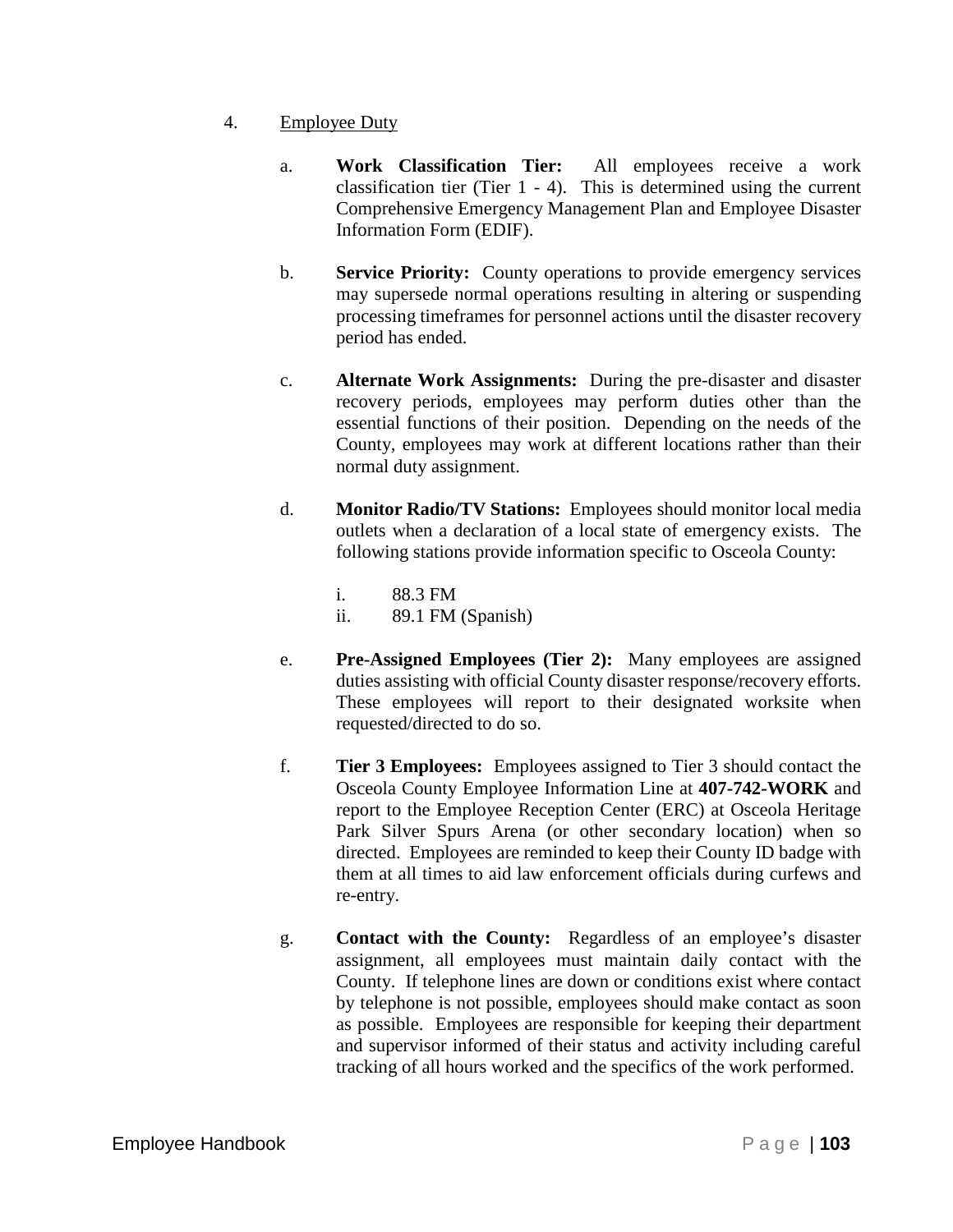- 5. County Duty
	- a. Department directors and managers shall ensure all employees have completed the Employee Disaster Information Form (EDIF), and Human Resources shall maintain accuracy of the EDIF data with the Human Resources Information System (HRIS).
	- b. Human Resources shall maintain the HRIS database module for entering, tracking, and reporting countywide Employee Disaster Information Forms.

# H. **Eligibility**

# 1. Essential Non-Emergency (ENE – Tier 3)

Employees classified as Essential Non-Emergency may be directed not to report to their regular job assignment during the pre-disaster, disaster, and post-disaster phases of a locally declared state of emergency or disaster. They may work other assignments and activities as situations necessitate. Reassignment may include, but is not limited to support of the following:

- a. County Staging Area(s)
- b. Volunteer Reception Center
- c. Point of Distribution Sites (POD's)
- d. Food or Services distribution sites
- e. Feeding Stations
- f. Sand bag filling stations
- g. Disaster Recovery Centers
- h. Employee Reception Center (ERC)
- i. Emergency Operation Center or associated facility
- j. Emergency Shelters

# 2. Emergency Essential (EE – Tier 3)

- a. Employees designated as Emergency Essential are required to perform regular work functions during the pre-disaster, disaster, and postdisaster phases of an imminent or declared emergency. Administrators, Directors, and Managers are responsible for identifying Emergency Essential positions and shall ensure that employees are aware of individual responsibilities by communicating and notifying them of their emergency work assignment prior to the declaration of an emergency. Reassignment of Tier 2 employees may include, but is not limited to support of the following:
- b. County Staging Area(s)
- c. Volunteer Reception Center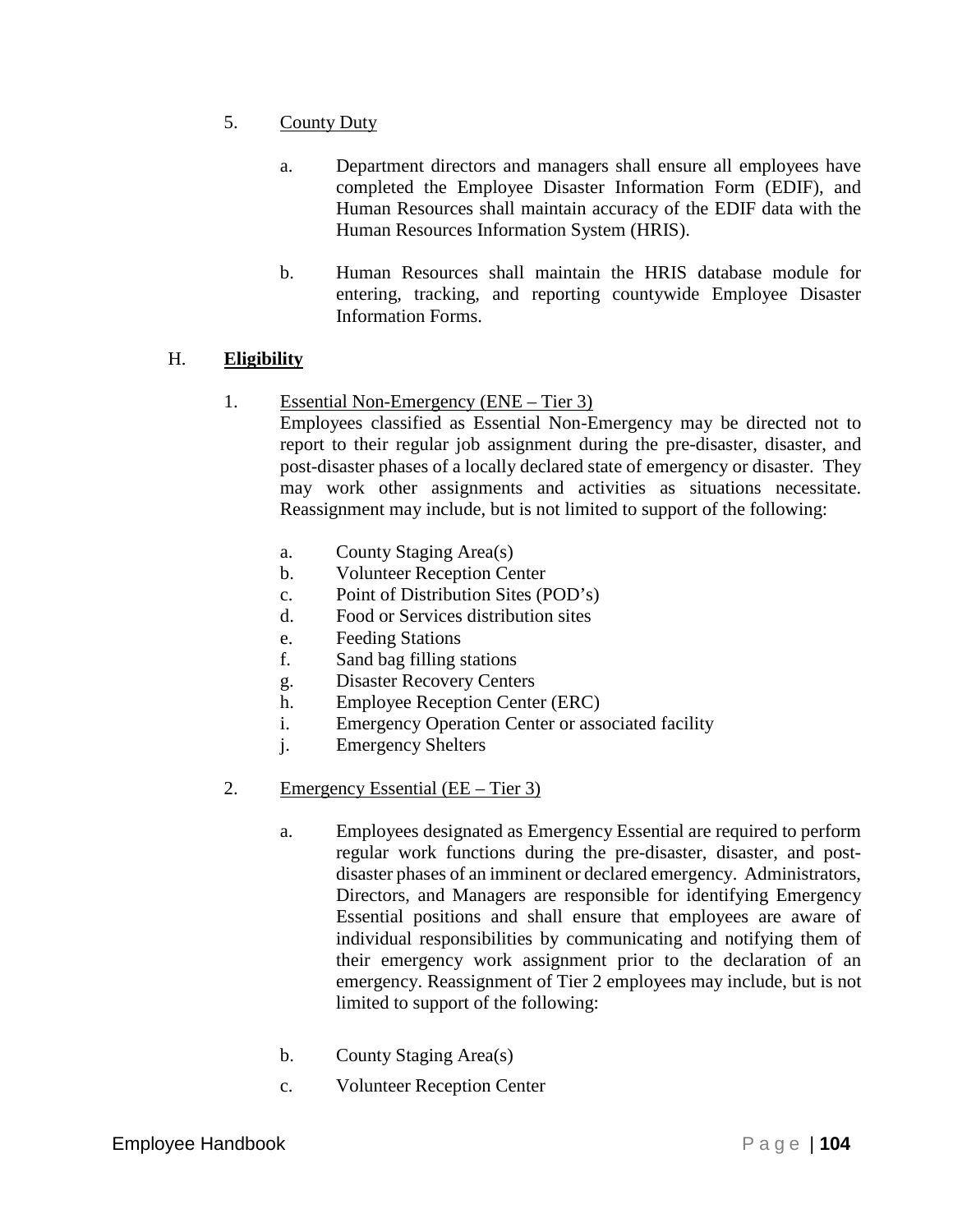- d. Point of Distribution Sites (POD's)
- e. Food or Services distribution sites
- f. Feeding Stations
- g. Sand bag filling stations
- h. Disaster Recovery Centers
- i. Employee Reception Center (ERC)
- j. Emergency Operation Center or associated facility
- k. Emergency Shelters
- l. Employees designated as Emergency Essential must maintain contact accessibility with their supervisors. Emergency Essential employees who fail to report to their work assignment may be subject to disciplinary action up to and including termination.
- m. Employees who are unable to report to work should contact their supervisor by telephone. If telephone lines are down or existing conditions prevent contact by telephone, employees are to make contact with their work unit as soon as possible.
- 3. Emergency Response Support Employees (ERS Tier 2)
	- a. Emergency Response Support employees are those specifically trained through the Osceola County Office of Emergency Management and other authorized agencies to perform in one or more support functions outside their regular work duties.
	- b. Trained employees designated in an emergency response support capacity are required to work in emergency functions during the predisaster, disaster, and post-disaster phases of a declared emergency. This may include operating in the Emergency Operations Center, the Employee Reception Center, or other designated area in periods of heightened threat conditions.
	- c. Emergency Response Support employees must maintain contact accessibility with their supervisors and may be reassigned to an alternative operational supervisor for the duration of the disaster or emergency. Emergency Response Support employees who fail to report to their work assignment may be subject to disciplinary action up to and including termination.
	- d. Employees who are unable to report to work should contact their supervisor by telephone. If telephone lines are down or existing conditions prevent contact by telephone, employees are to make contact with their work unit as soon as possible.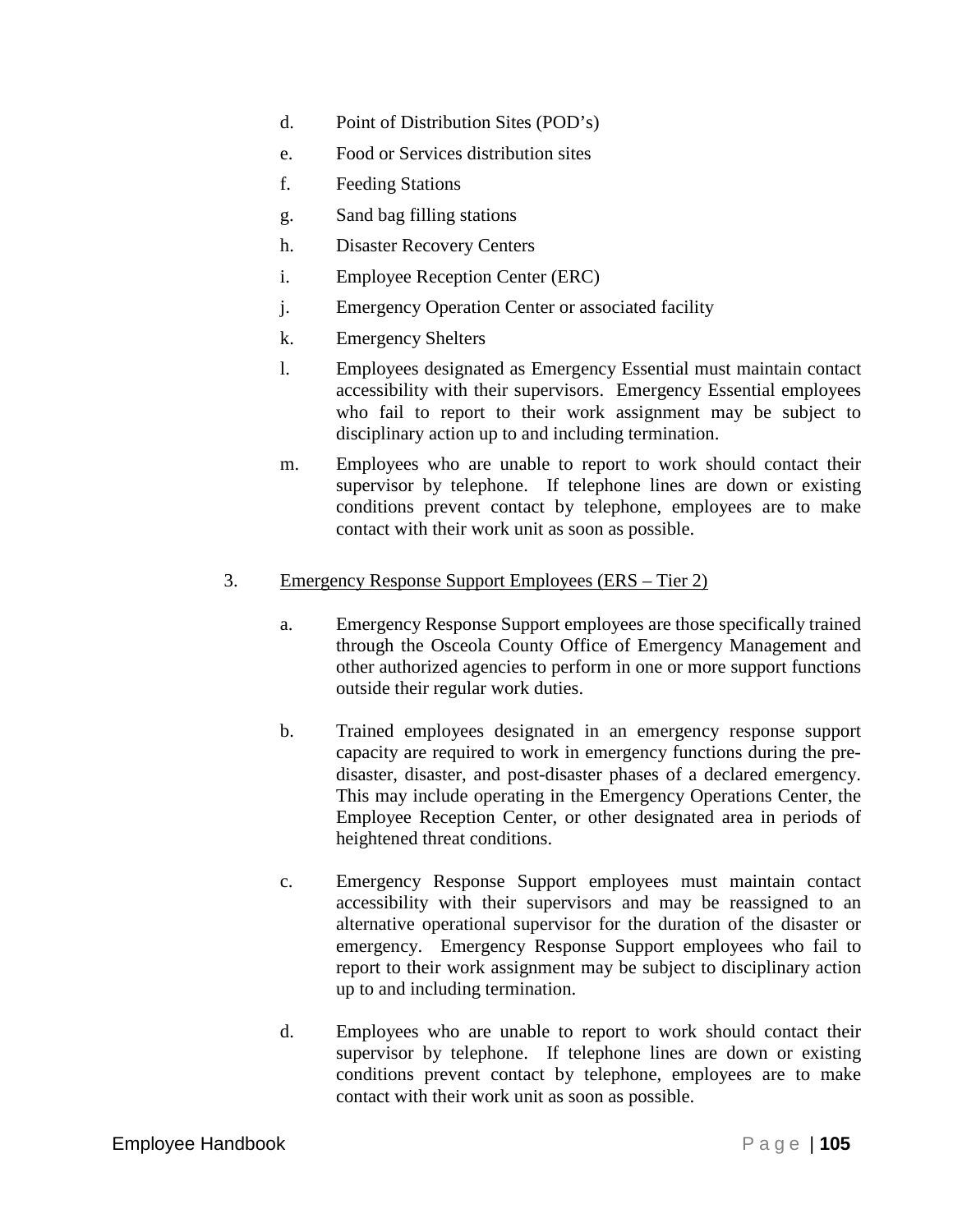## 4. Emergency Response (Tier 1)

Emergency response employees are those employees in a high-risk category and are generally public safety employees. Work assignment and compensation classification is determined by departmental policy, operational guidelines, and collective bargaining agreement.

## I. **Emergency Administrative Leave**

- 1. In the event an imminent or declared emergency results in disruption of normal County business, the County Manager or designee may suspend normal County operations and direct non-essential employees **NOT** to report to work. The County Manager may grant up to three (3) days paid Emergency Administrative Leave (EAL) to employees who are directed to **NOT** report to work.
- 2. Hours reported as EAL are not considered as hours worked for overtime purposes. The Essential Non-Emergency Employees returning from approved leave and who are scheduled to report to work during the period of disruption shall be compensated for their normally scheduled work hours using EAL.
- 3. Temporary employees are eligible for EAL for their previously scheduled shift at the base hourly wage up to a maximum of eight (8) hours within the first 24 hours of the disruption of normal County business.
- 4. During this period, employees should monitor local radio and television stations for information and instructions on when to report to their job assignments. All employees shall call the Osceola County Employee Information Line at **407-742-WORK**, at least twice daily to confirm a required return-to-work date, time, and location. Employees will call the information line before 7:00AM and again after 7:00PM but no later than 9:00PM.
- 5. Should the disruption extend beyond three (3) days, employees will be required to use accrued personal leave or use Leave Without Pay. Personnel not required for the direct support of their respective work sites are encouraged to acquire Emergency Response Support Employee classification.
- 6. The Personnel Unit (HR) will coordinate the Osceola County employee responder effort identified as Essential Non-Emergency. The Personnel Unit and the Office of Emergency Management will regularly publish and distribute a training schedule with required courses to achieve required emergency training.
- 7. Employees assigned to work during the period when normal operations are suspended will be paid regular wages in accordance with applicable law, County policy, and Union contracts. In addition to regular wages, eligible employees may receive additional emergency compensation at time and a half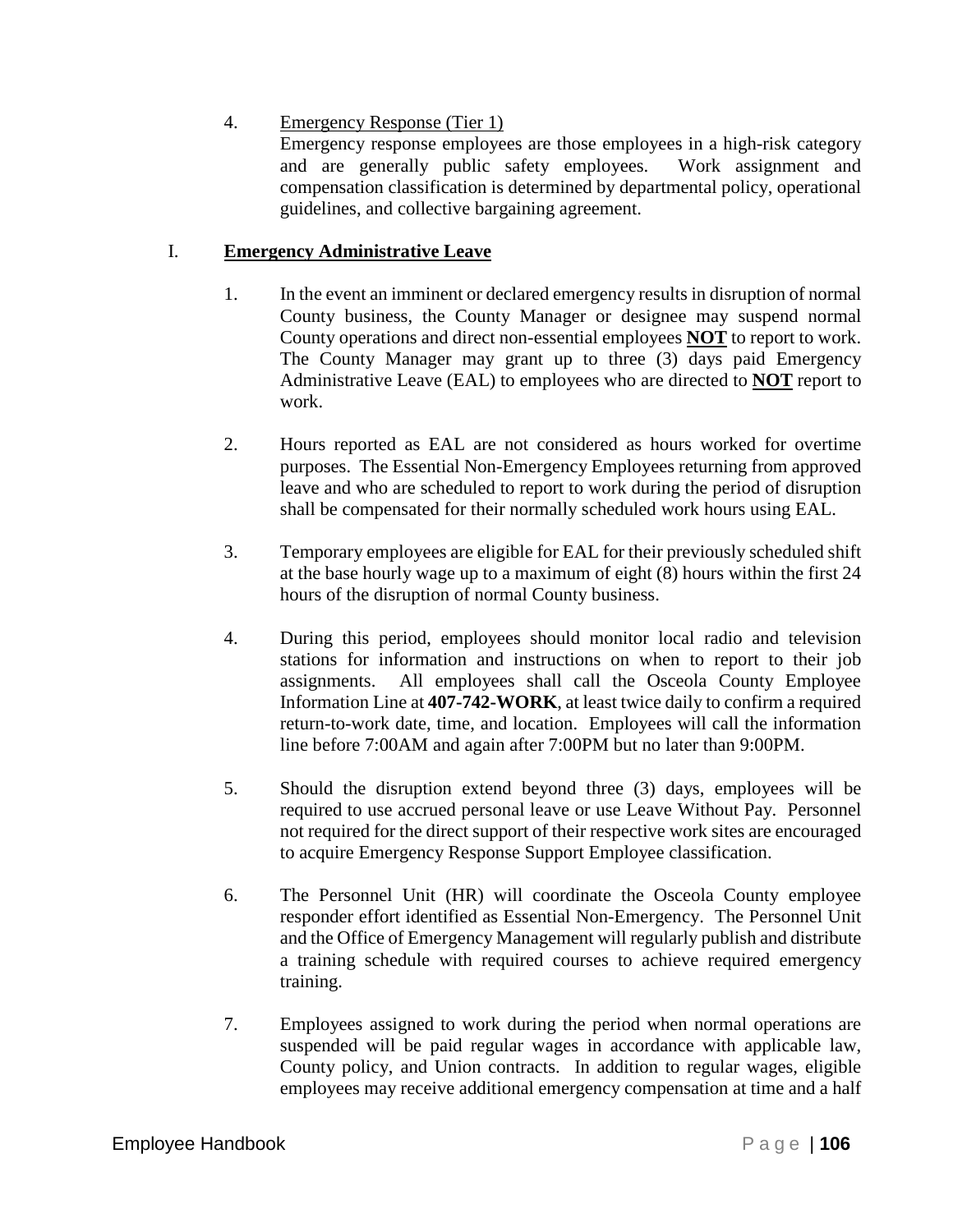(in accordance with the Fair Labor Standards Act FLSA), for time worked during this period. The additional emergency compensation may be paid to all regular and temporary employees, except for the following:

- a. Executive Employees (and those employees "Acting" in Executive Employee classifications at the time of the disaster/emergency situation).
- b. Employees who are members of the Florida Retirement System (FRS) Senior Management Service Class.

### J. **Compensation Classification**

- 1. Tier 4 Employees See Section L below.
- 2. Tier 3 Employees
	- a. **Emergency Non-Exempt Pay Classification (ENP):** This classification applies to all eligible non-exempt employees who respond during the time the County Manager or designee suspends normal business. These employees shall be paid Emergency Non-Exempt Pay (ENP). Employees shall be entitled overtime pay in accordance with the Fair Labor Standards Act (FLSA).
	- b. **Emergency Exempt Pay Classification (EE1):** This classification applies to all eligible exempt (salaried) employees who respond during the time the County Manager or designee suspends normal business. These employees shall be paid Emergency Exempt 1 (EE1), which is the base salary for all regularly scheduled number of hours worked per workday. Any hours worked over 60 hours shall be paid as additional straight time at the hourly rate each hour.
- 3. Tier 2 Employees
	- a. **Emergency Response Support Employee Non-Exempt Pay (EC2):** This classification applies to trained/certified non-exempt employees performing emergency operations work assignments as:
		- i. Emergency Operations Center Command and General Staff
		- ii. Branch Directors
		- iii. Division and Group Supervisors
		- iv. Unit/Team Leaders
		- v. Field Operations Center Coordinators
		- vi. Disaster Mental Health Counselors
		- vii. Points of Distribution (POD) Managers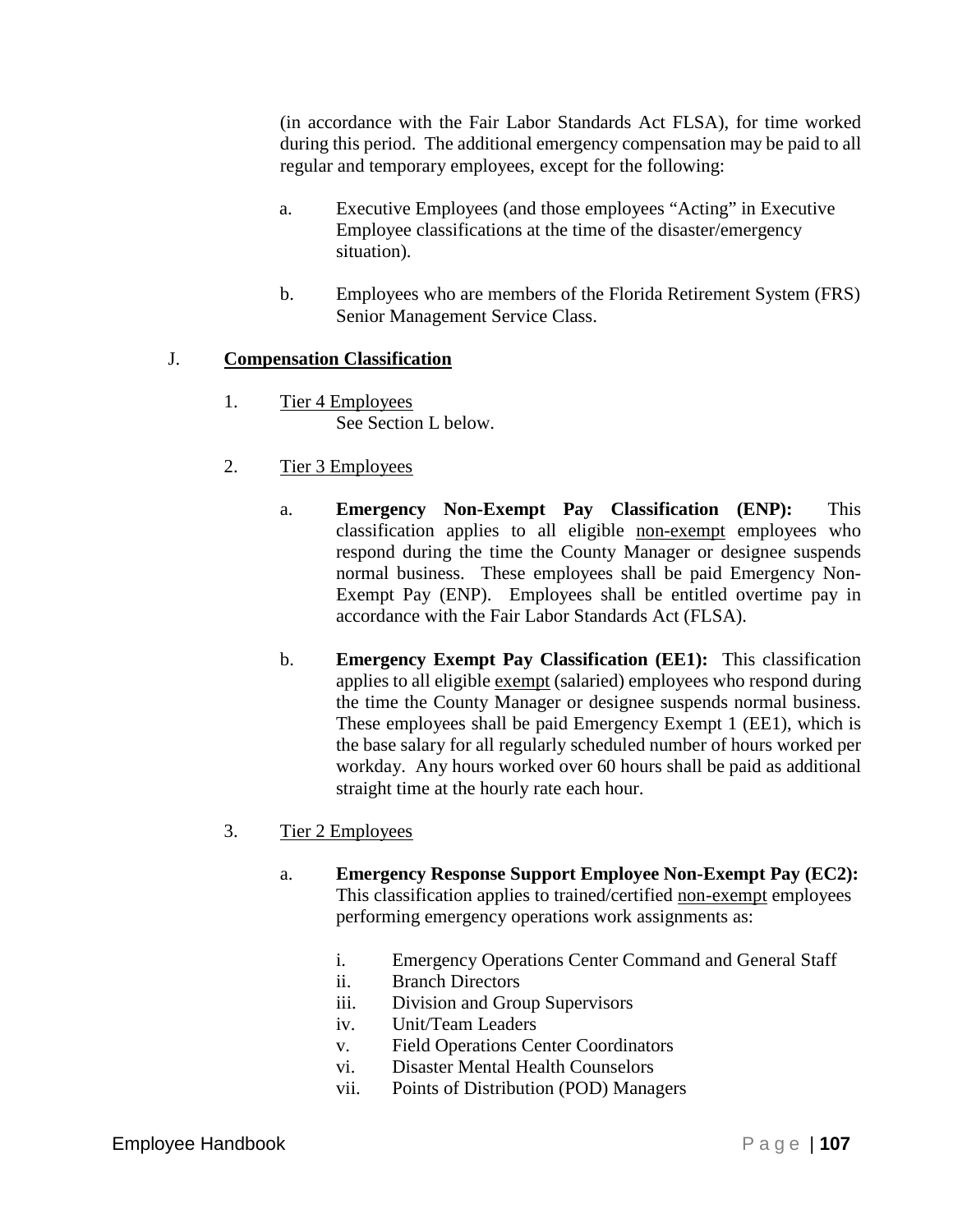- viii. Staging Area Managers
- ix. Shelter Managers
- x. Citizen Information Center Operators
- xi. Employee Reception Center (ERC) Coordinators/Managers

Eligible employees shall be paid the base hourly wage and shall be entitled to overtime pay in accordance with the Fair Labor Standards Act (FLSA).

### b. **Emergency Response Support Employee Exempt Pay (EC3):**

This classification applies to trained/certified exempt employees performing emergency operations work assignments as:

- i. Emergency Operations Center Command and General Staff
- ii. Branch Directors
- iii. Division and Group Supervisors
- iv. Unit/Team Leaders
- v. Field Operations Center Coordinators
- vi. Disaster Mental Health Counselors
- vii. Points of Distribution (POD) Managers
- viii. Staging Area Managers
- ix. Shelter Managers
- x. Citizen Information Center Operators
- xi Employee Reception Center (ERC) Coordinators/Managers

Eligible employees shall be paid the base salary for all regularly scheduled number of hours worked per workday. Additional hours worked over 60 hours shall be paid as additional straight time at the hourly rate each hour.

4. Employees on Leave

Employees on any type of approved leave prior to or during the declared emergency do not receive additional paid time off and are paid according to the original, approved leave request. Employees, whose leave is cancelled by their supervisor in a declared emergency, are compensated according to the pay schedule delineated in this document.

5. Employees Directed Not to Report – Paid Administrative Leave Not Granted in circumstances where the County Manager has not granted paid Administrative Leave, employees directed not to report to work, or who are unable to report to work, may utilize leave in accordance with existing policies. Otherwise, employees shall be placed on unpaid leave of absence until the declared emergency ends.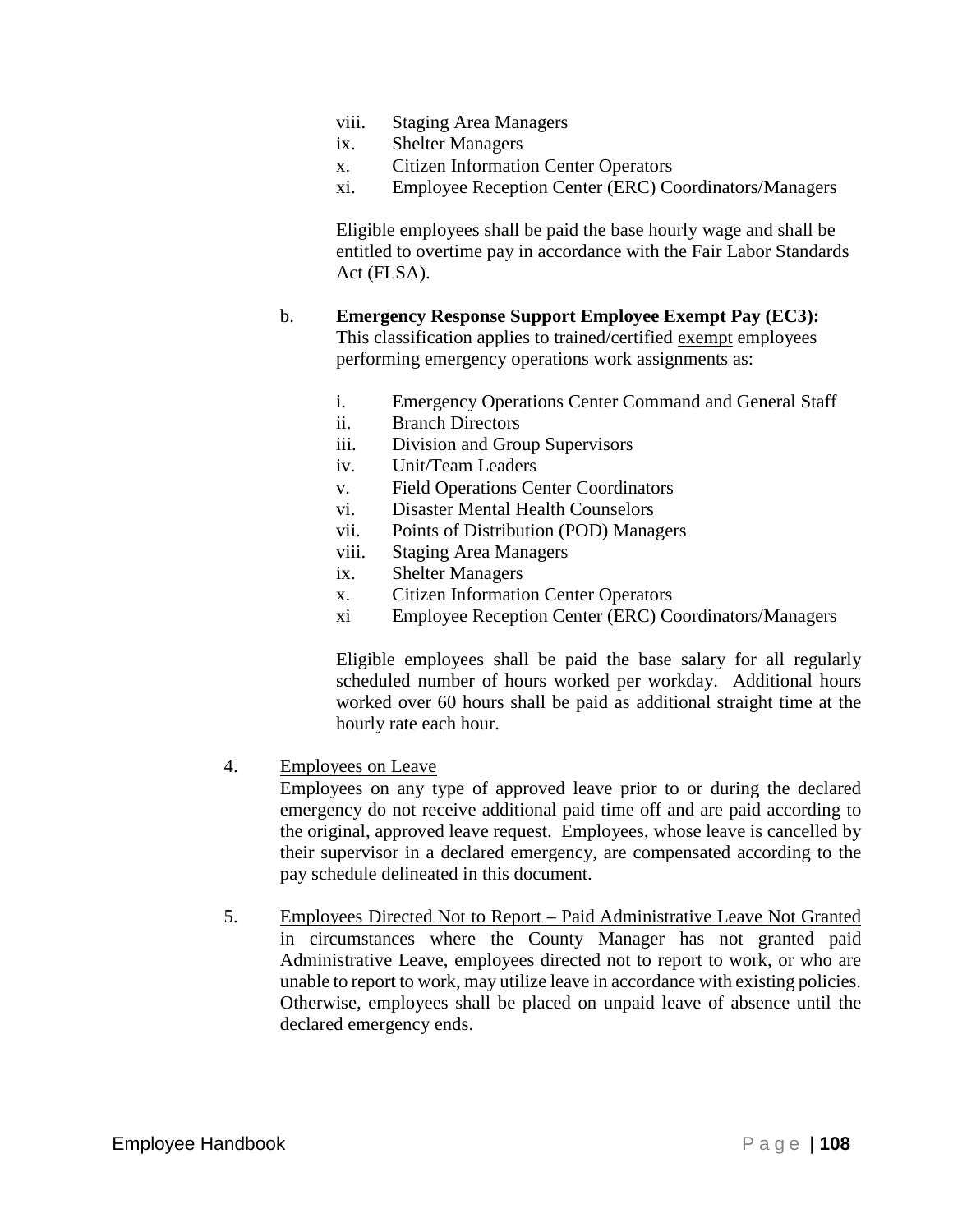### K. **Disaster/Emergency Labor Tracking**

- 1. Disaster work assignments shall be tracked using the ICS-214 form. It is the responsibility of each employee to ensure an accurate record of work conducted during a disaster.
- 2. It is each department's responsibility to verify all hours worked. Since departments are responsible for all wages paid to County employees during a disaster/disaster recovery period, departments shall carefully review hours submitted, including those for alternate work assignments. The ICS-214 form shall be verified by the department and forwarded to the Time Unit Leader who is responsible for coordinating payment of all emergency-related hours worked.
- 3. All departments must maintain accurate timekeeping records during disaster/disaster recovery periods.
- 4. It is the responsibility of the department director to assure that all grant-funded employees work in accordance with grant requirements.
- 5. Members of collective bargaining units will receive wages and benefits in accordance with the collective bargaining agreement.

### L. **Request for Exemption from Emergency or Disaster Duty**

- 1. Employees may be exempt from working during an emergency event upon providing an accepted notice of extenuating circumstances. (Having a spouse who also works for the County, having children, or not wanting to be away from your home during an event are NOT exemptions). It is your responsibility during an event to report as directed to work.
- 2. Employees requesting exemption from emergency or disaster duty due to extenuating circumstances shall be required to submit an "Emergency/ Disaster Request for Exemption from Duty" form to their Department Head. This form shall be completed on an annual basis, and submitted by June 1<sup>st</sup> each year, or upon a change of circumstances. The form shall provide verifiable documentation of the extenuating circumstances. The Department Head shall review all requests and forward to Human Resources for final approval. The determination of exemption shall be given in writing to the employee. All employees that have been exempted shall be required to use Vacation Leave, if available, otherwise the time off shall be without pay. Any employee who has applied for an exemption and has been denied shall report for duty as assigned or they will be subject to disciplinary action up to, and including, termination.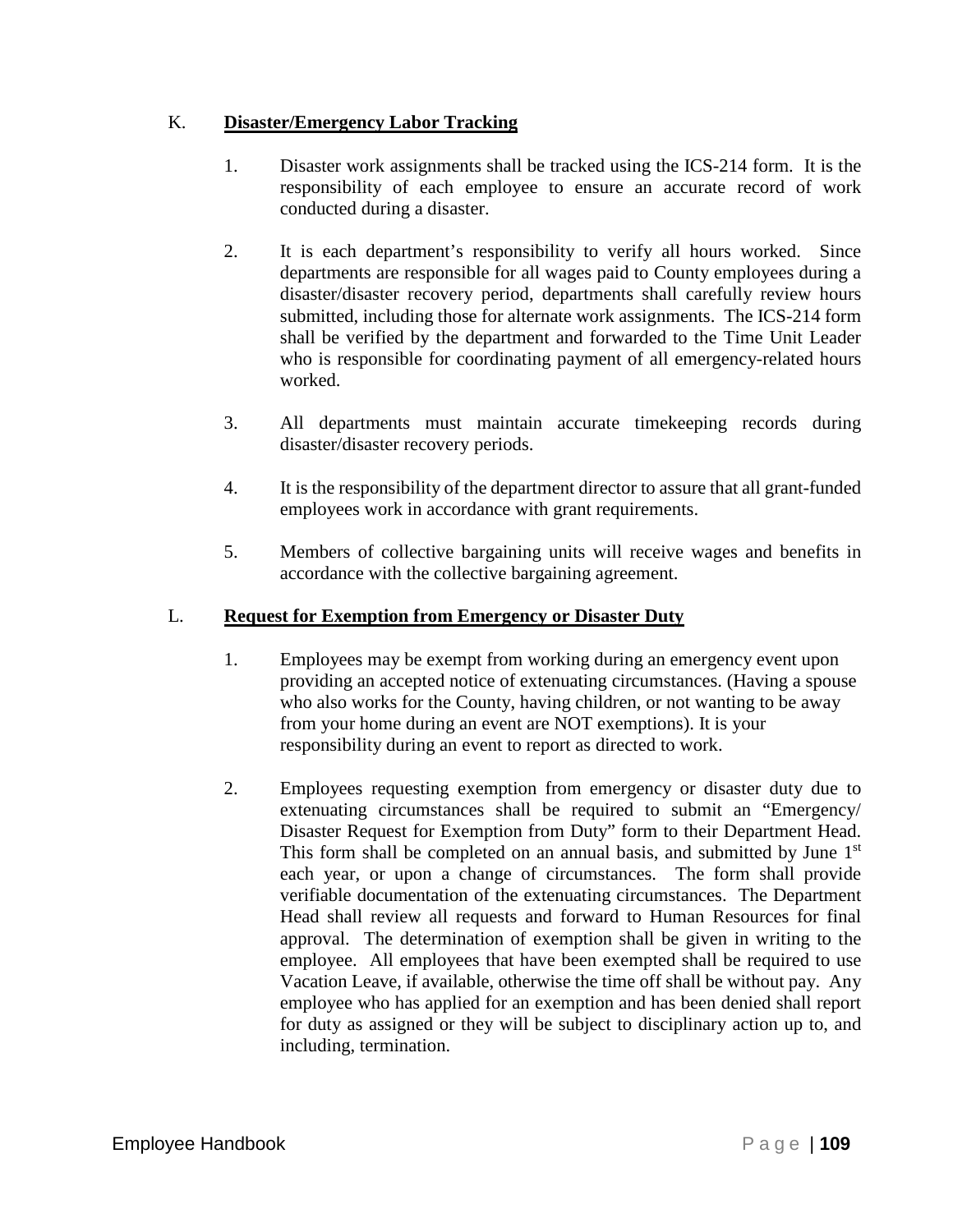3. Should an emergency exemption be required after an emergency event, a request shall be made in writing and approved by Human Resources.

# M. **Failure To Report**

1. Any Employee designated as Tiers 1, Tier 2, or Tier 3, must report as directed. Employees who fail to report to their work assignment may be subject to disciplinary action up to and including termination.

# 2.6-17 **VIOLENCE-FREE WORKPLACE**

# **POLICY:**

- A. It is Osceola County Board of County Commissioners' policy to promote a safe work environment for its employees. In support of this commitment, the Board will work with its employees to maintain a work environment free from violence, threats of violence, verbal or physical abuse, harassment, intimidation, stalking, and other disruptive behavior.
- B. The Osceola County Board of Commissioners has a zero tolerance for workplace violence. Violence and/or threats of violence will not be tolerated; that is, all reports will be taken seriously and will be dealt with appropriately. Such behavior includes oral or written statements, gestures, or expressions that communicate a direct or indirect threat of physical harm.
- C. Safety and security are both personal and shared responsibilities. While all members of our management staff are to report inappropriate behavior immediately, the collective involvement of every employee is both important and appreciated. Cooperation from each employee is needed to implement this policy effectively and maintain a safe working environment.

### **PROCEDURES:**

- A. Any individual who commits such acts as outlined above shall be removed from County property, and may be subject to criminal procedures. If the individual is an employee, he/she shall also be subject to county disciplinary action up to and including termination from employment.
- B. Employees shall not ignore violent, threatening, harassing, intimidating, or other disruptive behavior. If such behavior is observed or experienced, employees must report it immediately to a Supervisor or Manager. Supervisors and Managers who receive such reports shall seek advice from Human Resources regarding the appropriate steps involved in investigating the incident and initiating the appropriate actions.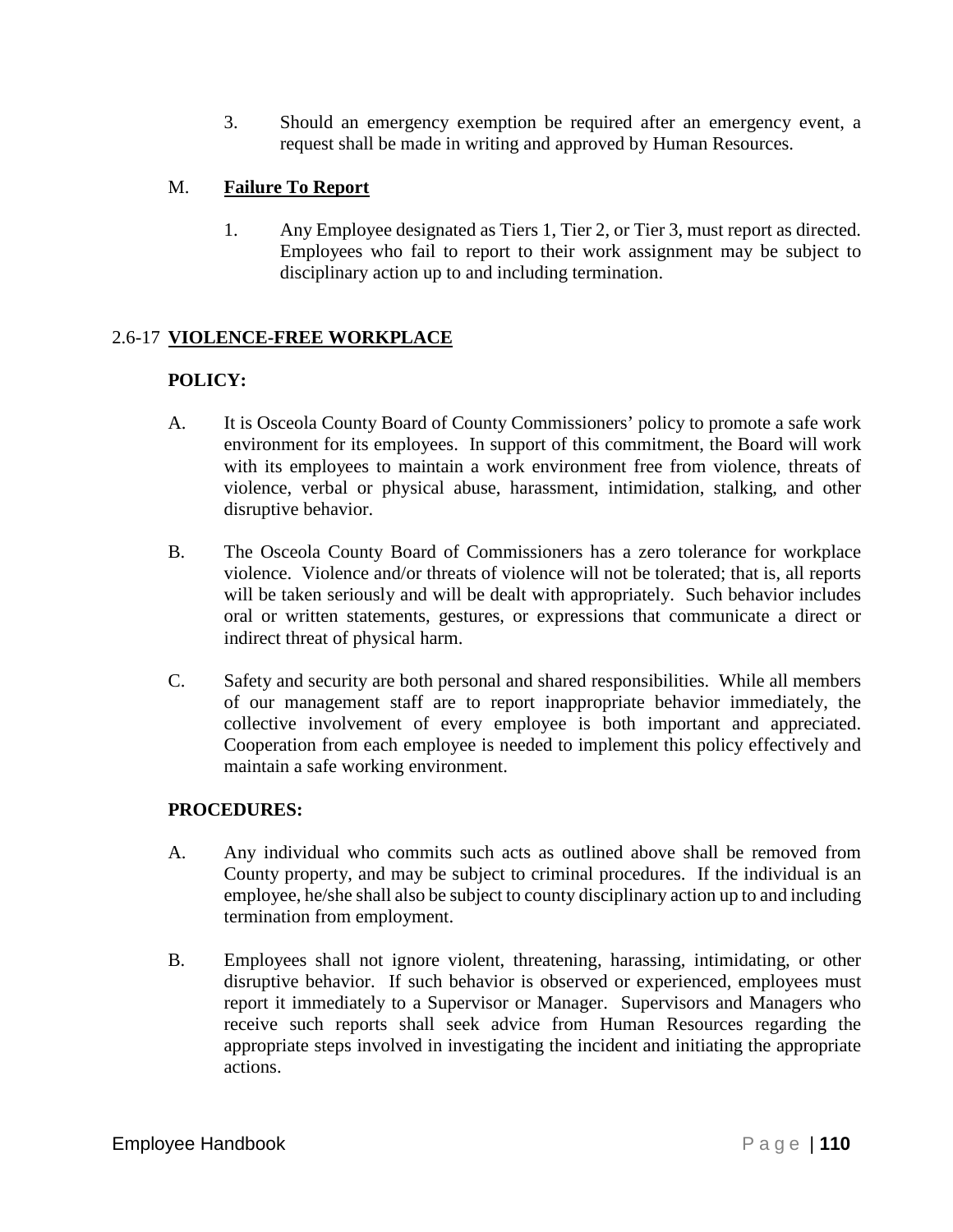## C. **Prevention**

- 1. In order to prevent workplace violence, it is every employee's duty to understand what violence is, how to identify indicators for potential violence, how to protect themselves from violence, and what to do if they become a victim or witness of workplace violence. Early intervention and awareness strategies are crucial to avoiding or minimizing the occurrence and effects of violence in the workplace.
- 2. Workplace violence can be actual violence, or the threat of violence against workers or the public. It can occur at or outside the workplace, and can range from threats and verbal abuse to physical assaults and homicide.
- 3. Indicators: No one can predict human behavior, and there is no specific "profile" of a potentially dangerous individual. However, recognized *indicators* of increased risk of violent behavior have been made available by the "Federal Bureau of Investigation's National Center for the Analysis of Violent Crime, Profiling and Behavioral Assessment Unit," in its analysis of past incidents of workplace violence. The following are some of these indicators:
	- a. Direct or veiled threats of harm;
	- b. Intimidating, belligerent, harassing, bullying, or other inappropriate and aggressive behavior;
	- c. Numerous conflicts with supervisors and other employees;
	- d. Bringing a weapon to the workplace, brandishing a weapon in the workplace, or making inappropriate references to guns;
	- e. Statements showing fascination with incidents of workplace violence, statements indicating approval of the use of violence to resolve a problem, or statements indicating identification with perpetrators of workplace violence;
	- f. Statements indicating depression (over family, financial, and other personal problems) to the point of contemplating suicide;
	- g. Drug/alcohol abuse;
	- h. Extreme changes in behavior.
- 4. Other Considerations: To ensure a positive work environment, all Osceola County employees are expected to conduct themselves in an appropriate and professional manner. In addition to the above warning signs, the following are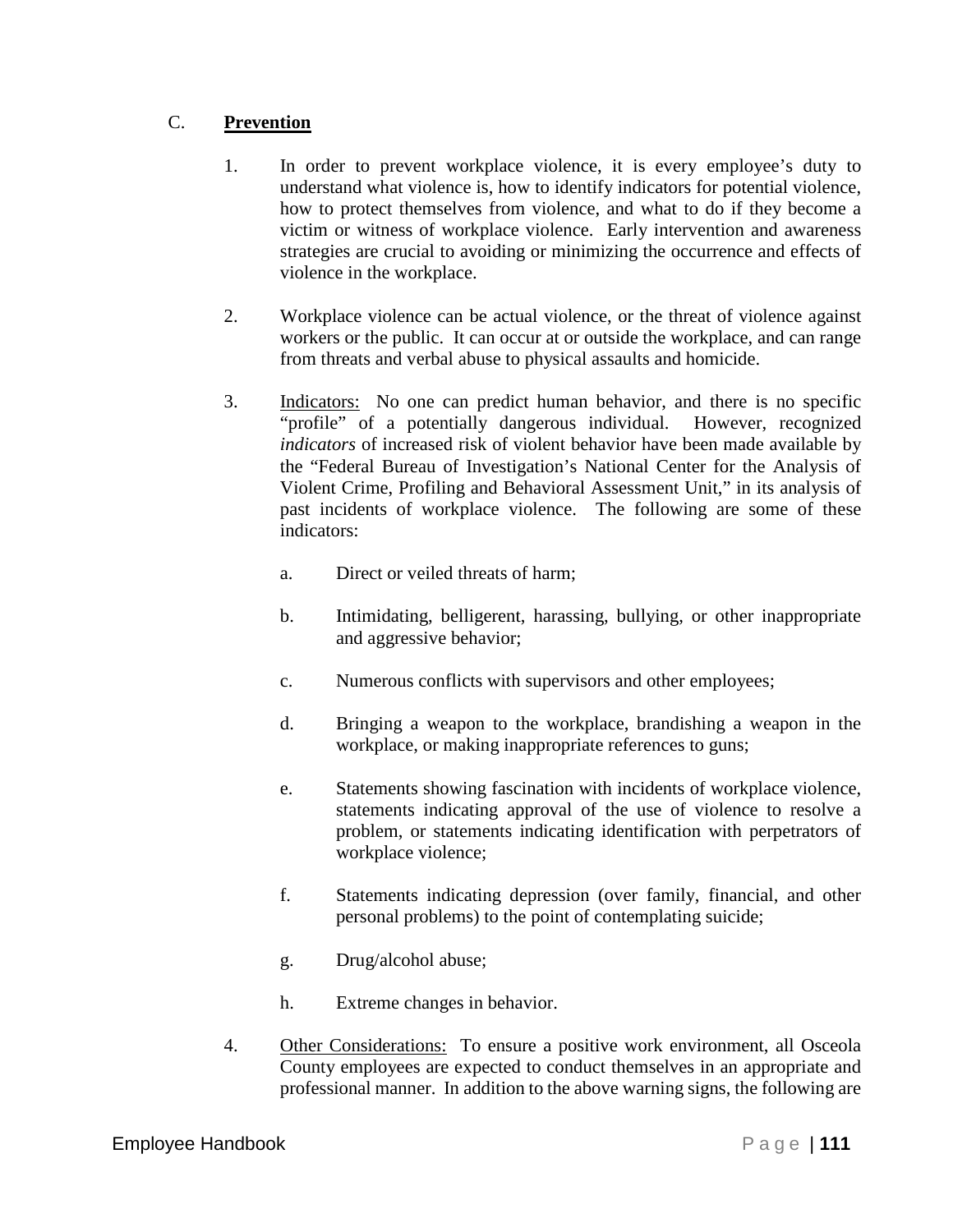examples of behavior that are unacceptable and should be reported immediately:

- a. Uncooperative with supervisors and co-workers;
- b. Belligerent toward customers/public;
- c. Uses profanity or curses at customers or co-workers;
- d. Unwanted and/or inappropriate sexual comments;
- e. Refuses to obey County/Departmental policies and procedures;
- f. Increased absenteeism on-the-job (productivity drop, appears to lack focus);
- g. Involved in fights or assaults;
- h. Stalks co-workers or their families.
- 5. Employees should look for multiple warning signs, repeated behavior, or escalation. If an employee is unsure whether the behavior should be viewed as an indicator of violence, he/she should speak with his/her Supervisor or Human Resources.

## D. **Reporting Workplace Violence**

After taking immediate steps necessary to preserve life and safety, employees are responsible for following these procedures:

## 1. VIOLENCE IN PROGRESS

- a. All employees **Dial 911**.
- b. Advise 911 Operator of any medical emergencies at the time of the call.
- c. The employee who contacts emergency personnel is responsible to also notify their Supervisor of the situation. The Supervisor is responsible for immediately notifying the Department Head and Human Resources.

# 2. POTENTIAL VIOLENCE

- a. Any employee who becomes aware of a situation involving possible workplace violence should immediately contact their Supervisor.
- b. The Supervisor will contact the Department Head, who will determine

## Employee Handbook **Page | 112**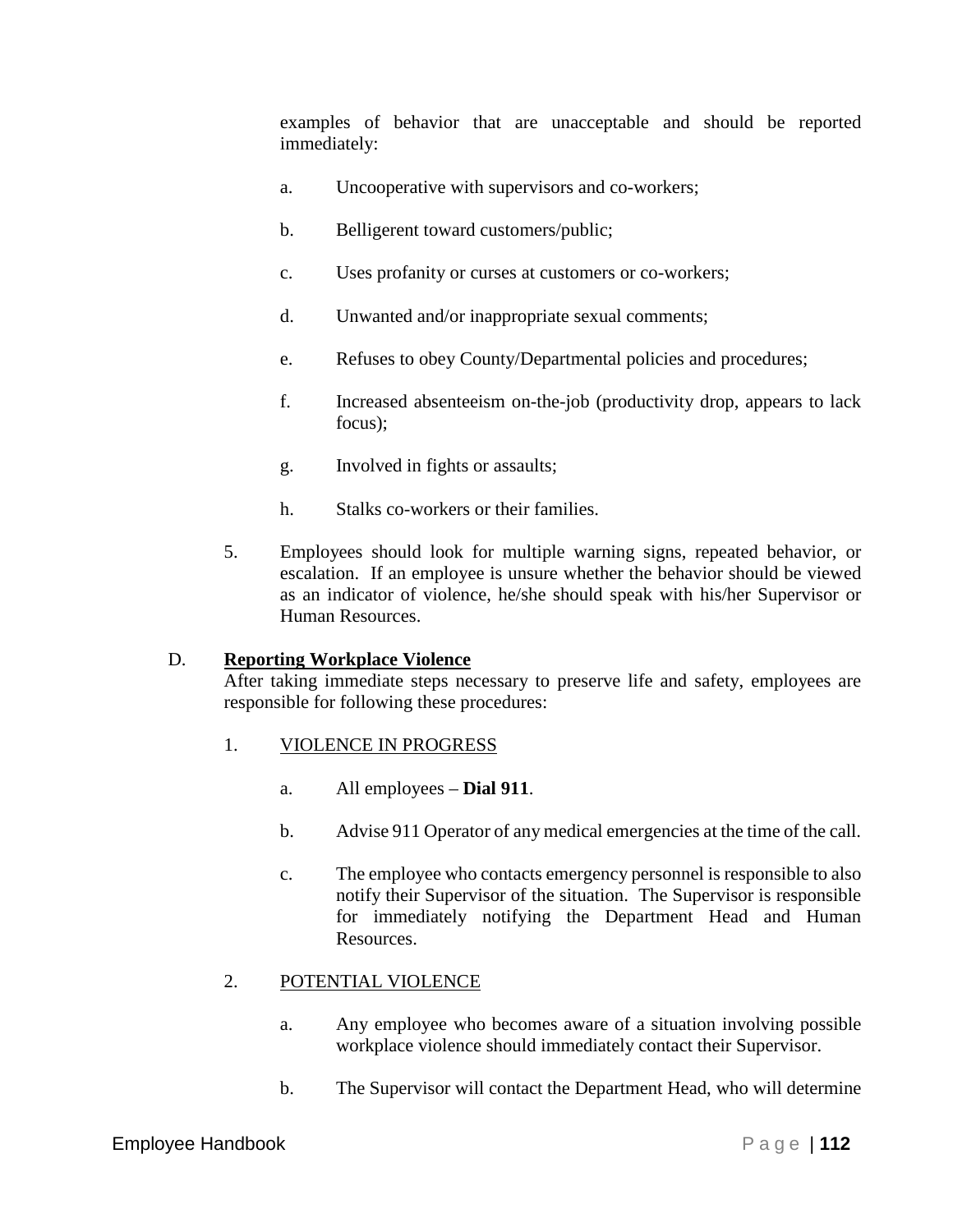if additional actions are necessary, and if so, will contact Courthouse Security or the appropriate law enforcement agency for their location.

### E. **Documentation**

In all situations involving workplace violence, or potential workplace violence, all employees with knowledge of the incident must provide a written statement to their Supervisor. Copies of the reports must be provided to Human Resources. If the occurrence involves co-workers, the Supervisor and the Department Head will determine the appropriate disciplinary actions in accordance with the County Personnel Policies and Procedures.

### F. **Domestic Violence in the Workplace**

- 1. Domestic Violence is abusive behavior that is physical, sexual, and/or psychological, and intended to establish and maintain control over a partner. Domestic Violence is a serious problem that affects people from all walks of life. It can adversely affect the well-being and productivity of employees who are victims, as well as their co-workers. Other effects of domestic violence in the workplace include increased absenteeism, turnover, and health care costs, and reduced productivity.
- 2. It is important that all employees know how best to respond to the effects of domestic violence in the workplace. In addition, employees should also be aware of physical or behavioral changes in other employees and to communicate their concerns to their Supervisor, and do not attempt to diagnose the employee.
- 3. Supervisors and Department Heads shall:
	- a. Be responsive when an employee who is a victim or perpetrator of domestic violence asks for help. Contact Human Resources for information regarding the County's Employee Assistance Program (EAP), and make that information available to the employee.
	- b. Maintain confidentiality. Information regarding the employee should only be given to others in order to provide assistance and security to the affected employee or other employees of Osceola County.
	- c. Work with the victim, Human Resources, and Security or other appropriate law enforcement agency to assess the need for and development of a workplace safety plan for the victim.
	- d. When necessary, adjust the employee's work schedule and leave time, when practical, to allow for medical appointments, legal appointments, relocation and counseling. (See Domestic Violence Leave Policy.)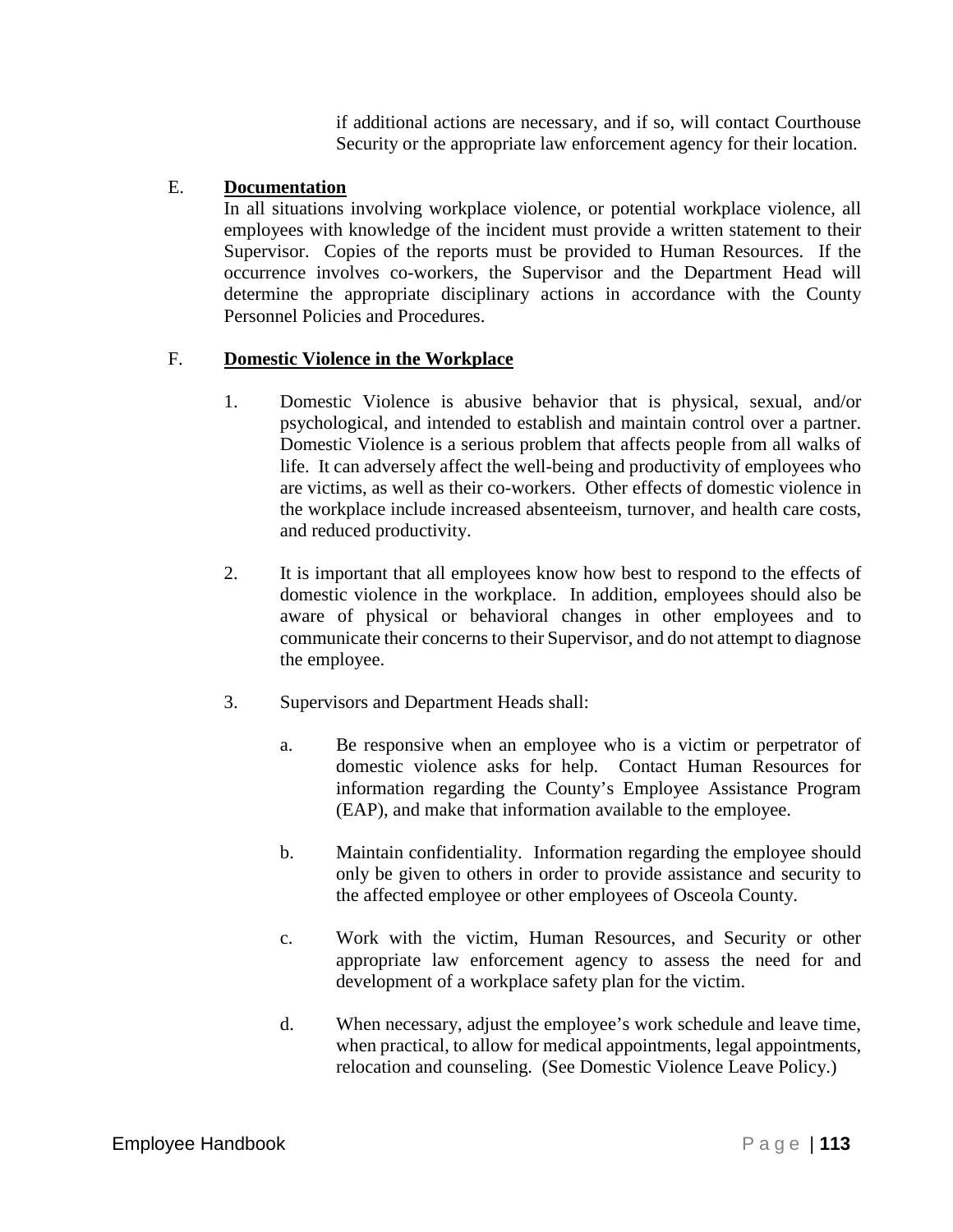- e. Honor all civil protection orders.
- f. Consider steps needed to be taken to provide safety for other employees, customers, citizens, and visitors.
- 4. Options for employees who are victims of domestic violence:
	- a. Tell a trusted co-worker, Supervisor or Department Head of your circumstances and ask for assistance.
	- b. Contact the County Employee Assistance Program (EAP) for assistance.
	- c. Notify your Supervisor of the possible need to be absent, and work with management to arrange leave options and work schedules which may be available for you. Be clear of your plan to return to work and maintain communication with your Supervisor during your absence. (See Domestic Violence Leave Policy.)
	- d. If appropriate, and if safety is a concern, submit a recent photograph of the abuser and a copy of your protection order to your Supervisor. This will assist management and co-workers in identifying the abuser should they appear at your work location.
	- e. Keep a copy of your protection order with you at all times, if one is available.
- 5. Options for employees who are perpetrators of domestic violence:
	- a. Tell a trusted co-worker, Supervisor or Department Head of your circumstances and ask for assistance.
	- b. Contact the County EAP for assistance.
	- c. Enroll in a certified domestic violence treatment program.
- G. Workplace violence can have a devastating effect on the productivity of an agency and on the quality of life of its employees. Osceola County's goal is to maintain a safe and comfortable workplace for its employees. This goal can be achieved only through the commitment and efforts of all County officers and employees.

## 2.6-18 **EMPLOYEE COOPERATION**

**POLICY:** The Osceola County Board of County Commissioners takes pride in its employee relations that involve all employees working together. This policy is intended to create a system of shared responsibility between employees when responding to job-related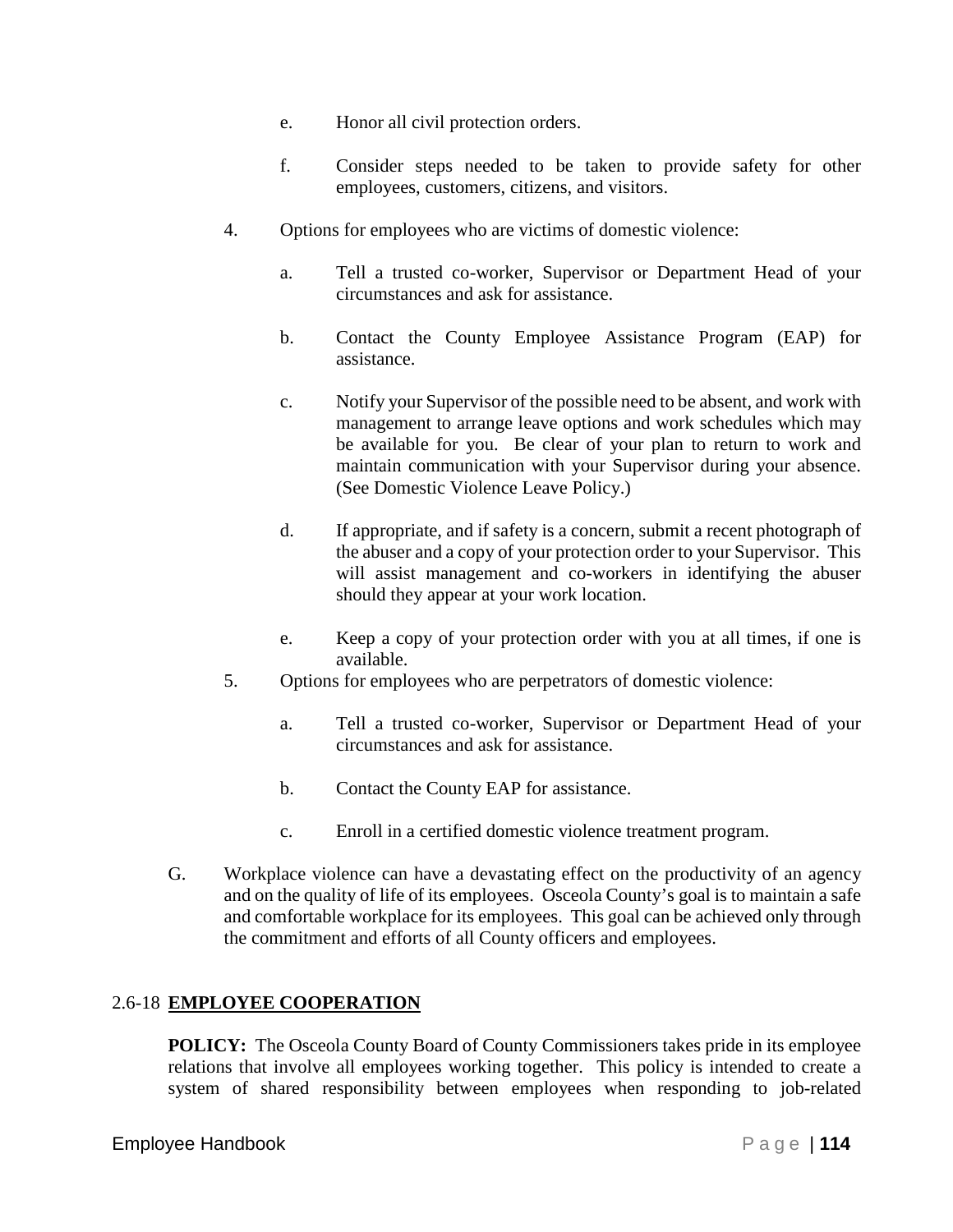investigations, hearings, depositions, meetings, inquiries or proceedings conducted by any person authorized by law or employees authorized by the County.

## **PROCEDURES:**

- A. All County employees shall cooperate and appropriately respond to any job-related deposition, investigation, meeting, hearing, inquiry, or proceeding conducted by any person authorized by law or by the County.
- B. Any County employee who willfully refuses or fails to appear, or appears but refuses to answer any questions relating to matters arising out of County employment, shall be subject to immediate termination from employment with the County for insubordination.

# 2.6-19 **LEGAL ISSUES**

**POLICY:** An employee is responsible for notifying their immediate Supervisor or other authorized official when arrested, when subpoenaed and the subpoena is related to their job, when information has been filed by a prosecuting official against the employee for an offense or violation of the law, and/or when indicted by a Grand Jury. The County Manager/designee will confer with the County Attorney to determine the appropriate course of action to be taken by the County.

## **PROCEDURES:**

- A. An employee who has been arrested, has had information filed against them by a prosecuting official for an offense or violation of the law, and/or has been indicted by a Grand Jury, shall notify their immediate Supervisor within 24 hours. This can be done verbally or in writing. Upon notification, the Department Head, Human Resources, and the County Attorney's office shall determine what action is to be taken, if necessary. This determination shall be based on the seriousness of the arrest and/or charge.
- B. An employee shall notify their Supervisor/Department Head of a moving traffic violation when it involves a County vehicle and/or if the employee is responsible for driving a County vehicle. The employee shall report the incident no later than the next business day. The Department Head shall notify Human Resources immediately. Human Resources and Risk Management shall determine, on a case to case basis, whether the employee shall remain on the job, be suspended with pay or without pay, or be terminated.
- C. If an employee pleads nolo contendere or guilty to any charge, or is tried and found guilty of crimes involving moral turpitude, the employee may be discharged from employment with the County immediately without an appeal or grievance process.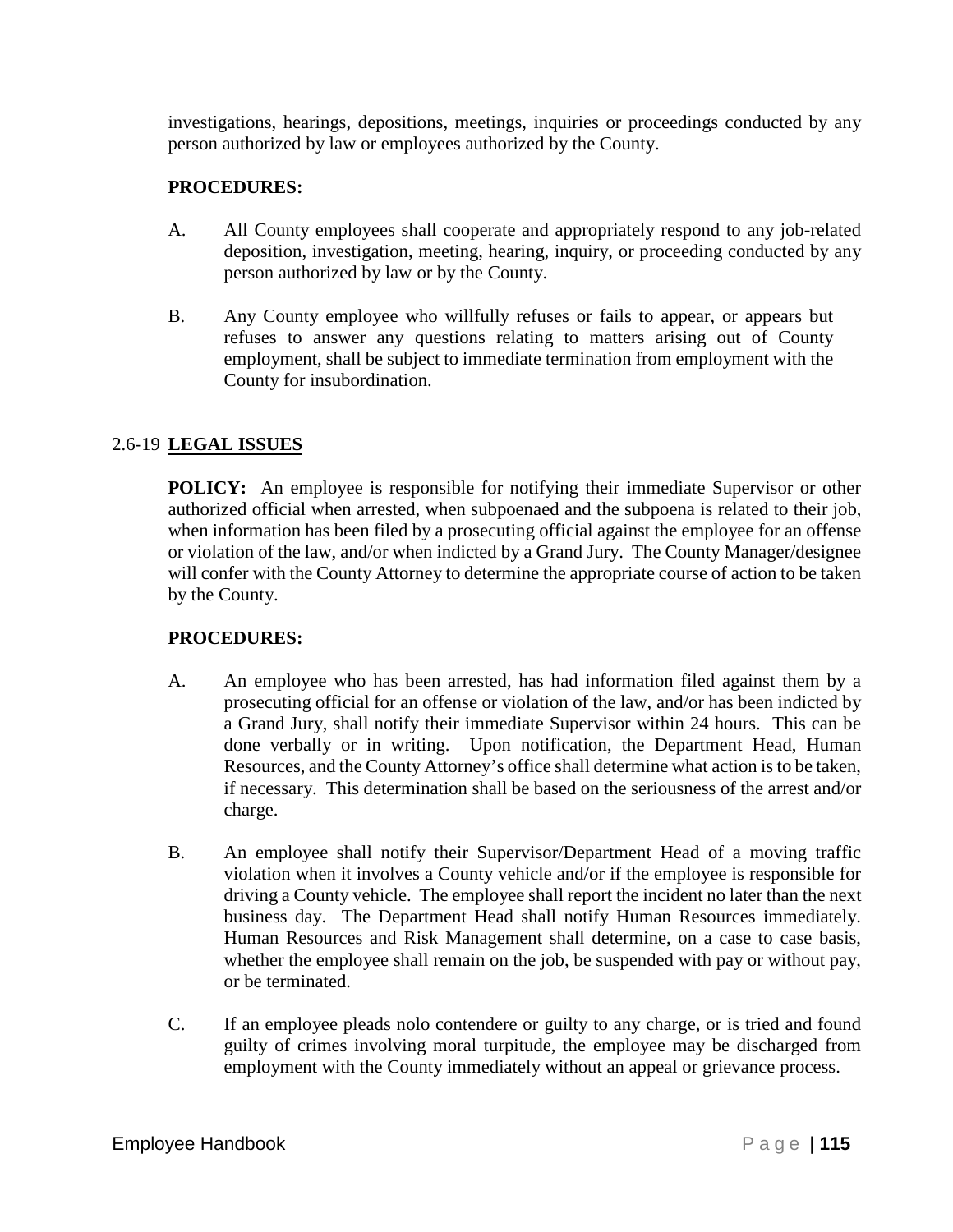- D. In the event an employee is tried and acquitted, or the information or indictment is dismissed or quashed, the affected employee's Department Head shall notify Human Resources. Human Resources shall review the affected employee's employment status regarding reinstatement, re-employment, and/or continued employment.
- E. Any County employee's violation of this policy or its implemented procedures is grounds for disciplinary action, up to and including termination.

## 2.6-20 **ATTENDANCE**

**POLICY:** All County employees are expected to report to work on time as they are scheduled.

### **PROCEDURES:**

- A. This policy applies to all County employees and prohibits excessive tardiness. The County assumes a commitment to regular attendance. Employees are expected to report for duty as scheduled and to notify the designated departmental representative in a timely manner whenever they are unable to do so.
- B. The intent is to promote a high level of attendance through a cooperative relationship between Management and employees. By working with an employee who has a poor attendance record, Management can help the employee correct problems related to excessive tardiness.

### C. **Attendance**

- 1. Employees are expected to be present for work every day they are scheduled to work. This includes telecommuters, who have been approved to work from home or other remote site, but still have a specific work schedule.
- 2. Employees are expected to report for work on time and complete their regularly scheduled workday.
- 3. If an employee must be absent or late, it is the employee's responsibility to notify his/her Supervisor/designee. This notification must be given as soon as the employee knows he/she will be tardy or unable to work, and must be given by the employee directly to his/her immediate Supervisor. Notification of absence must be provided no later than one (1) hour prior to the starting time of the employee's workday. Employees must make every attempt to notify their Supervisors that they will be late prior to the start of the employee's scheduled work shift.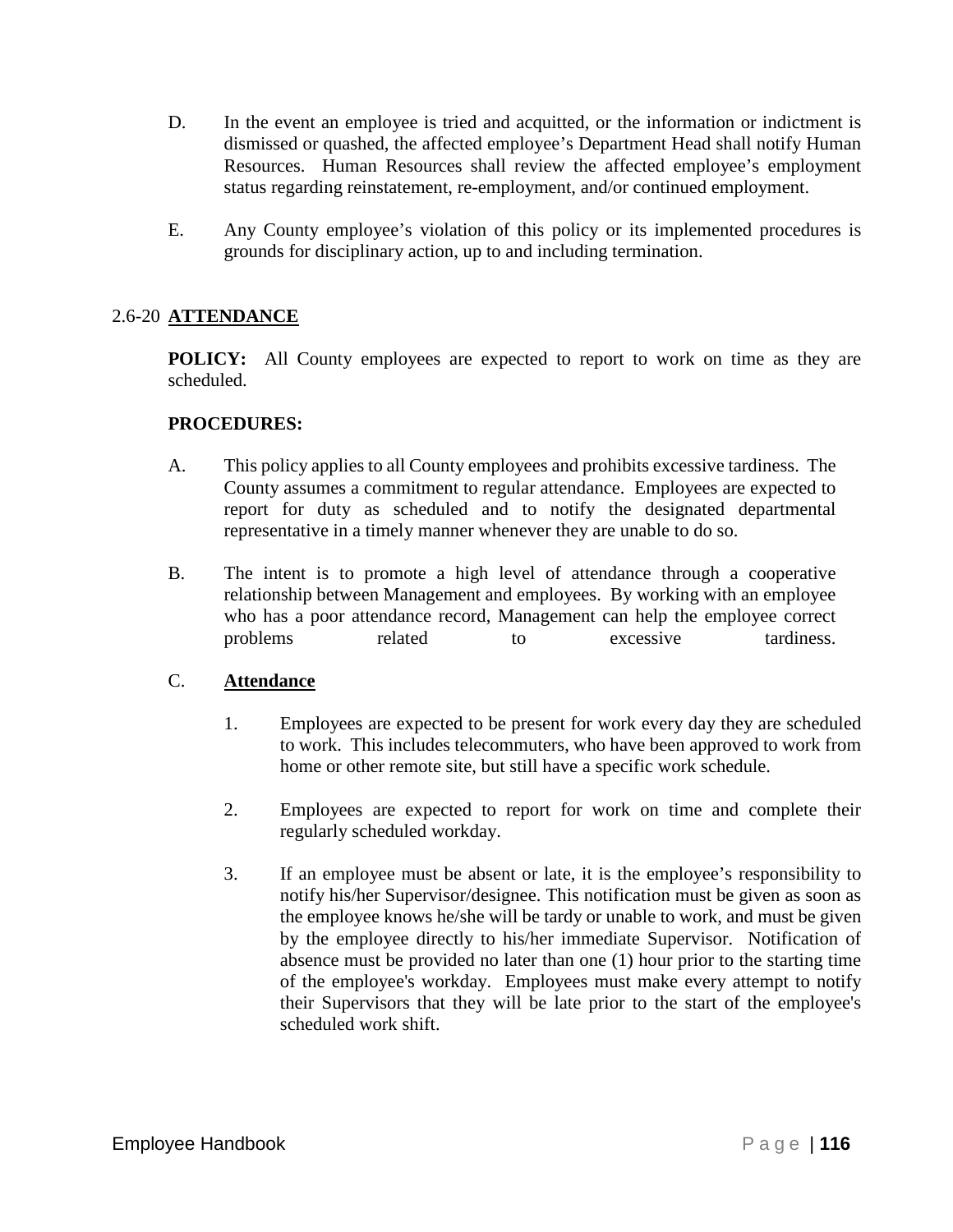- 4. Employees who fail to report for duty without contacting their Supervisor/designee for two (2) consecutive workdays shall be disciplined, up to and including termination.
- 5. Employees who fail to report for duty without contacting their Supervisor/designee for three (3) consecutive workdays shall be considered resigned.
- 6. Employees are required to record their actual work in accordance with the Fair Labor Standards Act (FLSA).
- 7. Employees working overtime without prior authorization shall be subject to disciplinary action, up to and including termination.

### D. **On Time**

- 1. An employee who reports to work at any time after the employee's regular starting time is considered to be tardy.
- 2. Employees are considered tardy if they fail to report to their assigned work place at the scheduled time, including returning from breaks or lunch.

### E. **Excessive Tardiness**

- 1. An employee who abuses tardiness to the point it becomes excessive shall have disciplinary action taken in order to correct the abuse.
- 2. If any employee who has received disciplinary action continues to abuse this standard, they shall be subject to further disciplinary action, up to and including termination.
- 3. Departments are advised to develop and communicate to employees departmental guidelines that indicate both the needs of the Department and the importance of timely and regular attendance.

### F. **Exceptions**

- 1. As job conditions vary from job to job, an employees working hours may also vary according to the schedule set by the Department Head.
- 2. Flexibility in the regular workday is permitted providing operational efficiency is maintained, and an employee has approval from their Department Head.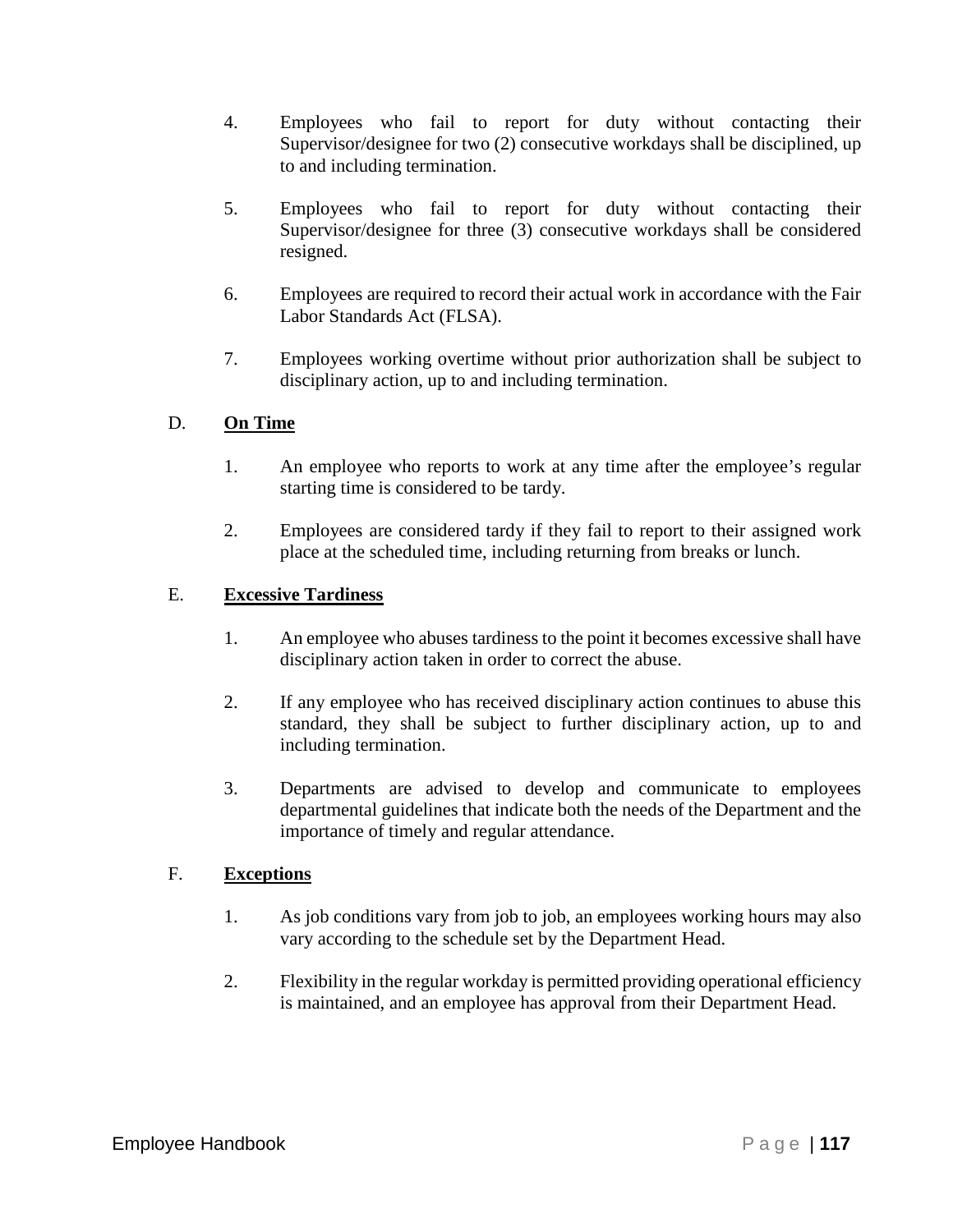### 2.6-21 **TELECOMMUTING**

**POLICY:** Telecommuting is a privilege which may be granted under appropriate circumstances to high performing employees whose job responsibilities are suited to such an arrangement.

## 2.6-22 **TIMEKEEPING**

**POLICY:** Accurately reporting/recording time worked is the responsibility of every employee in a non-exempt (hourly) position. In addition, it is the responsibility of Management to review and approve direct subordinates' time records. An accurate record of time worked must be kept in order to calculate employee pay and benefits.

#### **PROCEDURES:**

#### A. **Time Worked**

Time worked includes all time that an employee is required to be physically at work for the organization. Time worked is used to determine overtime pay required for nonexempt positions. The following provisions are included as time worked:

1. Work Away from Premises or at Home

Those employees in non-exempt (hourly) positions shall not be permitted to perform work away from the premises, job site, or at home, unless approved in advance by Management. If approved, work performed off the premises, job site, or at home by this employee will be counted as time worked.

2. Break Time

Rest periods of 15 minutes or less are counted as time worked. Employees may be eligible for a 15 minute break at Management discretion. Employees must seek Management approval prior to break.

#### B. **Time Not Worked**

Per the Fair Labor Standards Act (FLSA), the Osceola County Board of County Commissioners does not count the following provisions as time worked:

1. Paid Leave

Approved paid absences, including but not limited to Sick Leave, Vacation Leave, Holidays, FMLA, Military Leave, Jury Duty, Bereavement Leave, and Voting time off (all of which are not counted as time worked).

2. Meal Periods

Uninterrupted time off for a meal is not counted as time worked provided time off is for thirty (30) minutes or more.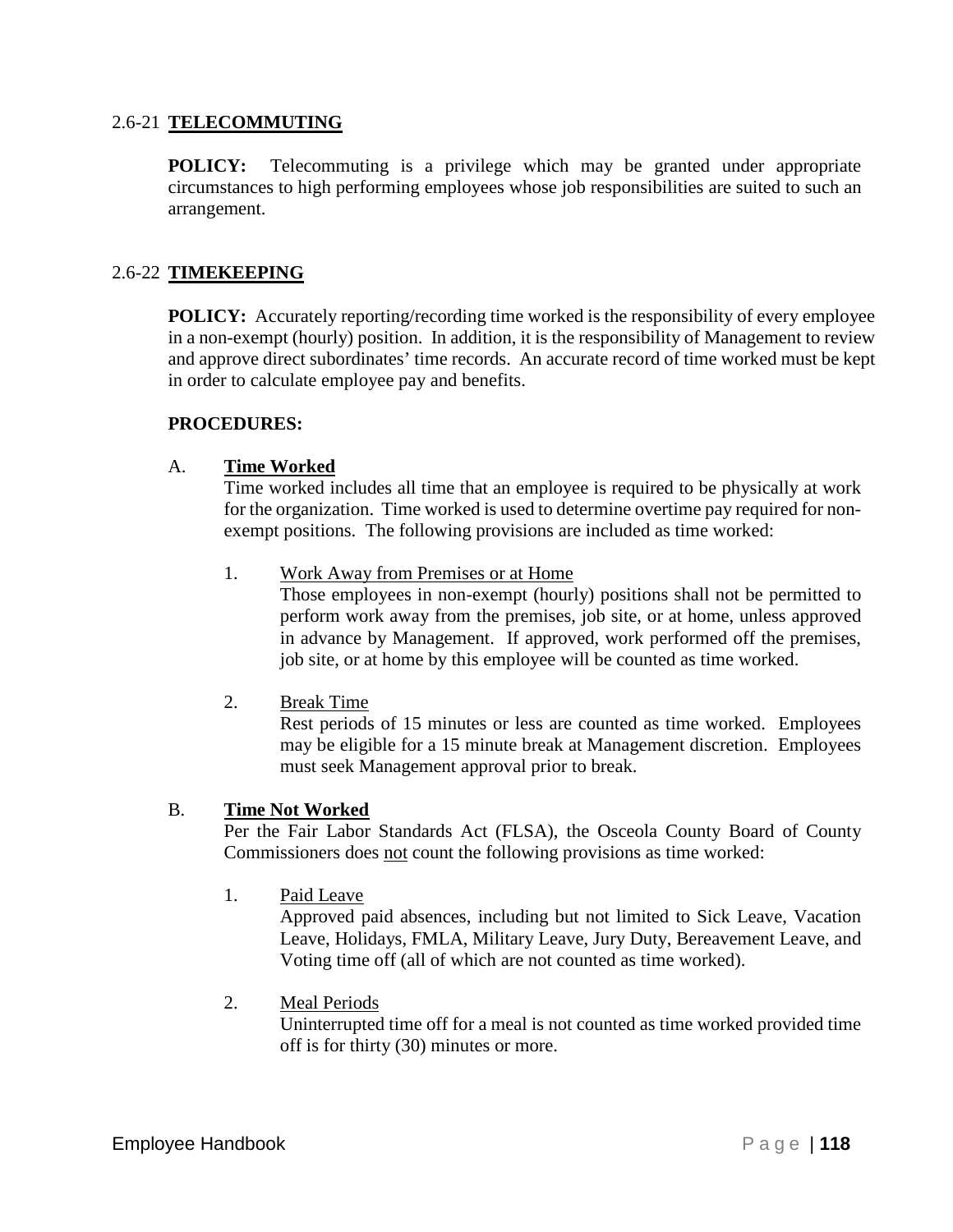## C. **Timekeeping (Kronos)**

- 1. Employees in non-exempt (hourly) positions must accurately record the time they begin and end their work, as well as the beginning and ending time of each meal period through the use of Kronos. They must also record the beginning and ending time of any departure from work for personal reasons. Typically, employees will register four (4) punches per work day. Per Management, punches will be registered on a bio-metric time clock, workstation computer, or telephone.
- 2. It is the employee's responsibility to record and review his or her time record in Kronos to certify the accuracy of all time recorded. The employee's immediate Supervisor shall daily review the time record and search for any discrepancies. Bi-weekly, the Supervisor will electronically approve the previous pay period's time records. The Department Head (or designee) will approve his/her Department's time records, transmitting it to Payroll for processing. In the event of an error in reporting time (e.g. missed punch), employees must immediately report the problem to their immediate Supervisor.
- 3. Altering, falsifying, tampering with time records, or recording, or entering, time for or on another employee's time record may result in disciplinary action, up to and including termination of employment. Kronos includes an audit trail that can display any changes to an employee's timecard.
- 4. During a particular workweek, any leave time taken must *not* contribute to total work hours exceeding usual weekly hours. Management must adjust schedules by flexing time to ensure weekly hours do not exceed the usual amount.
- 5. Each Department Head is responsible for the method and approval process/procedure of timekeeping to ensure accurate timekeeping records.
- 7. Time records must be reviewed and approved by Department Management prior to payroll submission.

# 2.6-23 **FRAUD PREVENTION AND DETECTION**

**POLICY:** Osceola County Government is committed to establishing a work environment that supports the prevention and detection of fraud. As such, the Fraud Prevention and Detection procedure provides guidance to all County employees concerning what the County considers fraud, indicators of fraud and fraud prevention controls. County employees must, at all times, comply with all applicable laws and regulations. The County will not condone the activities of employees who achieve results through violation of the law or unethical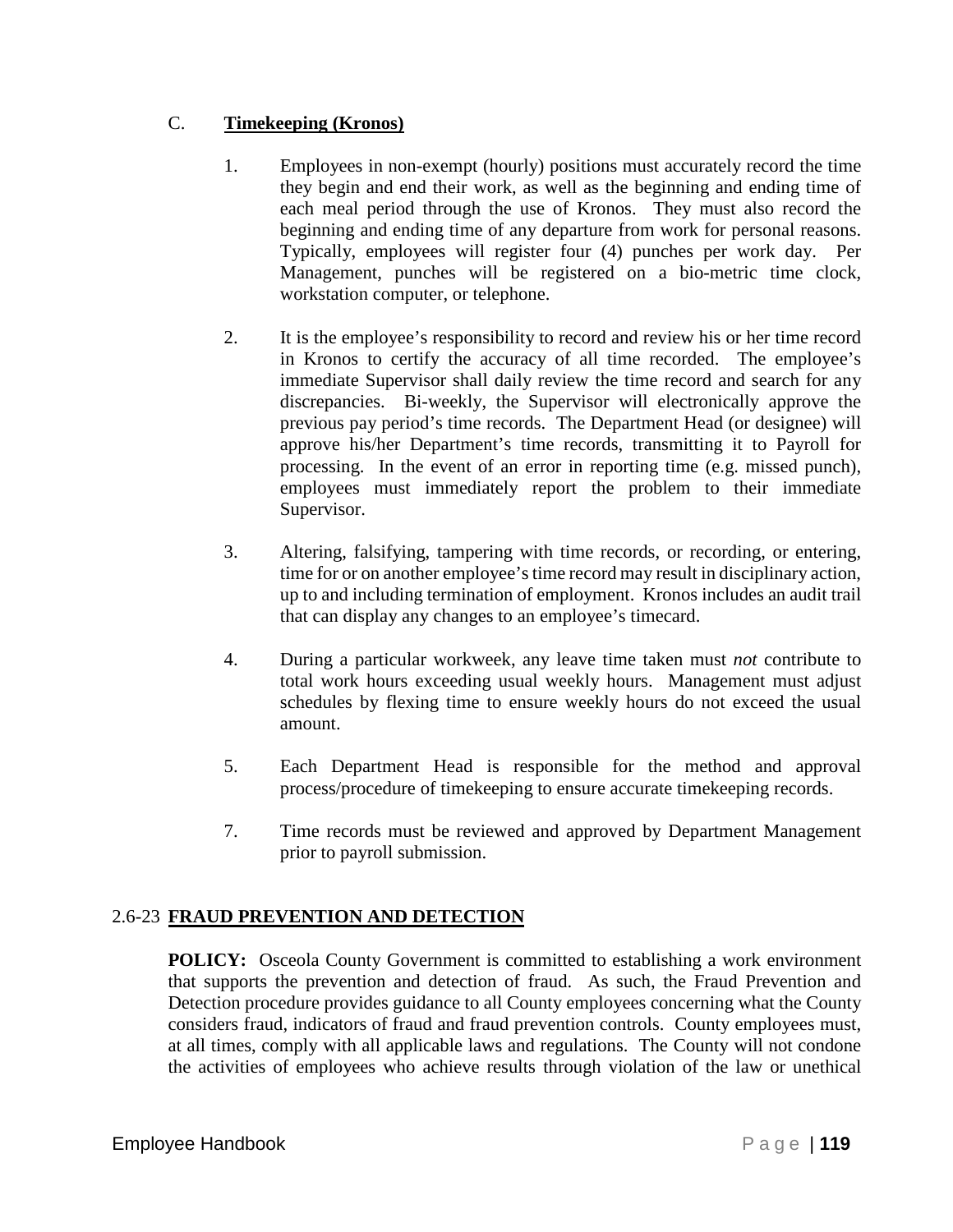business dealings. The County does not permit any activity that fails to stand the closest possible public scrutiny.

## **Section Seven – DISCIPLINARY ACTIONS AND GRIEVANCES**

### 2.7-1 **OFFENSES AND DISCIPLINARY ACTIONS:**

**POLICY:** Employment as a public servant is a privilege that demands the best efforts of anyone who is honored with the opportunity. A County employee's commission of misconduct or unsatisfactory duty performance will make that employee subject to corrective action or termination, depending on the evaluation of all the circumstances surrounding the situation. Neither this policy nor its implementing procedures alters the at-will employment relationship that exists between the County and its employees. This means that employees are free to terminate their employment at any time, for any reason, and Osceola County retains that same right. To this end, the County reserves the right to administer discipline in any manner it sees fit. This policy and its implementing procedures are not to be considered as a promise of specific treatment.

### **PROCEDURES:**

### A. **Types of Major Offenses**

1. Insubordination

Failure, or unreasonable delay, in carrying out specific instructions given by any Supervisor; blatant disregard of supervisory instructions; failure to cooperate with supervisory directives.

### 2. Dereliction of Duties

Willful failure of duty, or deliberate or conscious neglect of duty.

### 3. Physical Harm/Assault

Assault on or inflicting bodily harm on another employee, Supervisor, or member of the public.

a. Assault is defined as an indirect or direct threatening or aggressive act or language toward another employee, Supervisor, or member of the general public.

### 4. Theft or Pilfering

Possessing, taking, destroying, or tampering with County property without proper authorization.

5. Abuse of County Property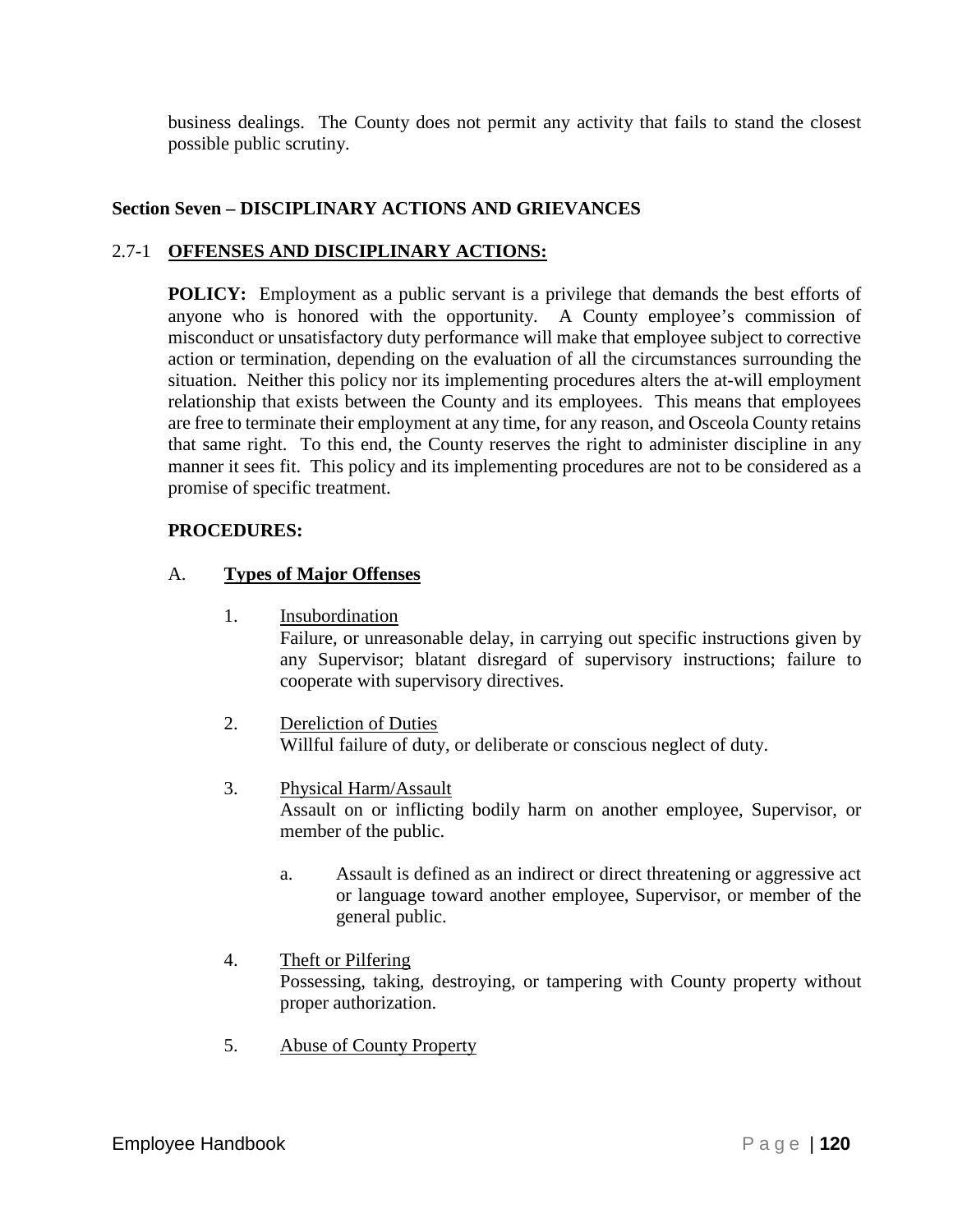Willful or malicious destruction, negligence, or abuse of County property, equipment, or facilities; damage to property by failing to use proper equipment, care, and/or good judgment.

6. Drug/Alcohol Use and/or possession Using alcohol or a controlled substance, or having alcohol and/or a controlled substance in his/her possession while on County property and/or on County work time; possession, use, or sale of alcohol or a controlled substance on County property and/or County time.

- 7. Violations of Law
	- a. Pleading guilty or nolo contendere to a felony, job-related misdemeanor, or misdemeanor involving moral turpitude.
	- b. Being arrested, charged, or found guilty of a traffic offense, felony, job-related misdemeanor, or misdemeanor involving moral turpitude.
	- c. Failure to notify Supervisor or appointing authority that information has been filed against him by a prosecuting official.
	- d. Gambling on County time and/or property.
- 8. Incarceration

Failure to notify a Supervisor of an employee's incarceration for an offense, charge, or alleged crime.

9. Conflict of Interest

Beginning or maintaining an outside personal or business economic relationship which affords present or future financial benefits to the employee by securing advantage of goods, services, or influence due to position of the employee with the County.

10. Safety Violations

Unauthorized possession and/or use of weapons, ammunition, or explosives; neglect for the safety of others or the commission of unsafe acts in the use and care of County property or equipment.

- 11. Illegal Driving
	- a. Issued driver's license has expired, or has been denied, restricted, revoked or suspended during employment.
	- b. Failure to notify Supervisor if license becomes denied, expired, restricted, suspended, or revoked, where valid driver's license is required in employee's job description during employment.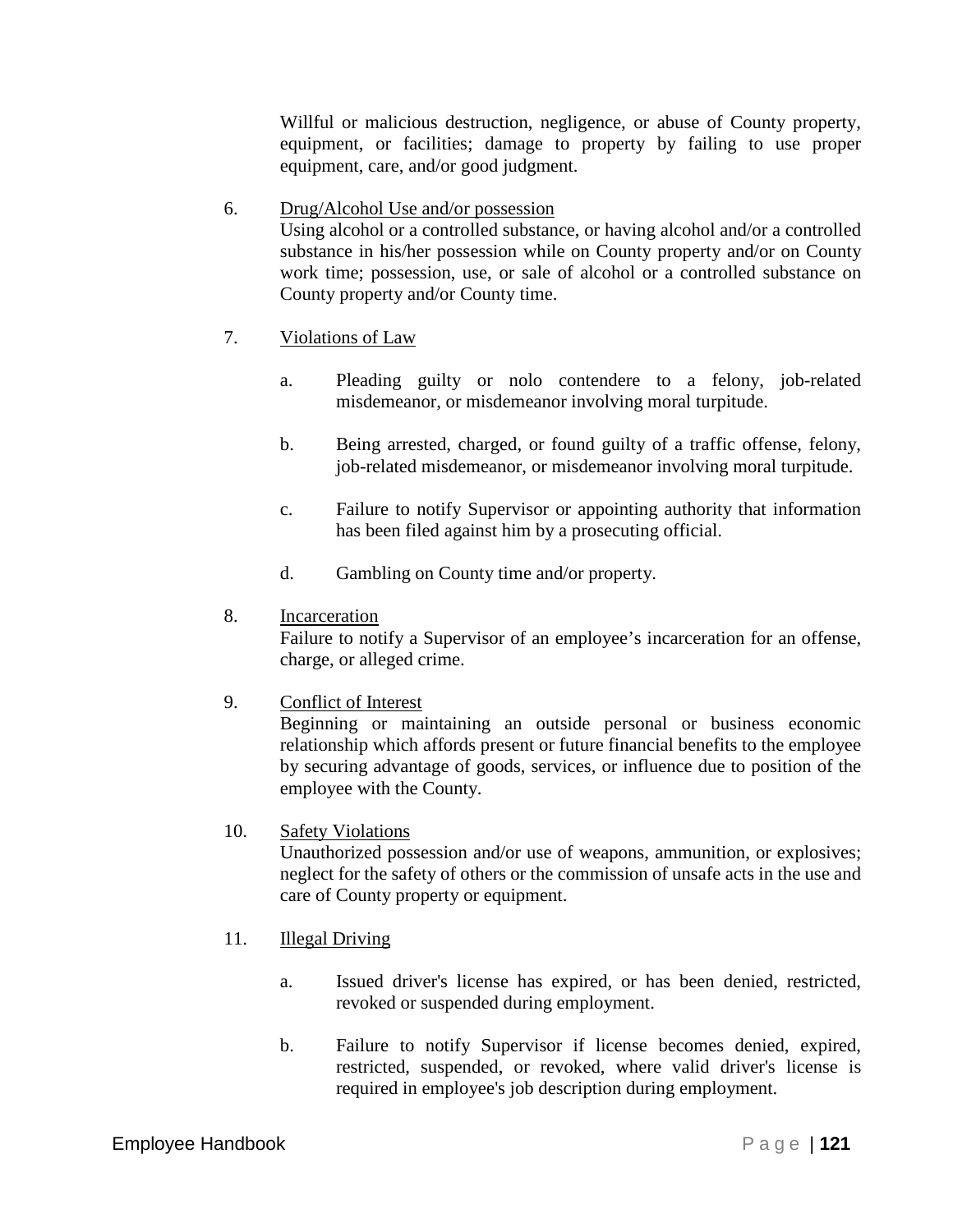- c. Driving a private or county vehicle while on County business when not possessing a valid driver's license.
- d. Permitting unauthorized individuals to ride in or drive a County vehicle.
- 12. Nepotism

Hiring or recommending the hiring of a relative in the same Department or Division over which one has some degree of authority.

13. Gifts and Gratuities

Employee acceptance of loans, advances, gifts, gratuities, favors and/or entertainment from a supplier, bidder, or other parties doing business or having an interest in/with County government.

### B. **Types of Lesser Offenses**

- 1. Dangerous Horseplay Pranks resulting in physical harm or property damage.
- 2. Misconduct
	- a. Smoking in restricted areas.
	- b. Parking in an unauthorized parking area reserved for County vehicles.
	- c. Any act or language which adversely affects morale, production, or the maintenance of discipline.
	- d. Rudeness or acts of disrespect to the public, Supervisors, or coworkers.
- 3. Absenteeism/Unauthorized Absences Habitual or excessive absences from work even if caused by legitimate illness.
	- a. Unauthorized absence is defined as failure to report for work for one or more workdays without approval.
	- b. Failure to report for three (3) consecutive working days is considered a major offense.
- 4. Tardiness

Failure to be present at the beginning of the workday, start of a work shift, or when work assignments are being issued.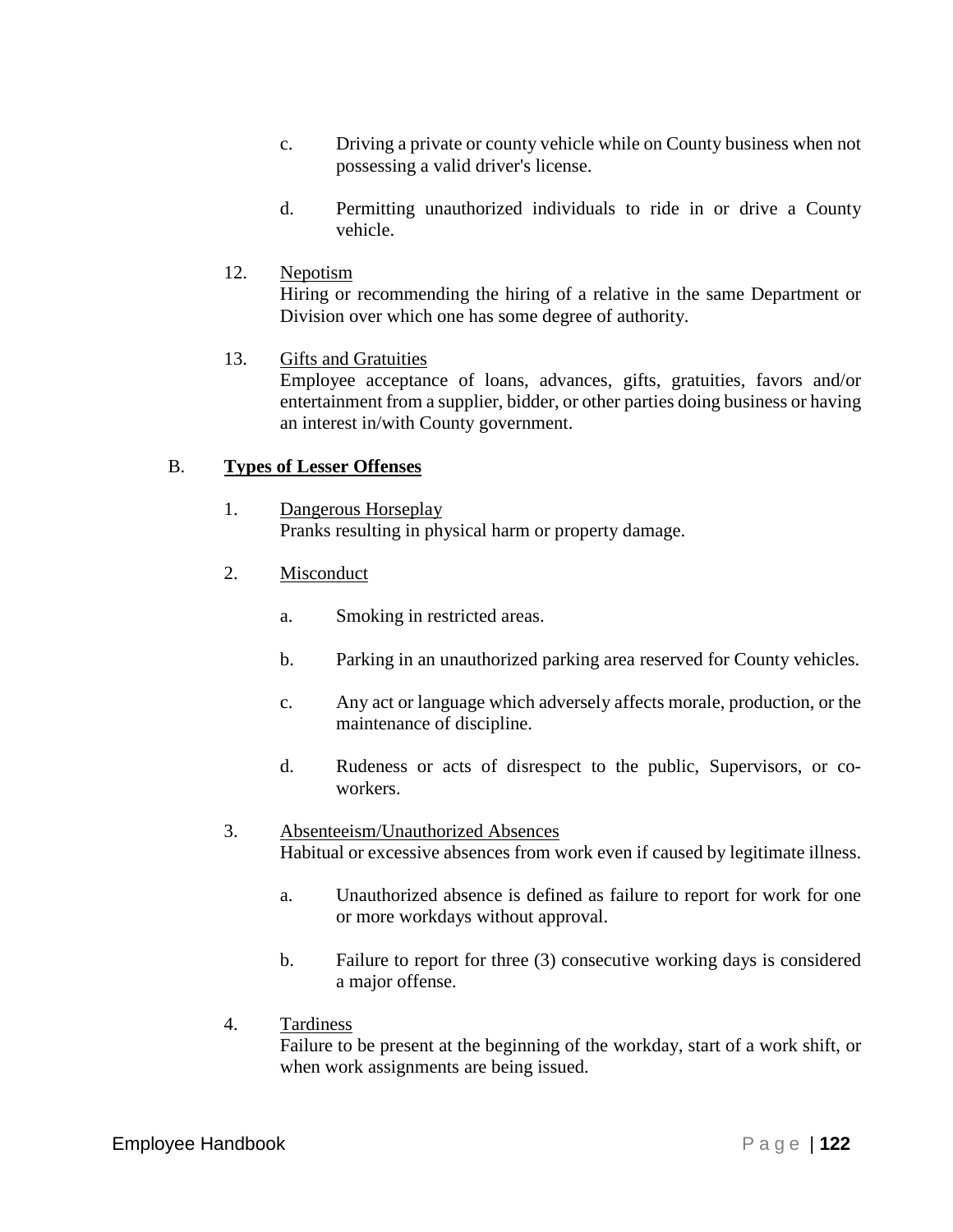- 5. Leaving Assigned Work Area Leaving assigned work area or work site, except for emergencies or when approved by the Supervisor.
- 6. Misuse of County Time Sleeping or other acts of inattention or neglect of duty.
- 7. Abuse or Violation of County Policies Abuse or violation of County policies including Personnel Policies and Procedures, any Department Operating Policies and Procedures, or otherwise established rules and regulations not constituting a major offense.
- 8. Incompetence Incompetence or inefficiency in the performance of assigned duties.
- 9. Inducement

Attempting to induce any officer or employee of the County to commit an action in violation of any lawful or reasonable policy or regulation.

- 10. Safety Violations Failure to observe County safety practices and regulations.
- 11. Loss of job requirements

Loss of a required license or certificate or other job requirement during employment.

12. False Statements

Making intentionally false statements, either verbally or in writing, about the County, other employees, themselves, supervision, or work situations.

13. Outside Employment

Failure to obtain appropriate approval to participate, or continue participation in, employment other than with Osceola County.

- 14. Personal Use of County Property Personal use of County equipment, materials, tools, supplies, without written permission of the issuing Department Director.
- 15. Promotion of Private Business Promotion of private business for gain within any County building, property, or on County time.
- 16. Personal Calls, Mail, and e-mail Receiving a large amount of personal phone calls, personal mail, or personal e-mails while on County compensated time such that there is a negative impact on the work operation of the employee or his/her Department.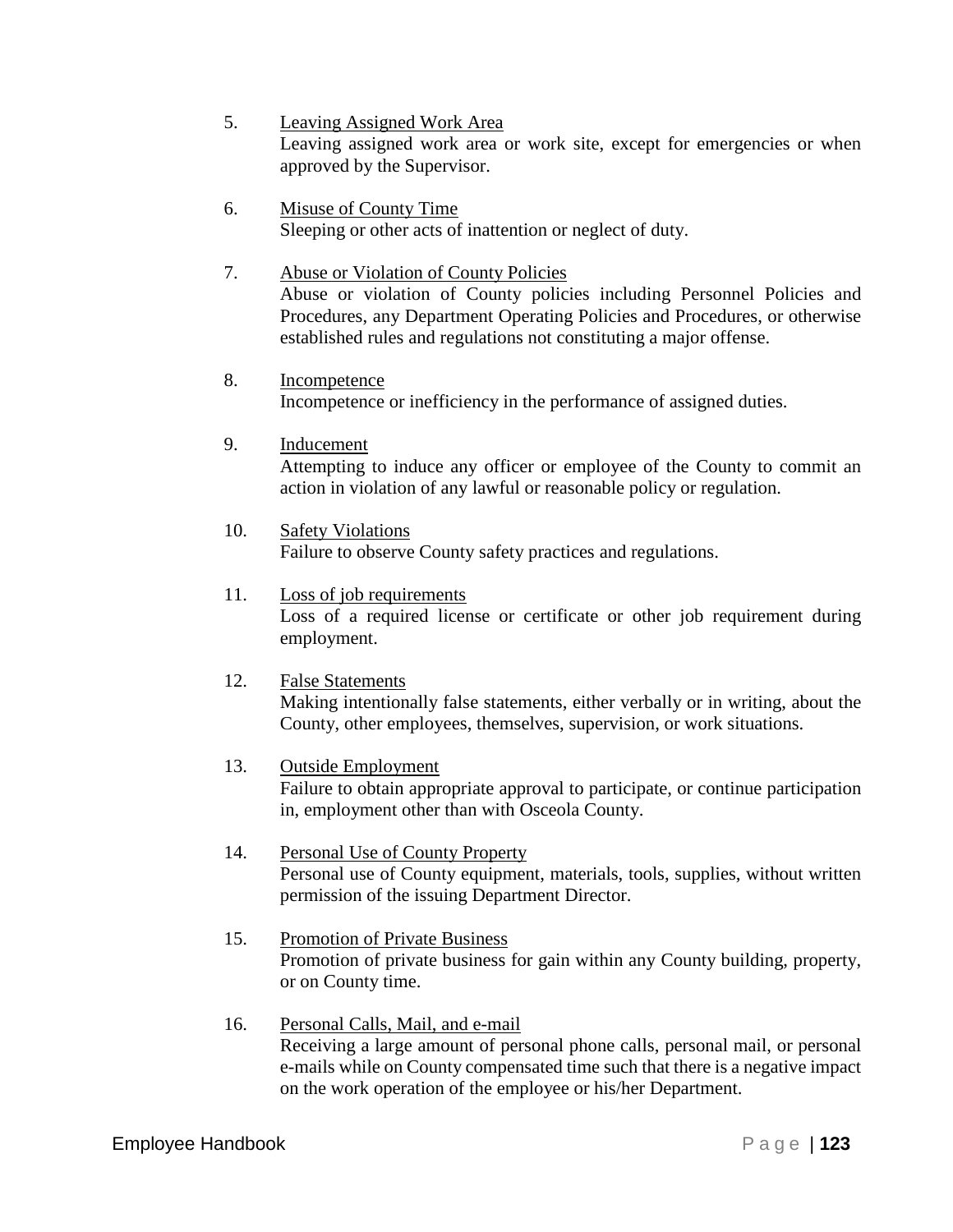## C. **Disciplinary Guidelines**

- 1. Examples of misconduct provided in any rule do not limit the generality of such rule. There is no mechanical or precise formula for determining the type of discipline appropriate in any case, except for violations of major offenses for which termination is the appropriate disciplinary action. However, conduct which constitutes a lesser offense should be decided on an individual basis and generally follow a progressively stringent corrective course until the affected employee either recognizes the need for correcting a deficiency, corrects deficiencies, or failing this, should be discharged from employment. At a minimum, the County will attempt to consider the following factors in determining the best course of disciplinary action:
	- a. The seriousness and circumstances of the particular offense.
	- b. The employee's past record, length of service, performance, disciplinary records, and the type of work performed by the employee.
	- c. The lapse of time since the employee was last disciplined, and frequencies of disciplinary problems.
	- d. County practice in similar cases.
	- e. Impact on the employee and implications for other employees.
	- f. Available justification and objective documentation to support the action, given an appeal.
	- g. Any extenuating circumstances which may exist.
- 2. **EXCEPTION:** These considerations do not apply to first occurrences of major offenses where termination is appropriate.
- 3. Department Heads and Administrators may be suspended or discharged with or without cause in the sole authority of the County Manager under the Charter.

### D. **Types of Disciplinary Actions**

Acceptable disciplinary actions may, depending upon the circumstances, include, but will not be limited to, the following:

- 1. Oral Warning
	- a. An oral warning should be administered and documented by the affected employee's immediate Supervisor for the first occurrence of a lesser offense; or when the Supervisor first observes less than acceptable performance from the affected employee.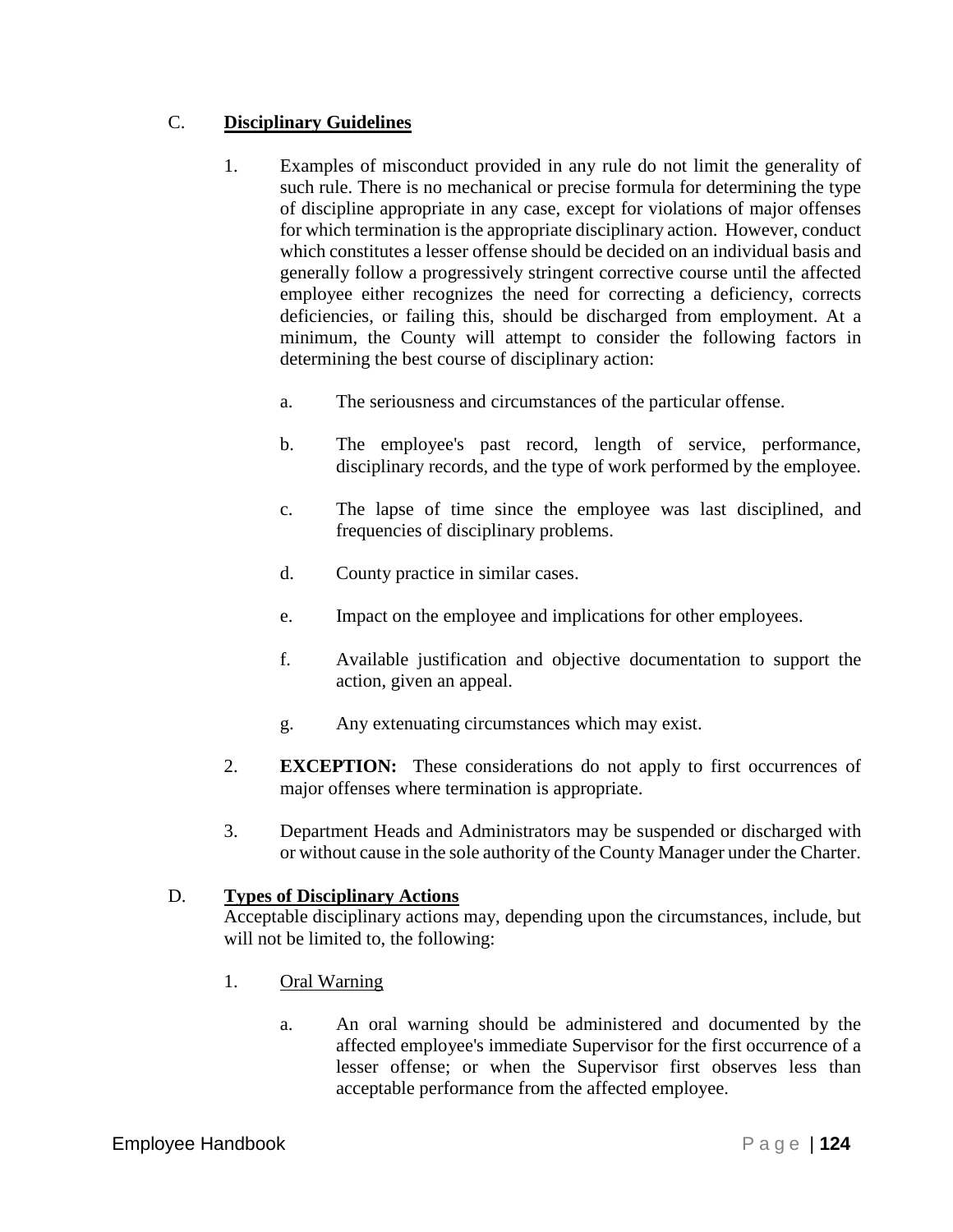- b. An oral warning should be given as soon after the violation as practicable and should be given after the most recent basis for the oral warning has come to the employee's immediate Supervisor's attention.
- c. Although an employee's immediate Supervisor will generally initiate an oral warning, administer it, and properly document issuance of an oral warning in the employee's personnel file, any higher-level Supervisor also has the authority to issue oral warnings to subordinate employees within respective Departments.
- d. Oral warning notices shall contain the following:
	- i. An explanation of the offense or problem;
	- ii. An explanation as to why the offense violates County policy;
	- iii. An outline which prescribes or identifies the corrective action expected by the County and the date or timeframe by which improvement must be accomplished, and;
	- iv. A statement of the consequences to the affected employee if the undesirable conduct or performance continues.

### 2. Written Reprimand

- a. A written reprimand will normally be administered and documented by the affected employee's immediate Supervisor, when less-severe disciplinary action has been unsuccessful and/or corrective action has not been taken by the employee for the initial serious offense, and/or for repeated minor offenses.
- b. A written reprimand should be given as soon after the violation as practicable, and usually should be given after the most recent basis for the written reprimand was known by the employee's immediate Supervisor.
- c. Although an employee's immediate Supervisor is normally the person to initiate, administer, and document written reprimands, any higherlevel Supervisor also has the same authority, within respective Departmental parameters.
- d. Written reprimands shall contain the following:
	- i. An explanation of the offense or problem;
	- ii. An explanation as to why the offense violates County policy;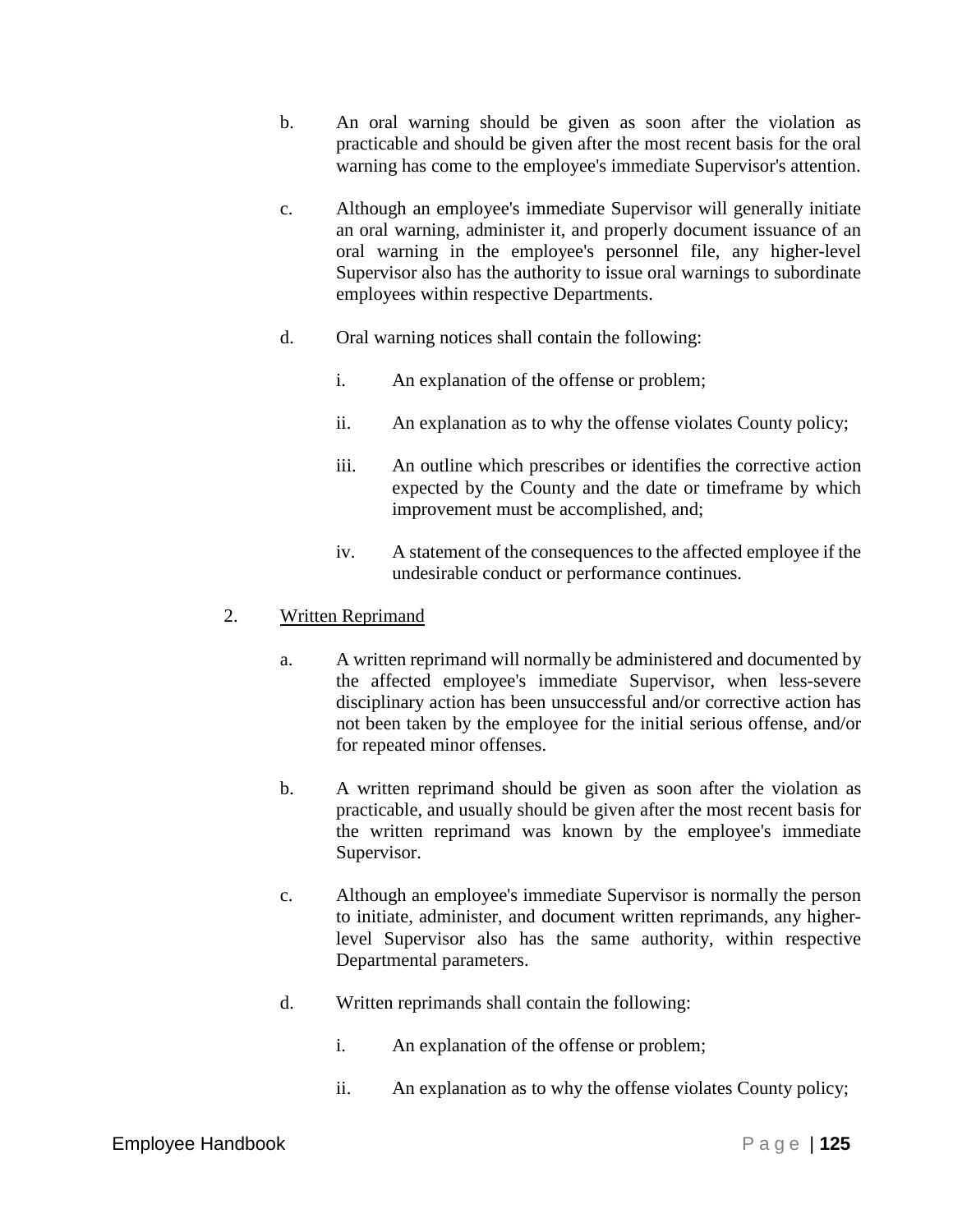- iii. An outline which prescribes or identifies the corrective action expected by the County and the date or timeframe by which improvement must be accomplished, and;
- iv. A statement of the consequences to the affected employee if the undesirable conduct or performance continues.

### 3. Demotion

- a. An employee can be demoted to a position with a lower pay rate in the same pay grade and/or to a position in a lower pay grade.
- b. A demotion would be appropriate, for example, when it appears that an employee does not deserve to remain in his/her former position by reason of his/her poor performance and/or conduct warranting imposition of discipline.
- c. The following information shall be documented:
	- i. Any oral warnings and/or written reprimands containing an explanation of the offense or problem;
	- ii. Outline of Performance Improvement Plan (PIP) if one was administered;
	- iii. Outcome of corrective action.

### 4. Suspension

- a. The immediate Supervisor or other reviewing Supervisor may recommend the suspension of an employee to the Department Head, for ultimate approval by Human Resources.
- b. Suspensions constitute disciplinary time away from the job, usually without pay.
- c. Suspensions should be considered and initiated when:
	- i. less-severe disciplinary actions have been unsuccessful;
	- ii. an employee fails to make corrective action as identified in previous disciplinary actions; or
	- iii. as preliminary disciplinary actions pending investigation of major offense(s); or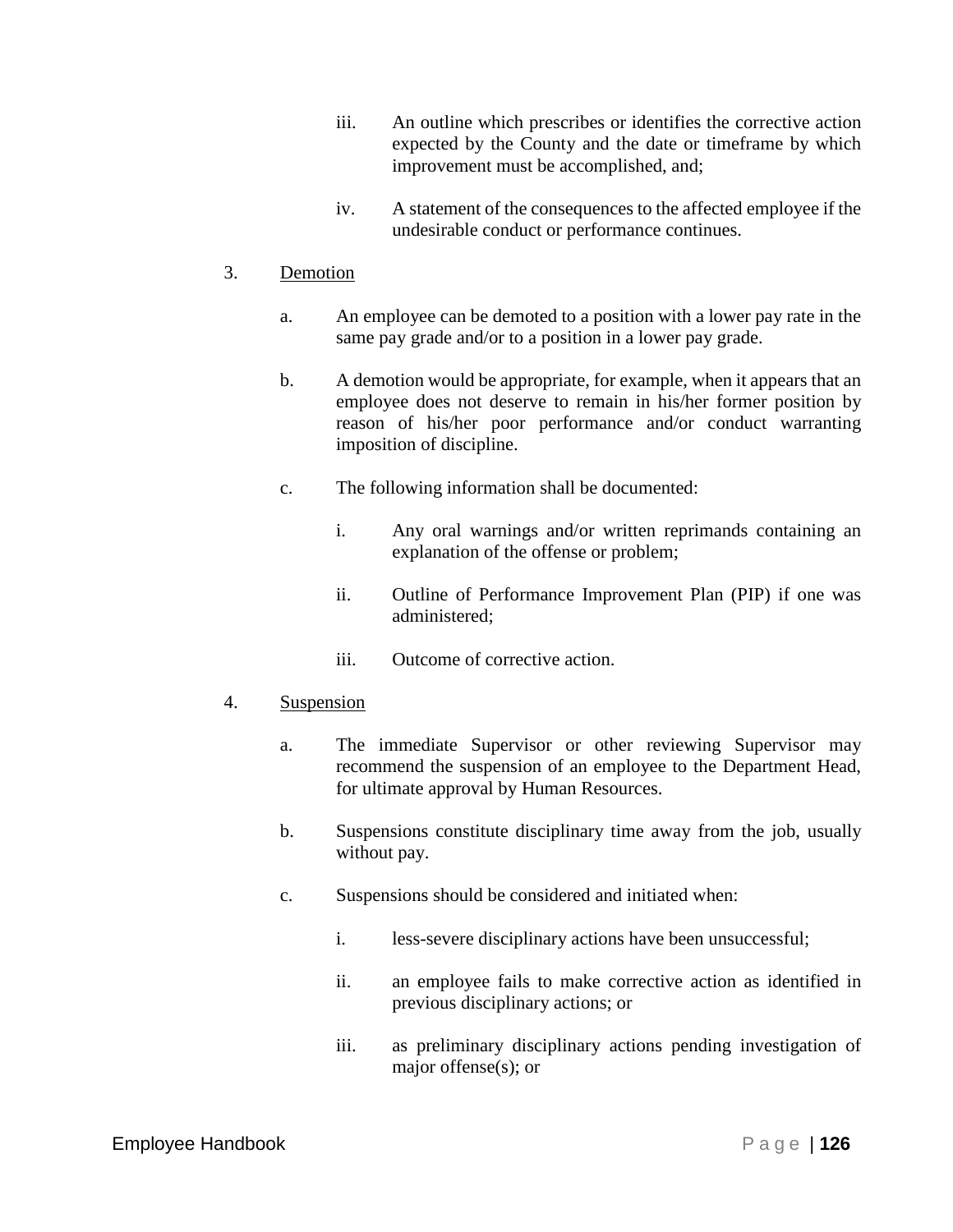- iv. the severity of the offense warrants discipline of suspension.
- d. Suspensions shall be for a period of no less than one (1) working day and shall normally not exceed five (5) consecutive working days or shifts. If suspension is initiated, it shall be effective the day action was taken. Exempt employees shall only be suspended for five-day increments.
- e. Suspension actions should be given soon after the violation as practicable, and should be given after the most recent basis for the suspension becomes known to the employee's immediate Supervisor.
- f. All suspension actions without pay must have the prior approval of Human Resources prior to the disciplinary discussion with the affected employee.
- g. Suspension actions may serve as interim disciplinary action when termination is warranted as a result of the employee's offense for the reasons that:
	- i. Sufficient time is allowed for a thorough investigation of the offense and circumstances.
	- ii. Such action provides the opportunity for the Supervisor to request and/or accept written, signed statement(s) from the affected employee.
	- iii. Time is provided for careful and well-reasoned documented determinations.

## 5. Pre-Determination

- a. Prior to any involuntary termination of employment, demotion or suspension without pay, the affected employee shall receive written notice of the proposed action, which shall include a written statement of the reasons for such action and provide the affected employee with an opportunity to rebut such reasons.
- b. The affected employee shall then have the right and opportunity to respond in writing to the proposed action and the reasons therefore, and/or orally respond to such matters before the person having the responsibility for making such decision.
- c. Following completion of such procedures, the person responsible for the employment decision will notify the affected employee in writing of the final decision.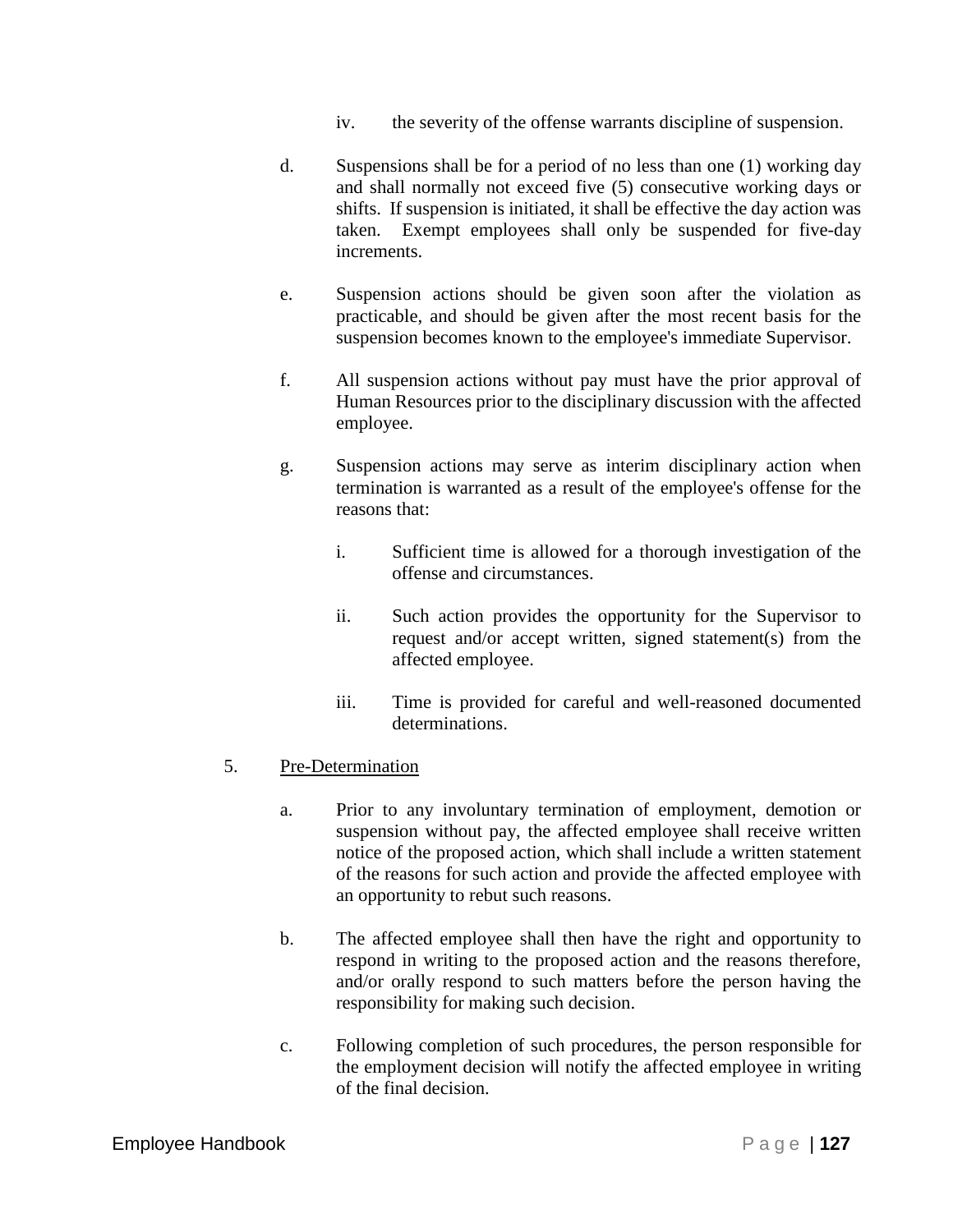- d. Eligible employees have the right to challenge the employment decision by using the grievance procedure set forth in Personnel Policies and Procedures 2.7-2, Grievances.
- e. Department Heads are required to consult with Human Resources prior to initiating any action involving a demotion, suspension, or termination, and prior to conducting a Pre-Determination Meeting.
- f. The County Manager, County Attorney, and Commission Auditor serve at the pleasure of the Board of County Commissioner under the Charter and, therefore, are not eligible to utilize this process.
- g. Department Heads and Administrators are not eligible to utilize this process as they may be suspended or discharged with or without cause in the sole authority of the County Manager under the Charter.

## 6. Termination

- a. The County has provided a list of certain offenses that will result in a termination of employment. The County cannot foresee and advise the employee of every possible act that may result in dismissal from employment and therefore the County reserves the right to dismiss an employee, for a reason that is not listed under "major offenses" when the County determines that the circumstances warrant such disciplinary action.
- b. A suspension will not necessarily precede a termination action.
- c. All termination actions must be approved by Human Resources prior to discussion with the affected employee.

## 2.7-2 **GRIEVANCES**

**POLICY:** The Osceola County Board of County Commissioners provides a fair and equitable formal process for an employee to have his or her grievance(s) heard when complaints are unable to be resolved informally and provides full opportunity for employees to bring complaints and grievances to management's attention.

## **PROCEDURES:**

## A. **Applicability**

1. These procedures apply to all Board of County Commissioners employees with the exception of Corrections Department employees.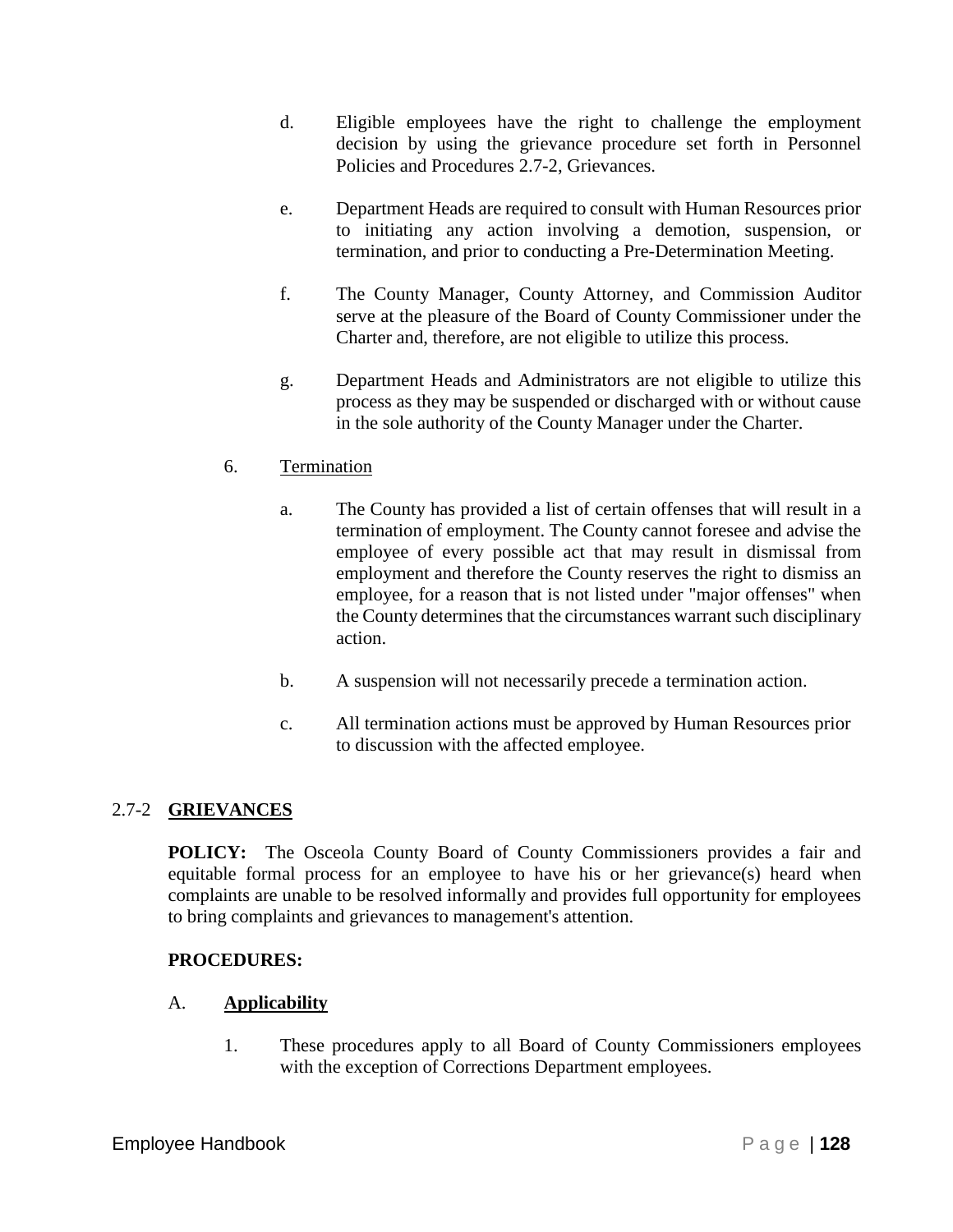2. The IAFF, Local 3284 collective bargaining agreement ("CBA") includes language which specifically sets forth the grievance procedure bargaining unit members may elect to utilize should a dispute or difference concerning the interpretation, application or claimed violation of the CBA or employment policies and procedures arise.

# B. **Eligibility**

- 1. Full-time and part-time regular employees have the right to pursue any and all grievances through the grievance procedure.
- 2. Employees terminated during their probationary period are not eligible to utilize the grievance process and shall have no rights to appeal the discharge decision.
- 3. The County Manager, County Attorney, and Commission Auditor serve at the pleasure of the Board of County Commissioner under the Charter, therefore, are not eligible to utilize the grievance process with regard to employment discharge/termination.
- 4. Department Heads and Administrators are not eligible to utilize the grievance process as they may be suspended or discharged with or without cause in the sole authority of the County Manager under the Charter.
- C. It is the intent and desire of Osceola County to adjust complaints or grievances informally, and both Supervisors and employees are expected to make every effort to resolve problems as they arise. However, it is recognized that there will be grievances that will be resolved only after a complete review. The submission of a grievance by an employee shall in no way adversely affect his/her employment with the County.
- D. Employees are expected to follow all written and verbal directives of Supervisors. Compliance with such directives will not in any manner prejudice an employee's right to file a grievance within the time limits contained herein, nor shall compliance affect the ultimate resolution of the grievance. No employee or group of employees may refuse to follow Supervisory directions pending the outcome of a grievance.
- E. An employee shall have the right to be represented by any person, or legal counsel at any time throughout the processing of a grievance through the procedure contained herein.
- F. When an employee pursues the following grievance and appeal procedure, failure to strictly follow the time limits will automatically result in a final and binding denial of the grievance. If the County does not follow the time limits, the appropriate County official will be deemed to have denied the grievance and it may be appealed to the next step as if the official had timely rendered a decision.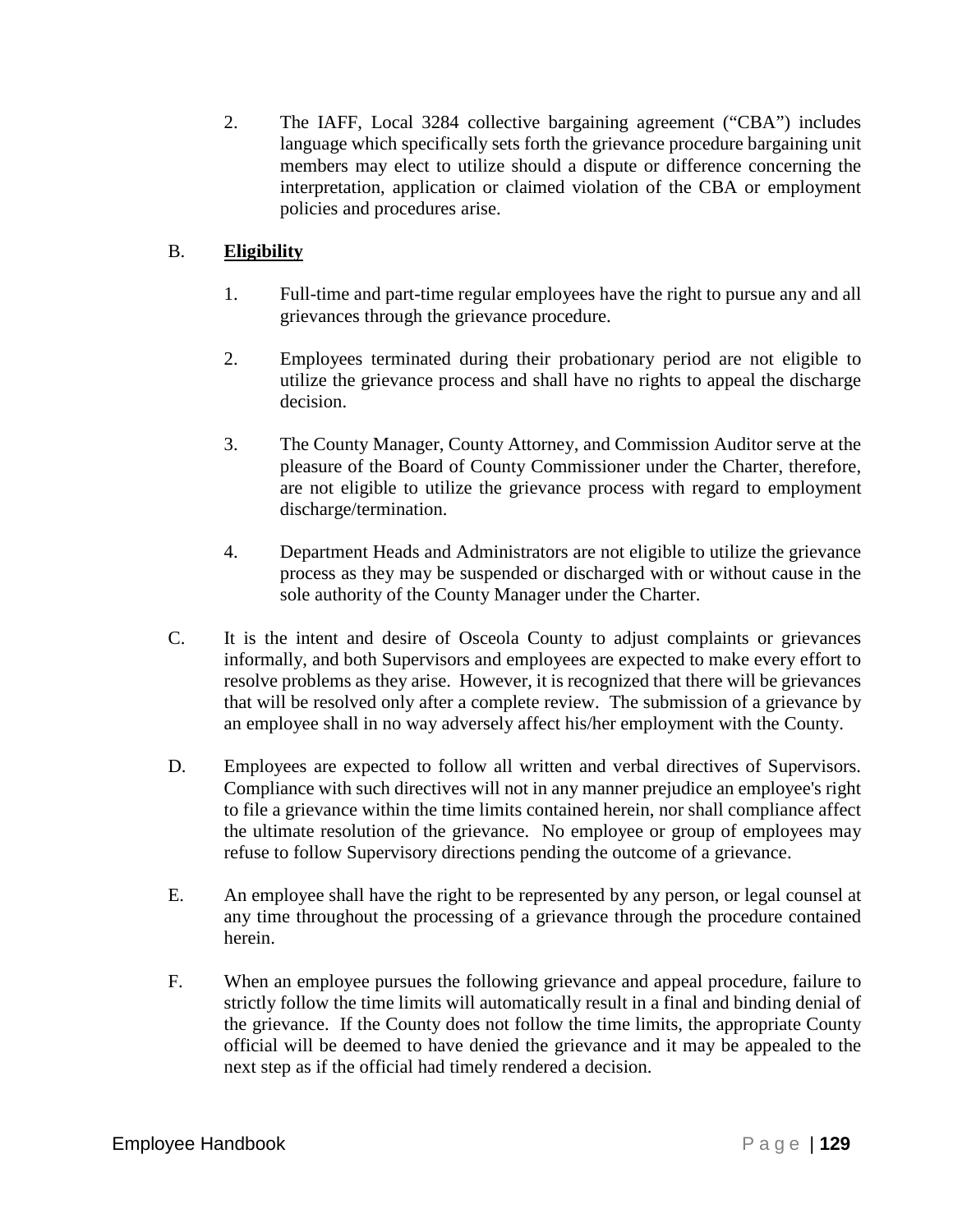- G. Time limits expressed in this policy refer to calendar days unless expressly defined in terms of working days. Further, the day upon which the event or decision occurs shall not be included in calculating the number of days remaining for an appeal.
	- 1. An employee must file a grievance within ten (10) calendar days after a grievance occurrence. The day of the occurrence is not included in the ten (10) day period.
- H. If a grievance alleges the misconduct or actions of another County employee, then the named employee shall be entitled to:
	- 1. Full disclosure of the grievance by being provided a copy of said grievance.
	- 2. Presence and/or representation at all grievance meetings.
	- 3. The right to present evidence at all grievance meetings including the right to testify and present witnesses.
	- 4. The right to file a counter-grievance, subject to all the policies and procedures herein, either concurrently or within five (5) calendar days of resolution of the primary grievant's case.
- I. All grievances must be submitted in writing and must refer specifically to the sections and subsections of this Chapter upon which the grievance is based. Each grievance shall include a concise statement of the facts asserted to support the grievance and any remedy that is claimed or requested by the grievant.

## J. **First Step**

- 1. The grievant must file a signed and written grievance using the Employee Grievance Form with his/her Department Head within ten (10) calendar days after the date of the occurrence on which the grievance is based.
- 2. Within ten (10) calendar days after receiving this grievance, the Department Head will schedule a meeting with the grievant, a representative of Human Resources, and any other representative of the County, for the purpose of deciding the grievance.
- 3. The Department Head will notify the grievant within ten (10) calendar days in writing of his/her decision.

## K. **Second Step**

1. If the grievance is not resolved through the First Step, the grievant may submit the grievance in writing to the County Manager, within ten (10) calendar days after receipt of the decision from the First Step.